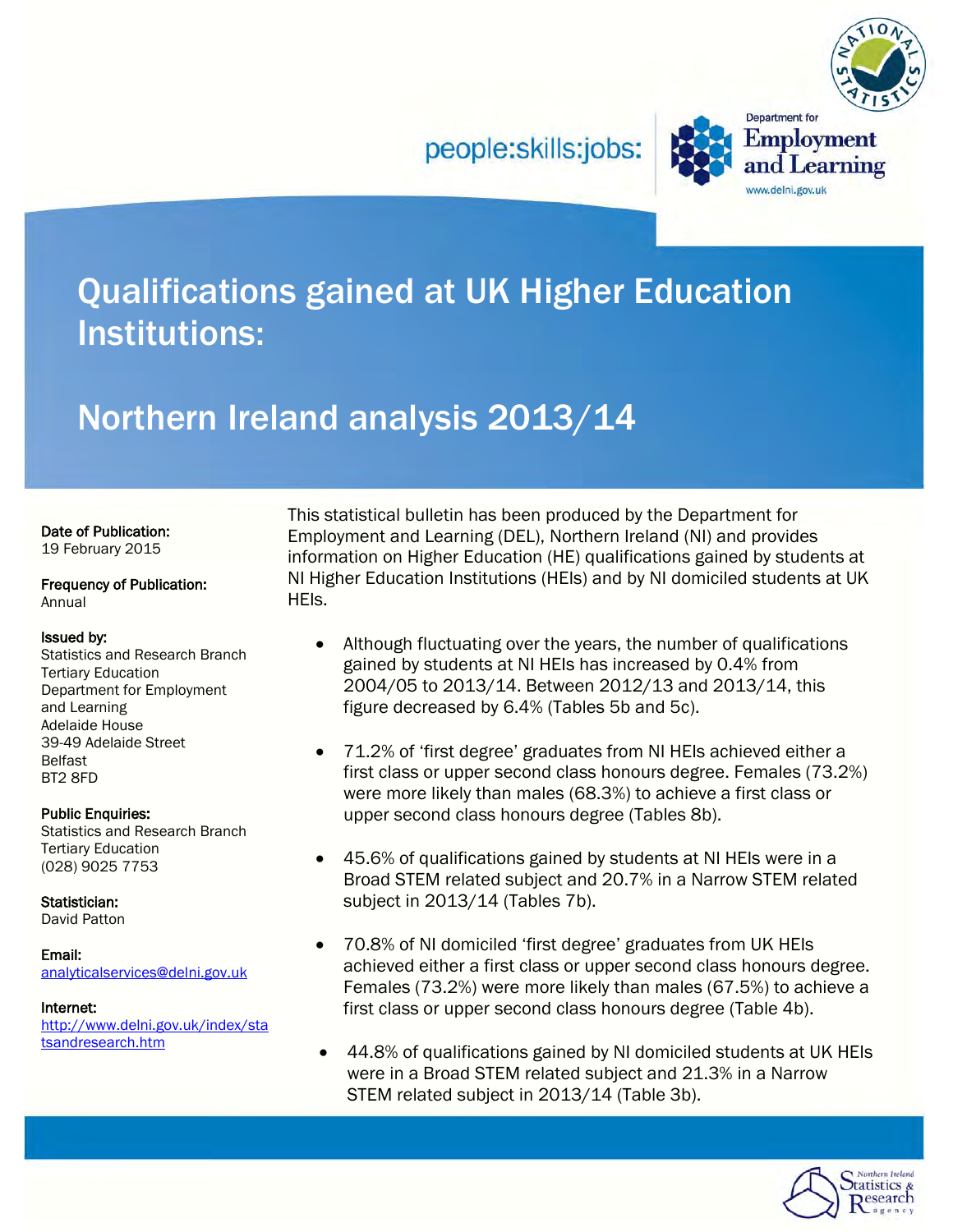## READER INFORMATION

<span id="page-1-0"></span>

| Purpose                    | Monitor and report on 1) NI domiciled Qualifiers from Higher<br>Education Institutions in the United Kingdom, and 2) All Qualifiers<br>from NI Higher Education Institutions.                                                                 |  |  |  |  |  |
|----------------------------|-----------------------------------------------------------------------------------------------------------------------------------------------------------------------------------------------------------------------------------------------|--|--|--|--|--|
| Authors                    | David Patton, Andrew Bannon, Michael MacNeill, Laura Smyth.                                                                                                                                                                                   |  |  |  |  |  |
| <b>Publication Date</b>    | Thursday 19th February 2015                                                                                                                                                                                                                   |  |  |  |  |  |
| <b>Reporting Period</b>    | Academic Years 2004/05 to 2013/14                                                                                                                                                                                                             |  |  |  |  |  |
| <b>Publication Issue</b>   | 18                                                                                                                                                                                                                                            |  |  |  |  |  |
| <b>Statistical Quality</b> | Information detailed in this release has been quality assured with<br>the Higher Education Statistics Authority (HESA) prior to release.                                                                                                      |  |  |  |  |  |
| Target audience            | Department for Employment and Learning (DEL), Directors of HE<br>Institutions in Northern Ireland, Board members of HE Institutions,<br>educational professionals, academics, media and members of the<br>public interested in the HE sector. |  |  |  |  |  |
|                            | Further copies from analyticalservices@delni.gov.uk                                                                                                                                                                                           |  |  |  |  |  |
| Internet address           | http://www.delni.gov.uk/higher-education-stats                                                                                                                                                                                                |  |  |  |  |  |
| Price                      | Free                                                                                                                                                                                                                                          |  |  |  |  |  |
| Copyright                  | This publication is Crown copyright and may be reproduced free of<br>charge in any format or medium. Any material used must be<br>acknowledged, and the title of the publication specified.                                                   |  |  |  |  |  |
| Feedback                   | As we want to engage with users of our statistics, we invite you to<br>feedback your comments on this publication to:                                                                                                                         |  |  |  |  |  |
|                            | David Patton or Andrew Bannon<br>Email: david.patton@delni.gov.uk or andrew.bannon@delni.gov.uk<br>Tel: (028) 90 257753 or 90 257895                                                                                                          |  |  |  |  |  |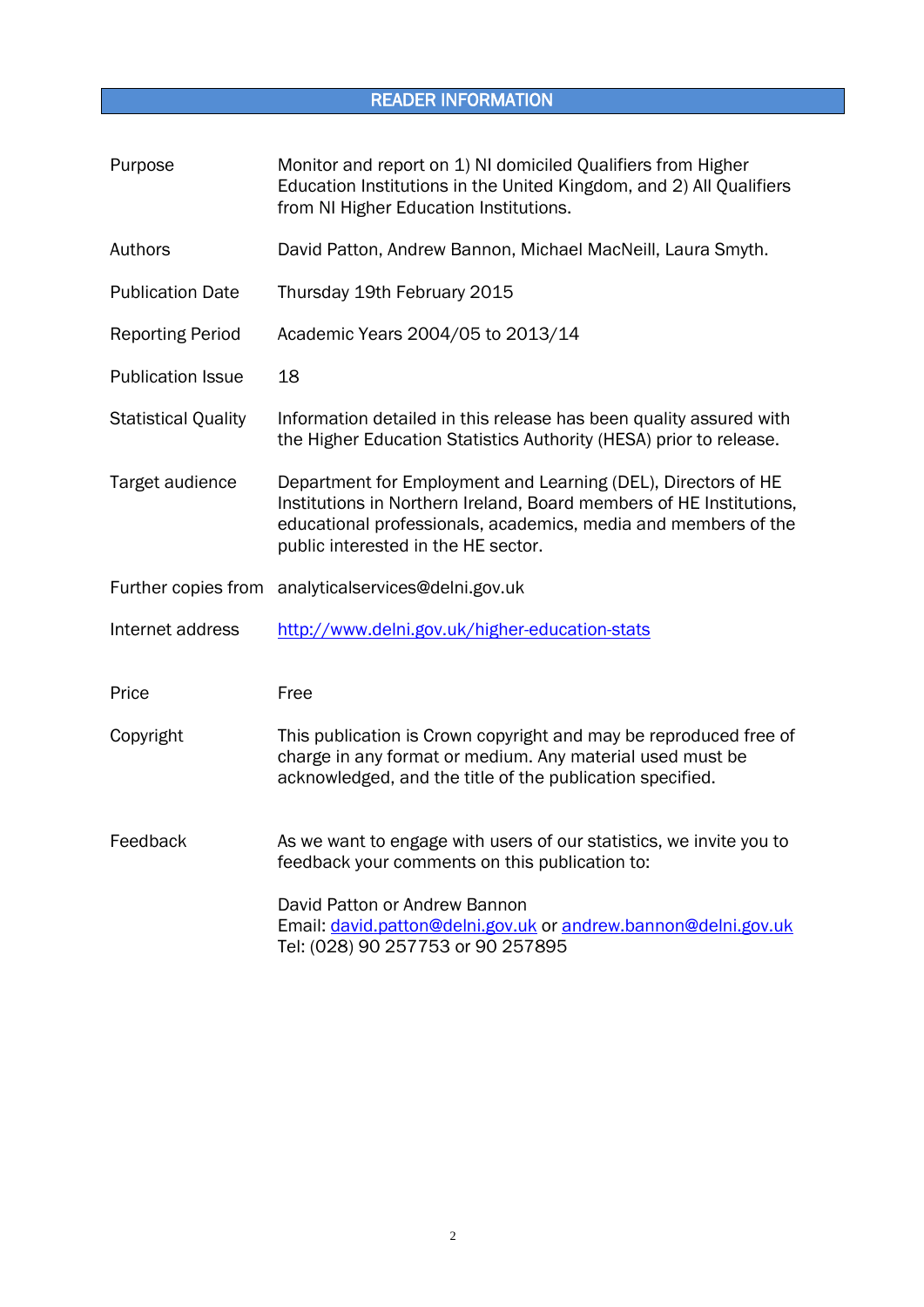### **TABLE OF CONTENTS**

<span id="page-2-0"></span>

# 

## Section 2: Students gaining Higher Education qualifications at Northern Ireland Higher<br>Fducation Institutions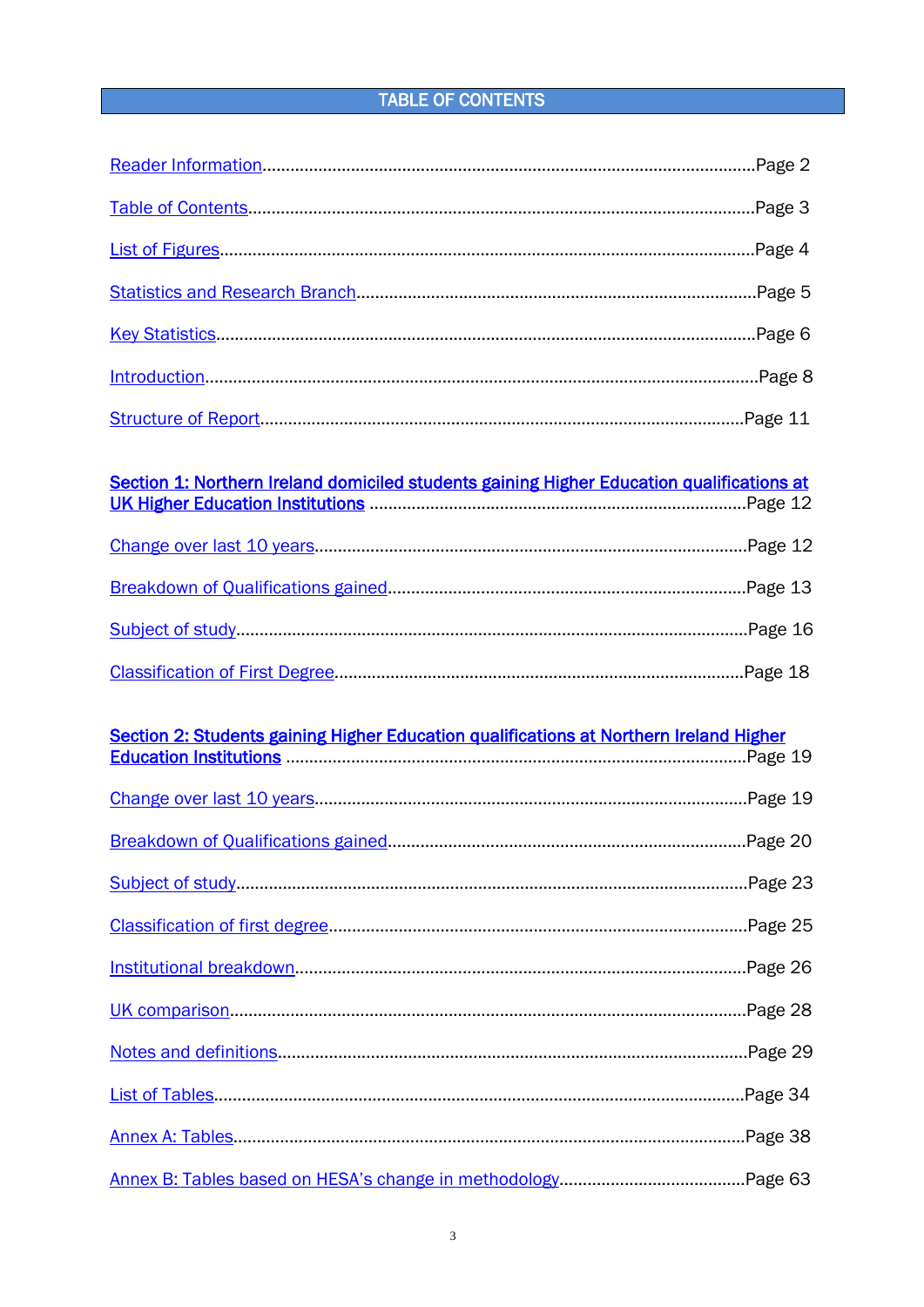## LIST OF FIGURES

<span id="page-3-0"></span>

| Figure 1: NI domiciled students gaining HE qualifications at UK HEIs - 2004/05 to             |
|-----------------------------------------------------------------------------------------------|
| Figure 2: NI domiciled students gaining HE qualifications at UK HEIs by location of study     |
| Figure 3: NI domiciled students gaining HE qualifications at UK HEIs by gender and            |
| Figure 4: NI domiciled students gaining first degree qualifications at UK HEIs by             |
| Figure 5: Qualifications gained at NI HEIs - 2004/05 to 2013/14Page 19                        |
| Figure 6: Students gaining HE qualifications at NI HEIs by level of qualification             |
| Figure 7: Students gaining HE qualifications at NI HEIs by subject and level of qualification |
| Figure 8: Students gaining first degree qualifications from NI HEIs by classification and     |
| Figure 9: Students gaining HE qualifications at NI HEIs by year and institution - 2009/10     |
| Figure 10: Percentage change in qualifications gained at UK HEIs by level of qualification    |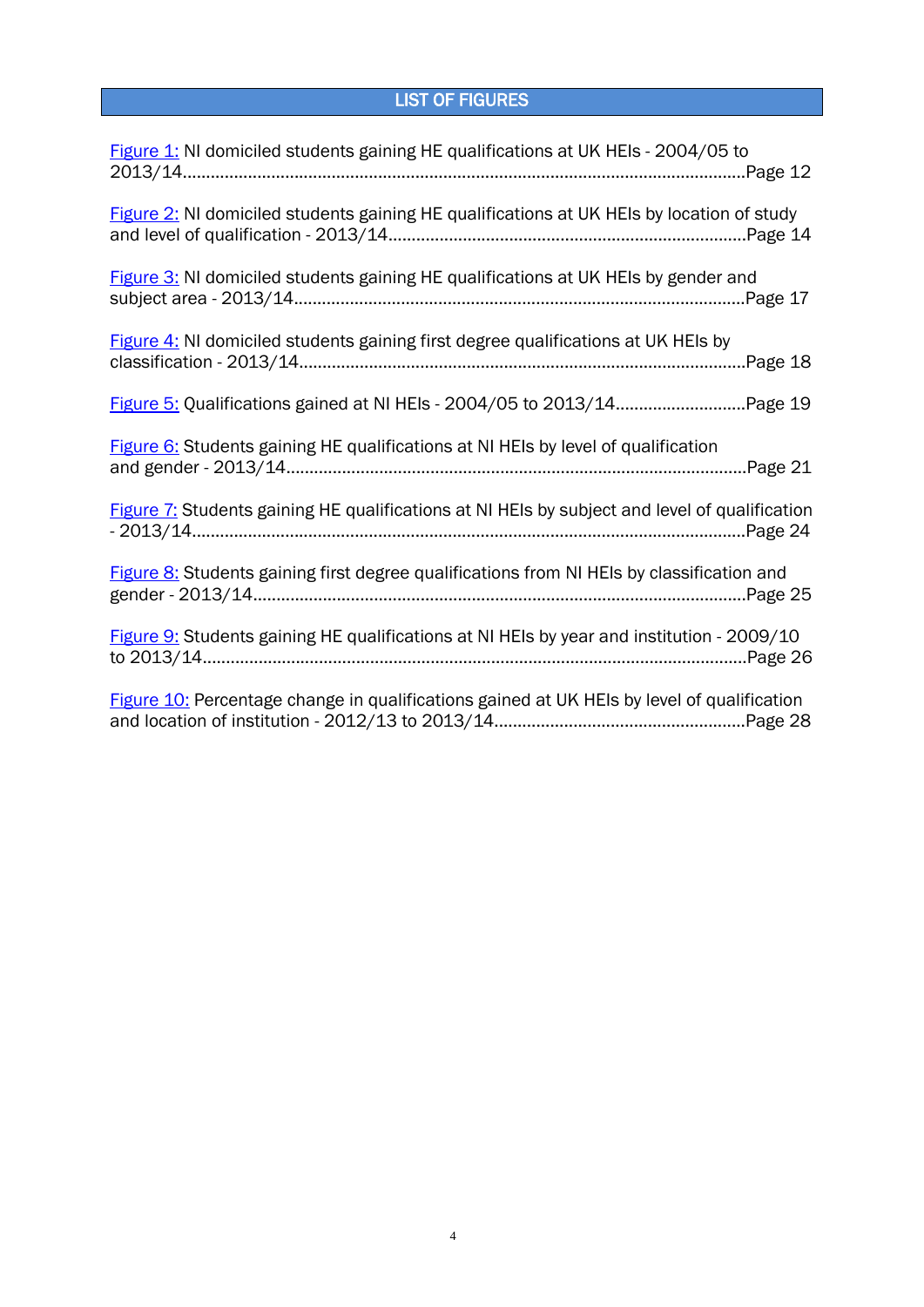### STATISTICS AND RESEARCH BRANCH (SRB)

<span id="page-4-0"></span>Statistics & Research Branch is responsible for the collection, quality assurance, analysis and publication of timely and accurate information derived from a wide range of statistical information returns supplied by the further education colleges across Northern Ireland and the Higher Education Statistics Agency (HESA) focused on Northern Ireland Higher Educational Institutions and Northern Ireland domicile students in attendance at any UK Higher Educational Institution. Statistical information is collected routinely from a variety of electronic individual level administrative system.

The Head of the Branch is the Principal Statistician, Mrs. Laura Smyth. The Branch aims to present information in a meaningful way and provide advice on its uses to customers in the DEL Committee, Further Education Colleges, Universities, Professional Advisory Groups, policy branches within the DEL, other educational organisations, academia, private sector organisations, charity/voluntary organisations as well as the general public.

The statistical information collected is used to contribute to major exercises such as reporting on the performance of the Higher Education and Further Education sectors, other comparative performance exercises, target setting and monitoring, departmental research projects, development of service frameworks as well as policy formulation and evaluation. In addition, the information is used in response to a significantly high volume of Assembly questions and ad-hoc queries each year.

Information is disseminated through a number of key statistical publications, including: Higher Education enrolments, Higher Education qualifications, Destinations of leavers from Higher Education, Further Education activity, Essential Skills enrolments and outcomes, to name but a few.

A detailed list of these publications is available from:

Website:<http://www.delni.gov.uk/index/statsandresearch.htm>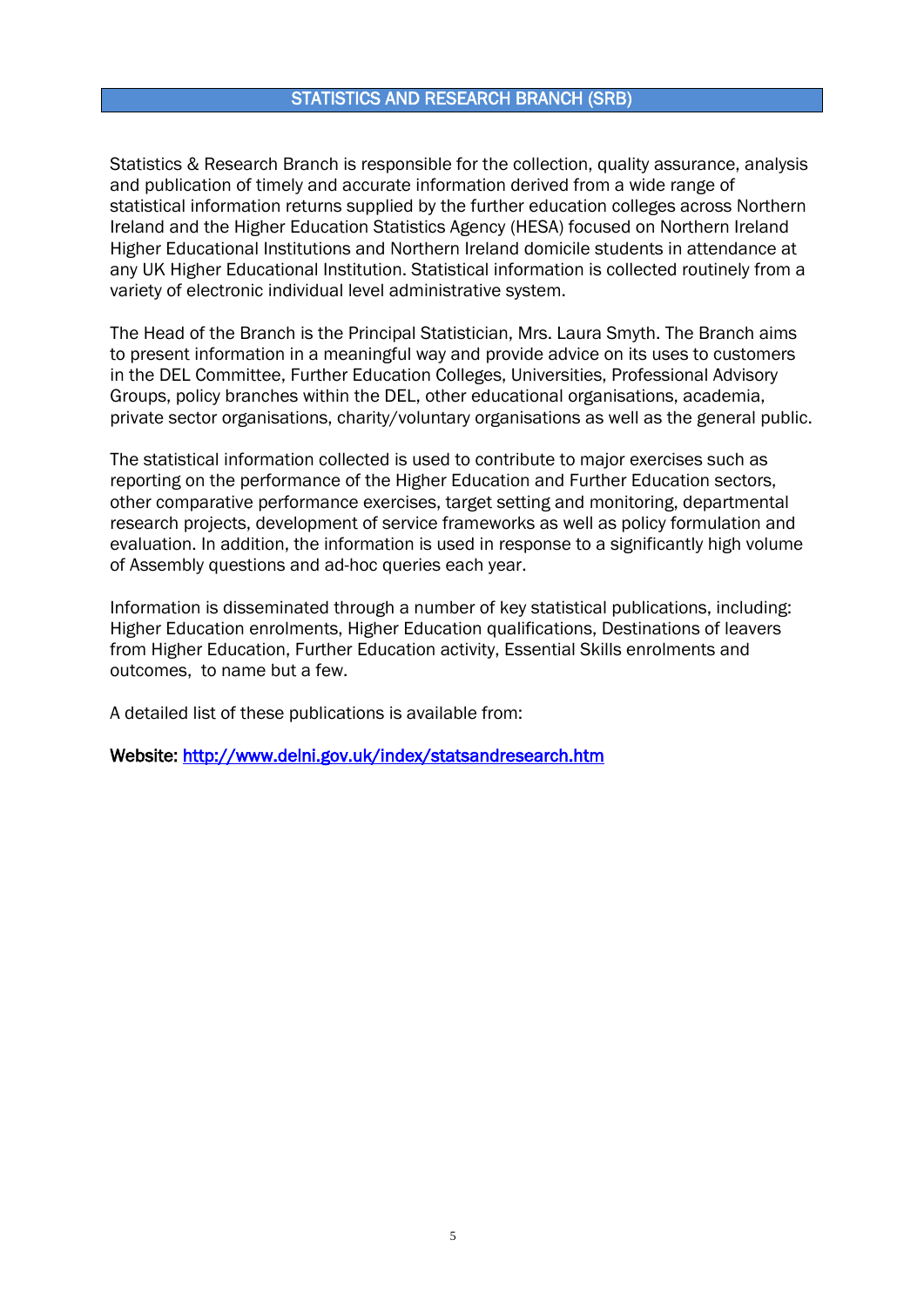## KEY STATISTICS FOR NORTHERN IRELAND DOMICILED QUALIFIERS IN UK HEIs

<span id="page-5-0"></span>

| We have a similar<br>number of qualifiers                                       | Although fluctuating over the past ten academic years, the number of NI<br>Domiciled qualifiers from UK HEIs has decreased by 0.8% from 18,305 in<br>2004/05 to 18,150 in 2013/14 and by 3.2% from the 2012/13 figure of<br>18,750.                                                                                                                                             |
|---------------------------------------------------------------------------------|---------------------------------------------------------------------------------------------------------------------------------------------------------------------------------------------------------------------------------------------------------------------------------------------------------------------------------------------------------------------------------|
| but fewer graduating<br>from Northern Ireland<br>Institutions.                  | The number of qualifications gained by NI students at NI Institutions has<br>decreased by 7.5% from 13,215 in 2004/05 to 12,220 in 2013/14. In<br>2013/14 qualifications gained by NI students at NI Institutions made up<br>67.3% of all NI Domiciled qualifications compared to 72.2% in 2004/05.                                                                             |
| The vast majority are<br>from full time<br>courses                              | Of the 18,150 qualifications gained in 2013/14, 76.6% were through full-<br>time study and 23.4% through part-time study.                                                                                                                                                                                                                                                       |
| with more qualifying<br>at First Degree level.                                  | First Degree qualifications have experienced the largest percentage<br>increase, rising by 15.6% over the last ten years (10,215 to 11,810).<br>'Postgraduate' qualifications have increased by 3.9% from 4,195 to 4,360.<br>In contrast, the number of qualifications gained by students enrolled on<br>'other undergraduate' courses has decreased by 49.2% (3,895 to 1,980). |
| <b>More females qualifying</b><br>than males                                    | In 2013/14, of the 18,150 NI domiciled students gaining qualifications,<br>58.5% were female and 41.5% were male. Of male students gaining a<br>qualification, 78.4% were studying full-time compared to 75.2% of females.                                                                                                                                                      |
| and there is<br>variation in gender, in<br>terms of the course<br>subject area. | Females accounted for 85.5% of qualifications gained in 'subjects allied to<br>medicine', 72.0% of those gained in 'education' and 70.8% of those gained<br>'languages' in 2013/14. Male-dominated subject areas included<br>in.<br>'engineering & technology' (82.0%), 'computer science (76.0%) and<br>'architecture, building & planning (71.9%).                            |
| A higher proportion of<br>males qualified in a                                  | During 2013/14, 44.8% of qualifications gained by NI domiciled students at<br>UK HEIs were in a Broad STEM related subject. A higher proportion of males<br>(48.6%) than females (42.1%) gained their qualification in a Broad STEM<br>related subject.                                                                                                                         |
| STEM subject                                                                    | Just over a fifth (21.3%) of qualifications gained by NI domiciled students at<br>UK HEIs were in a Narrow STEM related subject. Again a higher proportion of<br>males (31.5%) than females (14.1%) gained their qualification in a Narrow<br>STEM related subject.                                                                                                             |
| but a higher<br>proportion of females<br>graduated with a first                 | In 2013/14, 70.8% of NI domiciled 'first degree' graduates (excluding the<br>attaining an unclassified 'first degree') achieved either a first class or upper<br>second class honours degree.                                                                                                                                                                                   |
| class or second class<br>upper degree.                                          | Females (73.2%) were more likely than males (67.5%) to achieve a first<br>class or upper second class honours degree.                                                                                                                                                                                                                                                           |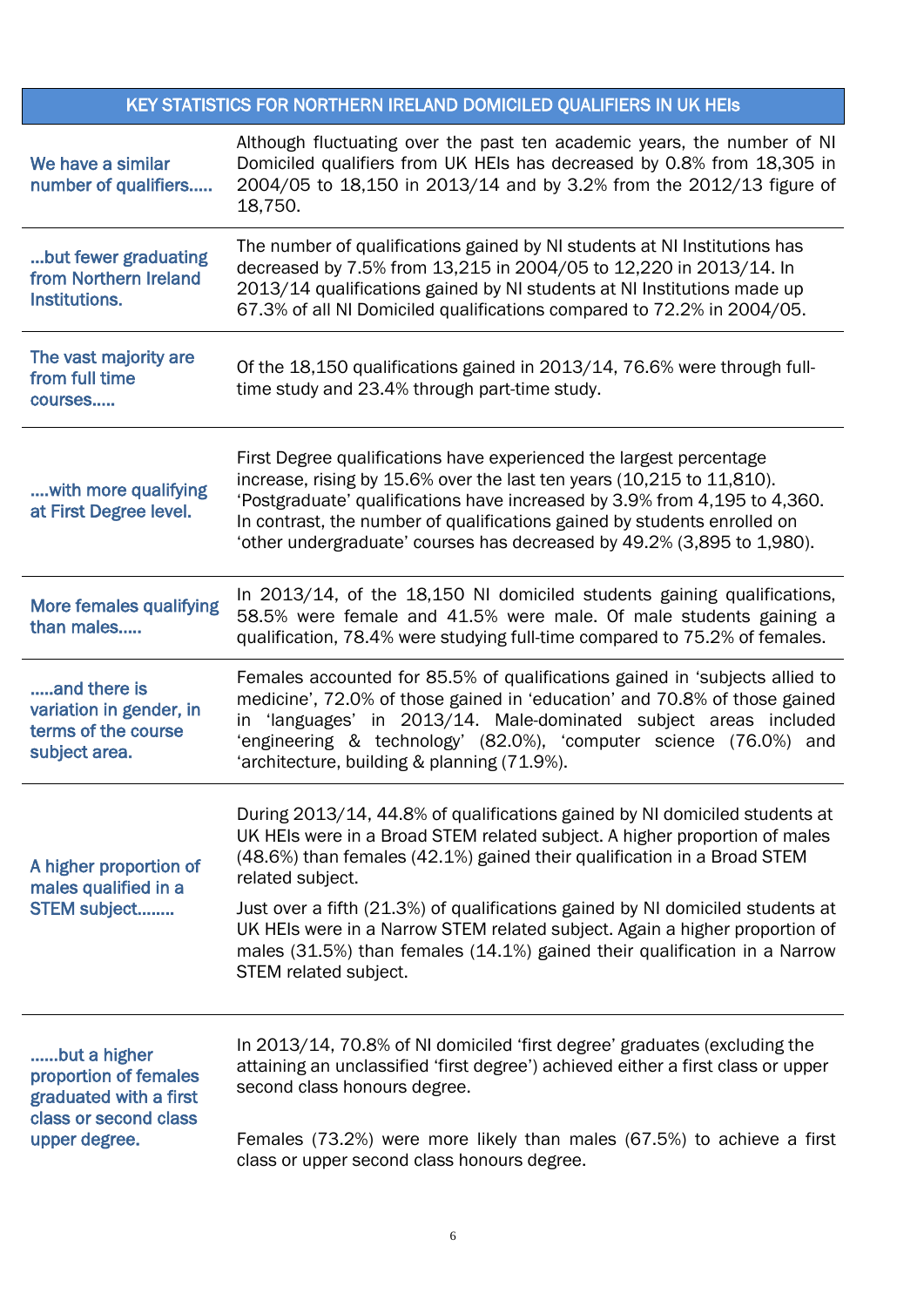## KEY STATISTICS FOR QUALIFIERS FROM NORTHERN IRELAND INSTITUTIONS

| We have a similar<br>number of qualifiers                                                | Although fluctuating over the past ten academic years, the number of<br>qualifications gained at NI HEIs has increased by 0.4% from 15,265 in<br>2004/05 to 15,325 in 2013/14, but decreased by 6.4% from the 2012/13<br>figure of 16,375.                                                                                                       |  |  |  |  |  |  |  |
|------------------------------------------------------------------------------------------|--------------------------------------------------------------------------------------------------------------------------------------------------------------------------------------------------------------------------------------------------------------------------------------------------------------------------------------------------|--|--|--|--|--|--|--|
| but fewer Northern<br><b>Ireland Domiciled</b><br>graduates.                             | The number of qualifications gained by NI students at NI Institutions has<br>decreased by 7.5% from 13,215 in 2004/05 to 12,220 in 2013/14. In<br>2013/14 qualifications gained by NI students at NI Institutions made up<br>79.8% of all NI HEIs qualifications compared to 86.6% in 2004/05.                                                   |  |  |  |  |  |  |  |
| The vast majority are<br>from full time<br>courses                                       | Of the 15,325 qualifications gained in 2013/14, 74.5% were through full-<br>time study and 25.5% through part-time study.                                                                                                                                                                                                                        |  |  |  |  |  |  |  |
| and at First Degree<br>level.                                                            | Of the 15,325 qualifications gained by students at NI HEIs, 8,670 (56.6%)<br>obtained a 'first degree' qualification, 1,830 (11.9%) an 'other<br>undergraduate' qualification and 4,825 (31.5%) obtained a 'postgraduate'<br>qualification.                                                                                                      |  |  |  |  |  |  |  |
| <b>More females qualifying</b><br>than males                                             | In 2013/14, of students gaining qualifications at NI HEIs, 58.6% were<br>female and 41.4% were male. Of male students gaining a qualification,<br>78.5% were studying full-time compared to 71.6% of females.                                                                                                                                    |  |  |  |  |  |  |  |
| and there is<br>variation in gender, in<br>terms of the course<br>subject area.          | Females accounted for 86.2% of qualifications gained in 'subjects allied to<br>medicine', 72.2% of those gained in 'languages' and 71.2% of those gained<br>in 'education' in 2013/14. Male-dominated subject areas included<br>'engineering & technology' (79.7%), 'computer science (74.1%) and<br>'architecture, building & planning (72.2%). |  |  |  |  |  |  |  |
| A higher proportion of                                                                   | During 2013/14, 45.6% of qualifications gained by students at NI HEIs were<br>in a Broad STEM related subject. A higher proportion of males (47.2%) than<br>females (44.4%) gained their qualification in a Broad STEM related subject.                                                                                                          |  |  |  |  |  |  |  |
| males qualified in a<br>STEM subject                                                     | Just over a fifth (20.7%) of qualifications gained by students at NI HEIs, were<br>in a Narrow STEM related subject. Again a higher proportion of males<br>(30.6%) than females (13.7%) gained their qualification in a Narrow STEM<br>related subject.                                                                                          |  |  |  |  |  |  |  |
| but a higher<br>proportion of females<br>graduated with a first<br>class or second class | In 2013/14, 71.2% of 'first degree' graduates (excluding those attaining an<br>unclassified 'first degree') achieved either a first class or upper second<br>class honours degree.                                                                                                                                                               |  |  |  |  |  |  |  |
| upper degree.                                                                            | Females (73.2%) were more likely than males (68.3%) to achieve a first<br>class or upper second class honours degree.                                                                                                                                                                                                                            |  |  |  |  |  |  |  |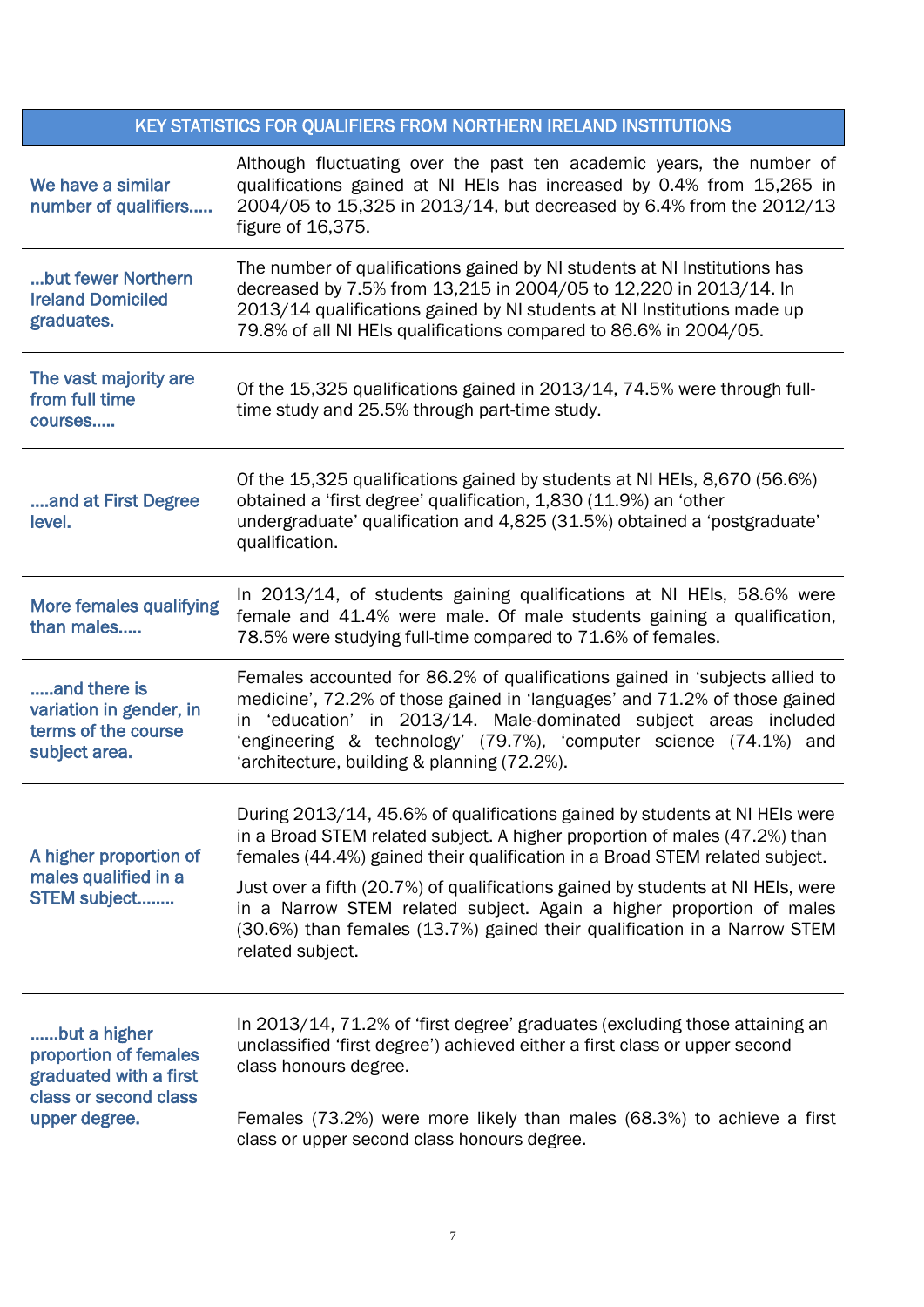### **INTRODUCTION**

<span id="page-7-0"></span>The United Kingdom Statistics Authority has designated these statistics as National Statistics, in accordance with the Statistics and Registration Service Act 2007 and signifying compliance with the Code of Practice for Official Statistics. Designation can be broadly interpreted to mean that the statistics: meet identified user needs; are well explained and readily accessible; are produced according to sound methods, and are managed impartially and objectively in the public interest. Once statistics have been designated as National Statistics it is a statutory requirement that the [Code of Practice](http://www.statisticsauthority.gov.uk/assessment/code-of-practice/) shall continue to be observed.

### **Coverage**

This statistical bulletin has been produced by the Department for Employment and Learning (DEL), Northern Ireland (NI) and presents information on Higher Education (HE) qualifications gained by NI domiciled students at Higher Education Institutions (HEIs) in the UK in 2013/14 and by all students at NI HEIs. The statistics presented in this bulletin cover a range of topics including changes over the last ten years, mode and level of study, subject of study and classification of first degree.

### Policy and Operational Context

The Minister for Employment and Learning has responsibility within the NI Executive and to the NI Assembly for the NI Higher Education Institutions (HEIs) and their students; and for student support for NI-domiciled students in NI and the rest of the UK. The Assembly's DEL Committee has a scrutiny role in regard to these issues.

There continues to be a lot of media interest in the HE sector and HE statistics. With changes in fee regimes throughout the UK and the effect of the economic recession, the demand for HE is often in the spotlight.

It is within this context that DEL is implementing 'Graduating to Success', its Higher Education strategy which aims to promote and sustain the development of an internationally competitive sector, accessible to all who are able to benefit, and meeting the needs of the Northern Ireland economy and wider society. This bulletin forms part of the evidence base which shapes the future strategies and policies of DEL.

### Data Collection

The information presented in this statistical bulletin are based on data supplied by the Higher Education Statistics Agency (HESA). HESA is the official agency for the collection of information on publicly funded Higher Education (HE) institutions in the UK. It was set up in 1993 following the White Paper 'Higher Education: a new framework', which called for more coherence in HE statistics. HE institutions include all publicly-funded universities. The HESA data presented in this bulletin relate to students at HE institutions in the UK and therefore do not include HE enrolments at FE colleges in NI or GB, or at institutions in the Republic of Ireland.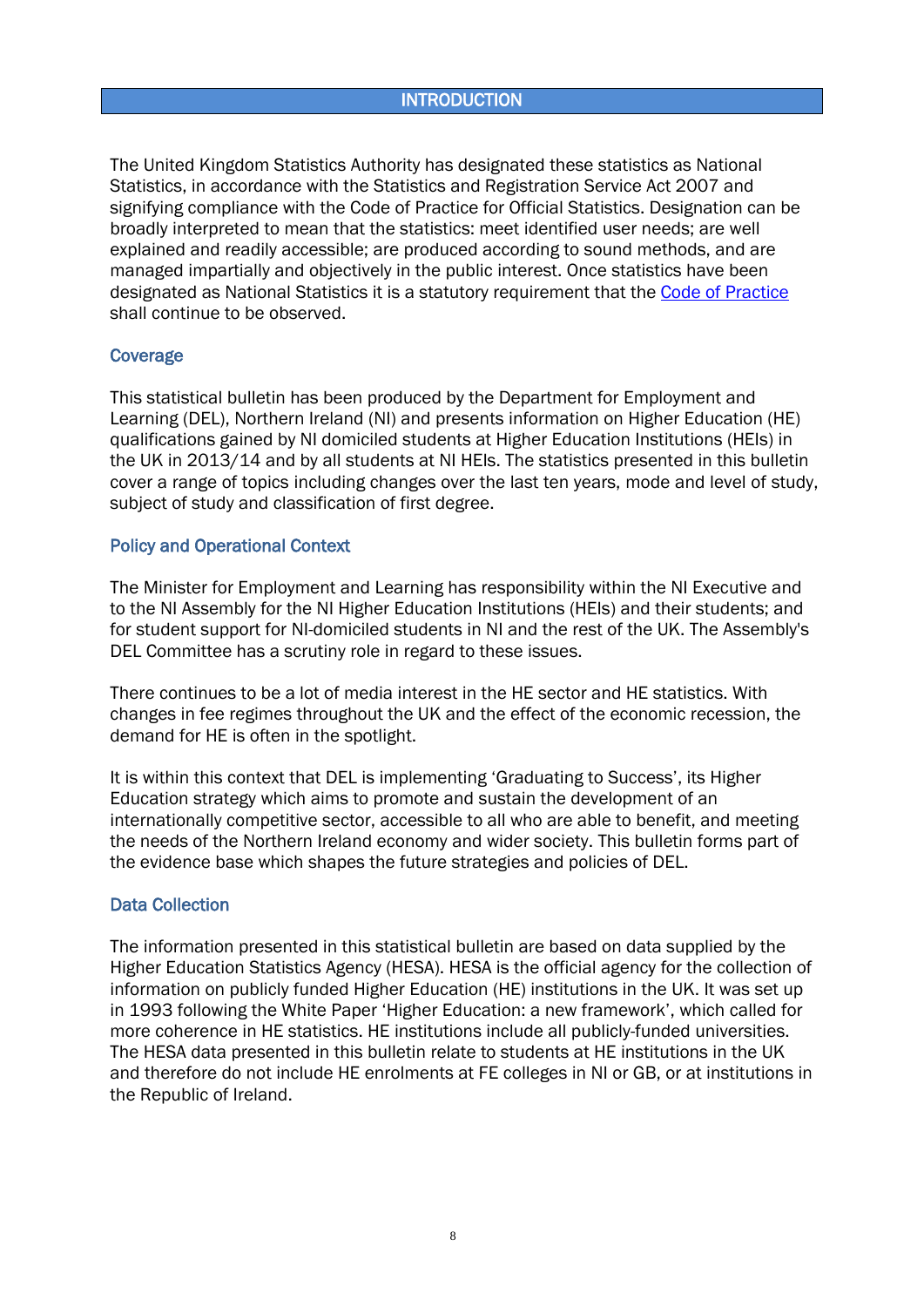### Rounding Strategy

To prevent the identification of individuals, figures throughout the report are rounded to the nearest 5, with 0, 1, and 2 rounded to 0. Due to rounding the sum of numbers in each row or column may not match the total shown. Percentages are based on unrounded figures. Percentages have also been rounded to one decimal place.

### Data Quality

All information presented in this bulletin has been validated and quality assured by HE institutions prior to publication. HE institutions are given a set period of time to submit the information to the Higher Education Statistics Agency (HESA). Following submission, both HESA and DEL perform a series of validation checks to ensure that information is consistent both within and across returns. Trend analyses are used to monitor annual variations and emerging trends. Queries arising from validation checks are presented to HE institutions for clarification and if required, returns may be amended and/or resubmitted. Finally, prior to publication of this information the data is presented to HE institutions for a final sign-off. More detail on the Quality of the Higher Education statistics is available via the link [Quality of Higher Education Statistics.](http://www.delni.gov.uk/index/statsandresearch/higher-education-stats/he-statistical-methods.htm)

### Who will be interested in this bulletin?

The information presented in this statistical bulletin will be of interest to a wide variety of people. For example the statistics within and those derived from this bulletin are currently used by DEL policy officials in their role of assisting and advising the Minister for Employment and Learning to discharge his duties; by the NI Assembly and DEL committee to scrutinise the HE sector; by prospective students to inform their choices around higher education; by local businesses to quantify the supply of graduates in their business area and by researchers and academics to try and understand the underlying trends in HE. Further details about the uses made of HE statistics can be found in the [notes and definitions](#page-28-0) section[.](#page-0-0)

### Main Uses of HE statistics

The main uses of these data are to monitor Higher Education qualifications and the characteristics of student's qualifying both from Northern Ireland and to Northern Ireland Higher Education Institutions. This helps assess the HE institution performance, corporate monitoring, informing and monitoring related policy, and responding to parliamentary/assembly questions and ad-hoc queries from the public.

The Department for Employment and Learning (DEL) is responsible for the policy, strategic development and financing of the statutory HE sector. Analysis of data trends against key strategic priorities remain a crucial component of data development within DEL.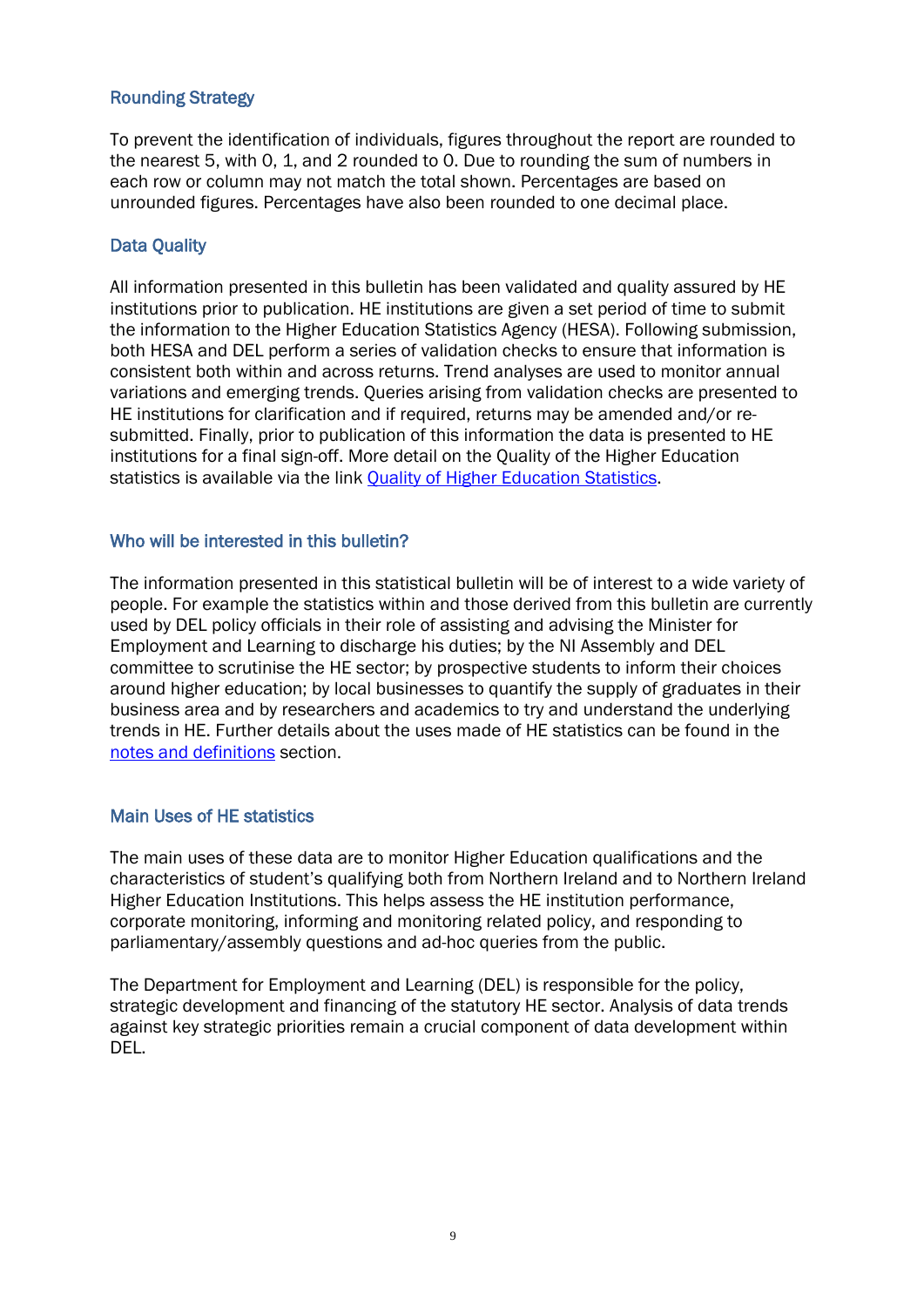### HE Activity Elsewhere

Summary figures for the four UK administrations were published by HESA in their Statistical First Release on 15<sup>th</sup> January 2015. The figures in the HESA summary figures are not directly comparable to the figures in this bulletin as they are using a new methodology (further details on the change in HESA methodology can be found in the [notes and definitions](#page-28-0) section under [point 3\)](#page-28-1).

This statistical first release can be viewed at the following page <https://www.hesa.ac.uk/pr/3349-statistical-first-release-210>

More in depth reports for England, Scotland and Wales can be downloaded from the following pages:

England -<http://www.bis.gov.uk/policies/higher-education/research-analysis> Scotland -<http://www.scotland.gov.uk/Topics/Statistics/Browse/Lifelong-learning> Wales -<http://wales.gov.uk/topics/statistics/theme/post16ed/higher-educa>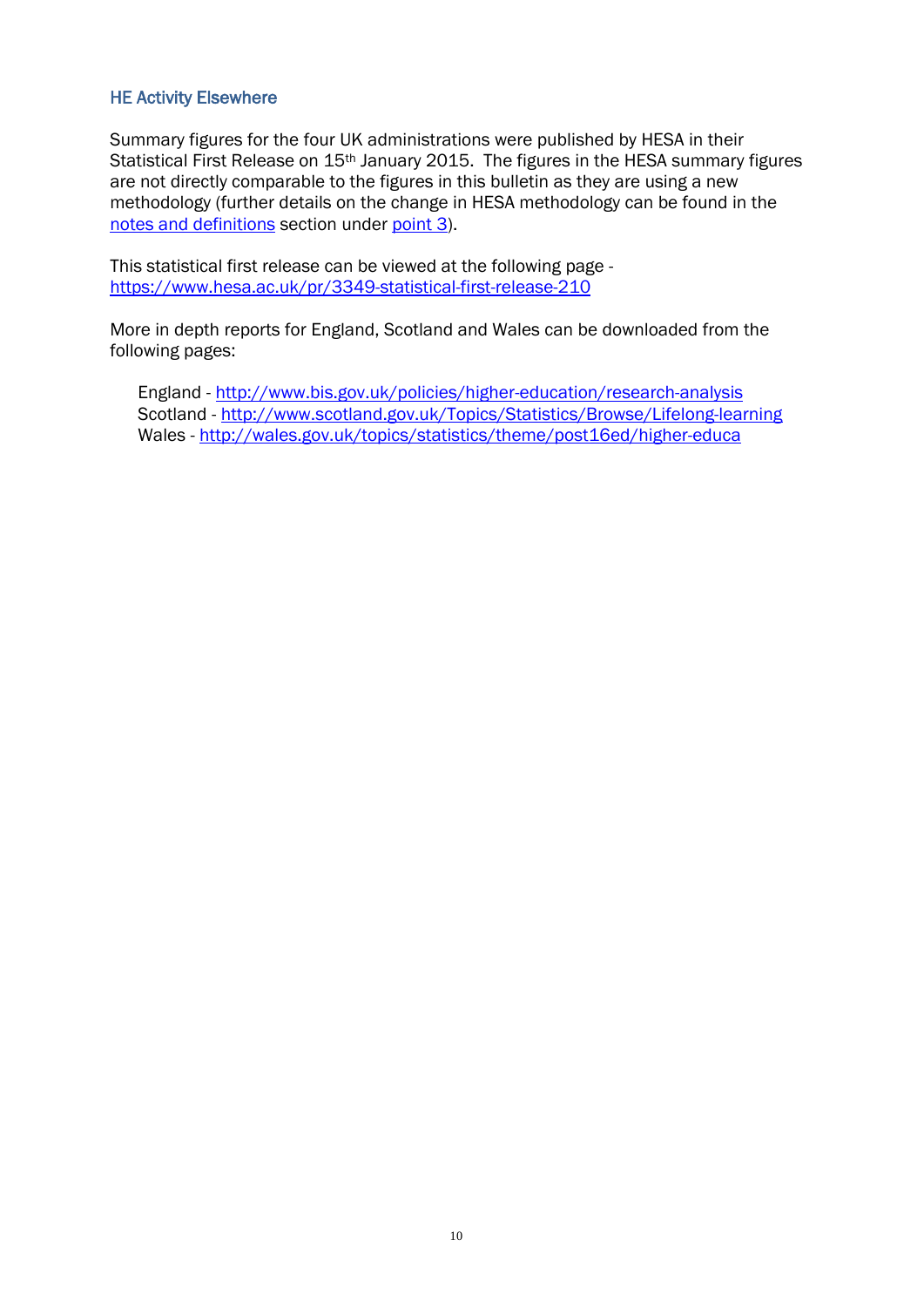### STRUCTURE OF REPORT

<span id="page-10-0"></span>The bulletin is divided into two sections. Section 1 focuses on NI domiciled students gaining qualifications at HEIs in NI, England, Scotland or Wales. Section 2 concentrates on all students gaining qualifications at NI HEIs. This division into two sections reflects the two distinct policy and operational responsibilities of the Minister and the Department. Furthermore, it is clear from customer feedback, the nature of questions on HE asked in the Northern Ireland Assembly, and coverage of HE issues in the local media, for example, that these two aspects are of interest to readers. Therefore it has been decided to present breakdowns of information on HE along these two dimensions in this bulletin.

It is worth noting that there is a large overlap between Section 1 and Section 2, namely qualifications gained by NI students enrolled at NI HEIs are included in both sections of the bulletin. See the diagram below for details:

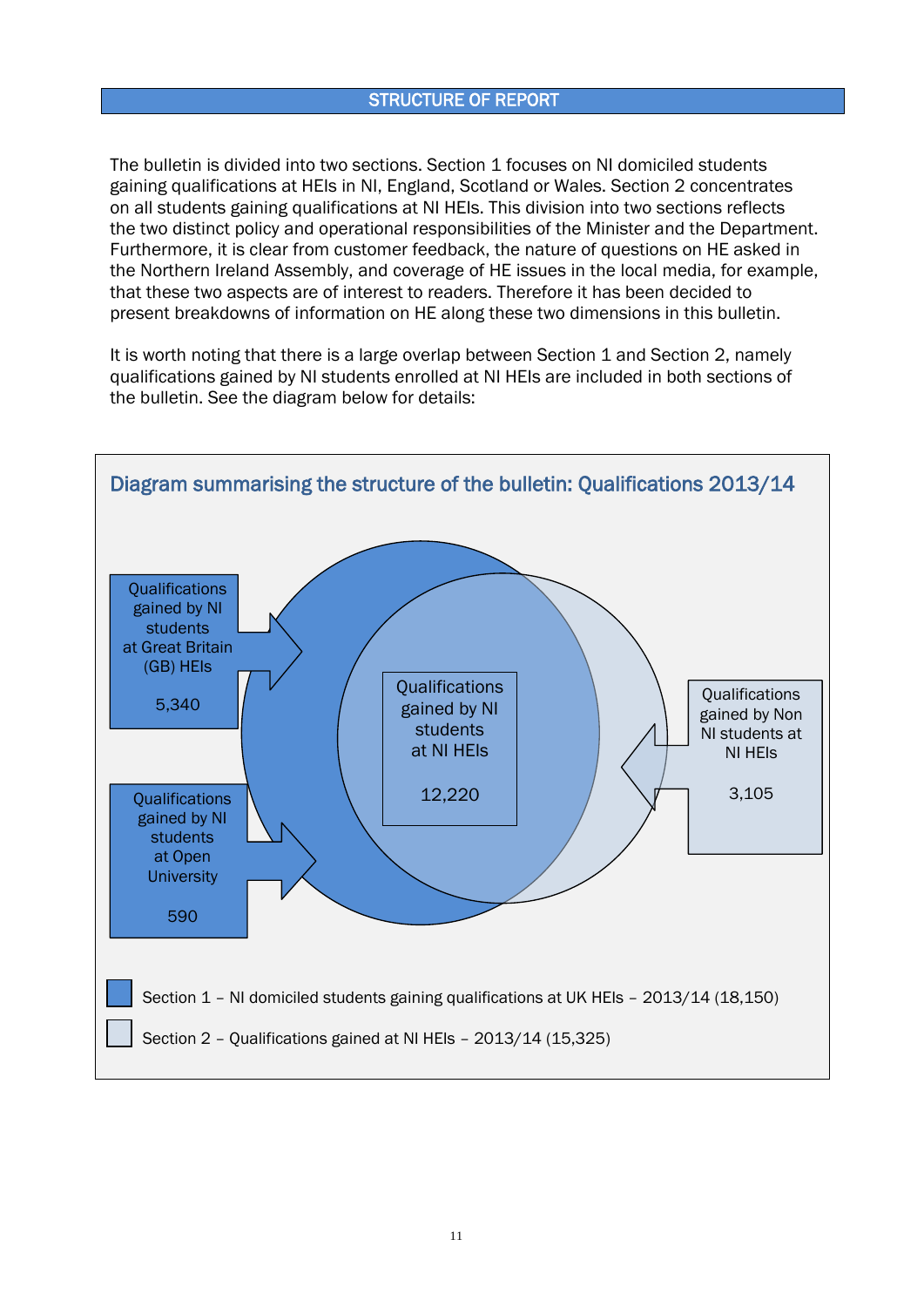Section 1: Northern Ireland domiciled students gaining Higher Education Qualifications at UK Higher Education Institutions (Tables 1 to 4b)

### <span id="page-11-0"></span>1.1 Change over the last 10 years – 2004/05 to 2013/14 (Tables 1 to 1f, Figure 1)

The number of qualifications gained by NI domiciled students at HEIs in NI, England, Scotland and Wales decreased by 0.8% over the past 10 years from 18,305 to 18,150. However figure 1 illustrates that in between these years the numbers have varied. From 2004/05 the number of qualifications gained fluctuated, reaching a low of 17,440 in 2008/09 before peaking at 18,750 in 2011/12 and 2012/13. The number then fell by 3.2% to 18,150 in 2013/14 (Tables 1a, 1b and 1c).

<span id="page-11-1"></span>

**Figure 1 - NI domiciled students gaining HE qualifications at UK HEIs - 2004/05 to 2013/14**

Over the 10 year period the number of NI students gaining qualifications at GB HEIs has steadily increased from 4,195 to 5,340, an overall increase of 27.3%. The number of qualifications gained by NI students through the Open University decreased by 34.2%, from 895 to 590 over the same period, while qualifications gained by NI students at NI HEIs decreased from 13,215 in 2004/05 to 12,220 in 2013/14, a drop of 7.5% (Tables 1a and 1b).

Proportionately more NI students now leave NI to study in GB than did a decade ago<sup>[1](#page-11-2)</sup>. This has had the effect of increasing the proportion of NI students gaining qualifications at GB HEIs from 22.9% (4,195) in 2004/05 to 29.4% (5,340) in 2013/14 (Table 1a).

In terms of the level of qualification of NI Domiciled students at UK HEIs, 'first degree' qualifications have experienced the largest percentage increase, rising by 15.6% over the last ten years from 10,215 to 11,810. 'Postgraduate' qualifications have increased by 3.9% from 4,195 to 4,360 over the same period. In contrast, the number of qualifications gained by students enrolled on 'other undergraduate' courses (such as foundation degrees, diplomas, HNDs and HNCs)

<span id="page-11-2"></span><sup>&</sup>lt;u>.</u> 1 See [2013/14 Higher Education Enrolments bulletin.](http://www.delni.gov.uk/index/statsandresearch/higher-education-stats/he-enrolments-2.htm)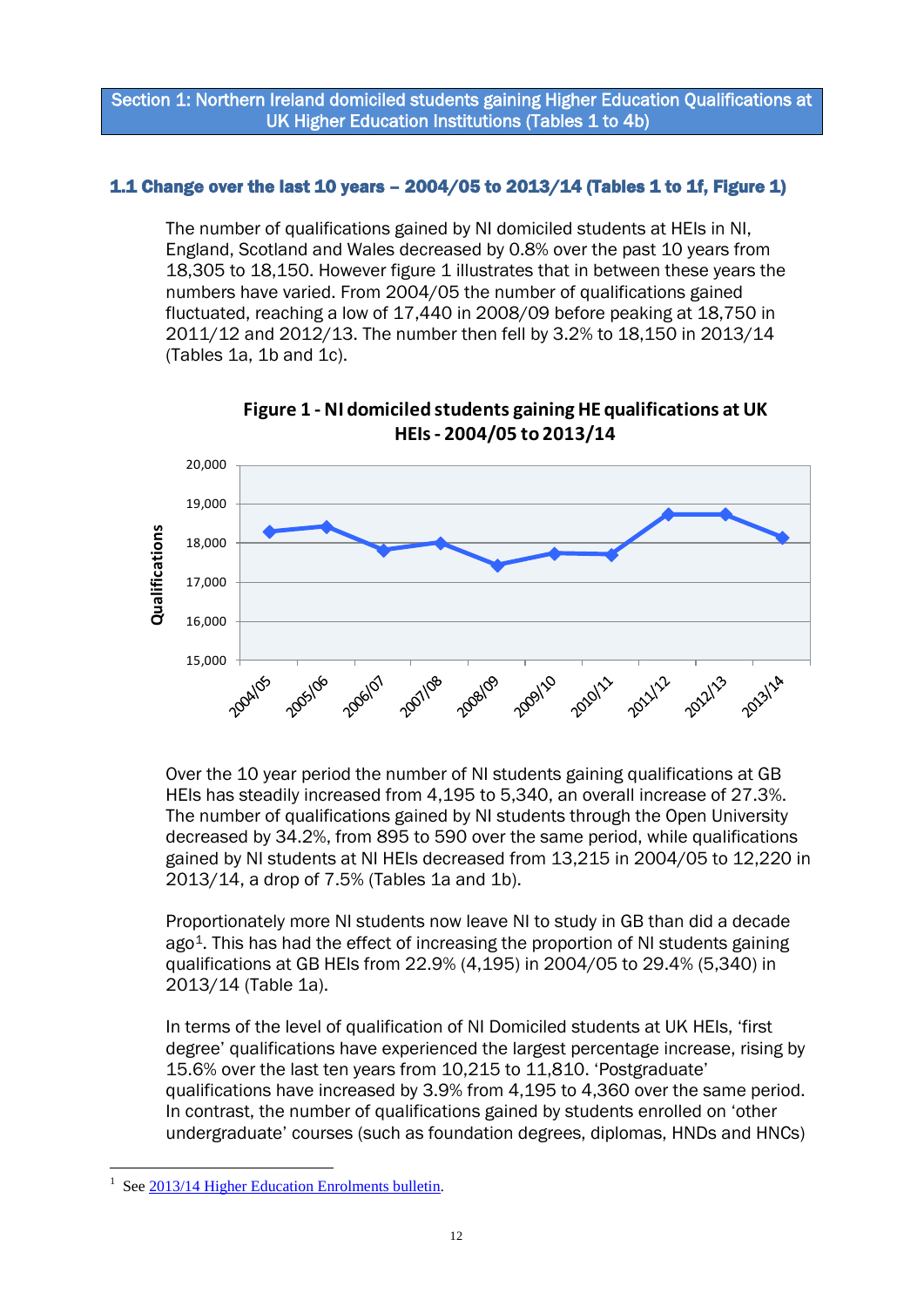has decreased from 3,895 in 2004/05 to 1,980 in 2013/14, a fall of 49.2% (Tables 1d and 1e).

The number of qualifications gained by NI Domiciled students at UK HEIs from fulltime study rose by 15.2% over the decade, from 12,060 to 13,895 compared to a 31.8% decrease in qualifications gained from part-time study (6,245 to 4,255) (Table 1a and 1b).

### <span id="page-12-0"></span>1.2 Breakdown of Qualifications gained – 2013/14 (Tables 1f to 2f, Figures 1 and 2)

### All Higher Education Qualifications

In 2013/14, 18,150 qualifications were gained by NI domiciled students at UK HEIs; a 3.2% decrease from 18,750 in 2012/13 (Tables 1a and 1c).

Mode of study – Of the 18,150 qualifications gained in 2013/14, 76.6% were through full-time study and 23.4% through part-time study (Table 2b).

In comparison to 2012/13, the number of full-time students gaining qualifications decreased by 0.6% from 13,975 to 13,895 in 2013/14, while part-time qualifiers decreased by 10.9% from 4,780 to 4,255 over the same period (Tables 1a and 1c).

Gender – In 2013/14, of the 18,150 NI domiciled students gaining qualifications, 58.5% were female and 41.5% were male. . This is broadly reflective of the gender differences in NI Domiciled enrolments[2](#page-12-1) at UK HEIs. Of the 7,530 male students gaining a qualification, 78.4% were studying full-time and 21.6% part-time compared to 75.2% full-time and 24.8% part-time for females (10,620) (Tables 2e and 2f).

The majority of males (66.3%) gained a 'first degree'; while 10.3% gained an 'other undergraduate' qualification and 23.4% obtained a 'postgraduate' qualification. This compares to 64.2%, 11.3% and 24.4% for females respectively (Table 2d).

Location of study – In 2013/14 of the 18,150 NI domiciled students gaining a qualification, 67.3% studied at a NI HEI, 29.4% at a GB HEI and 3.2% through the Open University (Table 2c).

Of the 12,220 NI students gaining qualifications at NI HEIs, 74.5% were through full-time study and 25.5% through part-time study. This compares to 89.6% through full-time study and 10.4% through part-time study for those at GB HEIs (5,340) while those gained at the Open University were all through part-time study (590) (Table 2b).

<u>.</u>

<span id="page-12-1"></span><sup>&</sup>lt;sup>2</sup> Se[e 2013/14 Higher Education Enrolments bulletin](http://www.delni.gov.uk/index/statsandresearch/higher-education-stats/he-enrolments-2.htm)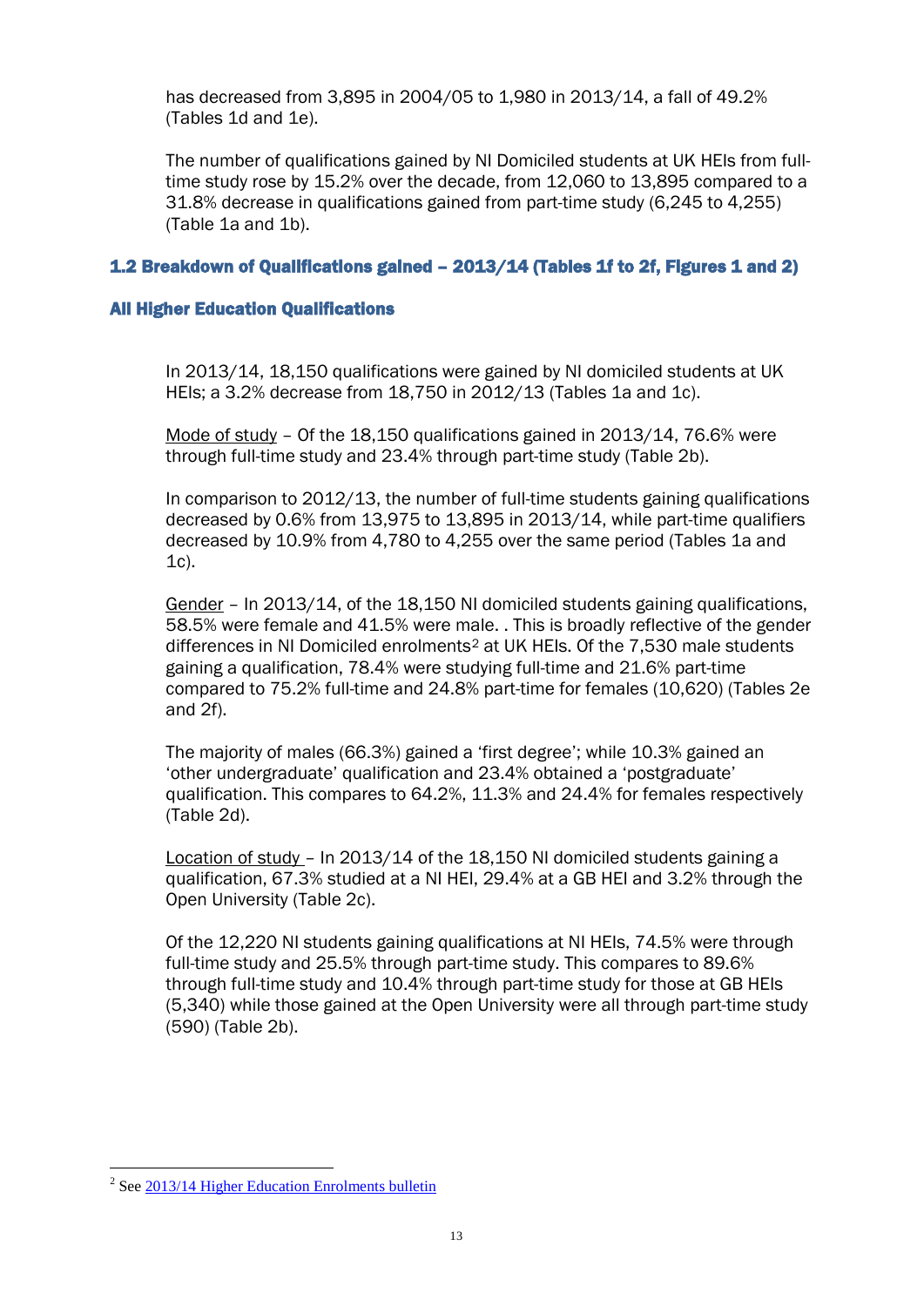Level of Qualification - Of the 18,150 qualifications gained by NI domiciled students at UK HEIs, 11,810 (65.1%) obtained a 'first degree' qualification, 1,980 (10.9%) an 'other undergraduate' qualification and 4,360 (24.0%) obtained a 'postgraduate' qualification (Table 1d).

<span id="page-13-0"></span>



### First Degree Qualifications

In 2013/14, 11,810 'first degree' qualifications were gained by NI domiciled students at UK HEIs; an increase of 0.4% from the 2012/13 figure of 11,765 (Tables 1d and 1f).

Mode of study – Of the 11,810 'first degree' qualifications gained in 2013/14, 92.2% were through full-time study and 7.8% through part-time study (Table 2b).

In comparison to 2012/13, the number of full-time students gaining 'first degree' qualifications increased by 0.6% from 10,820 to 10,885 in 2013/14, while parttime numbers decreased by 2.2% from 945 to 925 over the same period (Tables 1d and 1f).

Gender – In 2013/14, of the 11,810 NI domiciled students gaining 'first degree' qualifications, 57.7% were female and 42.3% were male. Of the 4,990 male students gaining a 'first degree' qualification, 91.7% were studying full-time and 8.3% part-time. Of the 6,820 female students gaining a 'first degree' qualification, 92.5% were studying full-time and 7.5% part-time (Tables 2e and 2f).

Location of study – In 2013/14, of the 11,810 NI domiciled students gaining a 'first degree' at a UK HEI, 66.5% studied at a NI HEI, 31.5% at a GB HEI and 2.0% through the Open University (Table 2c).

Of the 7,850 NI students gaining a 'first degree' at a NI HEI, 92.2% were studying full-time and 7.8% part-time. This compares to 98.2% full-time and 1.8% part-time for those at GB HEIs (3,720) while those gaining a 'first degree' at Open University were all studying part-time (240) (Table 2b).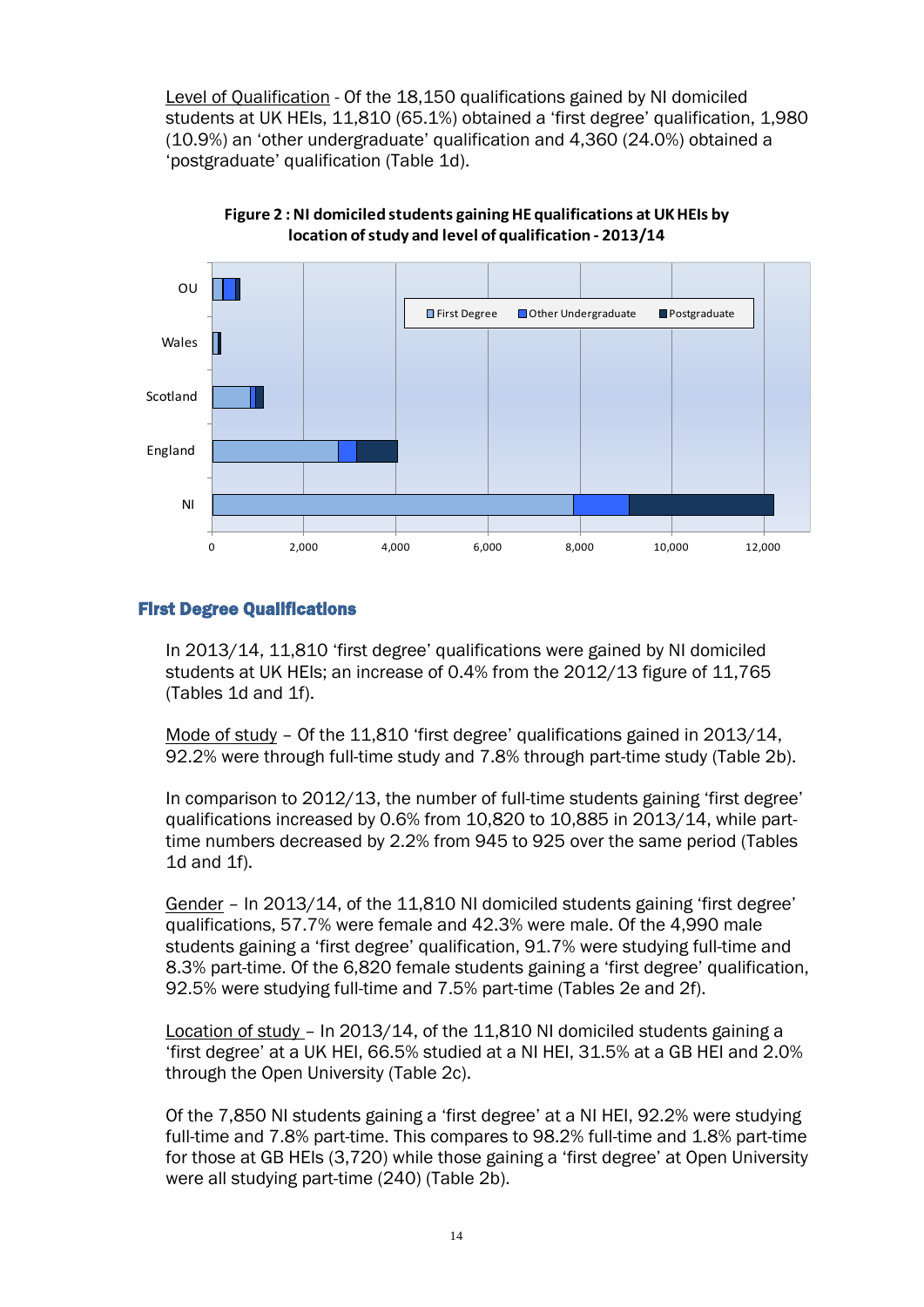#### Other Undergraduate Qualifications

In 2013/14, 1,980 'other undergraduate' qualifications were gained by NI domiciled students at UK HEIs; a decrease of 24.2% from the 2012/13 figure of 2,610 (Tables 1d and 1f).

Mode of study - Of the 1,980 'other undergraduate' qualifications gained in 2013/14, 34.8% were through full-time study and 65.2% were through part-time study (Table 2b).

In comparison to 2012/13, the number of full-time students gaining 'other undergraduate' qualifications decreased by 8.5% from 755 to 690 in 2013/14, while part-time numbers decreased by 30.5% from 1,860 to 1,290 over the same period (Tables 1d and 1f).

Gender – In 2013/14, of the 1,980 NI domiciled students gaining 'other undergraduate' qualifications, 60.8% were female and 39.2% were male. Of the 775 male students gaining an 'other undergraduate' qualification, 47.4% were studying full-time and 52.6% part-time compared to 26.7% full-time and 73.3% part-time for females (1,205) (Tables 2e and 2f).

Location of study – In 2013/14, of the 1,980 NI domiciled students gaining 'other undergraduate' qualifications at UK HEIs, 61.7% studied at a NI HEI, 24.6% at a GB HEI and 13.7% through the Open University (Table 2c).

Of the 1,220 NI students gaining 'other undergraduate' qualifications at NI HEIs, 27.3% were studying full-time and 72.7% were studying part-time. This compares to 73.2% studying full-time and 26.8% studying part-time for those at GB HEIs (490) while those gaining 'other undergraduate' qualifications at the Open University were all studying part-time (270) (Table 2b).

### Postgraduate Qualifications

In 2013/14, 4,360 'postgraduate' qualifications were gained by NI domiciled students at UK HEIs; a decrease of 0.4% from the 2012/13 figure of 4,375 (Tables 1d and 1f).

Mode of study – Of the 4,360 'postgraduate' qualifications gained in 2013/14, 53.2% were through full-time study and 46.8% were through part-time study (Table 2b).

In comparison to 2012/13, the number of full-time students gaining 'postgraduate' qualifications decreased by 3.4% from 2,400 to 2,315 in 2013/14, while part-time numbers increased by 3.3% from 1,975 to 2,040 over the same period (Tables 1d and 1f).

Gender – In 2013/14, of the 4,360 NI domiciled students gaining 'postgraduate' qualifications, 59.6% were female and 40.4% were male. Of the 1,760 male students gaining 'postgraduate' qualifications, 54.5% were studying full-time and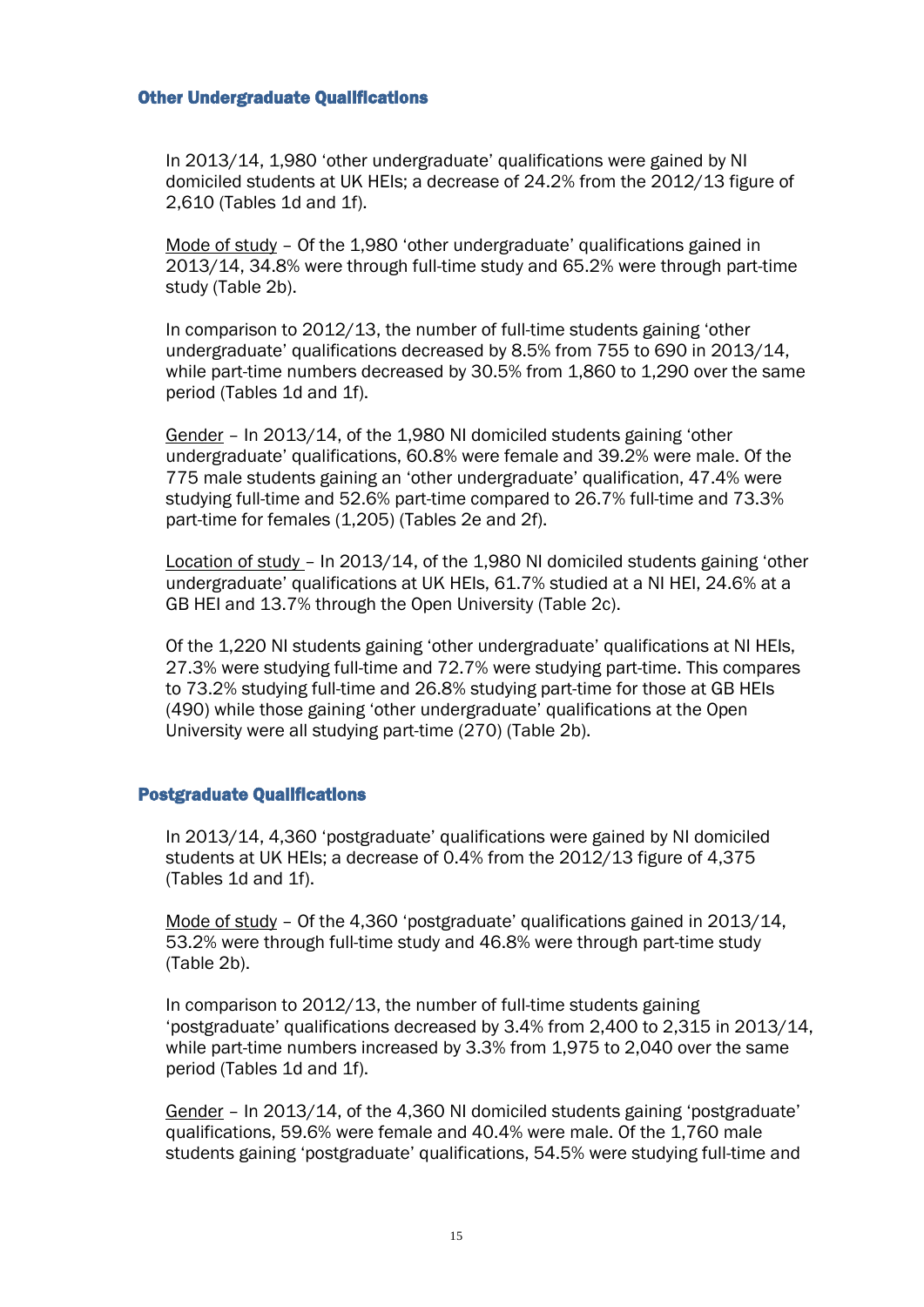45.5% part-time, compared to 52.3% full-time and 47.7% part-time for females (2,595) (Tables 2e and 2f).

Location of study – In 2013/14, of the 4,360 NI domiciled students gaining 'postgraduate' qualifications at UK HEIs, 72.3% studied at a NI HEI, 26.0% at a GB HEI and 1.7% through the Open University (Table 2c).

Of the 3,150 NI students gaining 'postgraduate' qualifications at NI HEIs, 48.9% had studied full-time and 51.1% had studied part-time. This compares to 68.6% that studied full-time and 31.4% that studied part-time for those at GB HEIs (1,130) while those gaining 'postgraduate' qualifications at Open University had all studied part-time (75) (Table 2b).

#### <span id="page-15-0"></span>1.3 Subject of Study 2013/14 (Tables 3 to 3d, Figure 3)

The most popular subject groups for NI students gaining qualifications at UK HEIs in 2013/14 were 'subjects allied to medicine' (14.3%), 'business and administrative studies' (13.1%) and 'education' (10.5%) (Table 3a).

The most popular subject groups for those NI students attaining a *'first degree'* qualification at UK HEIs were 'subjects allied to medicine' (14.6%), 'business and administrative studies' (13.1%) and 'social studies' (10.7%) (Table 3a).

For NI students attaining an *'other undergraduate'* qualification at UK HEIs, the three most popular subject groups were 'subjects allied to medicine' (23.7%), 'business and administrative studies' (17.3%) and 'education' (14.8%) (Table 3a).

For those NI domiciled students attaining a *'postgraduate'* qualification at UK HEIs, the three most popular subject groups were 'education' (24.0%), 'business and administrative studies' (11.0%) and 'social studies' (10.8%) (Table 3a).

Females accounted for 85.5% of qualifications gained in 'subjects allied to medicine', 72.0% of those gained in 'education' and 70.8% of those gained in 'languages' (Table 3c).

Males accounted for 82.0% of qualifications gained in 'engineering & technology', 76.0% of 'computer science' qualifications and 71.9% of 'architecture, building & planning' qualifications (Table 3c).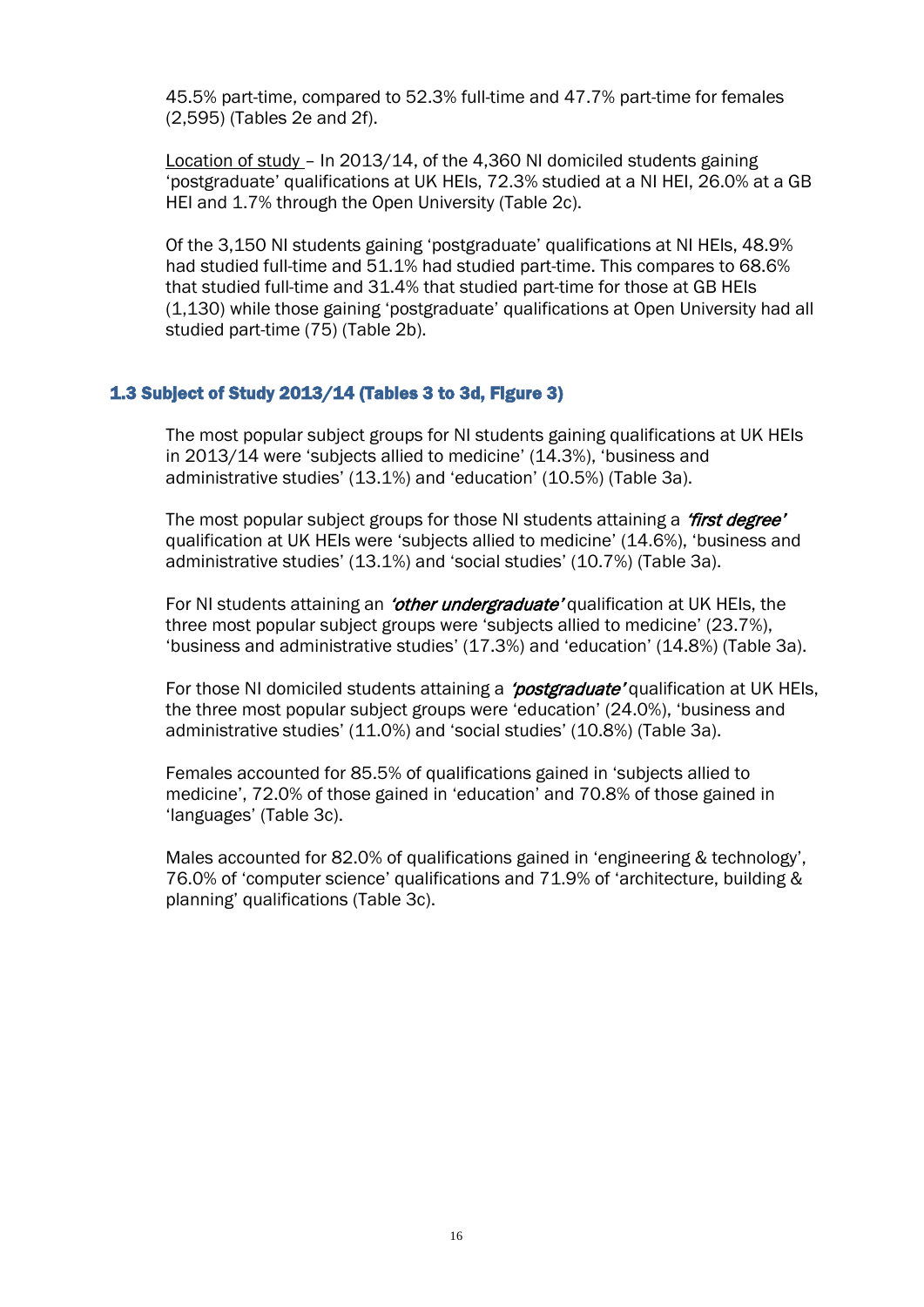### **Figure 3 : NI domiciled students gaining HE qualifications at UK HEIs by gender and subject area - 2013/14**

<span id="page-16-0"></span>

The key priority identified within the Programme for Government by the NI Executive is to grow a sustainable economy and invest in the future. To help achieve this, a target has been set to increase the uptake in economically relevant Science, Technology, Engineering and Mathematics (STEM[3\)](#page-16-1) places in education.

In 2013/14, 44.8% of qualifications gained by NI domiciled students at UK HEIs were in a Broad STEM related subject. A higher proportion of males than females gained their qualification in a Broad STEM related subject, 48.6% compared to 42.1%. Of 'first degree' qualifications gained, 48.0% were in Broad STEM related subjects, compared to 44.9% for 'other undergraduates' and 36.2% for 'postgraduates' (Tables 3b and 3d).

In 2013/14, 21.3% of qualifications gained by NI domiciled students at UK HEIs were in a Narrow STEM related subject. A higher proportion of males than females gained their qualification in a Narrow STEM related subject, 31.5% compared to 14.1%. Of 'first degree' qualifications gained, 23.8% were in Narrow STEM related subjects, compared to 19.0% for 'other undergraduates' and 15.5% for 'postgraduates' (Tables 3b and 3d).

<span id="page-16-1"></span><sup>&</sup>lt;u>.</u> <sup>3</sup> Science, Technology, Engineering and Maths – see notes to readers for full description.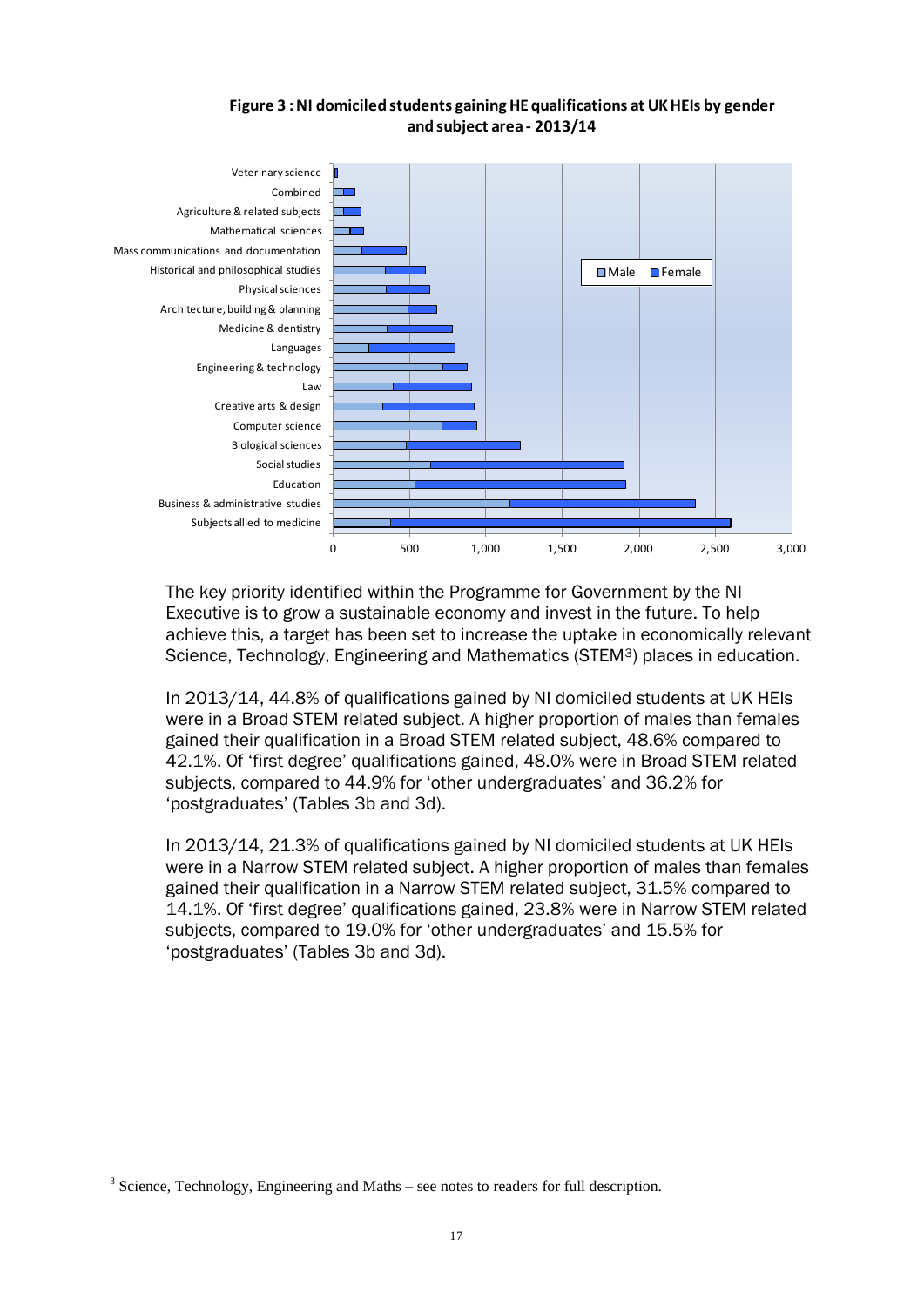### <span id="page-17-0"></span>1.4 Classification of first degree[4](#page-17-2) (Tables 4 to 4b, Figure 4)

In 2013/14, 70.8% (7,880) of NI domiciled 'first degree' graduates (excluding those 680 attaining an unclassified 'first degree') achieved either a first class or upper second class honours degree (Table 4a and 4b).

<span id="page-17-1"></span>Females (73.2%) were more likely than males (67.5%) to achieve a first class or upper second class honours degree (Table 4b).



#### **Figure 4: NI domiciled students gaining first degree qualifications at UK HEIs by classification - 2013/14**

<u>.</u>

<span id="page-17-2"></span><sup>4</sup> See notes and definitions point 14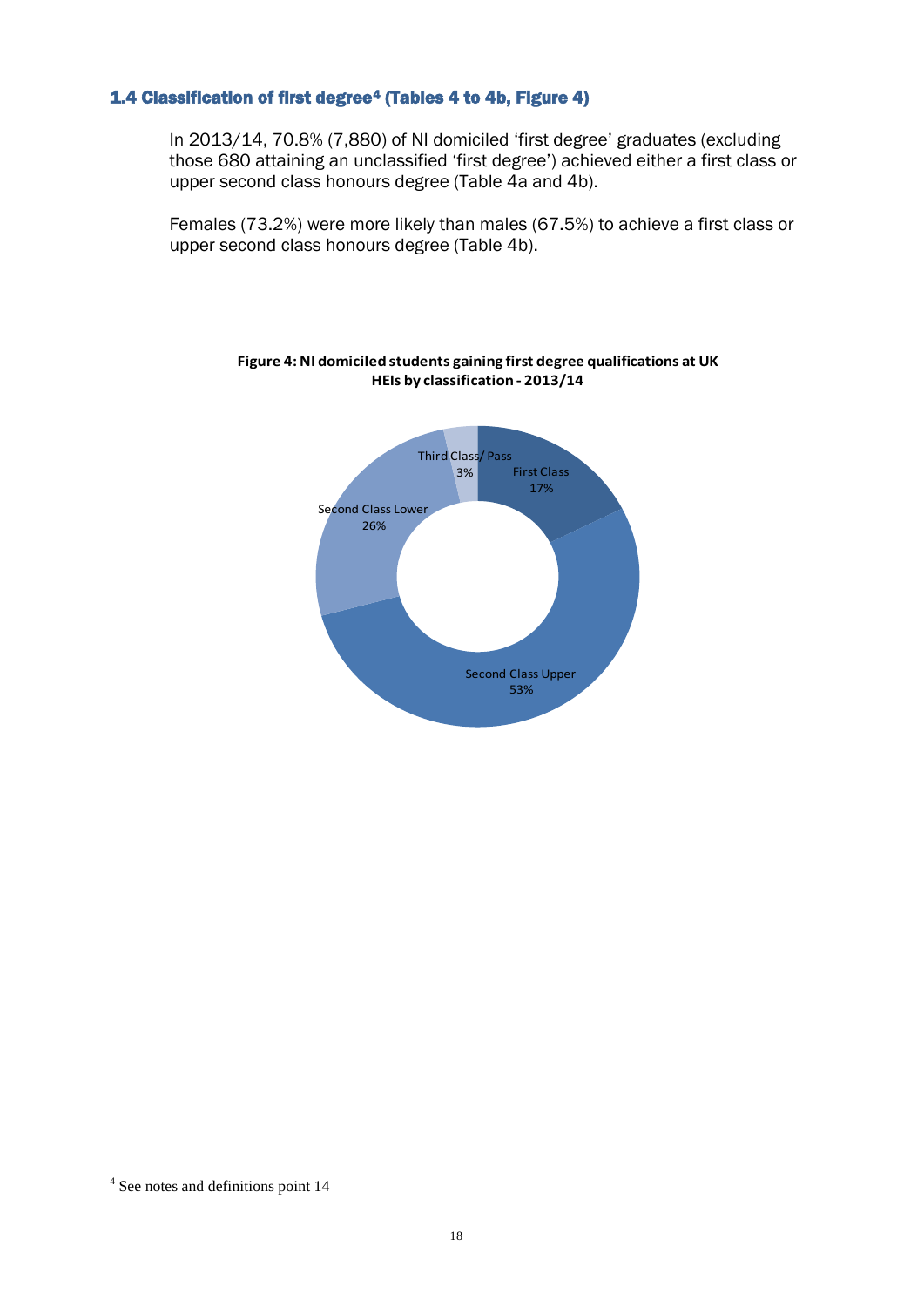### Section 2: Students gaining Higher Education Qualifications at Northern Ireland Higher Education Institutions (Tables 5 to 10b)

### <span id="page-18-0"></span>2.1 Change over the last 10 years – 2004/05 to 2013/14 (Tables 5 to 5f, Figure 5)

Over the last ten years the total number of qualifications gained by students at NI HEIs has increased by 0.4% from 15,265 to 15,325. Figure 5 below illustrates the pattern of the change in qualifications gained over this period. Qualifications rose slightly from 2004/05 to 15,450 in 2005/06. The next year experienced a sharp decline of approximately 1,000 qualifications, followed by a levelling off period from 2007/08 to 2009/10 where qualifications gained were just over 14,500 in each academic year. In 2011/12 the number of qualification stood at 16,100, and then increased again to 16,375 before decreasing by 6.4% to 15,325 in 2013/14 (Tables 5a, 5b and 5c).

<span id="page-18-1"></span>

**Figure 5 -Qualifications gained at NI HEIs - 2004/05 to 2013/14**

Qualifications gained by students from NI now make up a smaller proportion of the total number of qualifications gained at NI HEIs than they did 10 years ago. In 2004/05 qualifications gained by students from NI accounted for 86.6% (13,215) of the total number of qualifications gained at NI HEIs. In 2013/14 this proportion has decreased to 79.8% (12,220). Over this period NI HEIs have seen a large increase in qualifications gained by students from outside NI. The number of qualifications gained by students from outside NI, increased from 2,050 in 2004/05 to 3,105 in 2013/14, a rise of 51.4%. This is broadly reflective of the enrolment<sup>[5](#page-18-2)</sup> breakdown at NI HEIs with a higher proportion from outside NI in 2013/14 than in 2004/05 (Tables 5a and 5b).

In terms of level of qualification, 'First degree' qualifications have experienced an increase of 7.2% from 8,090 to 8,670 over the 10 year period. 'Postgraduate' qualifications have increased by 19.5% from 4,035 to 4,825 and the number qualifications gained by students on 'other undergraduate' courses (such as foundation degrees, diplomas, HNDs and HNCs) have decreased from 3,135 in 2004/05 to 1,830 in 2013/14, a fall of 41.7% (Tables 5d and 5e).

<span id="page-18-2"></span><sup>&</sup>lt;u>.</u> <sup>5</sup> Se[e 2013/14 Higher Education Enrolments bulletin](http://www.delni.gov.uk/index/statsandresearch/higher-education-stats/he-enrolments-2.htm) Table 7a.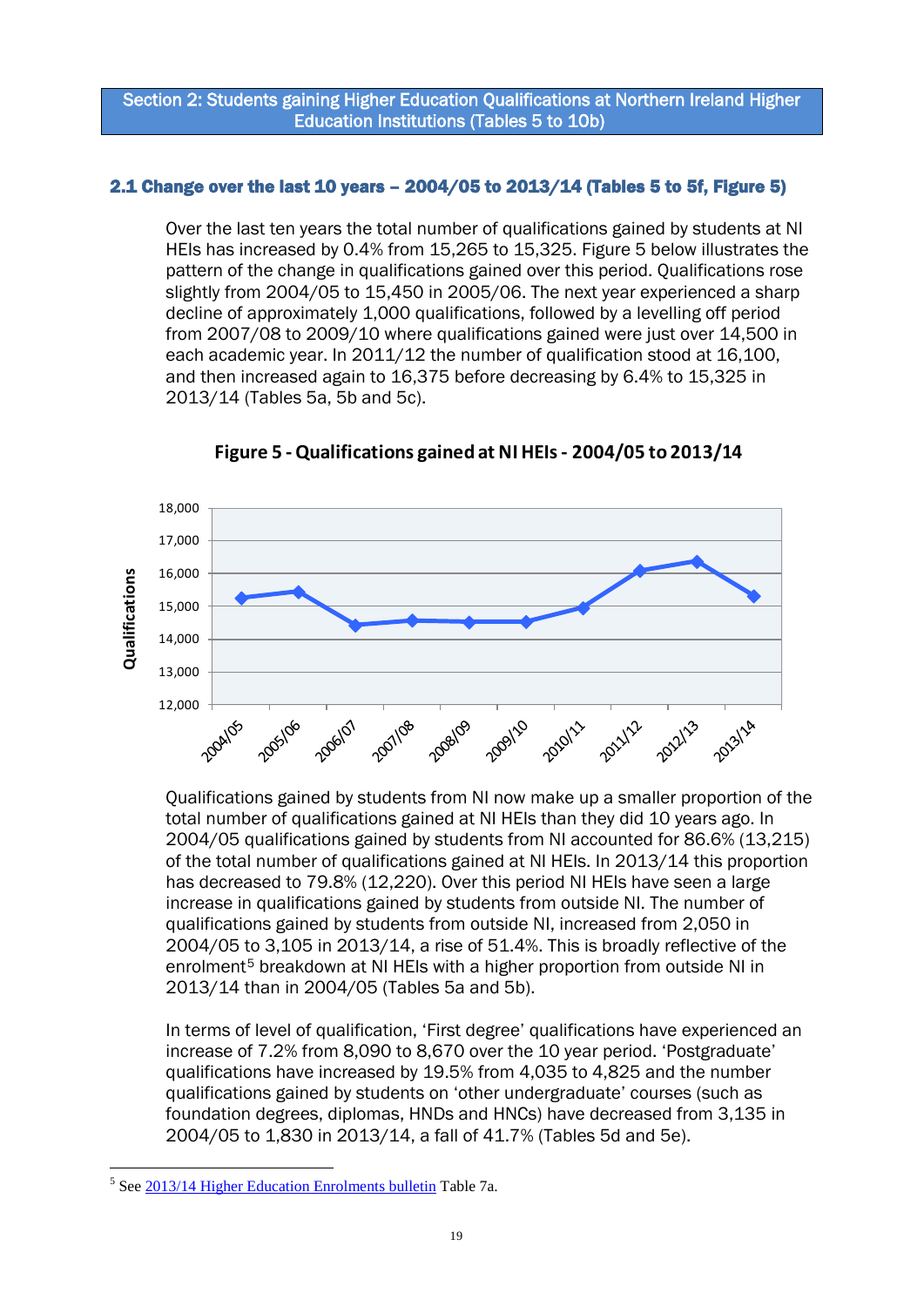The number of full-time qualifications gained has increased by 17.6% from 9,705 to 11,410 over the last 10 years while part-time qualifications gained have decreased by 29.6% from 5,560 to 3,915 over the same period (Tables 5b).

### <span id="page-19-0"></span>2.2 Breakdown of Qualifications gained – 2013/14 (Tables 5f and 6f, Figures 5 and 6)

### All Higher Education Qualifications

In 2013/14, 15,325 qualifications were gained by students at NI HEIs; a decrease of 6.4% from the 2012/13 figure of 16,375 (Tables 5a and 5c).

Mode of study – Of the 15,325 qualifications gained in 2013/14, 74.5% were through full-time study and 25.5% were through part-time study (Table 6b).

In comparison to 2012/13 the number of full-time students gaining qualifications increased by 0.2% from 11,385 to 11,410 in 2013/14 while part-time numbers decreased by 21.6% from 4,990 to 3,915 over the same period (Table 5a and 5c).

Gender – In 2013/14, of the 15,325 students gaining qualifications at NI HEIs, 58.6% were female and 41.4% were male. This is broadly reflective of the gender differences in enrolments<sup>6</sup> at NI HEIs. Of the 6,350 male students gaining a qualification, 78.5% were studying full-time and 21.5% part-time compared to 71.6% full-time and 28.4% part-time for females (8,975) (Table 6e and 6f).

The majority of males (56.9%) gained a 'first degree'; while 12.0% gained an 'other undergraduate' qualification and 31.1% obtained a 'postgraduate' qualification. The breakdown for females was 56.4%, 11.9% and 31.8% respectively (Table 6d).

Domicile – In 2013/14, of the 15,325 students gaining a qualification at NI HEIs, 79.8% were from NI, 5.5% from ROI, 4.3% from GB and 0.8% from other EU or 9.6% from Non EU countries (Table 6c).

Of the students from NI gaining qualifications at NI HEIs (12,220), 74.5% were full-time and 25.5% part-time. This compares to 60.8% full-time and 39.2% parttime for students from the ROI (840) and 39.3% full-time and 60.7% part-time for students from GB (665). For students from other EU countries (130) 89.9% qualified through full-time study and 10.1% part-time while 96.3% of the 1,470 qualifiers from non EU countries were full-time and 3.7% part-time (Table 6b).

Level of Qualification - Of the 15,325 qualifications gained by students at NI HEIs, 8,670 (56.6%) obtained a 'first degree' qualification, 1,830 (11.9%) an 'other undergraduate' qualification and 4,825 (31.5%) obtained a 'postgraduate' qualification (Table 5d).

<u>.</u>

<span id="page-19-1"></span><sup>&</sup>lt;sup>6</sup> Se[e 2013/14 Higher Education Enrolments bulletin](http://www.delni.gov.uk/index/statsandresearch/higher-education-stats/he-enrolments-2.htm)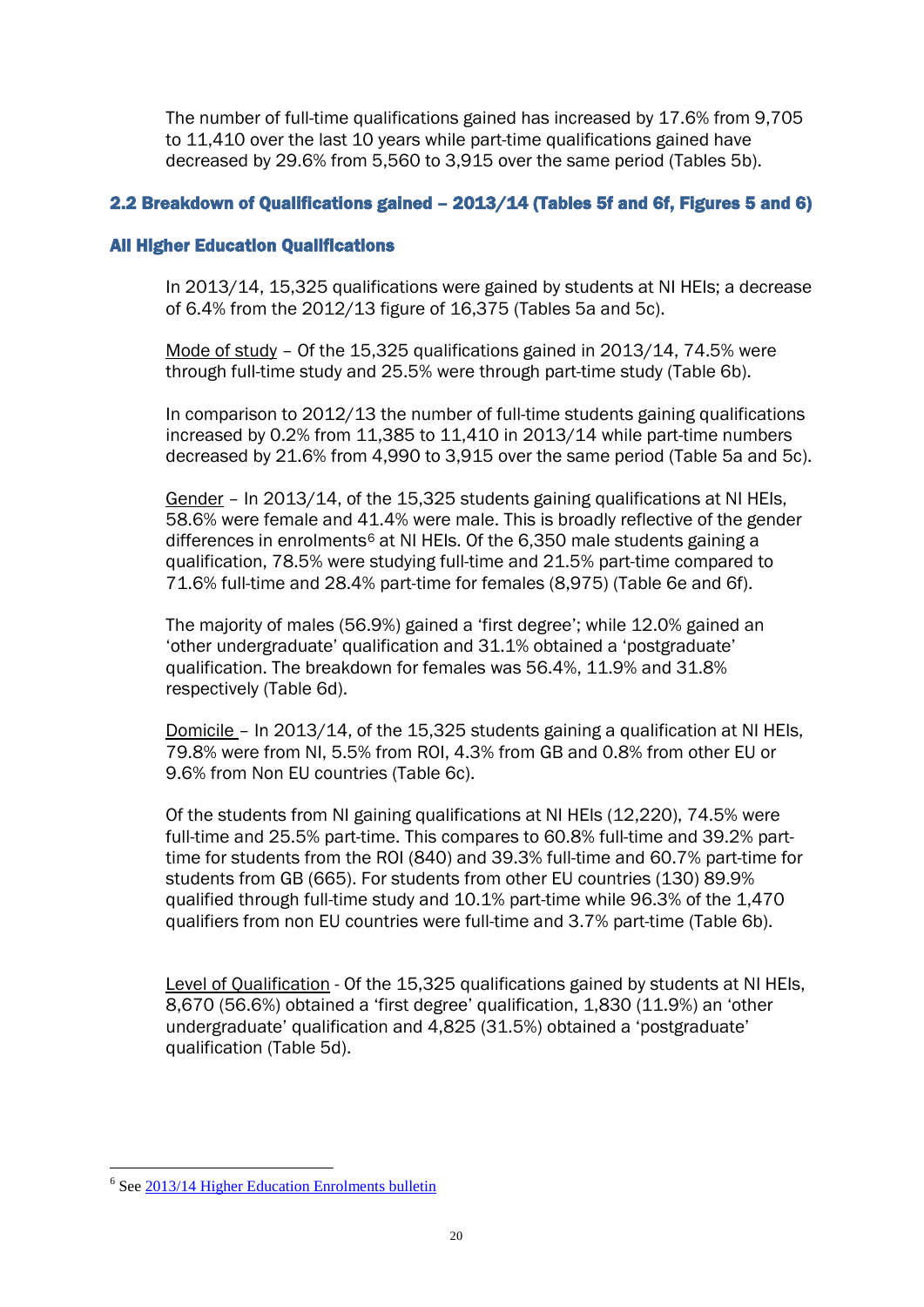<span id="page-20-0"></span>

### **Figure 6 : Students gaining HE qualifications at NI HEIs by level of qualification and gender - 2013/14**

### First Degree Qualifications

In 2013/14, 8,670 'first degree' qualifications were gained by students at NI HEIs; a decrease of 2.5% from the 2012/13 figure of 8,895 (Tables 5d and 5f).

Mode of study - Of the 8,670 'first degree' qualifications gained in 2013/14, 92.2% were through full-time study and 7.8% were through part-time study (Table 6b).

In comparison to 2012/13, the number of full-time students gaining 'first degree' qualifications decreased by 2.0% from 8,155 to 7,995 in 2013/14, while parttime numbers decreased by 8.3% from 735 to 675 over the same period (Tables 5d and 5f).

Gender – In 2013/14, of the 8,670 students gaining 'first degrees', at NI HEIs, 58.4% were female and 41.6% were male. Of the 3,610 male students gaining a 'first degree' qualification, 91.5% were studying full-time compared to 92.7% for females (5,060) (Tables 6e and 6f).

Domicile – In 2013/14, of the 8,670 students gaining 'first degrees' at NI HEIs, 90.5% were from NI, 3.2% from ROI, 2.5% from GB, 0.5% from other EU and 3.3% from non EU countries (Table 6c).

Of the 7,850 students from NI gaining 'first degrees', at NI HEIs, 92.2% were fulltime and 7.8% part-time. This compares to 86.1% full-time and 13.9% part-time for students from the ROI (275) and 95.0% full-time and 5.0% part-time for students from GB (220). For the 45 students from other EU countries 97.8% qualified through full-time study and 2.2% part-time while 96.1% of 285 qualifiers from non EU countries were full-time and 3.9% part-time (Table 6b).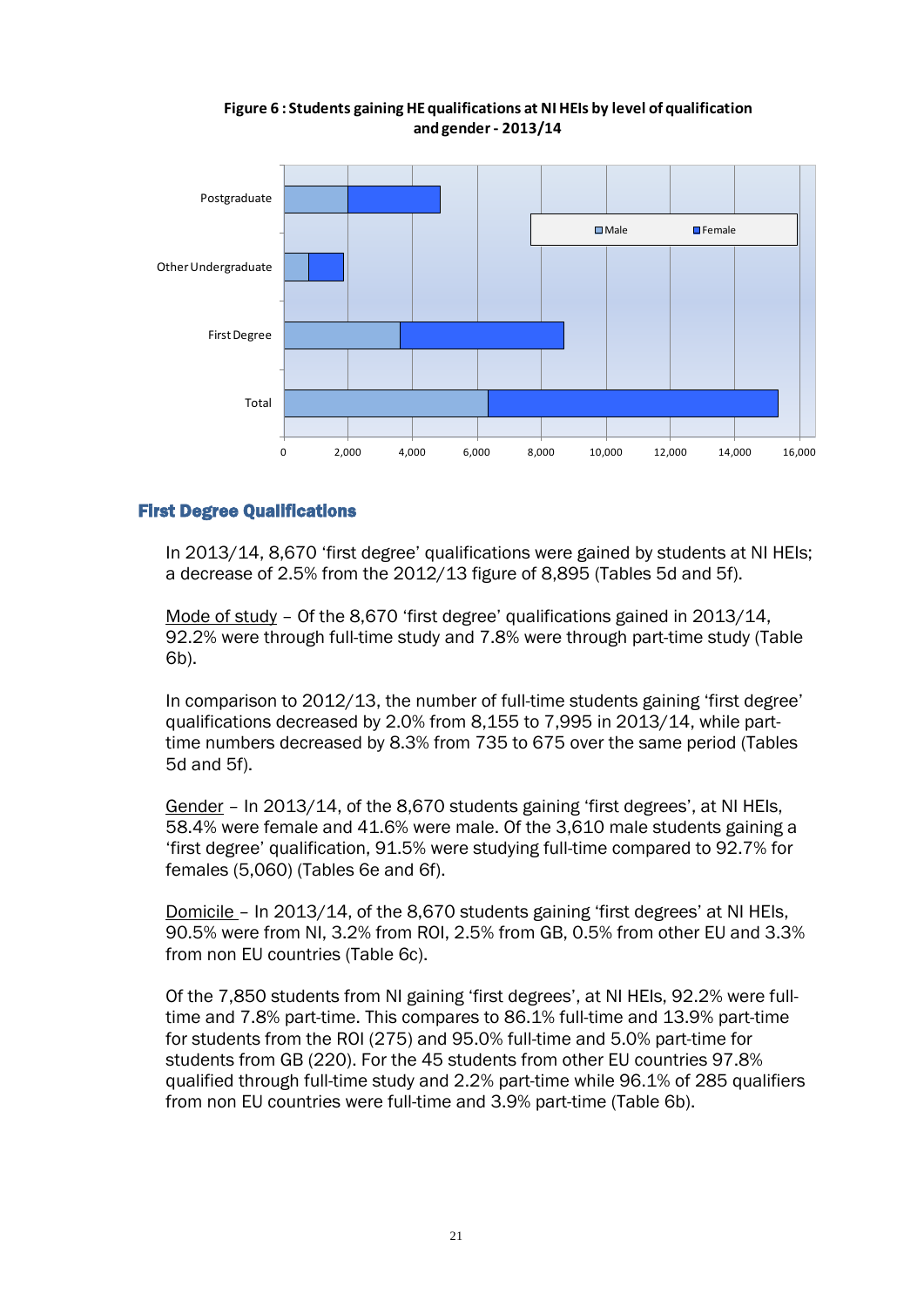#### Other Undergraduate Qualifications

In 2013/14, 1,830 'other undergraduate' qualifications were gained by students at NI HEIs; a decrease of 30.1% from the 2012/13 figure of 2,615 (Tables 5d and 5f).

Mode of study – Of the 1,830 'other undergraduate' qualifications gained in 2013/14, 42.9% were through full-time study and 57.1% were through part-time study (Table 6b).

In comparison to 2012/13, the number of full-time students gaining 'other undergraduate' qualifications increased by 59.9% from 490 to 785 in 2013/14, while part-time numbers decreased by 50.9% from 2,125 to 1,045 over the same period (Tables 5d and 5f).

Gender – In 2013/14, of the 1,830 students gaining 'other undergraduate' qualifications at NI HEIs, 58.3% were female and 41.7% were male. Of the 765 male students gaining an 'other undergraduate' qualification, 60.4% were studying full-time compared to 30.4% of females (1,065) (Tables 6e and 6f).

Domicile – In 2013/14, of the 1,830 students gaining an 'other undergraduate' qualification at NI HEIs, 66.8% were from NI, 5.0% from ROI, 3.7% from GB, 24.4% from non EU countries and 0.1% from other EU countries (Table 6c).

Of the 1,220 students from NI gaining an 'other undergraduate' qualification at NI HEIs 27.3% were full-time and 72.7%. This compares to 7.6% full-time and 92.4% part-time for students from the ROI (90) and 6.0% full-time and 94.0% part-time for students from GB (65). For the 445 students from non EU countries 98.7% qualified through full-time and 1.3% part-time (Table 6b).

### Postgraduate Qualifications

In 2013/14, 4,825 'postgraduate' qualifications were gained by students at NI HEIs; a decrease of 0.8% from the 2012/13 figure of 4,865 (Tables 5d and 5f).

Mode of study – Of the 4,825 'postgraduate' qualifications gained in 2013/14, 54.5% were through full-time study and 45.5% were through part-time study (Table 6b).

In comparison to 2012/13, the number of full-time students gaining a 'postgraduate' qualification decreased by 3.8% from 2,735 to 2,630 in 2013/14, while part-time numbers increased by 3.1% from 2,130 to 2,195 over the same period (Tables 5d and 5f).

Gender – In 2013/14, of the 4,825 students gaining 'postgraduate' qualifications at NI HEIs, 59.1% were female and 40.9% were male. Of the 1,975 male students gaining a 'postgraduate' degree, 61.6% were studying full-time compared to 49.6% of females (2,850) (Tables 6e and 6f).

Domicile – In 2013/14, of the 4,850 students gaining 'postgraduate' qualifications at NI HEIs, 65.3% were from NI, 9.8% from ROI, 7.9% from GB, 1.7% from other EU and 15.3% from non EU countries (Table 6c).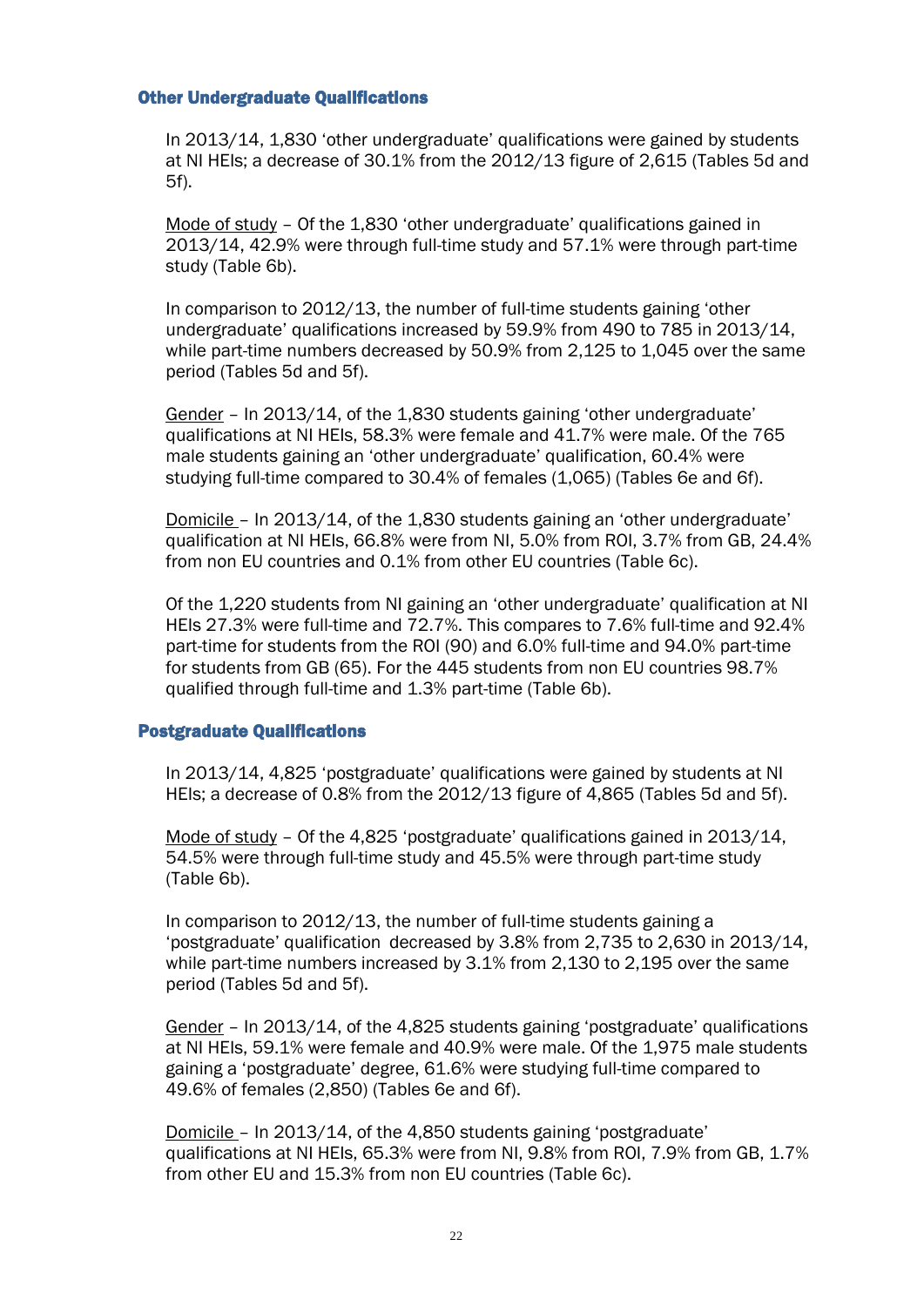Of the 3,150 students from NI gaining 'postgraduate' qualifications at NI HEIs, 48.9% were full-time and 51.1% part-time. This compares to 56.4% full-time and 43.6% part-time for students from the ROI (475), 13.2% full-time and 86.8% parttime for students from GB (380), 85.5% full-time and 14.5% part-time for students from other EU countries (85) and 95.0% full-time and 5.0% part-time for non EU countries (740) (Table 6b).

#### <span id="page-22-0"></span>2.3 Subject of Study (Tables 7 to 7d, Figure 7)

The most popular subject groups for students gaining qualifications at NI HEIs in 2013/14 were 'business and administrative studies' (18.6%), 'subjects allied to medicine' (16.6%) and 'social studies' (10.0%) (Table 7a).

The most popular subject groups for students attaining a 'first degree' qualification at NI HEIs were 'subjects allied to medicine' (16.6%), 'business and administrative studies' (14.2%) and 'social studies' (11.5%) (Table 7a).

For students attaining an 'other undergraduate' qualification at NI HEIs, the three most popular subject groups were 'business and administrative studies' (35.7%), 'subjects allied to medicine' (22.7%) and 'education' (11.9%) (Table 7a).

For those students attaining a *'postgraduate'* qualification at NI HEIs, the three most popular subject groups were 'business and administrative studies' (20.1%), 'subjects allied to medicine' (14.2%) and 'education' (14.2%) (Table 7a).

Females accounted for 86.2% of qualifications gained in 'subjects allied to medicine', 72.2% of those gained in 'languages' and 71.2% of those gained in 'education' (Table 7c).

Males accounted for 79.7% of qualifications gained in 'engineering & technology', 74.1% of 'computer science' qualifications and 72.2% of 'architecture, building & planning' qualifications (Table 7c).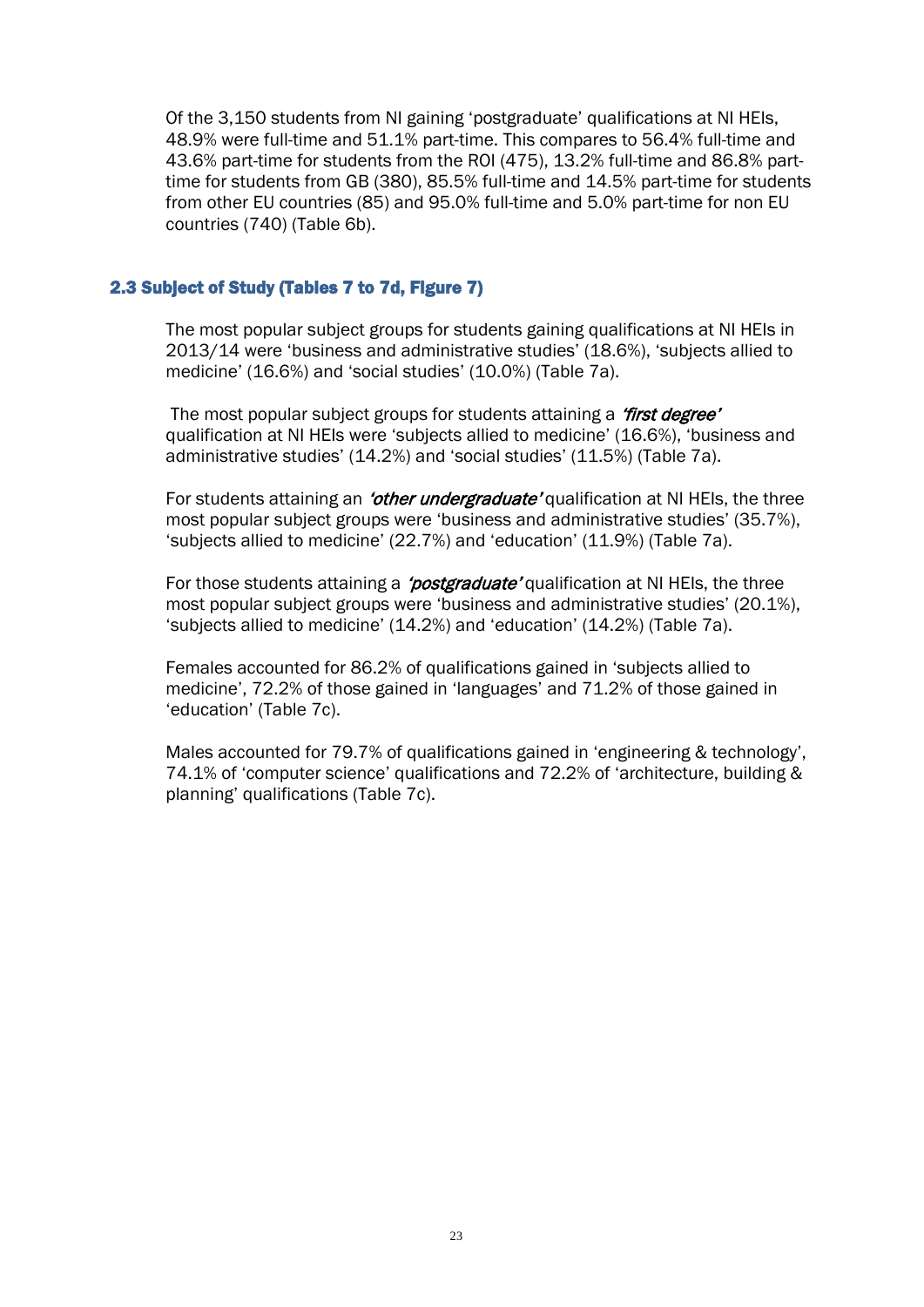#### **Figure 7 : Students gaining HE qualifications at NI HEIs by subject and level of qualification - 2013/14**

<span id="page-23-0"></span>

The key priority identified within the Programme for Government by the NI Executive is to grow a sustainable economy and invest in the future. To help achieve this, a target has been set to increase the uptake in economically relevant Science, Technology, Engineering and Mathematics (STEM[7\)](#page-23-1) places in education.

In 2013/14, 45.6% of qualifications gained by students at NI HEIs were in a Broad STEM related subject. A higher proportion of males than females gained their qualification in a Broad STEM related subject, 47.2% compared to 44.4%. Of 'first degree' qualifications gained, 49.7% were in Broad STEM related subjects, compared to 40.9% for 'other undergraduates' and 39.9% for 'postgraduates' (Tables 7b and 7d).

In 2013/14, 20.7% of qualifications gained by students at NI HEIs were in a Narrow STEM related subject. A higher proportion of males than females gained their qualification in a Narrow STEM related subject, 30.6% compared to 13.7%. Of 'first degree' qualifications gained, 23.8% were in Narrow STEM related subjects, compared to 17.5% for 'other undergraduates' and 16.4% for 'postgraduates'(Tables 7b and 7d).

<u>.</u>

<span id="page-23-1"></span> $\frac{7}{1}$  Science, Technology, Engineering and Maths – see notes to readers for full description.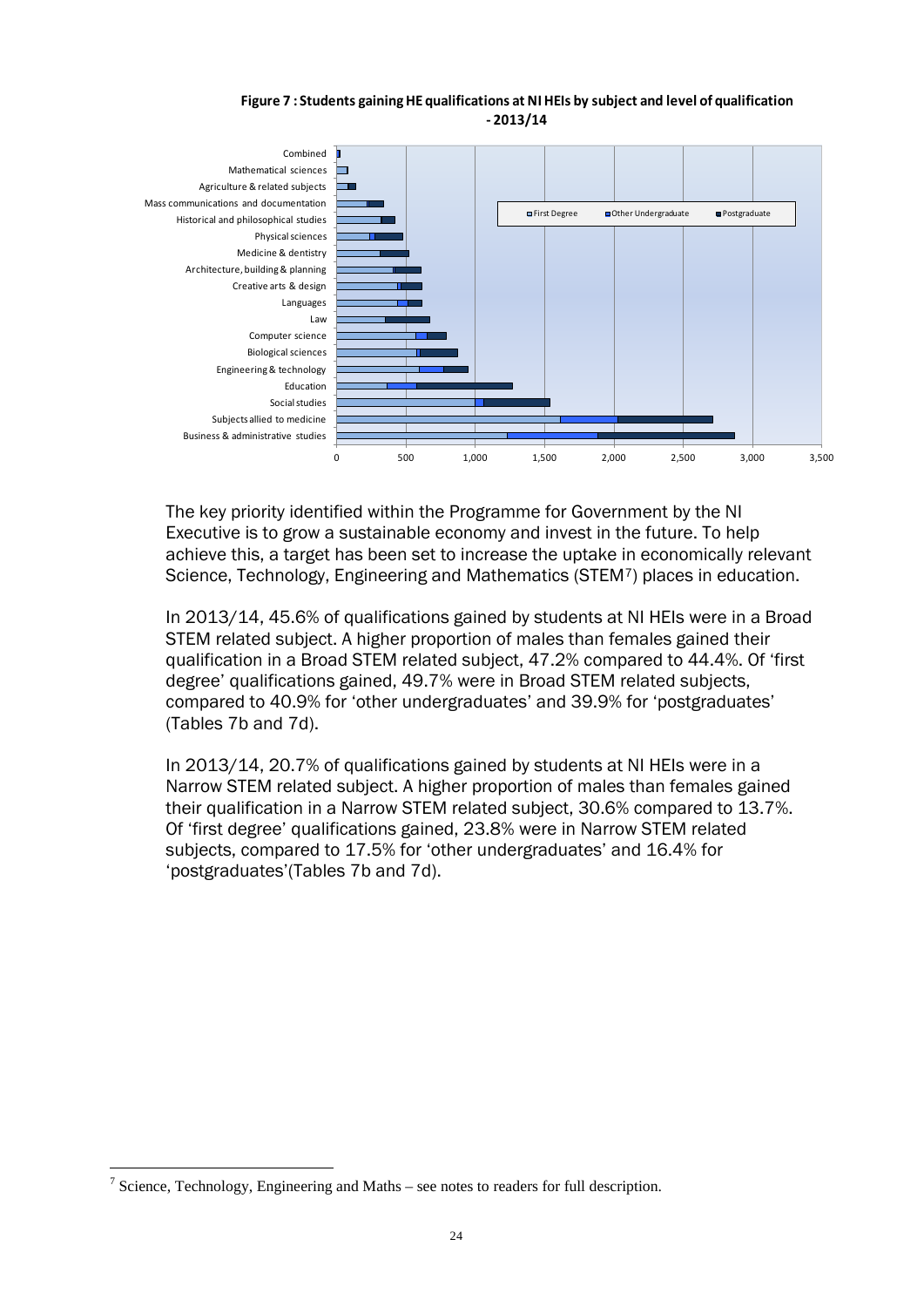### <span id="page-24-0"></span>2.4 Classification of first degree<sup>[8](#page-24-2)</sup> (Tables 8 to 8b, Figure 8)

In 2013/14, 71.2% (5,950) of 'first degree' graduates from NI HEIs (excluding those 310 attaining an unclassified 'first degree') achieved either a first class or upper second class honours degree (Table 8a and 8b).

Females (73.2%) were more likely than males (68.3%) to achieve a first class or upper second class honours degree (Table 8b).

<span id="page-24-1"></span>

#### **Figure 8 : Students gaining first degree qualifications from NI HEIs by classification and gender - 2013/14**

<u>.</u>

<span id="page-24-2"></span><sup>8</sup> See notes and definitions point 14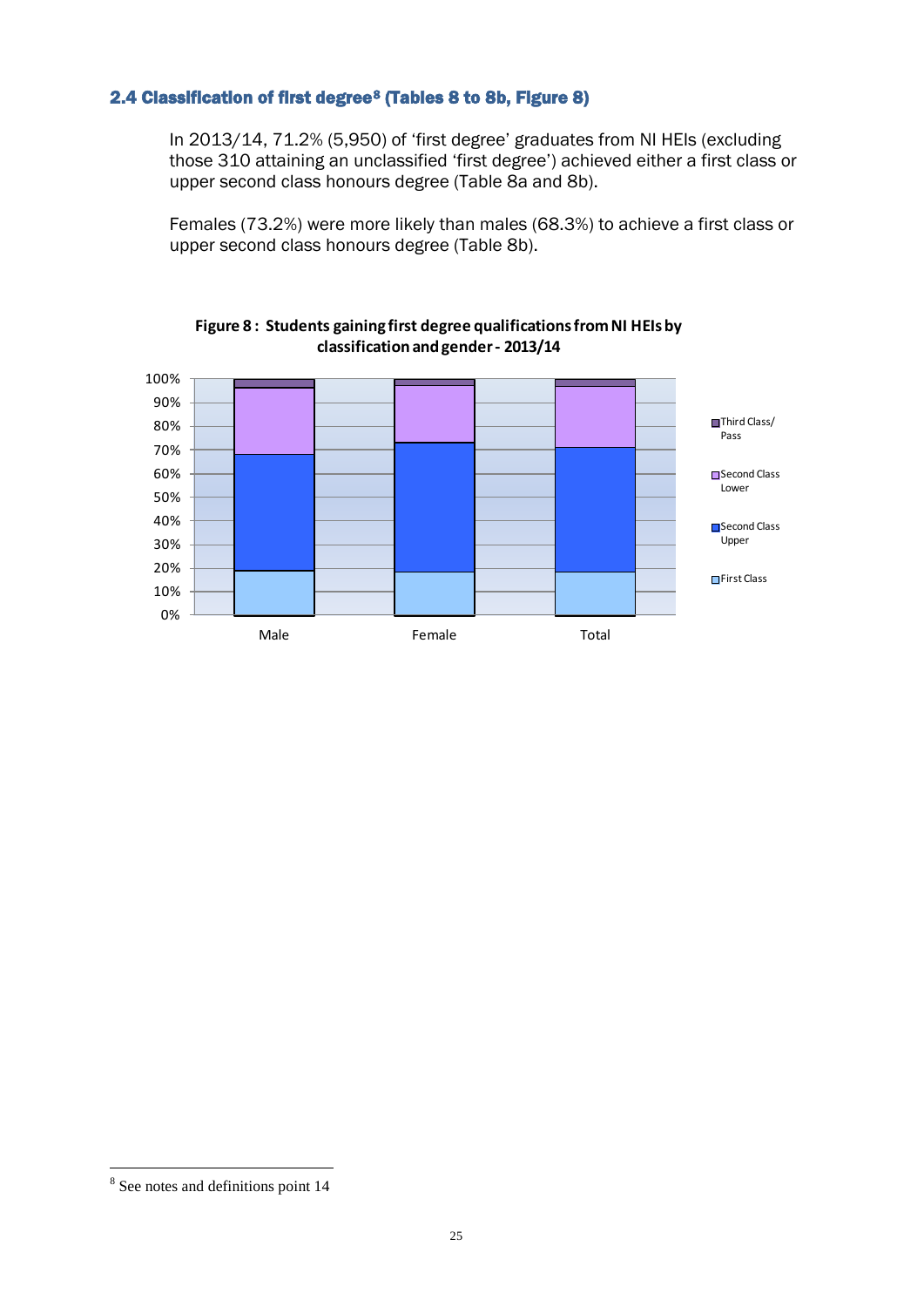### <span id="page-25-0"></span>2.5 Institutional breakdown (Tables 9 to 9b, Figure 9)

<span id="page-25-1"></span>

**Figure 9 : Students gaining HE qualifications at NI HEIs by year and institution - 2009/10 to 2013/14**

### Queen's University Belfast:

The number of qualifications gained by students at Queen's University Belfast (QUB) decreased from 7,130 in 2012/13 to 6,770 in 2013/14, which represents a 5.1% decrease (Table 9a).

Within this, the number of students gaining qualifications through full-time study decreased by 1.5% from 5,365 in 2012/13 to 5,285 in 2013/14, while those gaining a qualification through part-time study decreased by 15.9% from 1,765 to 1,485 over the same period (Table 9a).

First degree qualifications at QUB increased by 0.1%, while other undergraduate and postgraduate both decreased by 28.6% and 5.4% respectively (Table 9b).

### University of Ulster:

The number of students gaining qualifications at University of Ulster (UU) decreased from 8,575 in 2012/13 to 7,940 in 2013/14, a decrease of 7.4% (Table 9a).

The number of students gaining qualifications through full-time study at University of Ulster increased from 5,475 in 2012/13 to 5,605 in 2013/14 a rise of 2.4%, while those gaining qualifications through part-time study decreased by 24.6% from 3,105 to 2,340 over the same period (Table 9a).

Postgraduate qualifications at UU increased by 4.0%, while first degrees and other undergraduates decreased by 3.7% and 31.7% respectively (Table 9b).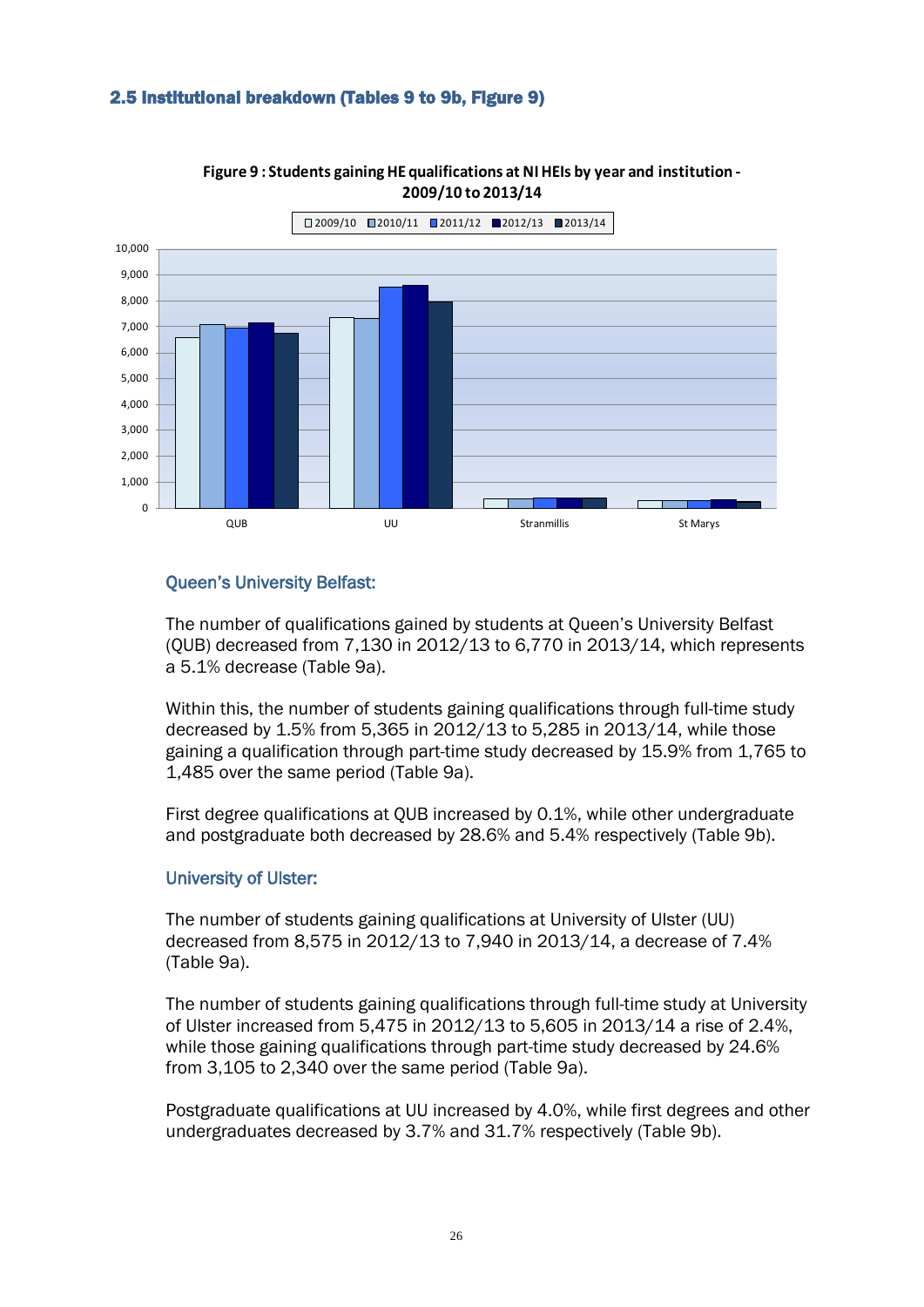#### Stranmillis University College:

Qualifications gained by students at Stranmillis University College decreased from 375 in 2012/13 to 370 in 2012/13, a drop of 0.3% (Table 9a).

Within this the number of students gaining qualifications through full-time study increased by 8.7% from 275 in 2012/13 to 300 in 2013/14, while those gaining qualifications through part-time study decreased by 25.8% from 95 to 70 over the same period (Table 9a).

Postgraduate qualifications gained at Stranmillis increased by 38.5%, while first degrees and other undergraduates decreased by 5.4% and 1.8% respectively (Table 9b).

#### St Mary's University College:

The number of students gaining qualifications at St. Mary's University College decreased from 295 in 2012/13 to 240 in 2012/13, which represents an 18.0% decrease (Table 9a).

 The number of students gaining qualifications through full-time study decreased by 16.8% from 270 in 2012/13 to 225 in 2013/14, while those gaining qualifications through part-time study decreased from 25 to 20 (29.6%) over the same period (Table 9a).

First degree qualifications (16.9%) at St Mary's and postgraduate (23.9%) both decreased, while there were no other undergraduate qualifiers from St Mary's (Table 9b).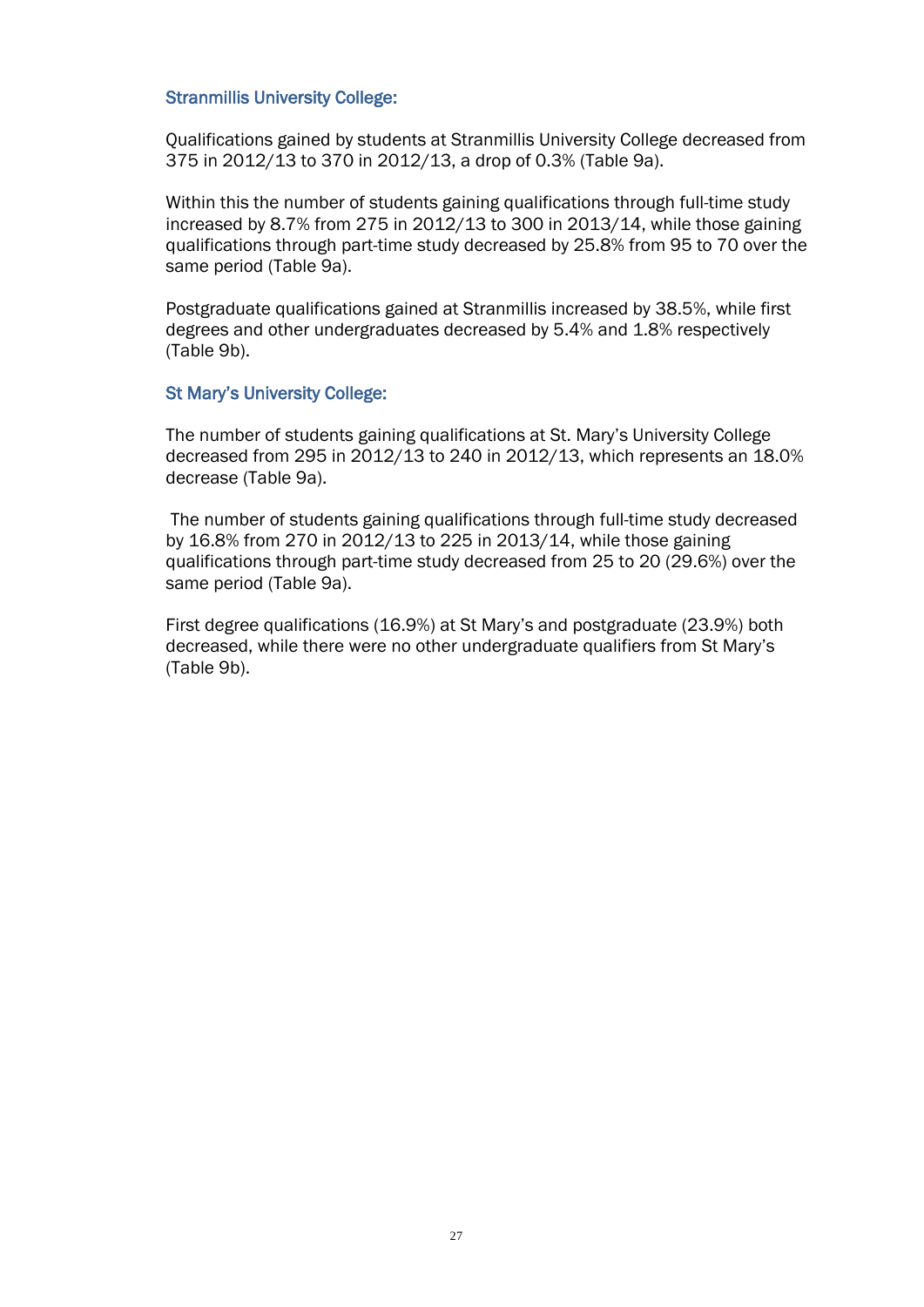### 2.6 UK Comparison (Tables 10 to 10b, Figure 10)

<span id="page-27-0"></span>The number of students gaining qualifications at UK HEIs decreased from 787,900 in 2012/13 to 777,600 in 2013/14, a decrease of 1.3% (Table 10a).

Over the same period, qualifications gained at NI HEIs decreased by 6.4% from 16,375 to 15,325. In comparison, qualifications gained at English HEIs (excluding the Open University) decreased by 1.0% (637,050 to 630,555) while Scottish HEIs increased by 2.5% (68,305 to 70,045). Welsh HEIs experienced a decrease of 0.8% in the number of qualifications gained from 42,300 in 2012/13 to 41,940 in 2013/14. Qualifications gained at the Open University decreased by 17.3% from 23,875 in 2012/13 to 19,735 in 2013/14 (Table 10a).

Figure 10 below illustrates the percentage change in qualifications gained for each country and for each level of qualification from 2012/13 to 2013/14. Scotland was the only location to experience an increase in 'postgraduate' qualifications gained, rising by 4.8% (25,345 to 26,555), while England decreased by 2.0% (214,770 to 210,530), OU decreased by 11.2% (3,145 to 2,790), Wales decreased by 4.9% (13,890 to 13,210) and NI decreased by 0.8% (4,865 to 4,825) over the same period (Table 10b).

All locations experienced a decrease in the number of 'other undergraduate' qualifications gained. NI experienced a decrease of 2.5% (8,895 to 8,670) in 'first degree' qualifications while the rest of the regions experienced increases (England 4.8%, Scotland 2.4%, Wales 3.6% and OU 7.1%) (Table 10b).

<span id="page-27-1"></span>



Qualifications gained through full-time study increased by 1.8% (504,910 to 514,200) in England, 2.9% (57,935 to 59,620) in Scotland and 1.9% (34,140 to 34,805) in Wales, while NI increased by 0.2% (11,385 to 11,410). OU decreased by 28.3% (90 to 65) over the same period (Table 10a).

The number of qualifications gained through part-time study decreased by 21.6% (4,990 to 3,915) in NI, 12.5% (8,160 to 7,135) in Wales, 17.3% (23,780 to 19,670) in OU, 11.9% (132,140 to 116,355) in England while Scotland increased by 0.5% (10,365 to 10,425) between 2012/13 and 2013/14 (Table 10a).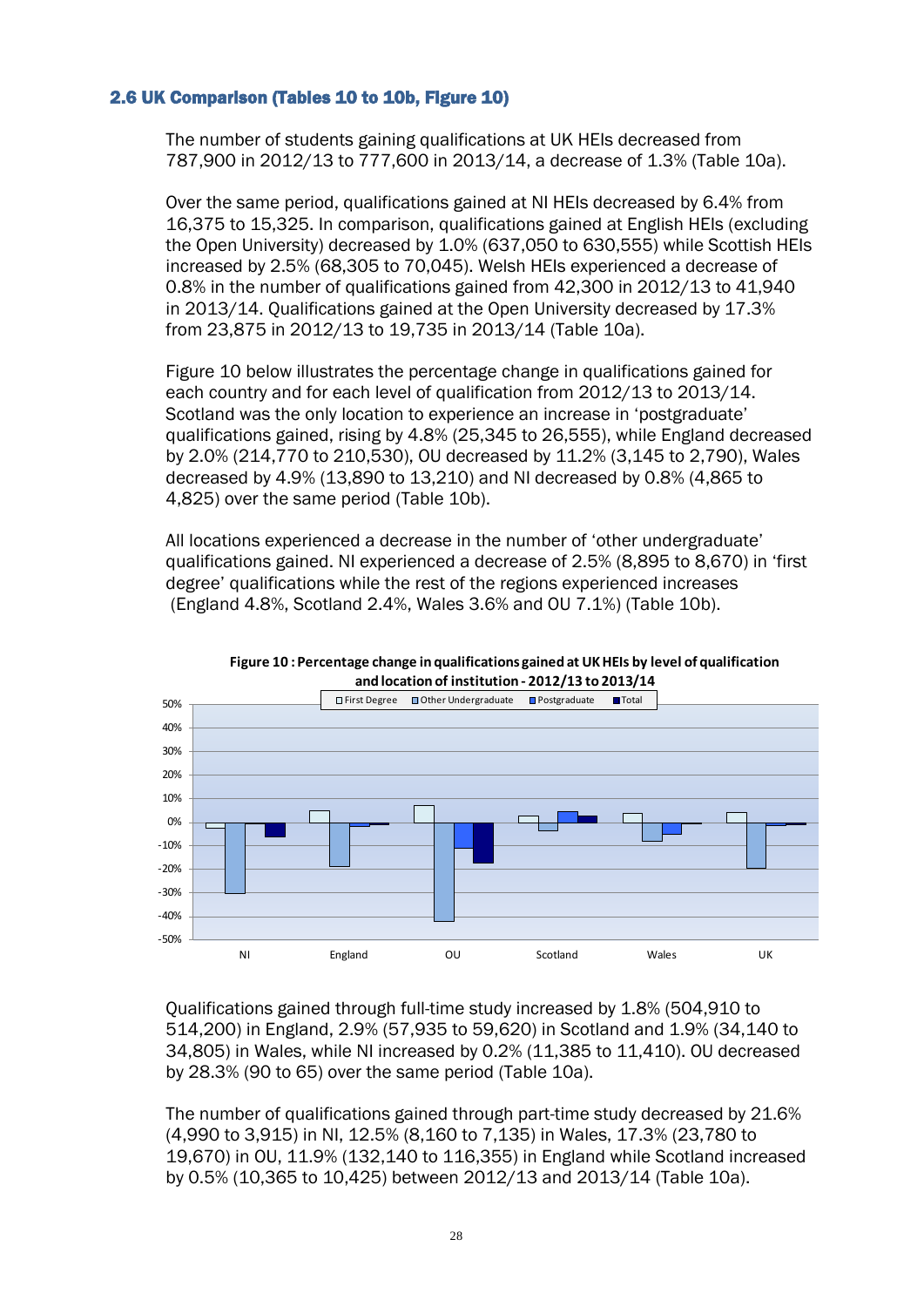### <span id="page-28-0"></span>**NOTES**

- 1. The United Kingdom Statistics Authority has designated these statistics as National Statistics, in accordance with the Statistics and Registration Service Act 2007 and signifying compliance with the Code of Practice for Official Statistics. Designation can be broadly interpreted to mean that the statistics: meet identified user needs; are well explained and readily accessible; are produced according to sound methods, and are managed impartially and objectively in the public interest. Once statistics have been designated as National Statistics it is a statutory requirement that the Code of Practice shall continue to be observed.
- 2. The data presented in this bulletin are based on the 2013/14 Higher Education Statistics Agency (HESA) student record. HESA is the official agency for the collection of information on publicly funded Higher Education institutions in the UK. It was set up in 1993 following the White Paper 'Higher Education: a new framework', which called for more coherence in Higher Education statistics. Higher Education institutions include all publicly-funded universities. The HESA data presented in this bulletin relate to students at HE institutions in the UK and therefore do not include HE qualifications obtained at FE colleges in NI or GB, or at institutions in the Republic of Ireland.

### <span id="page-28-1"></span>3. Change to HESA Methodology

From 2013/14, HESA have changed the allocation of Open University (OU) students to England, Wales, Scotland and Northern Ireland. Previously all OU enrolments and qualifications were counted as being within England, where the OU has its administrative centre. HESA has decided from their 2013/14 release onwards that enrolments and qualifications registered at one of the OU's national centres in Wales, Scotland and Northern Ireland will contribute to the totals of those countries where statistics are shown by country of provider.

A full public consultation of NI users of Higher Education Statistics has not been undertaken in terms of this change to the method of allocating OU students. As such, the publication of enrolments and this publication of qualifications of NI students at UK HEIs will retain the old methodology this year but relevant tables using the new allocation method for OU are also included in **Annex B** at the end of this report for comparison.

We plan to do a National Statistics public consultation on the issue later in the year.

- 4. Further statistics on the Northern Ireland higher education sector, including enrolments, graduate destinations and various higher education fact sheets can be downloaded from the Department's website: [http://www.delni.gov.uk/higher](http://www.delni.gov.uk/higher-education-stats)[education-stats](http://www.delni.gov.uk/higher-education-stats)
- 5. Guidance on the production of HE statistics Information on methods for collecting and analysing HE data, the quality of HE statistics, and links to the quality guidance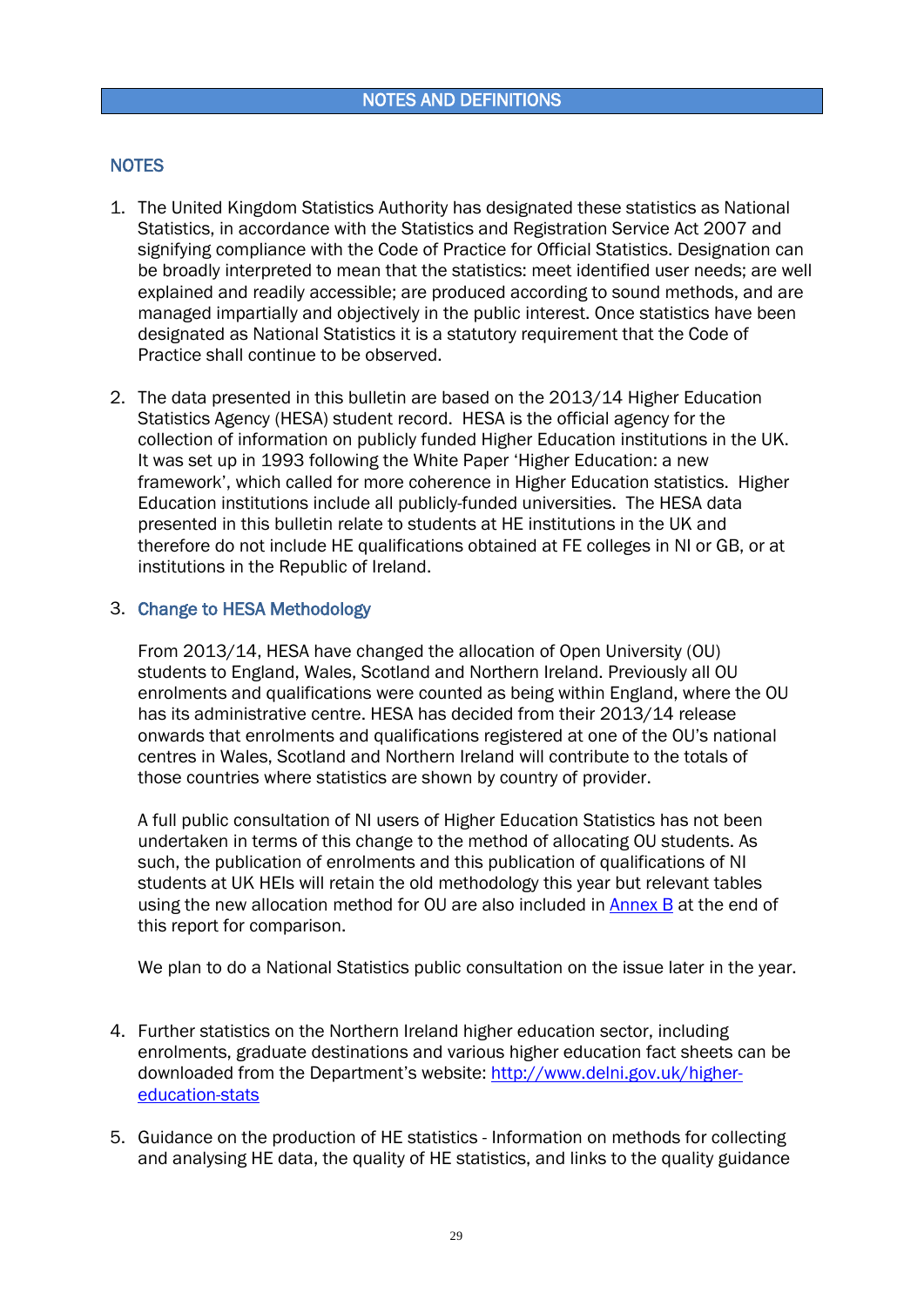used in managing the production of higher education statistics can be accessed on our statistics guidance page - [www.delni.gov.uk/he-statistical-methods.htm](http://www.delni.gov.uk/he-statistical-methods.htm)

6. In 2006/07, an institution in NI made a change to their reporting practice with regards to qualifiers from taught 'postgraduate' courses. This means that the number of qualifiers from 'postgraduate' courses in 2006/07 cannot therefore be compared with other years.

The table below compares the published figures for other higher degrees at NI Higher Education institutions against what the figures would have been if they had been adjusted to ensure consistency in reporting practice.

|                                                                                  | 2005/06 | 2006/07 |
|----------------------------------------------------------------------------------|---------|---------|
| Other higher degree<br>(published figures)                                       | 2,175   | 1.220   |
| Other higher degree<br>(adjusted to ensure consistency in<br>reporting practice) | 1,805   | 1,815   |

- 7. In 2008/09, an institution in NI mis-coded 535 'other undergraduate' qualifiers as having gained no HE qualification, when in fact they had gained an HE qualification. The error has been corrected for the data used in this bulletin, however, care must be taken when comparing 2008/09 data with data supplied by HESA. This error was not identified until after the HESA reporting deadline and therefore has not been corrected for HESA publications.
- 8. Figures for 2013/14 reported in this bulletin are counts of student enrolments associated with the award of an HE qualification during the period 1 August 2013 to 31 July 2014 inclusive.

### 9. Uses made of HE statistics

This bulletin is disseminated directly to approximately 100 users. In addition, it is also published on the Department's website and can be accessed through a link on the UK National Statistics publication hub [\(www.statistics.gov.uk/hub/index.html\)](http://www.statistics.gov.uk/hub/index.html). Users include policy colleagues in DEL, academics, researchers, members of the public, the NI Assembly, other government departments and other interested parties and individuals.

The bulletin and further analysis of the data provide an evidence base that is used in a number of DEL policies, strategies and reviews. Some of the most recent examples are: -

- Graduating to Success DEL's Higher Education Strategy
- Access to Success DEL's Widening Participation Strategy
- Delivering Success through Excellence an analysis of the Quality and Performance of DEL's Programmes and Provision.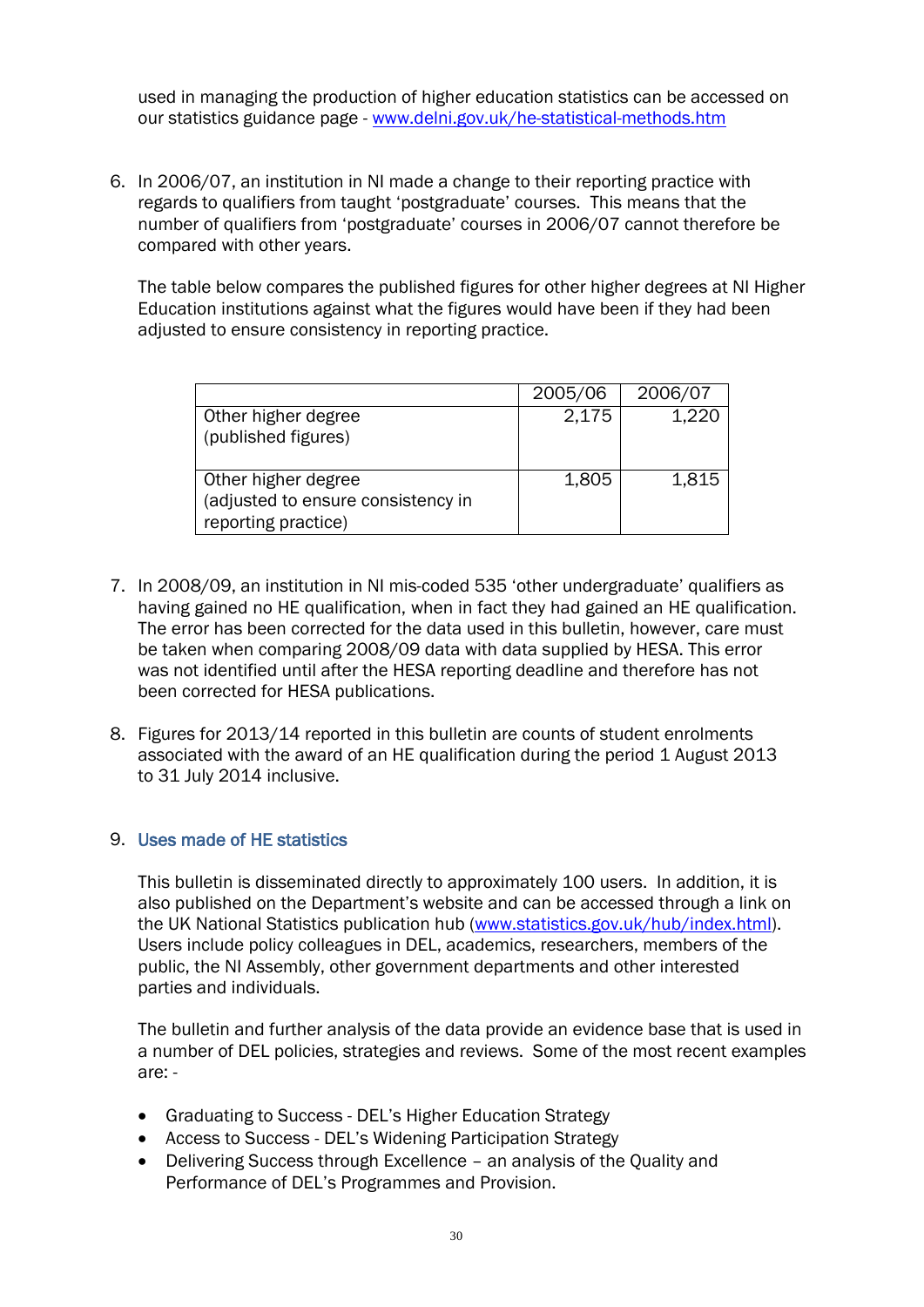• Review of Initial Teacher Education.

Further details on these strategies are available from the DEL website: <http://www.delni.gov.uk/index/further-and-higher-education/higher-education.htm>

In addition, HE data are used within other NI departments and their agencies. Some of the most recent examples are: -

- DFP as a key indicator in the Education Domain of the Northern Ireland Multiple Deprivation Measure.
- The Northern Ireland Economic Strategy
- Invest NI to quantify the supply of graduates for potential inward investment to NI

Almost 200 HE statistical enquiries per year are received by the Department from various sources. These include requests for further breakdowns of enrolments, qualifications and destinations data.

In addition, approximately 25 assembly questions (either written or oral), relating to HE data, are received by the Department each year.

### 10.Government Targets

Data from this bulletin are used in the measurement of the following key commitment as set in the Northern Ireland Executive's Programme for Government:

Programme for Government – 2011-15

<http://www.northernireland.gov.uk/pfg-2011-2015-final-report.pdf>

Upskill the working age population by delivering over 200,000 qualifications (DEL).

### **DEFINITIONS**

### 11.Higher education

Higher Education students for the purpose of HESA's data collection are those students on courses for which the level of instruction is above that of level 3 of the Qualifications and Curriculum Authority (QCA) National Qualifications Framework (NQF) (e.g. courses at the level of Certificate of HE and above).

### 12.Level of qualification gained.

(i) Postgraduate programmes of study are those leading to higher degrees, diplomas and certificates (including Postgraduate Certificate of Education (PGCE) and professional qualifications) and usually require that entrants are already qualified to degree level (i.e. already qualified at level 6 of the QCA National Qualifications Framework).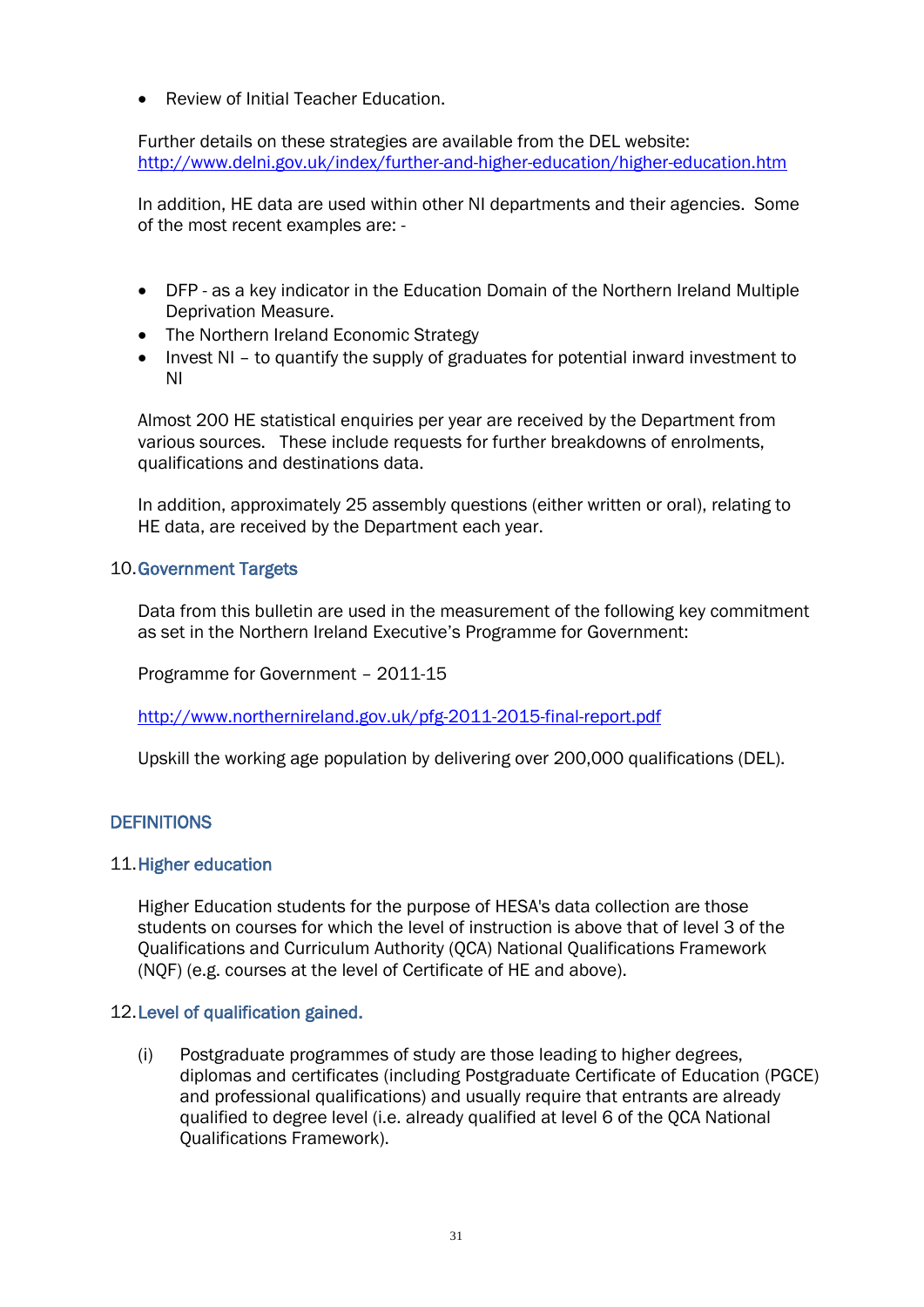- (ii) Higher degrees include doctorates, masters degrees and higher bachelors degrees.
- (iii) Other postgraduate includes postgraduate diplomas, certificates and professional qualifications and PGCE.
- (iv) First degree includes first degrees with or without eligibility to register to practice with a health or social care or veterinary statutory regulatory body, first degrees with Qualified Teacher Status (QTS)/registration with a General Teaching Council (GTC), enhanced first degrees, first degrees obtained concurrently with a diploma and intercalated first degrees.
- (v) Other undergraduate includes qualification aims equivalent to and below first degree level, such as Professional Graduate Certificate in Education (PGCE), foundation degrees, diplomas in HE with eligibility to register to practice with a Health or Social Care or veterinary statutory regulatory body, Higher National Diploma (HND), Higher National Certificate (HNC), Diploma of Higher Education (DipHE), Certificate of Higher Education (CertHE), foundation courses at HE level, NVQ/SVQ levels 4 and 5, post-degree diplomas and certificates at undergraduate level, professional qualifications at undergraduate level, other undergraduate diplomas and certificates including post registration health and social care courses, other formal HE qualifications of less than degree standard, institutional undergraduate credit and no formal undergraduate qualifications.

### 13.Mode of study - qualifications gained

- (i) Full-time students are those whose study was recorded as full-time (as described above), and also includes awards from dormant and writing-up status where the student's mode of study was previously full-time.
- (ii) Part-time students are those whose study was recorded as part-time (as described above), and also includes awards from dormant and writing-up status where the student's mode of study was previously part-time, and awards given to those on sabbatical.

### 14.Classification of first degrees

The classification of a first degree indicates the qualification class that the student obtained. Certain qualifications obtained at first degree level are not subject to classification of the award, notably medical and general degrees. These, together with ordinary degrees and aegrotat qualifications, have been included within the 'unclassified' category. Third class honours, fourth class honours and the pass category have been aggregated as 'third class/pass'. Lower second and undivided second class honours have been aggregated as 'second class, lower division'.

From 2008/09 The percentage calculations included in this bulletin are expressed excluding unclassified first degrees. Therefore caution must be exercised when comparing percentages from previous year's bulletins.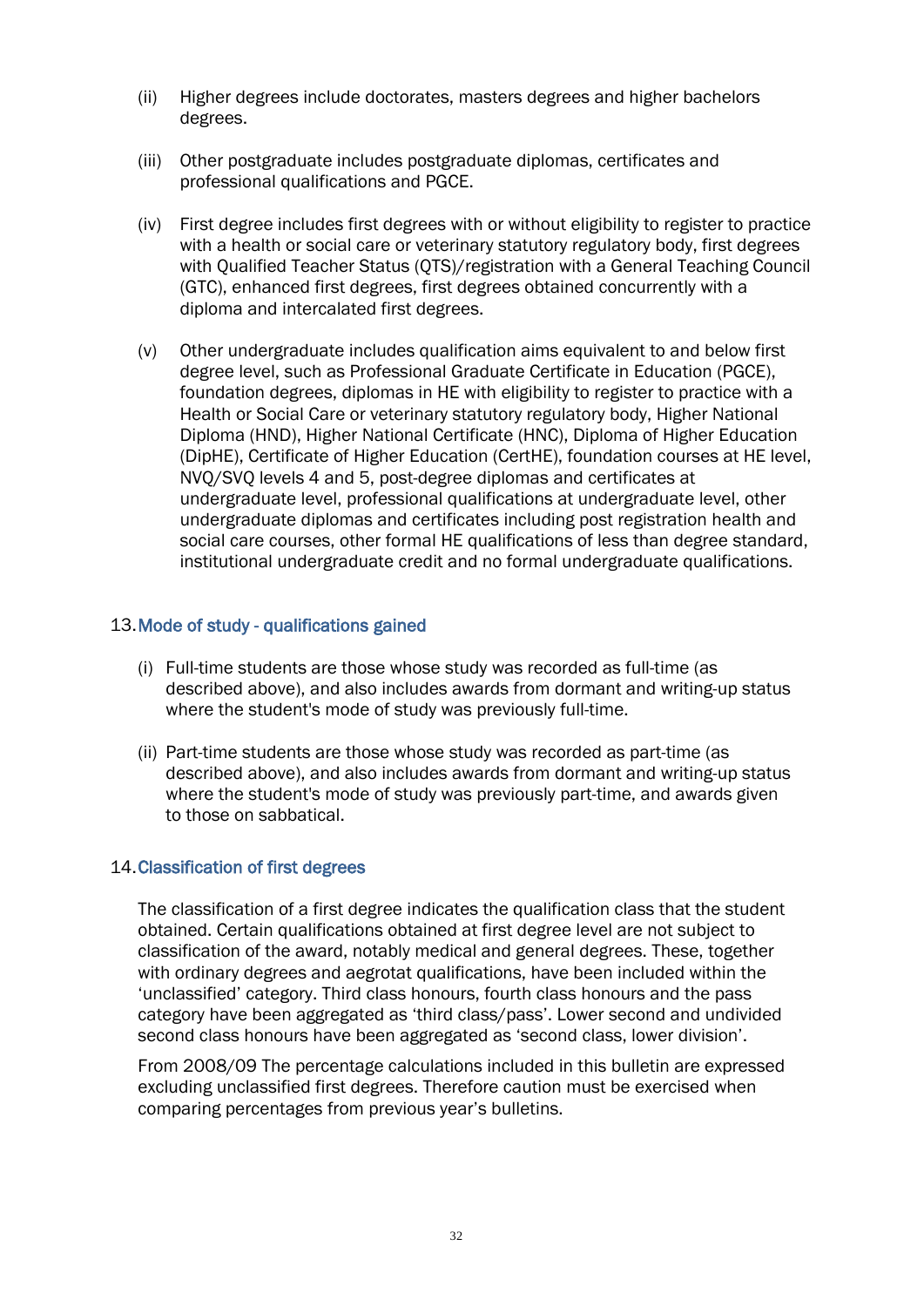### 15.Domicile

Domicile refers to a student's permanent place of residence prior to enrolment on an HE course. Student enrolments recorded with domicile UK region unknown, Channel Islands and Isle of Man are included in the GB category for the purposes of this bulletin.

### 16.Gender

From 2007/08, the field 'gender' changed to be consistent with the Aligned Data Definitions adopted by the Information Standards Board for education, skills, and children's services. Students of 'indeterminate gender' are included in total figures but not in separate breakdowns.

### 17.Academic year

The academic year runs from 1st August to 31st July.

### 18.STEM - Science, Technology, Engineering and Maths Qualifications

Broad STEM includes the following subject areas: Medicine & Dentistry, Subjects allied to Medicine, Biological Sciences, Veterinary Sciences, Agriculture & related subjects, Physical Sciences, Mathematical Sciences, Computer Science, Engineering & Technology and Architecture, Building & Planning.

Narrow STEM is a subset of Broad STEM and includes the following subject areas: Biological Sciences, Physical Sciences, Mathematical Sciences, Computer Science, Engineering & Technology.

Media enquiries should be made to the Department's Press Office in Adelaide House, 39-49 Adelaide Street, Belfast, BT2 8FD, telephone (028) 9025 7793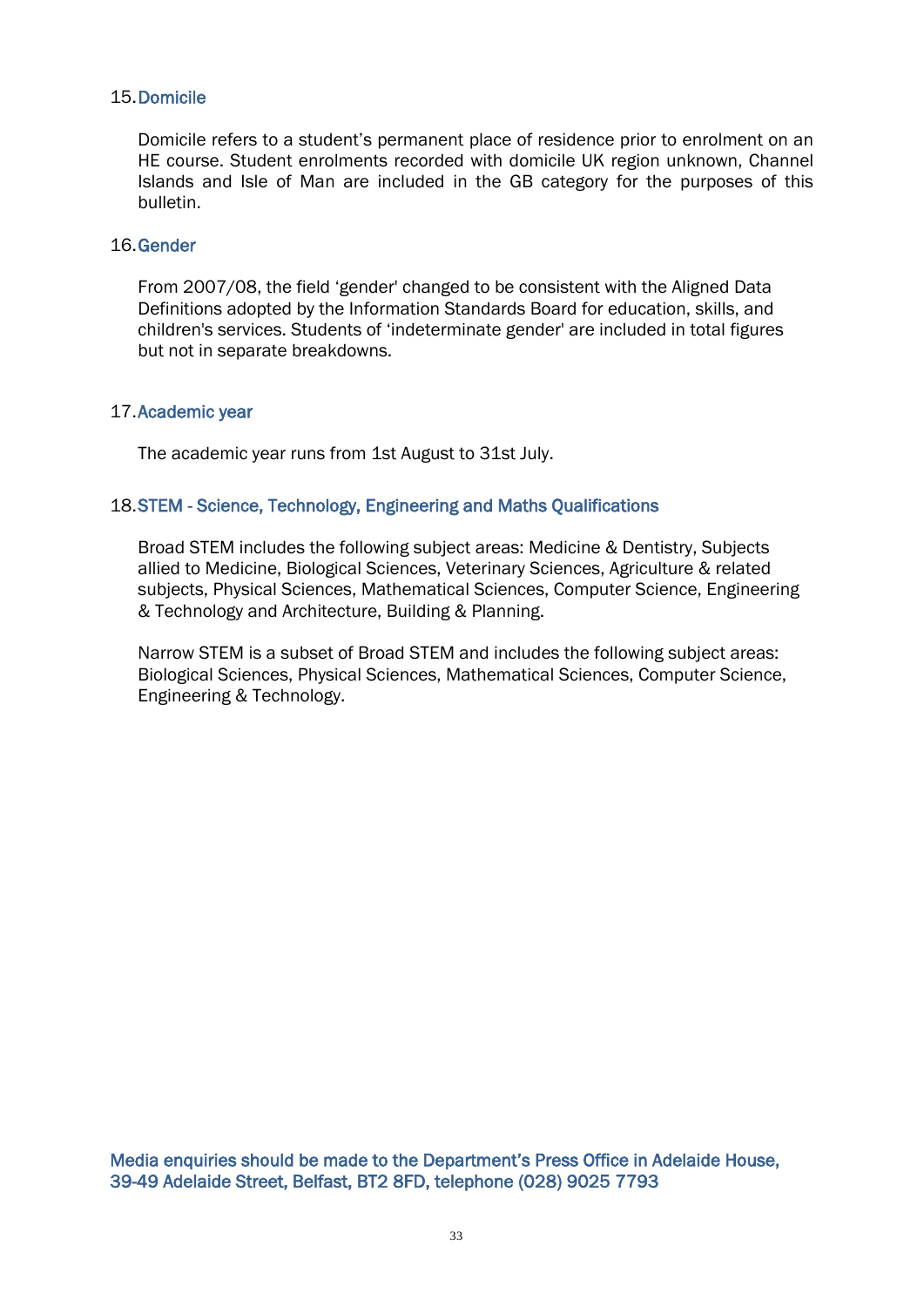### <span id="page-33-0"></span>Northern Ireland domiciled students gaining Higher Education Qualifications at UK Higher Education institutions

[Table 1:](#page-38-0) Northern Ireland domiciled students gaining qualifications at UK Higher Education Institutions by mode of study, level of qualification and location of institution - 2004/05 to 2013/14...................................................................................................Page 39

[Table 1a:](#page-39-0) Northern Ireland domiciled students gaining qualifications at UK HEIs by mode of study and location of institution - 2004/05 to 2013/14............Page 40

[Table 1b:](#page-39-0) Percentage change in qualifications gained by NI Domiciled students at UK HEIs by mode of study and location of institution between 2004/05 and 2013/14.............................................................................................................Page 40

[Table 1c:](#page-39-0) Percentage change in qualifications gained by NI Domiciled students at UK HEIs by mode of study and location of institution between 2012/13 and 2013/14.............................................................................................................Page 40

[Table 1d:](#page-40-0) NI Domiciled students gaining qualifications at UK HEIs by level of qualification and mode of study - 2004/05 to 2013/14...............................Page 41

[Table 1e:](#page-40-0) Percentage change in qualifications gained by NI Domiciled students at UK HEIs by level of qualification and mode of study between 2004/05 and 2013/14.............................................................................................................Page 41

[Table 1f:](#page-40-0) Percentage change in qualifications gained by NI Domiciled students at UK HEIs by level of qualification and mode of study between 2012/13 and 2013/14.............................................................................................................Page 41

[Table 2:](#page-41-0) Northern Ireland domiciled students gaining qualifications at UK Higher Education Institutions by qualifications gained, location of study, mode of study and gender - 2013/14..........................................................................................................Page 42

[Table 2a:](#page-42-0) Northern Ireland domiciled students gaining qualifications at UK HEIs by level of qualification, location of institution and mode of Study - 2013/14.............................................................................................................Page 43 [Table 2b:](#page-42-0) Northern Ireland domiciled students gaining qualifications at UK HEIs by mode of study, level of qualification and location of institution - 2013/14.............................................................................................................Page 43 [Table 2c:](#page-42-0) Northern Ireland domiciled students gaining qualifications at UK HEIs by location of institution and level of qualification - 2013/14............................Page 43 [Table 2d:](#page-43-0) Northern Ireland domiciled students gaining qualifications at UK HEIs by level of qualification and gender - 2013/14....................................................Page 44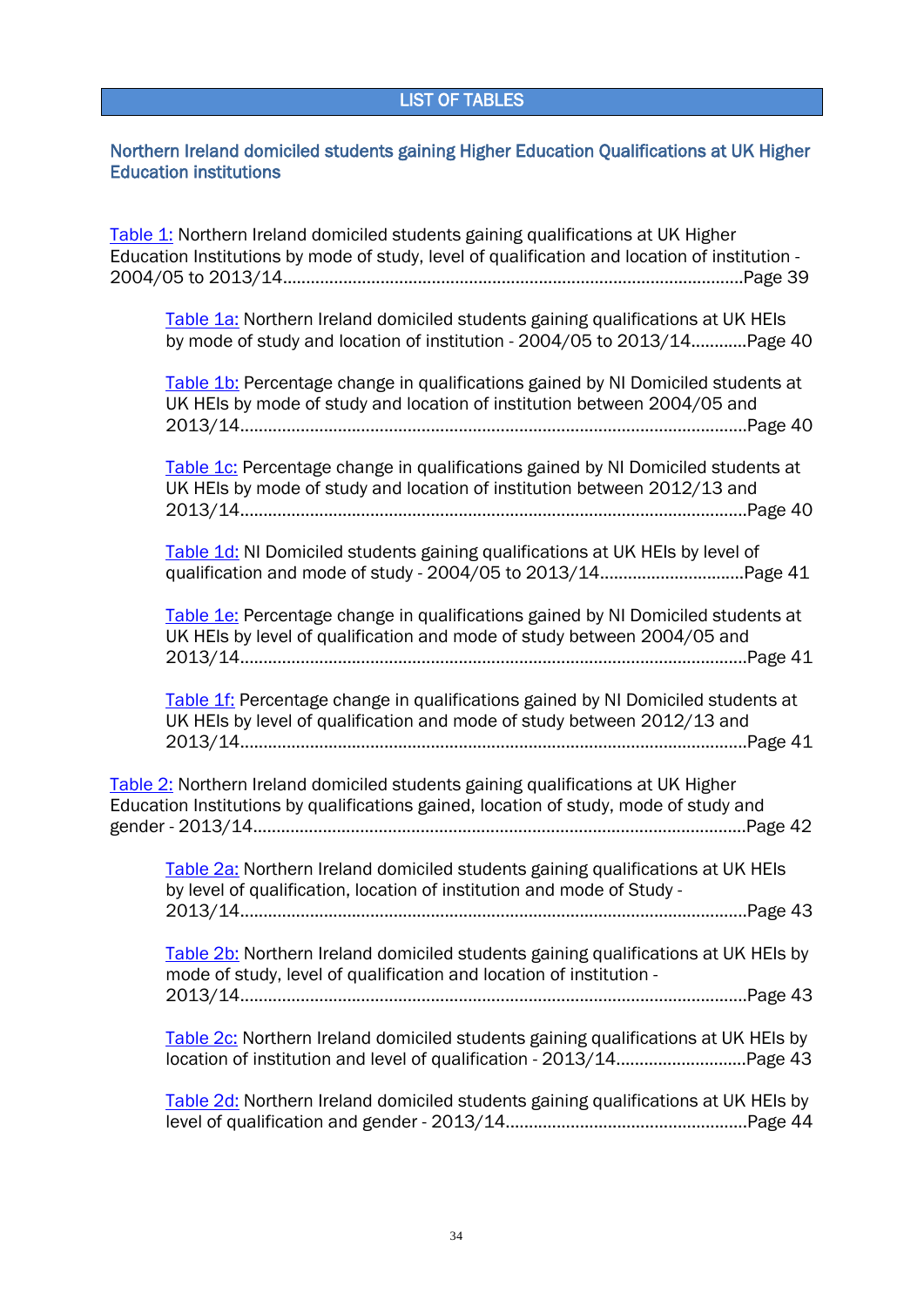| Table 2e: Northern Ireland domiciled students gaining qualifications at UK HEIs by                                                                                           |
|------------------------------------------------------------------------------------------------------------------------------------------------------------------------------|
| Table 2f: Northern Ireland domiciled students gaining qualifications at UK HEIs by<br>mode of study, level of qualification and gender - 2013/14Page 44                      |
| Table 3: Northern Ireland domiciled students gaining qualifications at UK Higher<br>Education Institutions by qualifications gained, subject area and gender -               |
| Table 3a: Northern Ireland domiciled students gaining qualifications at UK HEIs by                                                                                           |
| Table 3b: Proportion of Northern Ireland domiciled students gaining qualifications<br>at UK HEIs in Broad and Narrow STEM subjects by level of qualification -               |
| Table 3c: Northern Ireland domiciled students gaining qualifications at UK HEIs by                                                                                           |
| Table 3d: Proportion of Northern Ireland domiciled students gaining qualifications<br>at UK HEIs in Broad and Narrow STEM subjects by gender - 2013/14Page 46                |
| Table 4: Northern Ireland domiciled students gaining first degrees at UK Higher Education<br>Institutions by subject area, degree classification and gender - 2013/14Page 47 |
| Table 4a: Northern Ireland domiciled students gaining first degrees at UK HEIs                                                                                               |
| Table 4b: Proportion of Northern Ireland domiciled students gaining first degrees<br>at UK HEIs by degree classification and gender - 2013/14Page 48                         |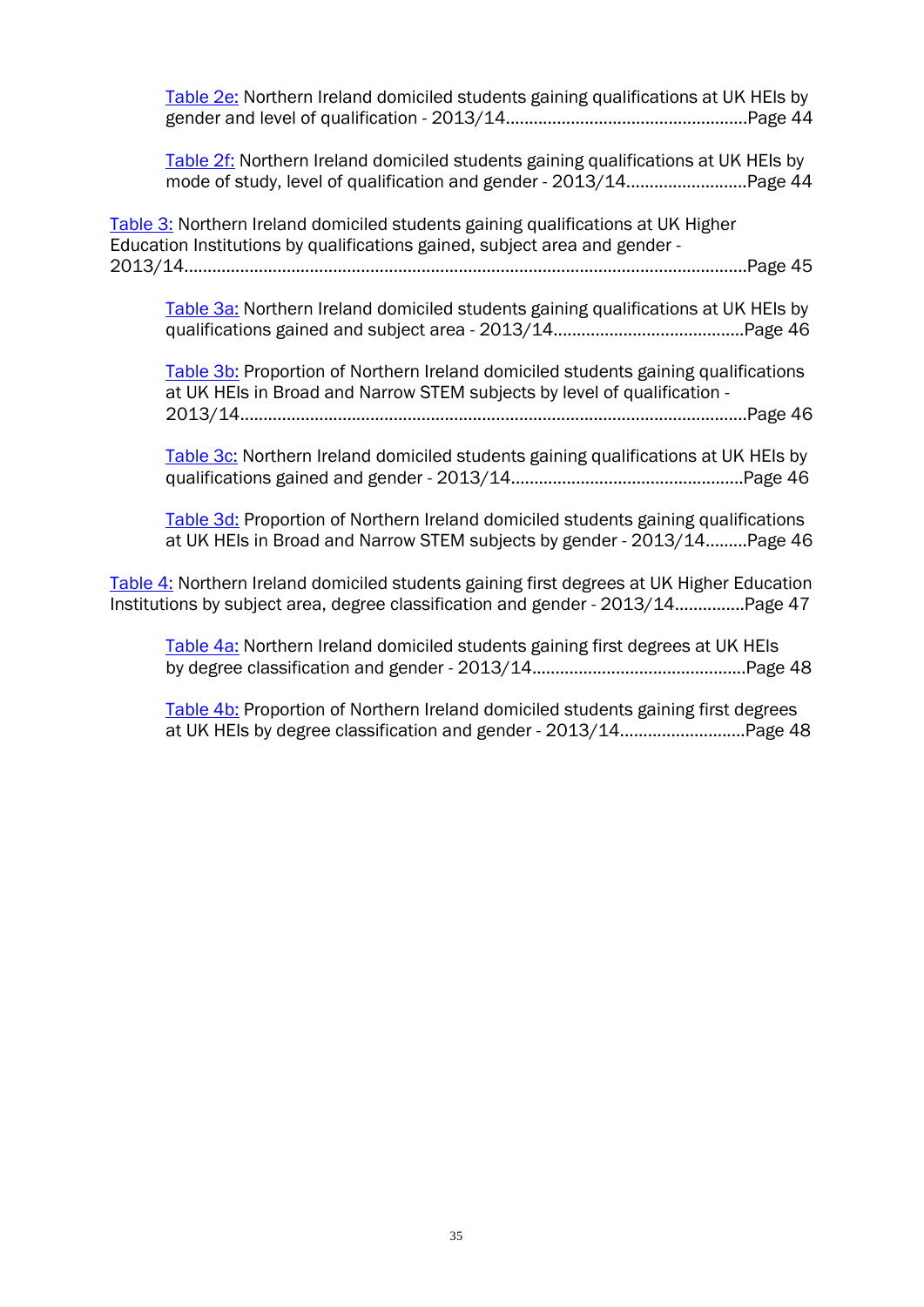### Students gaining Higher Education Qualifications at Northern Ireland Higher Education **Institutions**

[Table 5:](#page-48-0) Students gaining qualifications at Northern Ireland HEIs by level of qualification, mode of study and country of domicile - 2004/05 to 2013/14................................Page 49

[Table 5a:](#page-49-0) Students gaining qualifications at NI HEIs by mode of study and country of domicile - 2004/05 to 2013/14..................................................................Page 50

[Table 5b:](#page-49-0) Percentage change in qualifications gained by students at NI HEIs by mode of study and country of domicile between 2004/05 and 2013/14....Page 50

[Table 5c:](#page-49-0) Percentage change in qualifications gained by students at NI HEIs by mode of study and country of domicile between 2012/13 and 2013/14....Page 50

[Table 5d:](#page-50-0) Students gaining qualifications at NI HEIs by level of qualification, mode of study - 2004/05 to 2013/14.......................................................................Page 51

[Table 5e:](#page-50-0) Percentage change in qualifications gained by students at NI HEIs by level of qualification and mode of study between 2004/05 and 2013/14..Page 51

[Table 5f:](#page-50-0) Percentage change in qualifications gained by students at NI HEIs by level of qualification and mode of study between 2012/13 and 2013/14..Page 51

[Table 6:](#page-51-0) Students gaining qualifications at NI Higher Education Institutions by qualifications gained, country of domicile, mode of study and gender - 2013/14...Page 52

| Table 6a: Students gaining qualifications at NI HEIs by level of qualification,    |
|------------------------------------------------------------------------------------|
| Table 6b: Students gaining qualifications at NI HEIs by mode of study, level of    |
| Table 6c: Students gaining qualifications at NI HEIs by country of domicile and    |
| Table 6d: Students gaining qualifications at NI HEIs by level of qualification and |
| Table 6e: Students gaining qualifications at NI HEIs by gender and level of        |
| Table 6f: Students gaining qualifications at NI HEIs by mode of study, level of    |
| Table 7: Students gaining qualifications at NI Higher Education Institutions by    |
| Table 7a: Students gaining qualifications at NI HEIs by qualifications gained and  |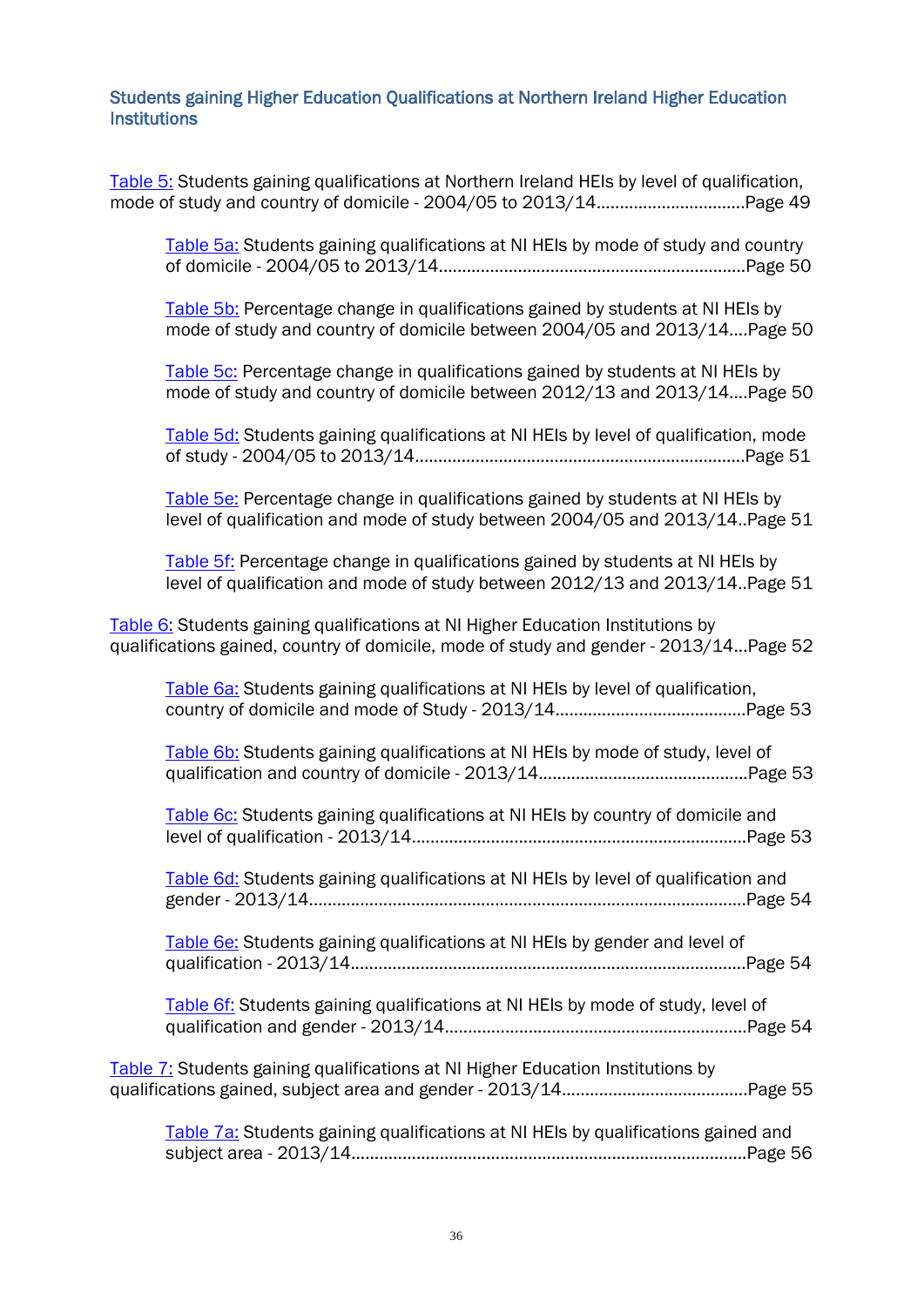| Table 7b: Proportion of students gaining qualifications at NI HEIs in Broad and                                                                                     |
|---------------------------------------------------------------------------------------------------------------------------------------------------------------------|
| Table 7c: Students gaining qualifications at NI HEIs by qualifications gained and                                                                                   |
| Table 7d: Proportion of students gaining qualifications at NI HEIs in Broad and                                                                                     |
| Table 8: Students gaining first degrees at NI Higher Education Institutions by subject area,                                                                        |
| Table 8a: Students gaining first degrees at NI Higher Education Institutions by                                                                                     |
| Table 8b: Proportion of students gaining first degrees at NI Higher Education<br>Institutions by degree classification and gender - 2013/14Page 58                  |
| Table 9: Students gaining qualifications at NI Higher Education Institutions by<br>qualification gained, level of study and institution - 2009/10 to 2013/14Page 59 |
| Table 9a: Students gaining qualifications at NI HEIs by mode of study and                                                                                           |
| Table 9b: Students gaining qualifications at NI HEIs by level of qualification and                                                                                  |
| Table 10: Students gaining qualifications at UK HEIs by level of study, mode of study and                                                                           |
| Table 10a: Students gaining qualifications at UK HEIs by mode of study and                                                                                          |
| Table 10b: Students gaining qualifications at UK HEIs by level of qualification and                                                                                 |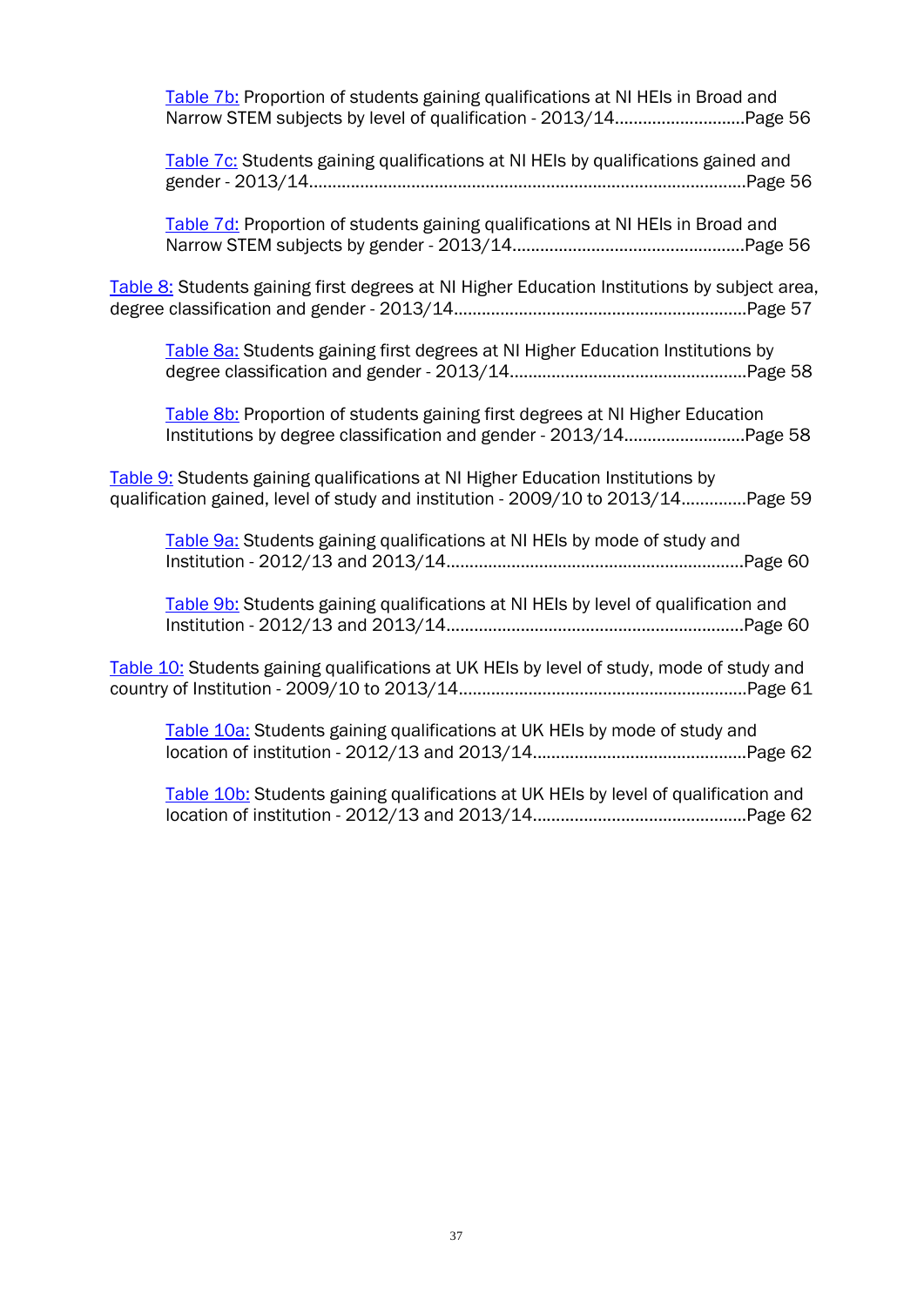# <span id="page-37-0"></span>ANNEX A: TABLES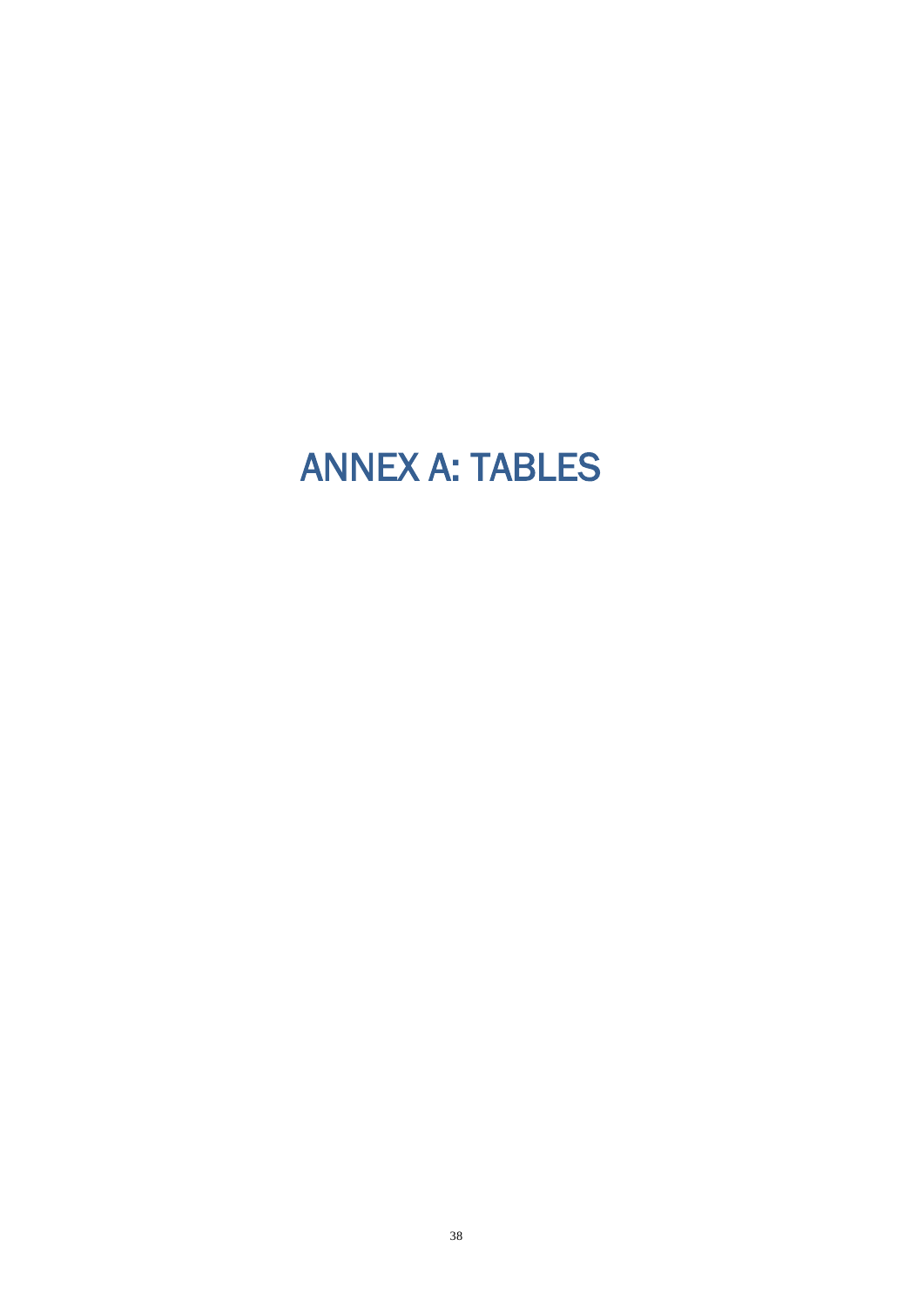|                      |         | Level of qualification                                    |              |                                                           |                         |                     |                                      |                         |       |              |                |                         |                   |        |       |             |        |
|----------------------|---------|-----------------------------------------------------------|--------------|-----------------------------------------------------------|-------------------------|---------------------|--------------------------------------|-------------------------|-------|--------------|----------------|-------------------------|-------------------|--------|-------|-------------|--------|
|                      |         |                                                           | First degree |                                                           |                         | Other undergraduate |                                      |                         |       | Postgraduate |                |                         |                   | Total  |       |             |        |
|                      |         | Location of Institution                                   |              |                                                           | Location of Institution |                     |                                      | Location of Institution |       |              |                | Location of Institution |                   |        |       |             |        |
| <b>Mode and Year</b> |         | OU <sup>(1)</sup><br><b>GB</b><br>N <sub>1</sub><br>Total |              | OU <sup>(1)</sup><br><b>GB</b><br>Total<br>N <sub>1</sub> |                         |                     | $OU^{(1)}$<br><b>NI</b><br><b>GB</b> |                         |       | Total        | N <sub>1</sub> | <b>GB</b>               | OU <sup>(1)</sup> | Total  |       |             |        |
| Full-time            |         |                                                           |              |                                                           |                         |                     |                                      |                         |       |              |                |                         |                   |        |       |             |        |
|                      | 2004/05 | 6,410                                                     | 2,535        | $\mathbf 0$                                               | 8,945                   | 555                 | 235                                  | $\mathbf 0$             | 790   | 1,430        | 895            | 0                       | 2,330             | 8,395  | 3,665 | 0           | 12,060 |
|                      | 2005/06 | 6,415                                                     | 2,745        | $\mathbf 0$                                               | 9,160                   | 590                 | 275                                  | $\mathbf 0$             | 870   | 1.575        | 940            | 0                       | 2,515             | 8,580  | 3,965 | 0           | 12,545 |
|                      | 2006/07 | 6,665                                                     | 2,645        | $\mathbf 0$                                               | 9,310                   | 565                 | 295                                  | $\mathbf 0$             | 860   | 1,165        | 900            | 0                       | 2,065             | 8,395  | 3,845 | 0           | 12,235 |
|                      | 2007/08 | 6,780                                                     | 2,875        | $\mathbf 0$                                               | 9,655                   | 435                 | 340                                  | $\mathbf 0$             | 770   | 1,190        | 790            | 0                       | 1,980             | 8,400  | 4,005 | 0           | 12,405 |
|                      | 2008/09 | 6,810                                                     | 2,985        | $\mathbf 0$                                               | 9,795                   | 325                 | 340                                  | $\mathbf 0$             | 665   | 1,345        | 720            | 0                       | 2,065             | 8,480  | 4,045 | 0           | 12,525 |
|                      | 2009/10 | 6,755                                                     | 3,035        | $\mathbf 0$                                               | 9,790                   | 315                 | 380                                  | $\mathbf 0$             | 690   | 1,245        | 790            | 0                       | 2,035             | 8,310  | 4,205 | $\mathbf 0$ | 12,515 |
|                      | 2010/11 | 6,740                                                     | 3,065        | 0                                                         | 9,805                   | 155                 | 405                                  | $\mathbf 0$             | 560   | 1,605        | 855            | 0                       | 2,460             | 8,500  | 4,320 | 0           | 12,820 |
|                      | 2011/12 | 7,535                                                     | 3,160        | $\mathbf 0$                                               | 10,700                  | 250                 | 390                                  | $\mathbf 0$             | 640   | 1,605        | 865            | 0                       | 2,470             | 9,395  | 4,415 | 0           | 13,810 |
|                      | 2012/13 | 7,475                                                     | 3,345        | $\mathbf 0$                                               | 10,820                  | 305                 | 450                                  | $\mathbf 0$             | 755   | 1,595        | 805            | 0                       | 2,400             | 9,375  | 4,600 | $\mathbf 0$ | 13,975 |
|                      | 2013/14 | 7,235                                                     | 3,655        | $\mathbf 0$                                               | 10,885                  | 335                 | 355                                  | $\mathbf 0$             | 690   | 1,540        | 775            | 0                       | 2,315             | 9,110  | 4,785 | $\mathbf 0$ | 13,895 |
| Part-time            |         |                                                           |              |                                                           |                         |                     |                                      |                         |       |              |                |                         |                   |        |       |             |        |
|                      | 2004/05 | 950                                                       | 100          | 215                                                       | 1,270                   | 2,370               | 195                                  | 550                     | 3,110 | 1,500        | 235            | 130                     | 1,865             | 4,820  | 530   | 895         | 6,245  |
|                      | 2005/06 | 820                                                       | 130          | 255                                                       | 1,205                   | 2,325               | 175                                  | 325                     | 2,830 | 1,405        | 345            | 100                     | 1,850             | 4,550  | 655   | 680         | 5,880  |
|                      | 2006/07 | 710                                                       | 105          | 200                                                       | 1,015                   | 1,850               | 260                                  | 415                     | 2,525 | 1,445        | 470            | 130                     | 2,045             | 4,005  | 835   | 750         | 5,585  |
|                      | 2007/08 | 735                                                       | 115          | 210                                                       | 1,060                   | 2,150               | 245                                  | 380                     | 2,780 | 1,340        | 300            | 125                     | 1,765             | 4,225  | 665   | 715         | 5,605  |
|                      | 2008/09 | 810                                                       | 120          | 200                                                       | 1,130                   | 1,500               | 240                                  | 355                     | 2,100 | 1,310        | 305            | 70                      | 1,685             | 3,620  | 665   | 625         | 4,915  |
|                      | 2009/10 | 870                                                       | 130          | 180                                                       | 1,180                   | 1,485               | 195                                  | 425                     | 2,105 | 1,570        | 300            | 75                      | 1,940             | 3,925  | 625   | 675         | 5,225  |
|                      | 2010/11 | 680                                                       | 120          | 205                                                       | 1,005                   | 1,470               | 220                                  | 430                     | 2,120 | 1,400        | 285            | 70                      | 1,760             | 3,550  | 630   | 705         | 4,885  |
|                      | 2011/12 | 650                                                       | 115          | 195                                                       | 960                     | 1,305               | 205                                  | 485                     | 1,995 | 1,565        | 340            | 80                      | 1,985             | 3,515  | 660   | 760         | 4,940  |
|                      | 2012/13 | 670                                                       | 65           | 210                                                       | 945                     | 1,205               | 240                                  | 415                     | 1,860 | 1,565        | 355            | 55                      | 1,975             | 3,440  | 660   | 680         | 4,780  |
|                      | 2013/14 | 615                                                       | 65           | 240                                                       | 925                     | 890                 | 130                                  | 270                     | 1,290 | 1,610        | 355            | 75                      | 2,040             | 3,115  | 555   | 590         | 4,255  |
| Total                |         |                                                           |              |                                                           |                         |                     |                                      |                         |       |              |                |                         |                   |        |       |             |        |
|                      | 2004/05 | 7,360                                                     | 2,635        | 215                                                       | 10,215                  | 2,925               | 425                                  | 550                     | 3,895 | 2,935        | 1,130          | 130                     | 4,195             | 13,215 | 4,195 | 895         | 18,305 |
|                      | 2005/06 | 7,230                                                     | 2,880        | 255                                                       | 10,365                  | 2,920               | 455                                  | 325                     | 3,695 | 2,980        | 1,285          | 100                     | 4,365             | 13,130 | 4,615 | 680         | 18,425 |
|                      | 2006/07 | 7,375                                                     | 2,750        | 200                                                       | 10,330                  | 2,415               | 555                                  | 415                     | 3,390 | 2,610        | 1,370          | 130                     | 4,110             | 12,400 | 4,675 | 750         | 17,825 |
|                      | 2007/08 | 7,515                                                     | 2,990        | 210                                                       | 10,715                  | 2,585               | 585                                  | 380                     | 3,550 | 2,525        | 1,095          | 125                     | 3,745             | 12,625 | 4,670 | 715         | 18,010 |
|                      | 2008/09 | 7,620                                                     | 3,110        | 200                                                       | 10,925                  | 1,830               | 580                                  | 355                     | 2,765 | 2,655        | 1,025          | 70                      | 3,745             | 12,100 | 4,710 | 625         | 17,440 |
|                      | 2009/10 | 7,620                                                     | 3,165        | 180                                                       | 10,970                  | 1,800               | 575                                  | 425                     | 2,795 | 2,810        | 1,090          | 75                      | 3,975             | 12,235 | 4,830 | 675         | 17,740 |
|                      | 2010/11 | 7,420                                                     | 3,185        | 205                                                       | 10,810                  | 1,625               | 625                                  | 430                     | 2,675 | 3,010        | 1,140          | 70                      | 4,220             | 12,050 | 4,950 | 705         | 17,710 |
|                      | 2011/12 | 8,185                                                     | 3,280        | 195                                                       | 11,660                  | 1,555               | 595                                  | 485                     | 2,635 | 3,170        | 1,205          | 80                      | 4,455             | 12,910 | 5,080 | 760         | 18,750 |
|                      | 2012/13 | 8,145                                                     | 3,405        | 210                                                       | 11,765                  | 1,510               | 690                                  | 415                     | 2,610 | 3,160        | 1,160          | 55                      | 4,375             | 12,815 | 5,255 | 680         | 18,750 |
|                      | 2013/14 | 7,850                                                     | 3,720        | 240                                                       | 11,810                  | 1,220               | 490                                  | 270                     | 1,980 | 3,150        | 1,130          | 75                      | 4,360             | 12,220 | 5,340 | 590         | 18,150 |

Table 1: Northern Ireland domiciled students gaining qualifications at UK Higher Education Institutions by mode of study, level of qualification and location of institution - 2004/05 to 2013/14

<span id="page-38-0"></span>Source : HESA

Notes<br><sup>(1)</sup> Open University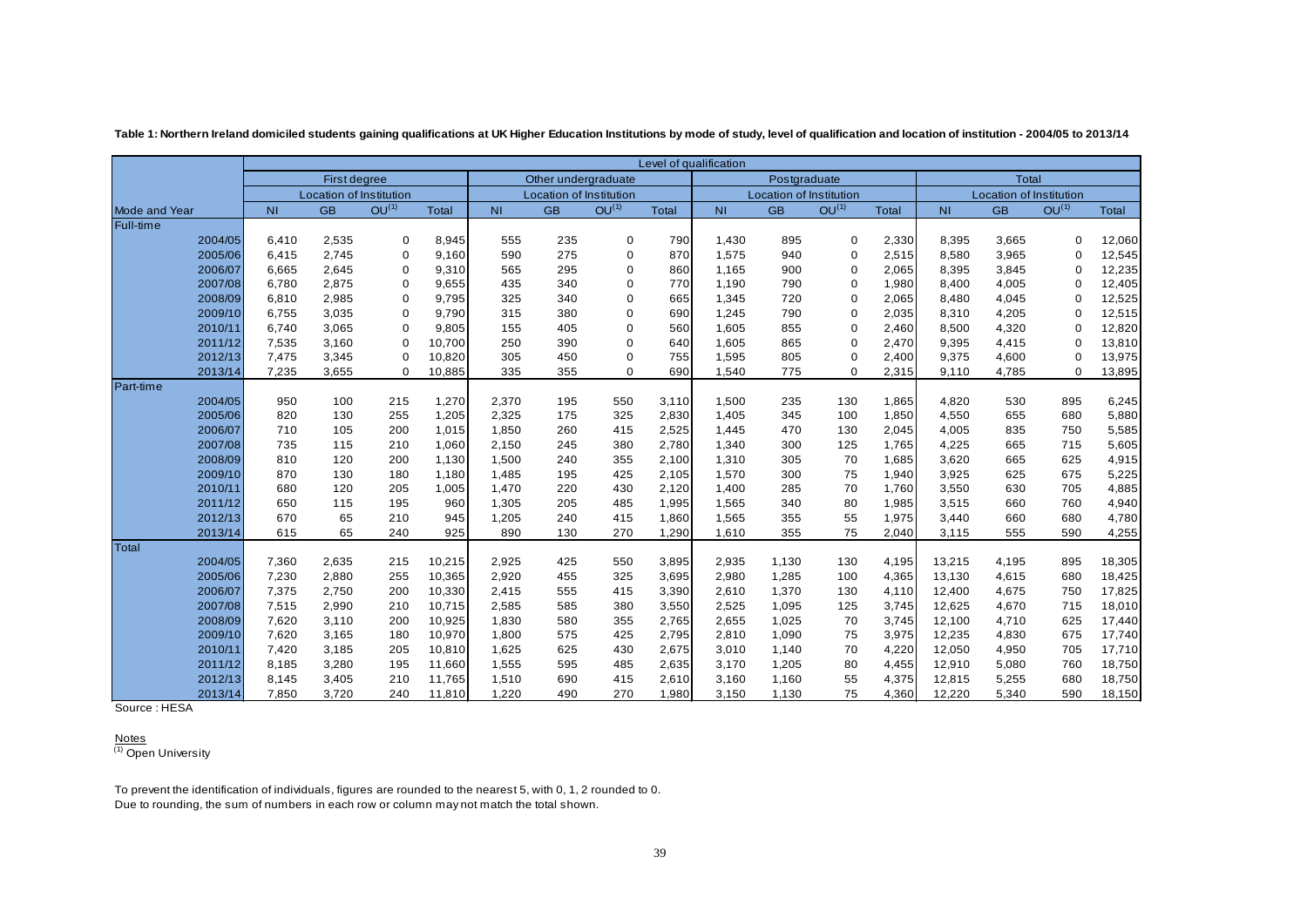<span id="page-39-0"></span>**Table 1a: Northern Ireland domiciled students gaining qualifications at UK HEIs by mode of study and location of institution - 2004/05 to 2013/14**

|                      |                |            |           | Location of Institution |                   |       |              |
|----------------------|----------------|------------|-----------|-------------------------|-------------------|-------|--------------|
| <b>Mode and Year</b> | N <sub>1</sub> | <b>NI%</b> | <b>GB</b> | GB%                     | OU <sup>(1)</sup> | OU %  | <b>Total</b> |
| <b>Full-time</b>     |                |            |           |                         |                   |       |              |
| 2004/05              | 8,395          | 69.6%      | 3,665     | 30.4%                   | 0                 | 0.0%  | 12,060       |
| 2005/06              | 8,580          | 68.4%      | 3,965     | 31.6%                   | $\pmb{0}$         | 0.0%  | 12,545       |
| 2006/07              | 8,395          | 68.6%      | 3,845     | 31.4%                   | $\pmb{0}$         | 0.0%  | 12,235       |
| 2007/08              | 8,400          | 67.7%      | 4,005     | 32.3%                   | 0                 | 0.0%  | 12,405       |
| 2008/09              | 8,480          | 67.7%      | 4,045     | 32.3%                   | $\pmb{0}$         | 0.0%  | 12,525       |
| 2009/10              | 8,310          | 66.4%      | 4,205     | 33.6%                   | $\pmb{0}$         | 0.0%  | 12,515       |
| 2010/11              | 8,500          | 66.3%      | 4,320     | 33.7%                   | 0                 | 0.0%  | 12,820       |
| 2011/12              | 9,395          | 68.0%      | 4,415     | 32.0%                   | 0                 | 0.0%  | 13,810       |
| 2012/13              | 9,375          | 67.1%      | 4,600     | 32.9%                   | 0                 | 0.0%  | 13,975       |
| 2013/14              | 9,110          | 65.6%      | 4,785     | 34.4%                   | 0                 | 0.0%  | 13,895       |
| Part-time            |                |            |           |                         |                   |       |              |
| 2004/05              | 4,820          | 77.2%      | 530       | 8.5%                    | 895               | 14.3% | 6,245        |
| 2005/06              | 4,550          | 77.4%      | 655       | 11.1%                   | 680               | 11.5% | 5,880        |
| 2006/07              | 4,005          | 71.7%      | 835       | 14.9%                   | 750               | 13.4% | 5,585        |
| 2007/08              | 4,225          | 75.4%      | 665       | 11.8%                   | 715               | 12.8% | 5,605        |
| 2008/09              | 3,620          | 73.7%      | 665       | 13.6%                   | 625               | 12.8% | 4,915        |
| 2009/10              | 3,925          | 75.1%      | 625       | 12.0%                   | 675               | 13.0% | 5,225        |
| 2010/11              | 3,550          | 72.7%      | 630       | 12.9%                   | 705               | 14.5% | 4,885        |
| 2011/12              | 3,515          | 71.2%      | 660       | 13.4%                   | 760               | 15.4% | 4,940        |
| 2012/13              | 3,440          | 72.0%      | 660       | 13.8%                   | 680               | 14.2% | 4,780        |
| 2013/14              | 3,115          | 73.1%      | 555       | 13.0%                   | 590               | 13.8% | 4,255        |
| <b>Total</b>         |                |            |           |                         |                   |       |              |
| 2004/05              | 13,215         | 72.2%      | 4,195     | 22.9%                   | 895               | 4.9%  | 18,305       |
| 2005/06              | 13,130         | 71.3%      | 4,615     | 25.1%                   | 680               | 3.7%  | 18,425       |
| 2006/07              | 12,400         | 69.6%      | 4,675     | 26.2%                   | 750               | 4.2%  | 17,825       |
| 2007/08              | 12,625         | 70.1%      | 4,670     | 25.9%                   | 715               | 4.0%  | 18,010       |
| 2008/09              | 12,100         | 69.4%      | 4,710     | 27.0%                   | 625               | 3.6%  | 17,440       |
| 2009/10              | 12,235         | 69.0%      | 4,830     | 27.2%                   | 675               | 3.8%  | 17,740       |
| 2010/11              | 12,050         | 68.1%      | 4,950     | 28.0%                   | 705               | 4.0%  | 17,710       |
| 2011/12              | 12,910         | 68.9%      | 5,080     | 27.1%                   | 760               | 4.1%  | 18,750       |
| 2012/13              | 12,815         | 68.3%      | 5,255     | 28.0%                   | 680               | 3.6%  | 18,750       |
| 2013/14              | 12,220         | 67.3%      | 5,340     | 29.4%                   | 590               | 3.2%  | 18,150       |

Source : HESA

**by mode of study and location of institution between 2004/05 and 2013/14 Table 1b: Percentage change in qualifications gained by NI Domiciled students at UK HEIs** 

|                  |          | Location of Institution |                   |              |  |  |  |  |  |  |  |  |
|------------------|----------|-------------------------|-------------------|--------------|--|--|--|--|--|--|--|--|
|                  |          |                         |                   |              |  |  |  |  |  |  |  |  |
| Mode             | NI       | GB                      | OU <sup>(1)</sup> | <b>Total</b> |  |  |  |  |  |  |  |  |
| <b>Full-time</b> | 8.5%     | 30.6%                   | 0.0%              | 15.2%        |  |  |  |  |  |  |  |  |
| Part-time        | $-35.4%$ | 4.5%                    | $-34.2%$          | $-31.8%$     |  |  |  |  |  |  |  |  |
| Total            | $-7.5%$  | 27.3%                   | $-34.2%$          | $-0.8%$      |  |  |  |  |  |  |  |  |

Source : HESA

**by mode of study and location of institution between 2012/13 and 2013/14 Table 1c: Percentage change in qualifications gained by NI Domiciled students at UK HEIs** 

|                  |         | Location of Institution |            |          |  |  |  |  |  |  |  |  |  |
|------------------|---------|-------------------------|------------|----------|--|--|--|--|--|--|--|--|--|
|                  |         |                         |            |          |  |  |  |  |  |  |  |  |  |
| Mode             | NI      | GB                      | $OU^{(1)}$ | Total    |  |  |  |  |  |  |  |  |  |
| <b>Full-time</b> | $-2.8%$ | 4.1%                    |            | $-0.6%$  |  |  |  |  |  |  |  |  |  |
| Part-time        | $-9.5%$ | $-15.8%$                | $-13.4%$   | $-10.9%$ |  |  |  |  |  |  |  |  |  |
| Total            | $-4.6%$ | 1.6%                    | $-13.4%$   | $-3.2%$  |  |  |  |  |  |  |  |  |  |

<u>Notes</u><br><sup>(1)</sup> Open University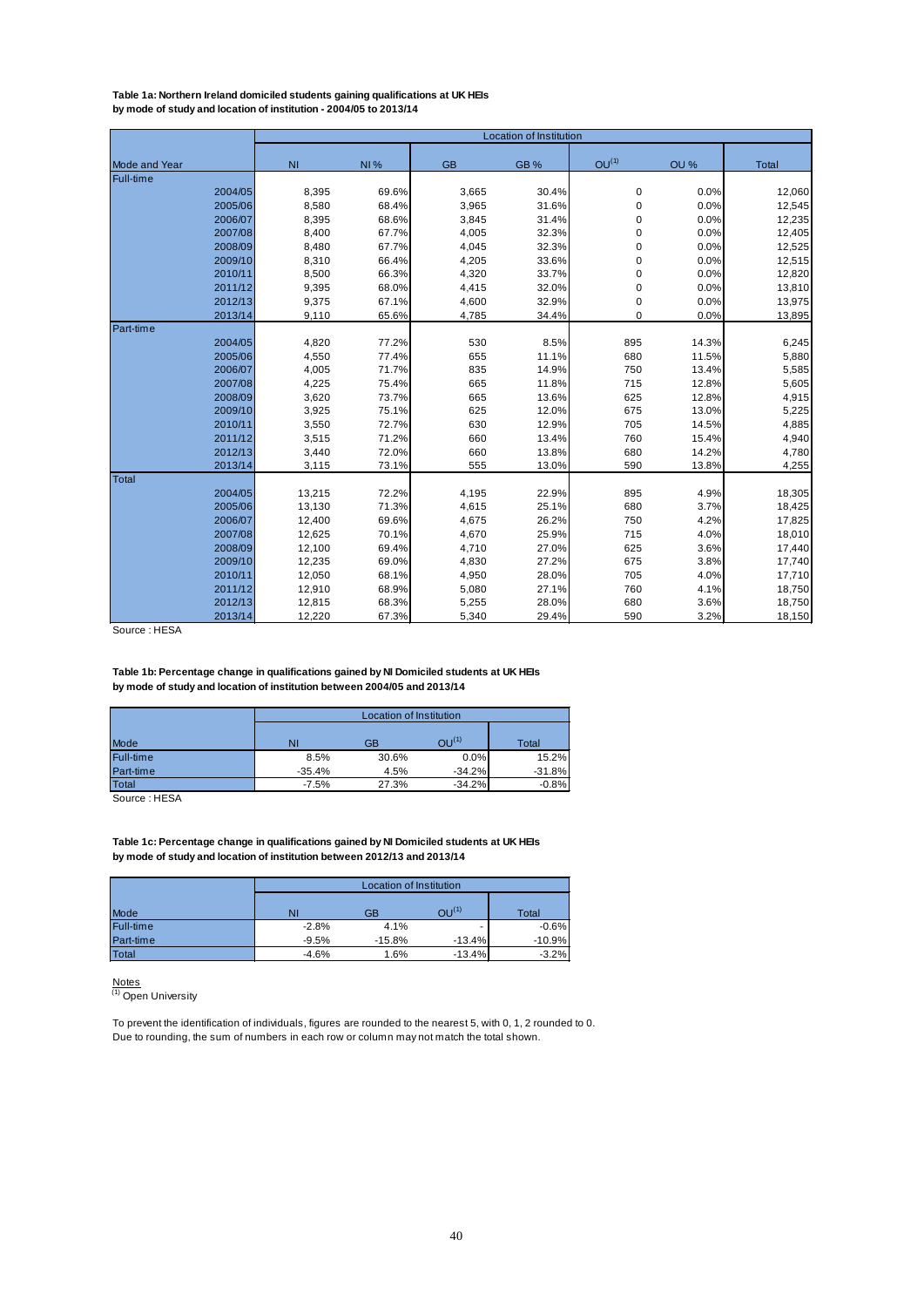<span id="page-40-0"></span>**Table 1d: NI Domiciled students gaining qualifications at UK HEIs by level of qualification and mode of study - 2004/05 to 2013/14** 

|                      |                     |                |               | Level of qualification |              |                |              |
|----------------------|---------------------|----------------|---------------|------------------------|--------------|----------------|--------------|
|                      |                     |                | Other         | Other                  |              |                |              |
| <b>Mode and Year</b> | <b>First Degree</b> | First Degree % | Undergraduate | Undergraduate %        | Postgraduate | Postgraduate % | <b>Total</b> |
| Full-time            |                     |                |               |                        |              |                |              |
| 2004/05              | 8,945               | 74.2%          | 790           | 6.5%                   | 2,330        | 19.3%          | 12,060       |
| 2005/06              | 9,160               | 73.0%          | 870           | 6.9%                   | 2,515        | 20.1%          | 12,545       |
| 2006/07              | 9,310               | 76.1%          | 860           | 7.0%                   | 2,065        | 16.9%          | 12,235       |
| 2007/08              | 9,655               | 77.8%          | 770           | 6.2%                   | 1,980        | 16.0%          | 12,405       |
| 2008/09              | 9,795               | 78.2%          | 665           | 5.3%                   | 2,065        | 16.5%          | 12,525       |
| 2009/10              | 9,790               | 78.2%          | 690           | 5.5%                   | 2,035        | 16.3%          | 12,515       |
| 2010/11              | 9,805               | 76.5%          | 560           | 4.4%                   | 2,460        | 19.2%          | 12,820       |
| 2011/12              | 10,700              | 77.5%          | 640           | 4.6%                   | 2,470        | 17.9%          | 13,810       |
| 2012/13              | 10,820              | 77.4%          | 755           | 5.4%                   | 2,400        | 17.2%          | 13,975       |
| 2013/14              | 10,885              | 78.4%          | 690           | 5.0%                   | 2,315        | 16.7%          | 13,895       |
| Part-time            |                     |                |               |                        |              |                |              |
| 2004/05              | 1,270               | 20.3%          | 3,110         | 49.8%                  | 1,865        | 29.9%          | 6,245        |
| 2005/06              | 1,205               | 20.5%          | 2,830         | 48.1%                  | 1,850        | 31.4%          | 5,880        |
| 2006/07              | 1,015               | 18.2%          | 2,525         | 45.2%                  | 2,045        | 36.6%          | 5,585        |
| 2007/08              | 1,060               | 18.9%          | 2,780         | 49.6%                  | 1,765        | 31.5%          | 5,605        |
| 2008/09              | 1,130               | 23.0%          | 2,100         | 42.7%                  | 1,685        | 34.3%          | 4,915        |
| 2009/10              | 1,180               | 22.6%          | 2,105         | 40.3%                  | 1,940        | 37.2%          | 5,225        |
| 2010/11              | 1,005               | 20.6%          | 2,120         | 43.4%                  | 1,760        | 36.0%          | 4,885        |
| 2011/12              | 960                 | 19.4%          | 1,995         | 40.4%                  | 1,985        | 40.1%          | 4,940        |
| 2012/13              | 945                 | 19.8%          | 1,860         | 38.9%                  | 1,975        | 41.3%          | 4,780        |
| 2013/14              | 925                 | 21.7%          | 1,290         | 30.3%                  | 2,040        | 48.0%          | 4,255        |
| Total                |                     |                |               |                        |              |                |              |
| 2004/05              | 10,215              | 55.8%          | 3,895         | 21.3%                  | 4,195        | 22.9%          | 18,305       |
| 2005/06              | 10,365              | 56.2%          | 3,695         | 20.1%                  | 4,365        | 23.7%          | 18,425       |
| 2006/07              | 10,330              | 57.9%          | 3,390         | 19.0%                  | 4,110        | 23.0%          | 17,825       |
| 2007/08              | 10,715              | 59.5%          | 3,550         | 19.7%                  | 3,745        | 20.8%          | 18,010       |
| 2008/09              | 10,925              | 62.7%          | 2,765         | 15.9%                  | 3,745        | 21.5%          | 17,440       |
| 2009/10              | 10.970              | 61.8%          | 2.795         | 15.8%                  | 3,975        | 22.4%          | 17,740       |
| 2010/11              | 10,810              | 61.1%          | 2,675         | 15.1%                  | 4,220        | 23.8%          | 17,710       |
| 2011/12              | 11,660              | 62.2%          | 2,635         | 14.1%                  | 4,455        | 23.8%          | 18,750       |
| 2012/13              | 11,765              | 62.7%          | 2,610         | 13.9%                  | 4,375        | 23.3%          | 18,750       |
| 2013/14              | 11,810              | 65.1%          | 1,980         | 10.9%                  | 4,360        | 24.0%          | 18,150       |

Source : HESA

**by level of qualification and mode of study between 2004/05 and 2013/14 Table 1e: Percentage change in qualifications gained by NI Domiciled students at UK HEIs** 

|           |                     | Level of qualification |              |          |
|-----------|---------------------|------------------------|--------------|----------|
|           |                     | Other                  |              |          |
| Mode      | <b>First Degree</b> | Undergraduate          | Postgraduate | Total    |
| Full-time | 21.7%               | $-12.4%$               | $-0.5%$      | 15.2%    |
| Part-time | $-27.2%$            | $-58.5%$               | 9.4%         | $-31.8%$ |
| Total     | 15.6%               | $-49.2%$               | 3.9%         | $-0.8%$  |

Source : HESA

**by level of qualification and mode of study between 2012/13 and 2013/14 Table 1f: Percentage change in qualifications gained by NI Domiciled students at UK HEIs** 

|                      |                     | Level of qualification |              |          |
|----------------------|---------------------|------------------------|--------------|----------|
|                      |                     | Other                  |              |          |
| Mode                 | <b>First Dearee</b> | Undergraduate          | Postgraduate | Total    |
| Full-time            | 0.6%                | $-8.5%$                | $-3.4%$      | $-0.6%$  |
| Part-time            | $-2.2%$             | $-30.5%$               | 3.3%         | $-10.9%$ |
| <b>Total</b>         | 0.4%                | $-24.2%$               | $-0.4%$      | $-3.2%$  |
| $\sim$ $\sim$ $\sim$ |                     |                        |              |          |

Source : HESA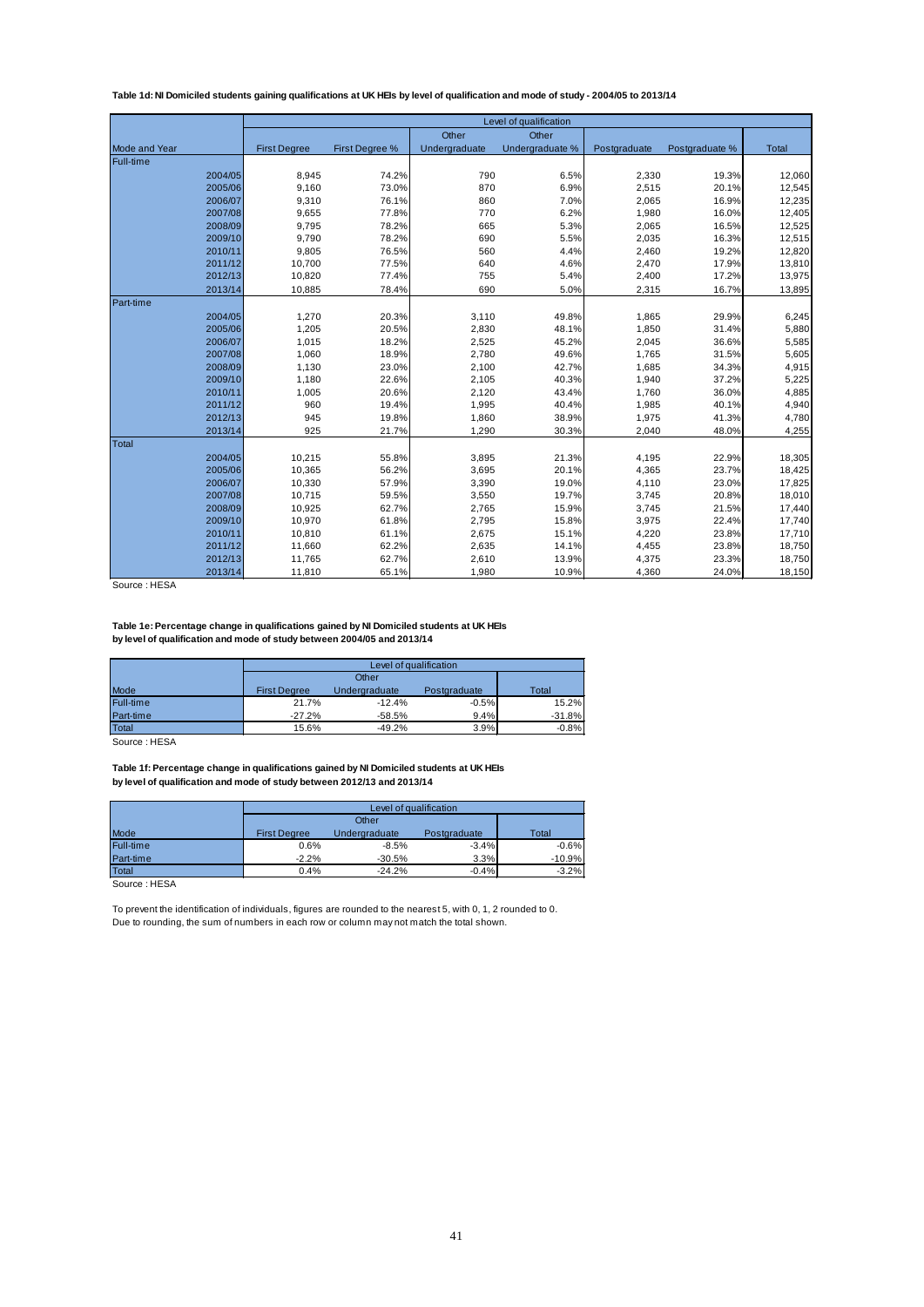<span id="page-41-0"></span>**Table 2: Northern Ireland domiciled students gaining qualifications at UK Higher Education Institutions by qualifications gained, location of study, mode of study and gender - 2013/14**

|                          |           |                      | Undergraduate (UG) |             |                |                       | Postgraduate (PG) |                           |                 | Total       |             |
|--------------------------|-----------|----------------------|--------------------|-------------|----------------|-----------------------|-------------------|---------------------------|-----------------|-------------|-------------|
|                          |           |                      |                    |             |                | <b>Higher Degrees</b> |                   | <b>Other Postgraduate</b> |                 |             |             |
|                          |           |                      |                    |             |                |                       | Other             |                           |                 |             |             |
|                          |           |                      | First              |             |                |                       | Higher            |                           |                 |             |             |
| <b>Location of Study</b> | Mode      | Gender               | Degree             | Other UG    | All UG         | Doctorate             | <b>Degrees</b>    | <b>PGCE</b>               | <b>Other PG</b> | All PG      |             |
| Northern Ireland         | Full-time | Male                 | 2,970              | 185         | 3,155          | 90                    | 370               | 75                        | 120             | 655         | 3,810       |
|                          |           | Female               | 4,265              | 150         | 4,415          | 105                   | 375               | 185                       | 220             | 885         | 5,300       |
|                          |           | <b>Total</b>         | 7,235              | 335         | 7,565          | 200                   | 740               | 260                       | 340             | 1,540       | 9,110       |
|                          | Part-time | Male                 | 280                | 255         | 535            | 45                    | 225               | $\mathbf 0$               | 330             | 595         | 1,130       |
|                          |           | Female               | 335                | 635         | 970            | 45                    | 315               | $\mathbf 0$               | 655             | 1,010       | 1,985       |
|                          |           | <b>Total</b>         | 615                | 890         | 1,505          | 85                    | 540               | $\pmb{0}$                 | 985             | 1,610       | 3,115       |
|                          | Total     | Male                 | 3,250              | 435         | 3,685          | 135                   | 590               | 75                        | 450             | 1,255       | 4,940       |
|                          |           | Female               | 4,600              | 785         | 5,385          | 150                   | 690               | 185                       | 870             | 1,895       | 7,280       |
|                          |           | Total                | 7,850              | 1,220       | 9,070          | 285                   | 1,280             | 260                       | 1,325           | 3,150       | 12,220      |
| England                  | Full-time | Male                 | 1195               | 150         | 1,340          | 30                    | 90                | 105                       | 10              | 235         | 1,575       |
|                          |           | Female               | 1,505              | 125         | 1,630          | 20                    | 90                | 240                       | 30              | 385         | 2,010       |
|                          |           | Total                | 2,695              | 275         | 2,970          | 50                    | 180               | 345                       | 45              | 620         | 3,590       |
|                          | Part-time | Male                 | 25                 | 55          | 80             | 15                    | 65                | $\pmb{0}$                 | 50              | 130         | 215         |
|                          |           | Female               | 20                 | 60          | 80             | 15                    | 50                | $\mathbf 0$               | 75              | 145         | 220         |
|                          |           | Total                | 45                 | 115         | 160            | 30                    | 115               | $\pmb{0}$                 | 125             | 275         | 435         |
|                          | Total     | Male                 | 1220               | 205         | 1,425          | 45                    | 155               | 105                       | 65              | 365         | 1,790       |
|                          |           | Female               | 1,525              | 185         | 1,705          | 30                    | 145               | 240                       | 110             | 525         | 2,235       |
|                          |           | Total                | 2,740              | 390         | 3,130          | 80                    | 295               | 345                       | 170             | 895         | 4,025       |
| Scotland                 | Full-time | Male                 | 365                | 30          | 395            | 10                    | 35                | 5                         | 10              | 55          | 450         |
|                          |           | Female               | 465                | 45          | 505            | $\mathbf 0$           | 45                | 20                        | 10              | 75          | 585         |
|                          |           | <b>Total</b>         | 830                | 75          | 900            | 10                    | 80                | 30                        | 15              | 135         | 1,035       |
|                          | Part-time | Male                 | 5                  | 10          | 15             | $\mathbf 0$           | 15                | $\mathbf 0$               | 5               | 20          | 35          |
|                          |           | Female               | 15                 | 5           | 20             | $\pmb{0}$             | 10                | $\pmb{0}$                 | 15              | 25          | 45          |
|                          |           | <b>Total</b>         | 20                 | 15          | 30             | 0                     | 25                | $\pmb{0}$                 | 20              | 45          | 80          |
|                          | Total     | Male                 | 370                | 40          | 410            | 10                    | 50                | 5                         | 10              | 80          | 490         |
|                          |           | Female               | 475                | 50          | 525            | $\mathbf 0$           | 55                | 20                        | 25              | 100         | 625         |
| <b>Wales</b>             | Full-time | <b>Total</b><br>Male | 845<br>50          | 85<br>5     | 935<br>55      | 10<br>$\pmb{0}$       | 105               | 30<br>$\pmb{0}$           | 35<br>$\pmb{0}$ | 180<br>10   | 1,115<br>65 |
|                          |           | Female               | 80                 | 5           | 85             | $\pmb{0}$             | 5<br>5            | 5                         | $\pmb{0}$       | 15          | 95          |
|                          |           | <b>Total</b>         | 130                | 10          | 140            | $\pmb{0}$             | 10                | 10                        | 5               | 25          | 160         |
|                          | Part-time | Male                 | $\mathbf 0$        | $\mathbf 0$ | 5              | $\pmb{0}$             | 5                 | $\pmb{0}$                 | 10              | 15          | 20          |
|                          |           | Female               | $\mathbf 0$        | $\mathbf 0$ | $\overline{0}$ | 0                     | 5                 | 0                         | 15              | 20          | 20          |
|                          |           | <b>Total</b>         | 5                  | 0           | 5              | 5                     | 10                | $\pmb{0}$                 | 20              | 35          | 40          |
|                          | Total     | Male                 | 50                 | 5           | 55             | 0                     | 10                | 5                         | 10              | 25          | 85          |
|                          |           | Female               | 80                 | 5           | 85             | 5                     | 10                | 5                         | 15              | 30          | 120         |
|                          |           | <b>Total</b>         | 130                | 10          | 145            | 5                     | 20                | 10                        | 25              | 60          | 200         |
| <b>Open University</b>   | Full-time | Male                 | $\mathbf 0$        | $\mathbf 0$ | 0              | $\mathbf 0$           | $\pmb{0}$         | $\pmb{0}$                 | $\mathbf 0$     | $\mathbf 0$ | $\mathbf 0$ |
|                          |           | Female               | $\mathbf 0$        | $\mathbf 0$ | 0              | 0                     | $\pmb{0}$         | $\pmb{0}$                 | $\pmb{0}$       | 0           | 0           |
|                          |           | <b>Total</b>         | $\mathbf 0$        | $\mathbf 0$ | $\mathbf 0$    | 0                     | $\mathbf 0$       | $\pmb{0}$                 | $\mathbf 0$     | $\mathbf 0$ | $\mathbf 0$ |
|                          | Part-time | Male                 | 100                | 90          | 190            | $\mathbf 0$           | 20                | 5                         | 10              | 35          | 225         |
|                          |           | Female               | 140                | 180         | 320            | $\pmb{0}$             | 25                | 5                         | 10              | 40          | 360         |
|                          |           | <b>Total</b>         | 240                | 270         | 515            | 0                     | 50                | 10                        | 20              | 75          | 590         |
|                          | Total     | Male                 | 100                | 90          | 190            | 0                     | 20                | 5                         | 10              | 35          | 225         |
|                          |           | Female               | 140                | 180         | 320            | $\pmb{0}$             | 25                | 5                         | 10              | 40          | 360         |
|                          |           | <b>Total</b>         | 240                | 270         | 515            | $\pmb{0}$             | 50                | 10                        | 20              | 75          | 590         |
| <b>All Students</b>      | Full-time | Male                 | 4,575              | 370         | 4,945          | 130                   | 500               | 185                       | 145             | 960         | 5,905       |
|                          |           | Female               | 6,310              | 320         | 6,630          | 130                   | 510               | 455                       | 260             | 1,355       | 7,990       |
|                          |           | <b>Total</b>         | 10,885             | 690         | 11,575         | 260                   | 1,015             | 640                       | 405             | 2,315       | 13,895      |
|                          | Part-time | Male                 | 415                | 410         | 825            | 65                    | 325               | 5                         | 405             | 800         | 1,625       |
|                          |           | Female               | 510                | 880         | 1,390          | 60                    | 410               | 5                         | 765             | 1,240       | 2,630       |
|                          |           | <b>Total</b>         | 925                | 1,290       | 2,215          | 125                   | 735               | 15                        | 1,165           | 2,040       | 4,255       |
|                          | Total     | <b>Male</b>          | 4,990              | 775         | 5,765          | 195                   | 830               | 195                       | 545             | 1,760       | 7,530       |
|                          |           | Female               | 6,820              | 1,205       | 8,025          | 190                   | 920               | 460                       | 1,025           | 2,595       | 10,620      |
|                          |           | <b>Total</b>         | 11,810             | 1,980       | 13,790         | 385                   | 1,750             | 655                       | 1,570           | 4,360       | 18,150      |

Source : HESA

To prevent the identification of individuals, figures are rounded to the nearest 5, with 0, 1, 2 rounded to 0.

Due to rounding, the sum of numbers in each row or column may not match the total shown.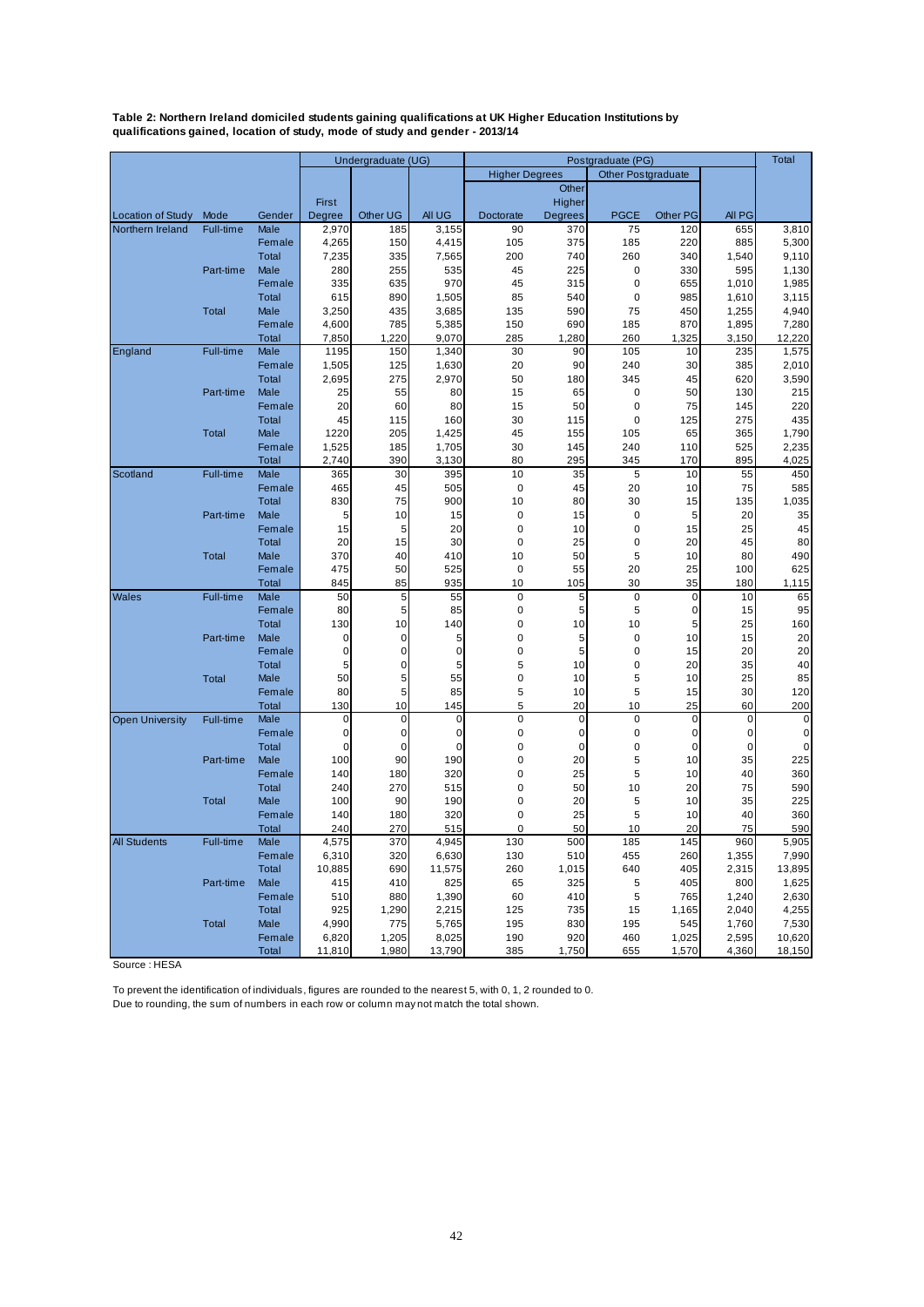#### **Table 2a: Northern Ireland domiciled students gaining qualifications at UK HEIs by level of qualification, location of institution and mode of Study - 2013/14**

|                         |           | <b>First Dearee</b> |        |           | <b>Other Undergraduate</b> |       |                  | Postgraduate |       | Total             |           |              |
|-------------------------|-----------|---------------------|--------|-----------|----------------------------|-------|------------------|--------------|-------|-------------------|-----------|--------------|
| Location of Institution | Full-time | Part-time           | Total  | Full-time | Part-time                  | Tota  | <b>Full-time</b> | Part-time    | Total | <b>IFull-time</b> | Part-time | <b>Total</b> |
| ΙNΙ                     | 7,235     | 615                 | 7,850  | 335       | 890                        | ,220  | 540, ا           | 610, ا       | 3.150 | 9,110             | 3,115     | 12,220       |
| GB                      | 3,655     | 65                  | 3,720  | 355       | 130                        | 490   | 775              | 355          | .130  | 4,785             | 555       | 5,340        |
| OU <sup>(1)</sup>       |           | 240                 | 240    |           | 270                        | 270   |                  | 75           | 75    |                   | 590       | 590          |
| <b>Total</b>            | 10,885    | 925                 | 11,810 | 690       | 290. ا                     | 1,980 | 2,315            | 2,040        | 4,360 | 13,895            | 4,255     | 18,150       |

Source : HESA

#### **Table 2b: Northern Ireland domiciled students gaining qualifications at UK HEIs by mode of study, level of qualification and location of institution - 2013/14**

|                         |           | <b>First Degree</b> |        |                   | <b>Other Undergraduate</b> |       |           | Postgraduate |                 | Total             |           |              |
|-------------------------|-----------|---------------------|--------|-------------------|----------------------------|-------|-----------|--------------|-----------------|-------------------|-----------|--------------|
| Location of Institution | Full-time | Part-time           | Total  | <b>IFull-time</b> | Part-time                  | Tota  | Full-time | Part-time    | Total           | <b>'Full-time</b> | Part-time | <b>Total</b> |
| ΙNΙ                     | 92.2%     | 7.8%                | 7,850  | 27.3%             | 72.7%                      | 1.220 | 48.9%     | 51.1%        | 3.150           | 74.5%             | 25.5%     | 12,220       |
| GB                      | 98.2%     | .8%                 | 3,720  | 73.2%             | 26.8%                      | 490   | 68.6%     | 31.4%        | .130            | 89.6%             | 10.4%     | 5,340        |
| lou                     | 0.0%      | 100.0%              | 240    | 0.0%              | 100.0%                     | 270   | 0.0%      | 100.0%       | 75 <sub>1</sub> | 0.0%              | 100.0%    | 590          |
| <b>Total</b>            | 92.2%     | 7.8%                | 11,810 | 34.8%             | 65.2%                      | 1,980 | 53.2%     | 46.8%        | 1,360           | 76.6%             | 23.4%     | 18,150       |

Source : HESA

#### **Table 2c: Northern Ireland domiciled students gaining qualifications at UK HEIs by location of institution and level of qualification - 2013/14**

<span id="page-42-0"></span>

|                         |                     |                                | Other | Other         |              |                |        |         |
|-------------------------|---------------------|--------------------------------|-------|---------------|--------------|----------------|--------|---------|
| Location of Institution | <b>First Dearee</b> | First Degree %   Undergraduate |       | Undergraduate | Postgraduate | Postgraduate % | Total  | Total % |
| <b>NI</b>               | 7,850               | 66.5%                          | ,220  | 61.7%         | 3.150        | 72.3%          | 12,220 | 67.3%   |
| <b>GB</b>               | 3,720               | 31.5%                          | 490   | 24.6%         | 1.130        | 26.0%          | 5,340  | 29.4%   |
| <b>OU</b>               | 240                 | 2.0%                           | 270   | 13.7%         | 75           | 1.7%           | 590    | 3.2%    |
| Total                   | 11.810              |                                | .980  |               | 4.360        |                | 18.150 |         |

Source : HESA

<u>Notes</u><br><sup>(1)</sup> Open University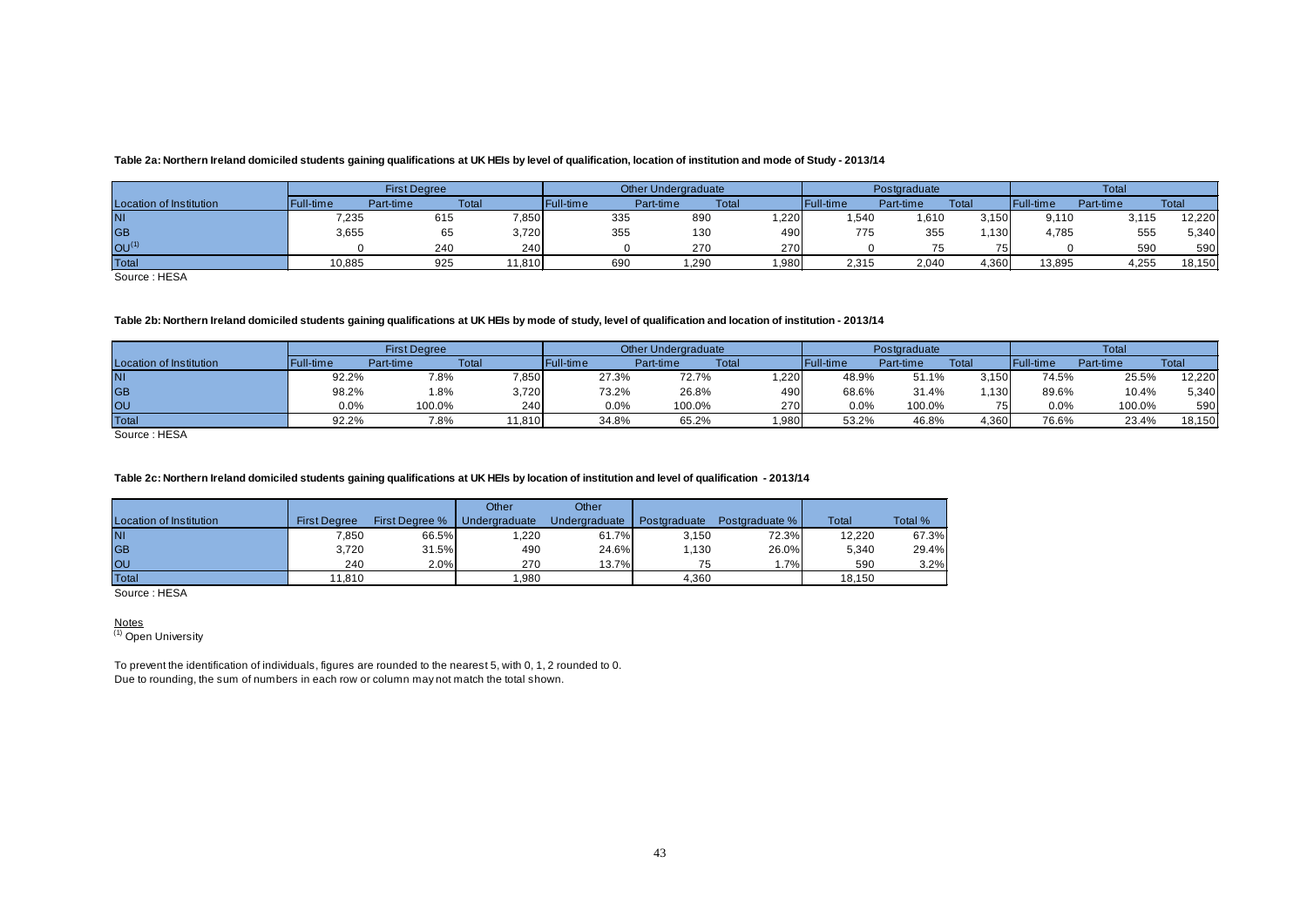#### **Table 2d: Northern Ireland domiciled students gaining qualifications at UK HEIs by level of qualification and gender - 2013/14**

|             |                     | Level of Qualification |               |               |              |                |        |  |  |  |  |
|-------------|---------------------|------------------------|---------------|---------------|--------------|----------------|--------|--|--|--|--|
|             |                     |                        | Other         | Other         |              |                |        |  |  |  |  |
| Gender      | <b>First Dearee</b> | <b>First Dearee %</b>  | Undergraduate | Undergraduate | Postgraduate | Postgraduate % | Total  |  |  |  |  |
| <b>Male</b> | 4.990               | 66.3%                  | 775           | 10.3%         | 1.760        | 23.4%          | 7,530  |  |  |  |  |
| Female      | 6.820               | 64.2%                  | .205          | 11.3%         | 2.595        | 24.4%          | 10.620 |  |  |  |  |
| Total       | 11.810              | 65.1%                  | ,980          | 10.9%         | 4.360        | 24.0%          | 18,150 |  |  |  |  |

Source : HESA

#### **Table 2e: Northern Ireland domiciled students gaining qualifications at UK HEIs by gender and level of qualification - 2013/14**

|              |                     |                |               | Level of Qualification     |       |                |        |         |
|--------------|---------------------|----------------|---------------|----------------------------|-------|----------------|--------|---------|
|              |                     |                | Other         | Other                      |       |                |        |         |
| Gender       | <b>First Dearee</b> | First Dearee % | Undergraduate | Undergraduate Postgraduate |       | Postgraduate % | Total  | Total % |
| <b>Male</b>  | 4,990               | 42.3%          | 775           | $39.2\%$                   | .760  | 40.4%          | 7,530  | 41.5%   |
| Female       | 6.820               | 57.7%          | 1.205         | 60.8%                      | 2,595 | 59.6%          | 10.620 | 58.5%   |
| <b>Total</b> | 11.810              |                | 1.980         |                            | 4,360 |                | 18.150 |         |

Source : HESA

#### **Table 2f: Northern Ireland domiciled students gaining qualifications at UK HEIs by mode of study, level of qualification and gender - 2013/14**

<span id="page-43-0"></span>

|                 |                     |                |               | Level of Qualification |              |                |        |         |
|-----------------|---------------------|----------------|---------------|------------------------|--------------|----------------|--------|---------|
|                 |                     |                | Other         | Other                  |              |                |        |         |
| Mode and Gender | <b>First Degree</b> | First Degree % | Undergraduate | Undergraduate          | Postgraduate | Postgraduate % | Total  | Total % |
| <b>Male</b>     |                     |                |               |                        |              |                |        |         |
| Full-time       | 4,575               | 91.7%          | 370           | 47.4%                  | 960          | 54.5%          | 5,905  | 78.4%   |
| Part-time       | 415                 | 8.3%           | 410           | 52.6%                  | 800          | 45.5%          | 1,625  | 21.6%   |
| Totall          | 4,990               |                | 775           |                        | 1,760        |                | 7,530  |         |
| Female          |                     |                |               |                        |              |                |        |         |
| Full-time       | 6,310               | 92.5%          | 320           | 26.7%                  | 1,355        | 52.3%          | 7,990  | 75.2%   |
| Part-time       | 510                 | 7.5%           | 880           | 73.3%                  | 1,240        | 47.7%          | 2,630  | 24.8%   |
| Total           | 6,820               |                | 1,205         |                        | 2,595        |                | 10,620 |         |
| Total           |                     |                |               |                        |              |                |        |         |
| Full-time       | 10,885              | 92.2%          | 690           | 34.8%                  | 2,315        | 53.2%          | 13,895 | 76.6%   |
| Part-time       | 925                 | 7.8%           | 1,290         | 65.2%                  | 2,040        | 46.8%          | 4,255  | 23.4%   |
| Total           | 11,810              |                | 1,980         |                        | 4,360        |                | 18,150 |         |

Source : HESA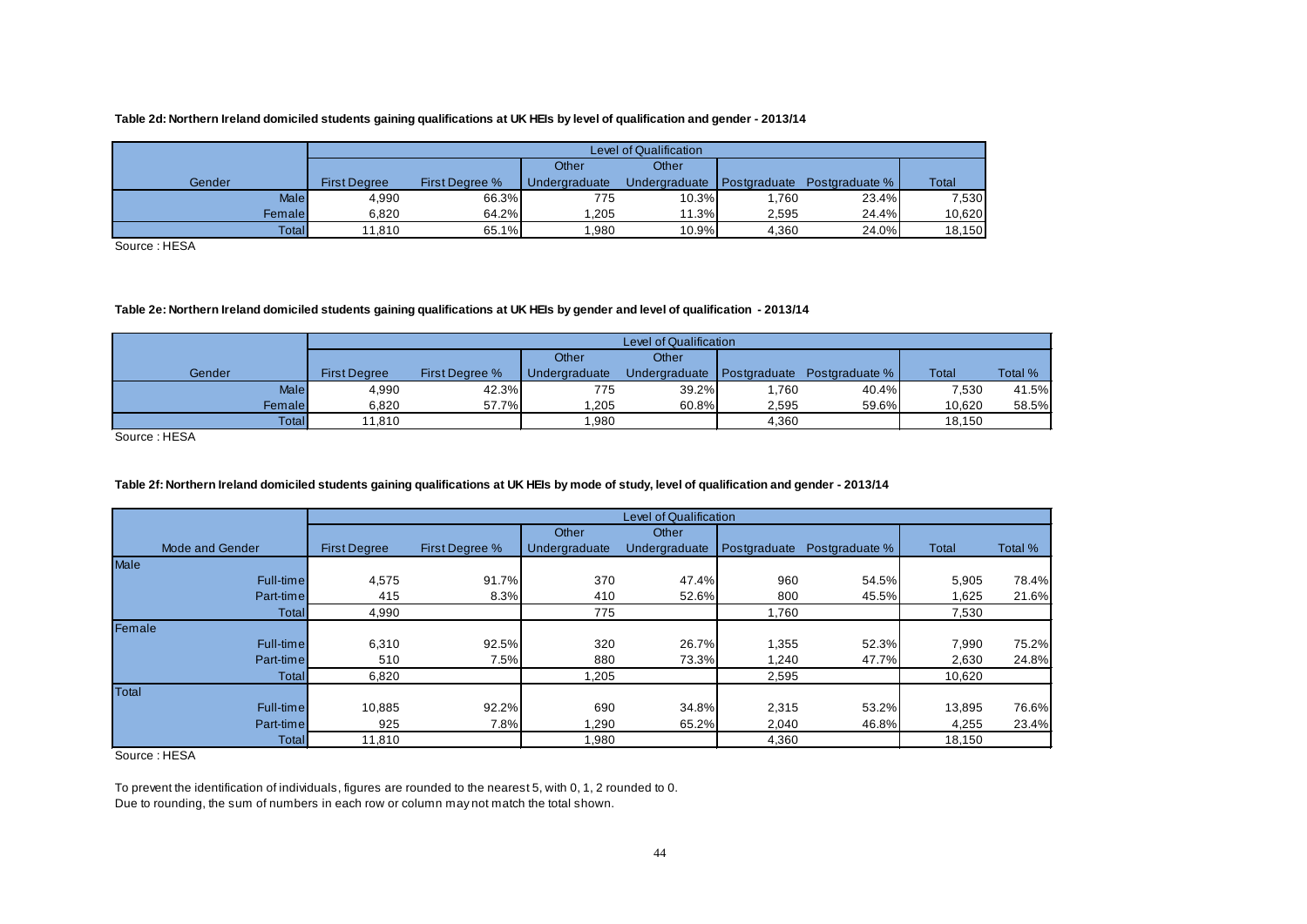| Qualification               | Gender                 | dentistry<br>య<br>$\mathbf{\Phi}$<br>Medicin | đ<br>allied<br>¢<br>ects<br>medicin<br>Subj | sciences<br>Biological | science<br>Veterinary | related<br>య<br>Agriculture<br>subjects | sciences<br>Physical    | Mathematical<br>sciences | science<br>Computer  | య<br>Engineering<br>technology | building<br>Architecture,<br>& planning | studies<br>Social | <b>Law</b> | administrative<br>ఱ<br><b>Business</b><br>studies | and<br>communications<br>documentation<br>Mass | cenbuel  | and<br>philosophical<br>studies<br><b>Historical</b> | ಹ<br>arts<br>Creative<br>design | Education  | Combined                   | Total      |
|-----------------------------|------------------------|----------------------------------------------|---------------------------------------------|------------------------|-----------------------|-----------------------------------------|-------------------------|--------------------------|----------------------|--------------------------------|-----------------------------------------|-------------------|------------|---------------------------------------------------|------------------------------------------------|----------|------------------------------------------------------|---------------------------------|------------|----------------------------|------------|
| <b>First Degree</b>         | <b>Male</b>            | 220                                          | 260                                         | 375                    | 5                     | 45                                      | 225                     | 100                      | 515                  | 530                            | 350                                     | 445               | 235        | 720                                               | 140                                            | 155      | 265                                                  | 250                             | 110        | 40                         | 4990       |
|                             | Female                 | 290                                          | 1,470                                       | 530                    | 20                    | 70                                      | 175                     | 80                       | 160                  | 120                            | 125                                     | 815               | 300        | 825                                               | 200                                            | 445      | 190                                                  | 500                             | 460        | 45                         | 6820       |
|                             | Total                  | 510                                          | 1,730                                       | 905                    | 25                    | 115                                     | 405                     | 180                      | 675                  | 645                            | 475                                     | 1260              | 535        | 1550                                              | 340                                            | 600      | 450                                                  | 750                             | 570        | 85                         | 11810      |
| Other Undergraduate         | Male                   | 0                                            | 50                                          | 30                     | $\Omega$              | 5 <sup>1</sup>                          | 45                      | 5 <sub>l</sub>           | 90                   | 105                            | 25                                      | 50                | 10         | 170                                               | 5 <sub>l</sub>                                 | 35       | 15                                                   | 15                              | 95         | 25                         | 775        |
|                             | Female                 | 0                                            | 420                                         | 40                     | 0                     | 5                                       | 25                      |                          | 25                   | 10                             |                                         | 125               | 15         | 175                                               | 15                                             | 60       | 20                                                   | 40                              | 200        | 30                         | 1205       |
|                             | Total                  | 0                                            | 470                                         | 70                     | 0                     | 10                                      | 70                      | 10 <sup>1</sup>          | 115                  | 115                            | 30                                      | 175               | 25         | 345                                               | 20 <sub>2</sub>                                | 100      | 30                                                   | 55                              | 295        | 55                         | 1980       |
| All Undergraduate           | <b>Male</b>            | 220                                          | 315                                         | 405                    | 5                     | 50                                      | 270                     | 105                      | 605                  | 635                            | 375                                     | 495               | 245        | 895                                               | 145                                            | 195      | 275                                                  | 265                             | 205        | 65                         | 5,765      |
|                             | Female                 | 290                                          | 1,885                                       | 570                    | 20                    | 75                                      | 200                     | 85                       | 185                  | 130                            | 130                                     | 940               | 315        | 1,000                                             | 215                                            | 505      | 210                                                  | 540                             | 660        | 70                         | 8,025      |
|                             | Total                  | 510                                          | 2,200                                       | 975                    | 25                    | 125                                     | 470                     | 190                      | 790                  | 760                            | 505                                     | ,435              | 560        | 1,890                                             | 360                                            | 700      | 480                                                  | 805                             | 865        | 140                        | 13,790     |
| Doctorate                   | Male                   | 35                                           | 5                                           | 15                     | $\Omega$              | $\Omega$                                | 30                      | 5 <sub>1</sub>           | 10                   | 25                             | $\Omega$                                | 15                | $\Omega$   |                                                   | $\Omega$                                       | 10       | 15                                                   | 15                              | 5          | 0                          | 195        |
|                             | Female                 | 30                                           | 15                                          | 35                     | 0                     | $\Omega$                                | 40                      | $\Omega$                 | $\Omega$             | 10                             |                                         | 15                |            |                                                   | U                                              | 10       | 5                                                    | 10                              | 5          | $\mathbf 0$                | 190        |
|                             | Total                  | 60                                           | 20                                          | 50                     | 0                     | 0                                       | 70                      |                          | 10                   | 40                             |                                         | 30                |            | 10                                                |                                                | 20       | 20                                                   | 25                              | 10         | $\mathbf 0$                | 385        |
| <b>Other Higher Degrees</b> | Male                   | 25                                           | 25                                          | 50                     | $\Omega$              | 10                                      | 35                      | $\Omega$                 | 80                   | 50                             | 50                                      | 60                | 80         | 190                                               | 30 <sup>1</sup>                                | 25       | 50                                                   | 40                              | 35         | $\Omega$                   | 830        |
|                             | Female                 | 35                                           | 80                                          | 105                    | U                     | 20                                      | 30                      | $\Omega$                 | 30                   | 15                             | 20                                      | 90                | 90         | 145                                               | 45                                             | 45       | 40                                                   | 45                              | 85         | $\mathbf 0$                | 920        |
|                             | Total                  | 60                                           | 100                                         | 155                    | $\Omega$              | 30                                      | 65                      | 5 <sup>1</sup>           | 110                  | 65                             | 70                                      | 150               | 170        | 335                                               | 70                                             | 75       | 90                                                   | 85                              | 120        | $\Omega$                   | 1,750      |
| <b>PGCE</b>                 | <b>Male</b>            | 0                                            | 0                                           | $\Omega$               | $\Omega$              | $\Omega$                                | $\mathbf 0$<br>$\Omega$ | $\Omega$<br>$\Omega$     | $\Omega$<br>$\Omega$ | $\Omega$                       | $\Omega$                                | $\Omega$          | $\Omega$   | $\Omega$                                          | $\Omega$<br>$\Omega$                           | $\Omega$ | $\mathbf 0$                                          | $\Omega$                        | 195        | 0                          | 195        |
|                             | Female<br><b>Total</b> | 0<br>0                                       | U                                           | $\Omega$<br>$\Omega$   | ი                     | 0<br>0                                  | 0                       | U                        |                      |                                |                                         |                   |            |                                                   | $\Omega$                                       |          | $\mathbf 0$<br>$\mathbf 0$                           | $\Omega$<br>$\Omega$            | 460<br>655 | $\mathbf 0$<br>$\mathbf 0$ | 460        |
| <b>Other Postgraduate</b>   | Male                   | 70                                           | 35                                          | 10                     | $\Omega$              | 10                                      | 15                      | $\overline{0}$           | 20                   | 10                             | 65                                      | 65                | 65         | 65                                                | 10 <sub>1</sub>                                | $\Omega$ | 5                                                    | 5                               | 100        | $\Omega$                   | 655<br>545 |
|                             | Female                 | 80                                           | 250                                         | 35                     | O                     | 15                                      | 5                       | n١                       | 10                   |                                | 35                                      | 225               | 100        | 70                                                | 30 <sup>2</sup>                                |          | 5                                                    | $\Omega$                        | 165        | 0                          | 1,025      |
|                             | Total                  | 145                                          | 285                                         | 40                     | O                     | 25                                      | 20                      | $\Omega$                 | 30                   | 15                             | 100                                     | 290               | 170        | 135                                               | 40                                             |          | 10                                                   | 5                               | 265        | $\Omega$                   | 1,570      |
| All Postgraduate            | Male                   | 125                                          | 65                                          | 75                     | $\Omega$              | 20                                      | 75                      | 5 <sup>1</sup>           | 110                  | 85                             | 115                                     | 145               | 145        | 260                                               | 45                                             | 40       | 70                                                   | 60                              | 330        | $\mathbf 0$                | 1,760      |
|                             | Female                 | 140                                          | 340                                         | 175                    | 0                     | 35                                      | 80                      | 5                        | 40                   | 30                             | 60                                      | 330               | 195        | 220                                               | 70                                             | 60       | 50                                                   | 55                              | 720        | $\Omega$                   | 2,595      |
|                             | <b>Total</b>           | 265                                          | 405                                         | 245                    | 0                     | 55                                      | 155                     | 10 <sup>1</sup>          | 150                  | 115                            | 175                                     | 470               | 345        | 480                                               | 115                                            | 100      | 120                                                  | 115                             | ,050       | $\Omega$                   | 4,360      |
| Total                       | <b>Male</b>            | 350                                          | 375                                         | 480                    | 5 <sup>1</sup>        | 70                                      | 345                     | 110                      | 715                  | 720                            | 490                                     | 635               | 395        | 1,155                                             | 185                                            | 235      | 345                                                  | 325                             | 535        | 65                         | 7,530      |
|                             | Female                 | 430                                          | 2,225                                       | 740                    | 20                    | 110                                     | 280                     | 90                       | 225                  | 160                            | 190                                     | 1,270             | 510        | 1,215                                             | 285                                            | 565      | 255                                                  | 595                             | 1,380      | 70                         | 10,620     |
|                             | Total                  | 780                                          | 2,605                                       | ,220                   | 25                    | 180                                     | 625                     | 200                      | 940                  | 880                            | 680                                     | 1,905             | 905        | 2,370                                             | 475                                            | 795      | 600                                                  | 920                             | ,915       | 140                        | 18,150     |

**Table 3: Northern Ireland domiciled students gaining qualifications at UK Higher Education Institutions by qualifications gained, subject area and gender - 2013/14**

<span id="page-44-0"></span>Source : HESA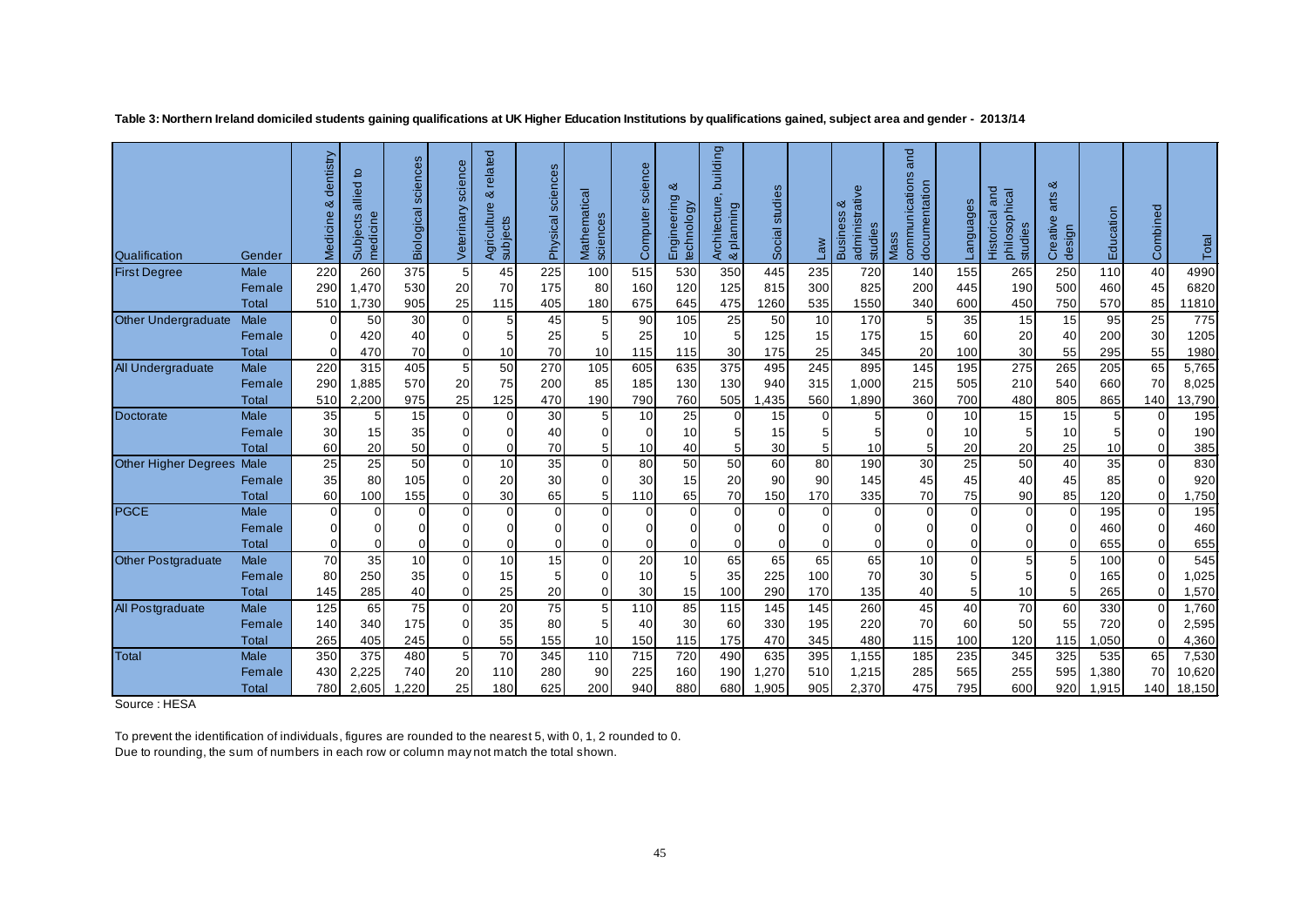#### <span id="page-45-0"></span>**Table 3a: Northern Ireland domiciled students gaining qualifications at UK HEIs by qualifications gained and subject area - 2013/14**

| <b>Subject Area</b>                   | First degree |       | <b>Other Undergraduate</b> |       | Postgraduate |       | Total  |       |
|---------------------------------------|--------------|-------|----------------------------|-------|--------------|-------|--------|-------|
| Medicine & dentistry                  | 510          | 4.3%  | 0                          | 0.1%  | 265          | 6.1%  | 780    | 4.3%  |
| Subjects allied to medicine           | 1,730        | 14.6% | 470                        | 23.7% | 405          | 9.3%  | 2,605  | 14.3% |
| <b>Biological sciences</b>            | 905          | 7.7%  | 70                         | 3.5%  | 245          | 5.6%  | 1,220  | 6.7%  |
| Veterinary science                    | 25           | 0.2%  | 0                          | 0.0%  | 0            | 0.0%  | 25     | 0.1%  |
| Agriculture & related subjects        | 115          | 1.0%  | 10                         | 0.5%  | 55           | 1.3%  | 180    | 1.0%  |
| <b>Physical sciences</b>              | 405          | 3.4%  | 70                         | 3.4%  | 155          | 3.6%  | 625    | 3.5%  |
| <b>Mathematical sciences</b>          | 180          | 1.5%  | 10                         | 0.4%  | 10           | 0.2%  | 200    | 1.1%  |
| Computer science                      | 675          | 5.7%  | 115                        | 5.9%  | 150          | 3.4%  | 940    | 5.2%  |
| Engineering & technology              | 645          | 5.5%  | 115                        | 5.8%  | 115          | 2.7%  | 880    | 4.8%  |
| Architecture, building & planning     | 475          | 4.0%  | 30                         | 1.6%  | 175          | 4.0%  | 680    | 3.7%  |
| Social studies                        | 1,260        | 10.7% | 175                        | 8.7%  | 470          | 10.8% | 1,905  | 10.5% |
| Law                                   | 535          | 4.5%  | 25                         | 1.2%  | 345          | 7.9%  | 905    | 5.0%  |
| Business & administrative studies     | 1,550        | 13.1% | 345                        | 17.3% | 480          | 11.0% | 2,370  | 13.1% |
| Mass communications and documentation | 340          | 2.9%  | 20                         | 1.0%  | 115          | 2.6%  | 475    | 2.6%  |
| Languages                             | 600          | 5.1%  | 100                        | 4.9%  | 100          | 2.3%  | 795    | 4.4%  |
| Historical and philosophical studies  | 450          | 3.8%  | 30                         | 1.5%  | 120          | 2.7%  | 600    | 3.3%  |
| Creative arts & design                | 750          | 6.4%  | 55                         | 2.8%  | 115          | 2.6%  | 920    | 5.1%  |
| Education                             | 570          | 4.8%  | 295                        | 14.8% | 1,050        | 24.0% | 1,915  | 10.5% |
| Combined                              | 85           | 0.7%  | 55                         | 2.8%  | $\mathbf 0$  | 0.0%  | 140    | 0.8%  |
| <b>Total (All Subjects)</b>           | 11,810       |       | 1,980                      |       | 4,360        |       | 18,150 |       |

Source : HESA

#### **Table 3b: Proportion of Northern Ireland domiciled students gaining qualifications at UK HEIs**

 **in Broad and Narrow STEM subjects by level of qualification - 2013/14**

| <b>Subiect Area</b>         | <b>First dearee</b> |       | <b>Other Undergraduate</b> |       | Postaraduate |       | <b>Total</b> |       |
|-----------------------------|---------------------|-------|----------------------------|-------|--------------|-------|--------------|-------|
| <b>Broad STEM</b>           | 5.665               | 48.0% | 890                        | 44.9% | .580         | 36.2% | 8.130        | 44.8% |
| <b>Narrow STEM</b>          | 2.810               | 23.8% | 375                        | 19.0% | 675          | 5.5%  | 3.865        | 21.3% |
| <b>Total (All Subiects)</b> | 11.810              |       | .980                       |       | 4.360        |       | 18.150       |       |

Source : HESA

**Table 3c: Northern Ireland domiciled students gaining qualifications at UK HEIs by qualifications gained and gender - 2013/14**

| <b>Subject Area</b>                   | Male  |       |        | Female | Total  |
|---------------------------------------|-------|-------|--------|--------|--------|
| Medicine & dentistry                  | 350   | 44.9% | 430    | 55.1%  | 780    |
| Subjects allied to medicine           | 375   | 14.4% | 2,225  | 85.5%  | 2,605  |
| <b>Biological sciences</b>            | 480   | 39.2% | 740    | 60.8%  | 1,220  |
| Veterinary science                    | 5     | 26.9% | 20     | 73.1%  | 25     |
| Agriculture & related subjects        | 70    | 38.3% | 110    | 62.2%  | 180    |
| <b>Physical sciences</b>              | 345   | 55.2% | 280    | 44.8%  | 625    |
| Mathematical sciences                 | 110   | 55.6% | 90     | 44.4%  | 200    |
| Computer science                      | 715   | 76.0% | 225    | 24.0%  | 940    |
| Engineering & technology              | 720   | 82.0% | 160    | 18.0%  | 880    |
| Architecture, building & planning     | 490   | 71.9% | 190    | 28.1%  | 680    |
| Social studies                        | 635   | 33.4% | 1.270  | 66.6%  | 1,905  |
| Law                                   | 395   | 43.5% | 510    | 56.5%  | 905    |
| Business & administrative studies     | 1,155 | 48.7% | 1.215  | 51.3%  | 2,370  |
| Mass communications and documentation | 185   | 39.5% | 285    | 60.5%  | 475    |
| Languages                             | 235   | 29.2% | 565    | 70.8%  | 795    |
| Historical and philosophical studies  | 345   | 57.2% | 255    | 42.8%  | 600    |
| Creative arts & design                | 325   | 35.2% | 595    | 64.8%  | 920    |
| Education                             | 535   | 28.0% | 1,380  | 72.0%  | 1,915  |
| Combined                              | 65    | 47.8% | 70     | 52.2%  | 140    |
| <b>Total (All Subjects)</b>           | 7,530 | 41.5% | 10,620 | 58.5%  | 18,150 |

Source : HESA

#### **Table 3d: Proportion of Northern Ireland domiciled students gaining qualifications at UK HEIs in Broad and Narrow STEM subjects by gender - 2013/14**

| <b>Subject Area</b>  | Male  |       | Female |       | Total  |
|----------------------|-------|-------|--------|-------|--------|
| <b>Broad STEM</b>    | 3.660 | 48.6% | 4.470  | 42.1% | 8.130  |
| <b>Narrow STEM</b>   | 2.370 | 31.5% | 1.495  | 14.1% | 3.865  |
| Total (All Subiects) | 7.530 |       | 10.620 |       | 18.150 |
| Source: HESA         |       |       |        |       |        |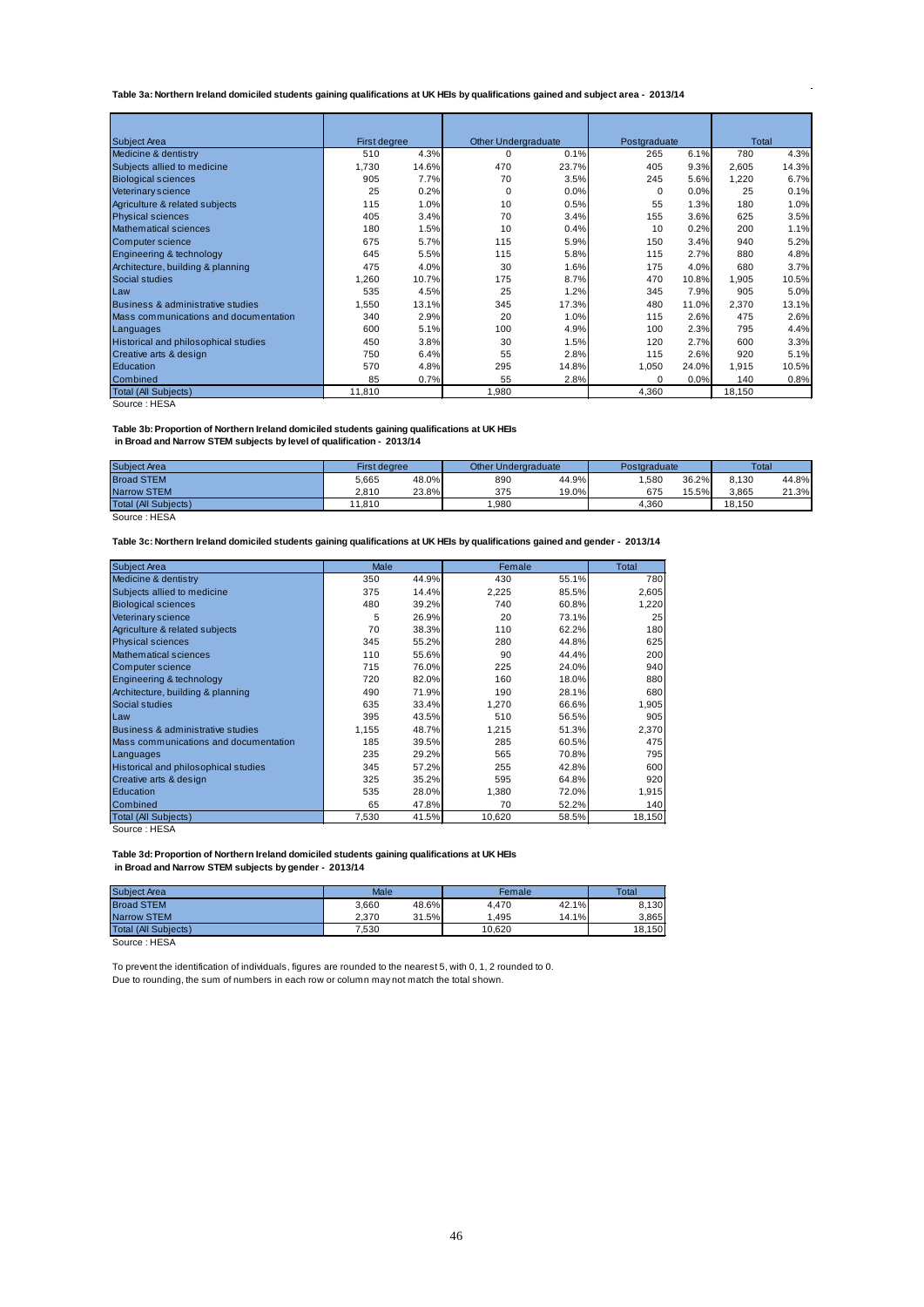#### <span id="page-46-0"></span>**Table 4: Northern Ireland domiciled students gaining first degrees at UK Higher Education Institutions by subject area, degree classification and gender - 2013/14**

|                                      |                        |                    |                | <b>Degree Classification</b> |                |                |                 |
|--------------------------------------|------------------------|--------------------|----------------|------------------------------|----------------|----------------|-----------------|
|                                      |                        | <b>First class</b> | Second class,  | Second class,                | Third class/   | Unclassified/  |                 |
| Subject Area                         | Gender                 | honours            | upper division | lower division               | Pass           | Classification | <b>Total</b>    |
| Medicine & dentistry                 | <b>Male</b>            | 5<br>5             | 15<br>10       | 0<br>0                       | 0<br>0         | 200<br>270     | 220<br>290      |
|                                      | Female                 | 10                 | 25             | 0                            | 0              | 470            | 510             |
| Subjects allied to medicine          | <b>Total</b><br>Male   | 50                 | 120            | 75                           | 10             | 5              | 260             |
|                                      | Female                 | 290                | 735            | 355                          | 40             | 45             | 1,470           |
|                                      | <b>Total</b>           | 340                | 860            | 430                          | 50             | 55             | 1,730           |
| <b>Biological sciences</b>           | <b>Male</b>            | 40                 | 190            | 125                          | 15             | 5              | 375             |
|                                      | Female                 | 85                 | 305            | 125                          | 10             | 5              | 530             |
|                                      | Total                  | 125                | 495            | 250                          | 25             | 10             | 905             |
| Veterinary science                   | Male                   | 0                  | 0              | 0                            | 0              | 5              | 5               |
|                                      | Female                 | 0                  | 5              | 0                            | 0              | 15             | 20              |
|                                      | <b>Total</b>           | $\mathbf 0$        | 5              | 0                            | 0              | 20             | 25              |
| Agriculture & related subjects       | <b>Male</b>            | $\mathbf 0$        | 25             | 15                           | $\overline{0}$ | $\mathbf 0$    | 45              |
|                                      | Female                 | 20                 | 35             | 15                           | 0              | 0              | 70              |
|                                      | <b>Total</b>           | 20                 | 55             | 35                           | 0              | 5              | 115             |
| <b>Physical sciences</b>             | Male                   | 55                 | 90             | 70                           | 10             | 5              | 225             |
|                                      | Male                   | 40                 | 95             | 40                           | 5              | 0              | 175             |
|                                      | Total                  | 90                 | 185            | 105                          | 15             | 5              | 405             |
| <b>Mathematical sciences</b>         | <b>Male</b>            | 35                 | 30             | 20                           | 10             | $\mathbf 0$    | 100             |
|                                      | Female                 | 25                 | 30             | 15                           | 5              | 0              | 80              |
|                                      | <b>Total</b>           | 60                 | 65             | 40                           | 15             | 0<br>5         | 180             |
| Computer science                     | <b>Male</b><br>Female  | 125<br>45          | 240<br>60      | 130<br>50                    | 20<br>5        | 0              | 515<br>160      |
|                                      | <b>Total</b>           | 170                | 300            | 175                          | 25             | 5              | 675             |
| Engineering & technology             | Male                   | 130                | 225            | 130                          | 30             | 10             | 530             |
|                                      | Female                 | 30                 | 50             | 25                           | 5              | 5              | 120             |
|                                      | <b>Total</b>           | 160                | 275            | 155                          | 35             | 20             | 645             |
| Architecture, building &             | Male                   | 60                 | 140            | 125                          | 25             | 0              | 350             |
| planning                             | Female                 | 20                 | 70             | 25                           | 15             | 5              | 125             |
|                                      | <b>Total</b>           | 75                 | 210            | 145                          | 40             | 5              | 475             |
| Social studies                       | Male                   | 60                 | 250            | 115                          | 10             | 5              | 445             |
|                                      | Female                 | 80                 | 495            | 210                          | 30             | 5              | 815             |
|                                      | Total                  | 140                | 745            | 325                          | 40             | 10             | 1,260           |
| Law                                  | <b>Male</b>            | 30                 | 150            | 55                           | $\mathbf 0$    | 0              | 235             |
|                                      | Female<br><b>Total</b> | 40<br>65           | 195<br>345     | 65<br>120                    | 5<br>5         | 0<br>5         | 300             |
| <b>Business &amp; administrative</b> | <b>Male</b>            | 90                 | 370            | 225                          | 35             | 5              | 535<br>720      |
| studies                              | Female                 | 150                | 430            | 220                          | 20             | 10             | 825             |
|                                      | <b>Total</b>           | 235                | 800            | 450                          | 50             | 15             | 1,550           |
| Mass communications and              | Male                   | 15                 | 80             | 45                           | 5              | 0              | 140             |
| documentation                        | Female                 | 30                 | 125            | 40                           | 0              | 0              | 200             |
|                                      | Total                  | 45                 | 205            | 85                           | 5              | 0              | 340             |
| Languages                            | Male                   | 25                 | 90             | 35                           | $\overline{5}$ |                | 155             |
|                                      | Female                 | 55                 | 270            | 110                          | $10$           | 0              | 445             |
|                                      | <b>Total</b>           | 80                 | 355            | 145                          | 15             | 5              | 600             |
| <b>Historical and philosophical</b>  | Male<br>Female         | 35<br>25           | 140<br>120     | 75<br>40                     | 10<br>5        | 5<br>0         | 265<br>190      |
| studies                              | <b>Total</b>           | 65                 | 260            | 115                          | 15             | 5 <sup>5</sup> | 450             |
| Creative arts & design               | Male                   | 45                 | 140            | 60                           | 10             | 0              | 250             |
|                                      | Female                 | 90                 | 285            | 105                          | 15             | 5              | 500             |
|                                      | <b>Total</b>           | 135                | 425            | 160                          | 20             | 5              | 750             |
| Education                            | Male                   | 20                 | 65             | 25                           | $\pmb{0}$      | $\mathbf 0$    | 110             |
|                                      | Female                 | 105                | 240            | 95                           | 10             | 5              | 460             |
|                                      | <b>Total</b>           | 125                | 305            | 120                          | 15             | 10             | 570             |
| Combined                             | Male                   | 5                  | 10             | 10                           | $\pmb{0}$      | 20             | 40              |
|                                      | Female                 | 0                  | 10             | 10                           | 5              | 20             | 45              |
|                                      | <b>Total</b>           | 5                  | 15             | 20                           | 5              | 40             | 85              |
| <b>All First Degrees</b>             | Male                   | 815                | 2,360          | 1,335                        | 195            | 285            | 4,990           |
|                                      | Female<br>Total        | 1,140<br>1,950     | 3,570<br>5,930 | 1,535<br>2,870               | 185<br>380     | 395<br>680     | 6,820<br>11,810 |
|                                      |                        |                    |                |                              |                |                |                 |

Source : HESA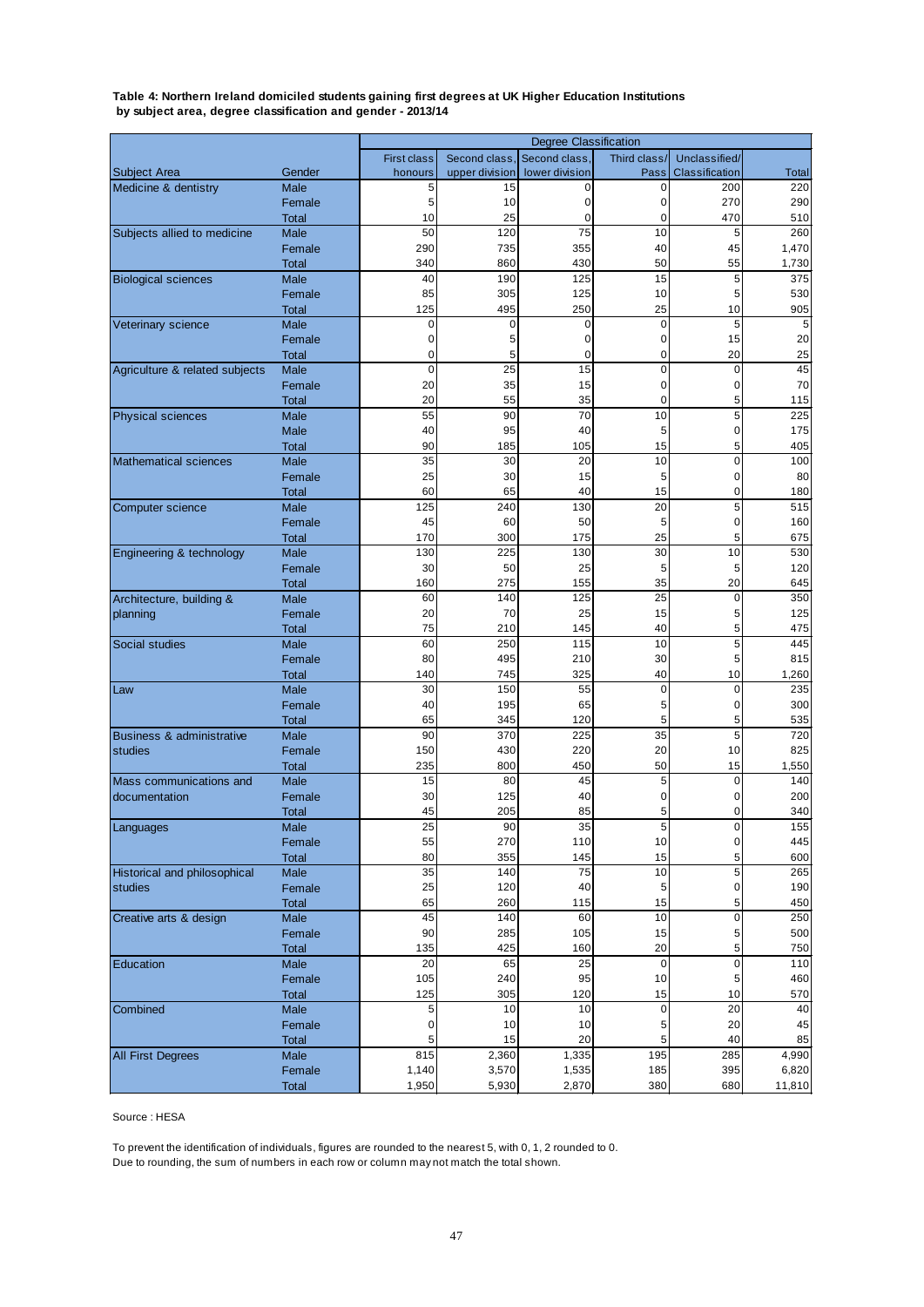**by degree classification and gender - 2013/14 Table 4a: Northern Ireland domiciled students gaining first degrees at UK HEIs** 

|              |             |       |                                 | Degree Classification |                              |        |
|--------------|-------------|-------|---------------------------------|-----------------------|------------------------------|--------|
|              | First class |       | Second class, Second class,     |                       | Third class/ Unclassified/   |        |
| Gender       | honours I   |       | upper division   lower division |                       | <b>PassI ClassificationI</b> | Total  |
| Male         | 815         | 2,360 | 1,335                           | 195                   | 285                          | 4,990  |
| Female       | .140        | 3.570 | 1.535                           | 185                   | 395                          | 6.820  |
| <b>Total</b> | 1.950       | 5,930 | 2.870                           | 380                   | 680                          | 11.810 |

**by degree classification and gender - 2013/14 Table 4b: Proportion of Northern Ireland domiciled students gaining first degrees at UK HEIs** 

|               |             | Degree Classification |                               |              | <b>First Class or</b> |
|---------------|-------------|-----------------------|-------------------------------|--------------|-----------------------|
|               | First class |                       | Second class, Second class,   | Third class/ | Upper second          |
| <b>Sender</b> | honours I   |                       | upper division lower division | Pass         | <b>Class</b>          |
| Male          | $17.3\%$    | 50.1%                 | 28.4%                         | 4.2%         | 67.5%                 |
| Female        | 17.7%       | 55.5%                 | 23.9%                         | 2.8%         | 73.2%                 |
| Total         | 17.5%       | 53.3%                 | 25.8%                         | 3.4%         | 70.8%                 |

<span id="page-47-0"></span>Source : HESA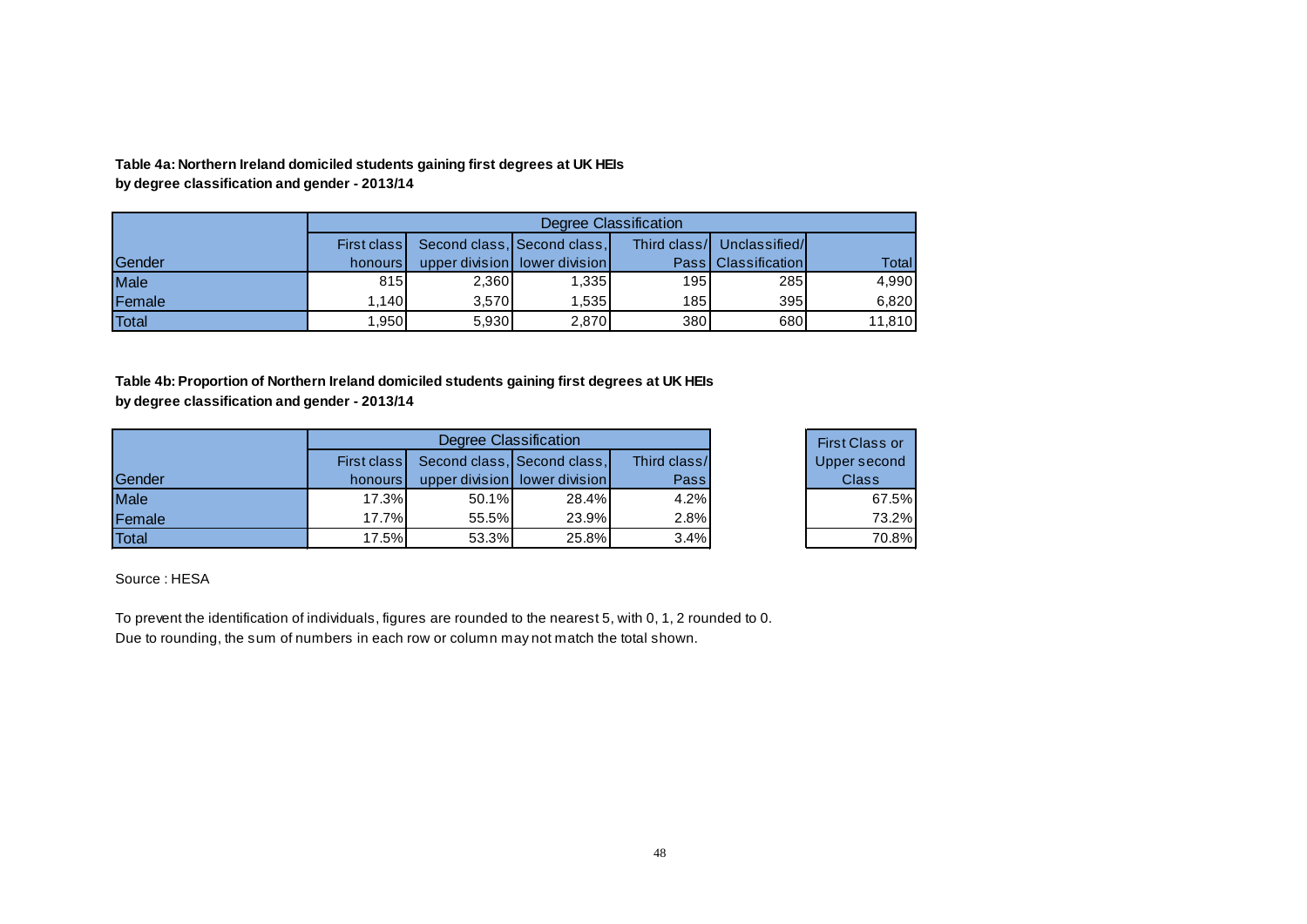|                       |         |                |             | <b>First Degree</b> |                 |          | <b>Other Undergraduate</b><br>Country of domicile |           |              |     | Postgraduate |        |       |                | Total     |                     |          |        |       |                |           |                     |                 |       |        |
|-----------------------|---------|----------------|-------------|---------------------|-----------------|----------|---------------------------------------------------|-----------|--------------|-----|--------------|--------|-------|----------------|-----------|---------------------|----------|--------|-------|----------------|-----------|---------------------|-----------------|-------|--------|
|                       |         |                |             | Country of domicile |                 |          |                                                   |           |              |     |              |        |       |                |           | Country of domicile |          |        |       |                |           | Country of domicile |                 |       |        |
| <b>Level and Year</b> |         | N <sub>l</sub> | <b>GB</b>   | Rol                 | Other EU Non EU |          | Total                                             | <b>NI</b> | <b>GB</b>    | Rol | Other EU     | Non EU | Total | N <sub>1</sub> | <b>GB</b> | <b>Rol</b>          | Other EU | Non EU | Total | N <sub>l</sub> | <b>GB</b> | Rol                 | Other EU Non EU |       | Total  |
| Full-time             |         |                |             |                     |                 |          |                                                   |           |              |     |              |        |       |                |           |                     |          |        |       |                |           |                     |                 |       |        |
|                       | 2004/05 | 6,410          | 65          | 425                 | 15              | 140      | 7,055                                             | 555       | 0            | 25  | 20           |        | 605   | 1,430          | 30        | 265                 | 50       | 265    | 2,045 | 8,395          | 95        | 715                 | 85              | 405   | 9,705  |
|                       | 2005/06 | 6,415          | 65          | 450                 | 15              | 170      | 7,110                                             | 590       |              | 20  |              | 5      | 620   | 1,575          | 30        | 365                 | 60       | 310    | 2,345 | 8,580          | 95        | 835                 | 80              | 485   | 10,075 |
|                       | 2006/07 | 6,665          | 85          | 440                 | 40              | 230      | 7,460                                             | 565       | 0            | 20  | -5           | 10     | 600   | 1,165          | 30        | 165                 | 50       | 225    | 1,635 | 8,395          | 115       | 630                 | 95              | 465   | 9,695  |
|                       | 2007/08 | 6.780          | 80          | 360                 | 40              | 170      | 7,430                                             | 435       |              | 20  | $\Omega$     | 10     | 465   | 1.190          | 25        | 200                 | 45       | 220    | 1,675 | 8.400          | 110       | 580                 | 90              | 395   | 9,575  |
|                       | 2008/09 | 6,810          | 100         | 395                 | 30              | 200      | 7,535                                             | 325       |              | 20  |              | 5      | 350   | 1,345          | 50        | 250                 | 50       | 295    | 1,990 | 8,480          | 150       | 660                 | 80              | 500   | 9,875  |
|                       | 2009/10 | 6,755          | 85          | 260                 | 30              | 160      | 7,290                                             | 315       |              | 30  | 5            | 20     | 370   | 1,245          | 55        | 190                 | 60       | 235    | 1,785 | 8,310          | 140       | 485                 | 95              | 415   | 9,445  |
|                       | 2010/1  | 6,740          | 160         | 250                 | 40              | 185      | 7,375                                             | 155       |              | 5   |              | 30     | 190   | 1,605          | 60        | 420                 | 75       | 345    | 2,505 | 8,500          | 215       | 675                 | 115             | 565   | 10,070 |
|                       | 2011/12 | 7,535          | 165         | 280                 | 25              | 190      | 8,195                                             | 250       |              | 5   |              | 85     | 345   | 1,605          | 55        | 390                 | 75       | 365    | 2,490 | 9,395          | 220       | 680                 | 100             | 640   | 11,030 |
|                       | 2012/13 | 7,475          | 155         | 285                 | 30              | 210      | 8,155                                             | 305       |              | 10  |              | 170    | 490   | 1,595          | 60        | 340                 | 70       | 675    | 2,735 | 9,375          | 215       | 630                 | 105             | 1,055 | 11,385 |
|                       | 2013/14 | 7,235          | 205         | 235                 | 45              | 275      | 7,995                                             | 335       | 5            | 5   |              | 440    | 785   | 1,540          | 50        | 270                 | 70       | 700    | 2,630 | 9,110          | 260       | 510                 | 115             | 1,415 | 11,410 |
| Part-time             |         |                |             |                     |                 |          |                                                   |           |              |     |              |        |       |                |           |                     |          |        |       |                |           |                     |                 |       |        |
|                       | 2004/05 | 950            | -5          | 50                  | 20              | 10       | 1,035                                             | 2,370     | 25           | 125 | 5            | 10     | 2,535 | 1,500          | 150       | 225                 | 15       | 100    | 1,990 | 4,820          | 180       | 395                 | 40              | 125   | 5,560  |
|                       | 2005/06 | 820            | 5           | 80                  | 5               | $\Omega$ | 910                                               | 2,325     | 55           | 120 | 5            | 10     | 2,515 | 1.405          | 165       | 260                 | 25       | 95     | 1,950 | 4,550          | 225       | 460                 | 35              | 105   | 5,375  |
|                       | 2006/07 | 710            | $\mathbf 0$ | 70                  | $\Omega$        | 5        | 790                                               | 1,850     | $\mathbf{0}$ | 125 | 5            | 5      | 1,985 | 1,445          | 190       | 235                 | 40       | 50     | 1,960 | 4,005          | 195       | 435                 | 45              | 60    | 4,735  |
|                       | 2007/0  | 735            | 0           | 70                  | $\Omega$        | 5        | 810                                               | 2,150     | 15           | 155 | 5            | 10     | 2,335 | 1,340          | 165       | 260                 | 45       | 55     | 1,865 | 4,225          | 180       | 485                 | 50              | 75    | 5,010  |
|                       | 2008/09 | 810            | 5           | 65                  |                 | 5        | 885                                               | 1,500     | 80           | 275 | $\Omega$     | 5      | 1,860 | 1,310          | 180       | 310                 | 30       | 70     | 1,900 | 3,620          | 265       | 645                 | 35              | 85    | 4,650  |
|                       | 2009/10 | 870            | 5           | 65                  |                 | 5        | 945                                               | 1.485     | 100          | 240 |              | 45     | 1,865 | 1,570          | 175       | 385                 | 30       | 120    | 2,280 | 3,925          | 280       | 685                 | 35              | 170   | 5,095  |
|                       | 2010/1  | 680            | 5           | 50                  |                 | 5        | 740                                               | 1,470     | 60           | 505 |              | 65     | 2,105 | 1,400          | 190       | 355                 | 45       | 55     | 2,045 | 3,550          | 260       | 910                 | 45              | 125   | 4,890  |
|                       | 2011/12 | 650            | 15          | 50                  | $\theta$        | 5        | 710                                               | 1,305     | 40           | 575 | -5           | 205    | 2,130 | 1,565          | 180       | 390                 | 35       | 60     | 2,230 | 3,515          | 235       | 1,010               | 40              | 265   | 5,070  |
|                       | 2012/13 | 670            | 5           | 55                  | $\Omega$        | 5        | 735                                               | 1.205     | 85           | 790 | 20           | 25     | 2.125 | 1.565          | 245       | 250                 | 25       | 40     | 2.130 | 3.440          | 335       | 1,100               | 45              | 75    | 4,990  |
|                       | 2013/14 | 615            | 10          | 40                  | $\Omega$        | 10       | 675                                               | 890       | 65           | 85  | $\Omega$     | 5      | 1,045 | 1.610          | 330       | 205                 | 10       | 35     | 2,195 | 3,115          | 405       | 330                 | 15              | 55    | 3,915  |
| <b>Total</b>          |         |                |             |                     |                 |          |                                                   |           |              |     |              |        |       |                |           |                     |          |        |       |                |           |                     |                 |       |        |
|                       | 2004/05 | 7,360          | 70          | 475                 | 35              | 150      | 8,090                                             | 2,925     | 30           | 150 | 25           | 10     | 3,135 | 2,935          | 180       | 490                 | 65       | 370    | 4,035 | 13,215         | 280       | 1,110               | 125             | 530   | 15,265 |
|                       | 2005/06 | 7,230          | 70          | 530                 | 20              | 170      | 8,020                                             | 2,920     | 55           | 140 | -5           | 15     | 3,135 | 2,980          | 195       | 625                 | 85       | 405    | 4,295 | 13,130         | 320       | 1,295               | 110             | 595   | 15,450 |
|                       | 2006/07 | 7,375          | 85          | 510                 | 40              | 235      | 8,250                                             | 2,415     | $\mathbf 0$  | 145 | 10           | 15     | 2,585 | 2,610          | 220       | 400                 | 90       | 275    | 3,595 | 12,400         | 310       | 1,065               | 140             | 525   | 14,430 |
|                       | 2007/08 | 7,515          | 80          | 430                 | 40              | 175      | 8,240                                             | 2,585     | 15           | 175 | 5            | 20     | 2,800 | 2,530          | 190       | 460                 | 90       | 275    | 3,540 | 12,625         | 290       | 1,065               | 140             | 470   | 14,585 |
|                       | 2008/09 | 7,620          | 105         | 460                 | 30              | 205      | 8,420                                             | 1,825     | 80           | 295 |              | 10     | 2,210 | 2,655          | 230       | 560                 | 80       | 365    | 3,890 | 12,100         | 415       | 1,305               | 115             | 585   | 14,525 |
|                       | 2009/10 | 7,620          | 90          | 325                 | 35              | 165      | 8,235                                             | 1,800     | 100          | 270 | -5           | 60     | 2,235 | 2,810          | 230       | 575                 | 90       | 355    | 4,070 | 12,235         | 420       | 1,170               | 130             | 585   | 14,540 |
|                       | 2010/1  | 7.420          | 165         | 305                 | 40              | 190      | 8,115                                             | 1,625     | 60           | 510 | $\Omega$     | 100    | 2,295 | 3,010          | 250       | 775                 | 120      | 405    | 4,550 | 12,050         | 475       | 1,585               | 155             | 690   | 14,960 |
|                       | 2011/12 | 8,185          | 180         | 325                 | 25              | 190      | 8,905                                             | 1,555     | 40           | 580 | 10           | 290    | 2,475 | 3,170          | 235       | 780                 | 105      | 425    | 4,720 | 12,910         | 455       | 1,690               | 140             | 905   | 16,100 |
|                       | 2012/13 | 8,145          | 160         | 340                 | 35              | 215      | 8,895                                             | 1,510     | 85           | 800 | 20           | 200    | 2,615 | 3,160          | 305       | 590                 | 95       | 715    | 4.865 | 12,815         | 550       | 1,730               | 150             | 1,130 | 16,375 |
|                       | 2013/14 | 7,850          | 220         | 275                 | 45              | 285      | 8,670                                             | 1,220     | 65           | 90  | $\Omega$     | 445    | .830  | 3,150          | 380       | 475                 | 85       | 740    | 4,825 | 12,220         | 665       | 840                 | 130             | 1,470 | 15,325 |

#### **Table 5: Students gaining qualifications at Northern Ireland HEIs by level of qualification, mode of study and country of domicile - 2004/05 to 2013/14**

<span id="page-48-0"></span>Source : HESA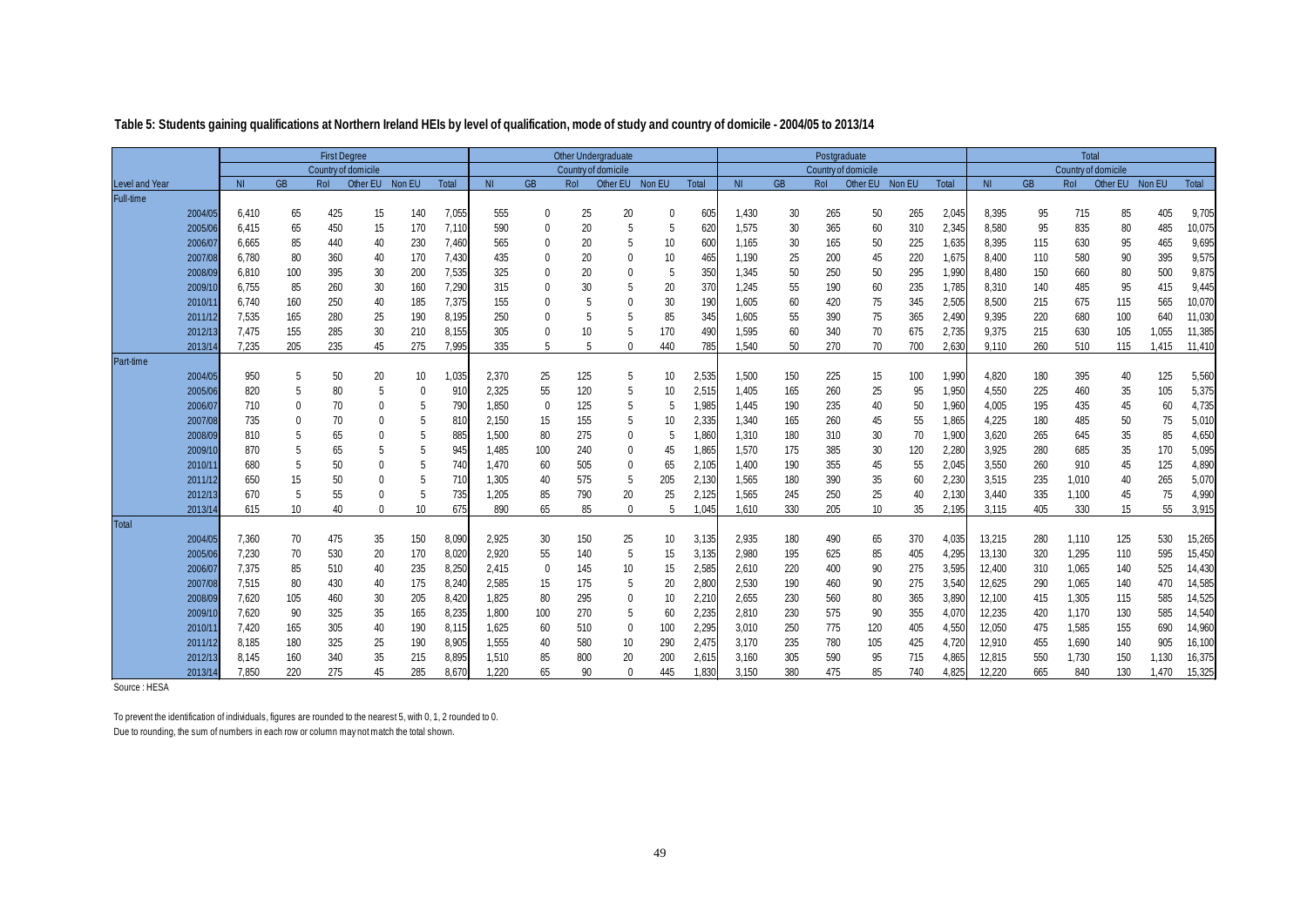#### **Table 5a: Students gaining qualifications at NI HEIs by mode of study and country of domicile - 2004/05 to 2013/14**

|               |         |           |            |           |       |       | Country of domicile |          |            |        |          |        |                     |                       |
|---------------|---------|-----------|------------|-----------|-------|-------|---------------------|----------|------------|--------|----------|--------|---------------------|-----------------------|
| Mode and Year |         | <b>NI</b> | <b>NI%</b> | <b>GB</b> | GB%   | Rol   | Rol%                | Other EU | Other EU % | Non EU | Non EU % | Total  | Non NI<br>Domiciled | Non NI<br>Domiciled % |
| Full-time     |         |           |            |           |       |       |                     |          |            |        |          |        |                     |                       |
|               | 2004/05 | 8,395     | 86.5%      | 95        | 1.0%  | 715   | 7.4%                | 85       | 0.9%       | 405    | 4.2%     | 9,705  | 1,305               | 13.5%                 |
|               | 2005/06 | 8,580     | 85.2%      | 95        | 1.0%  | 835   | 8.3%                | 80       | 0.8%       | 485    | 4.8%     | 10,075 | 1,495               | 14.8%                 |
|               | 2006/07 | 8,395     | 86.6%      | 115       | 1.2%  | 630   | 6.5%                | 95       | 1.0%       | 465    | 4.8%     | 9,695  | 1,305               | 13.5%                 |
|               | 2007/08 | 8,400     | 87.7%      | 110       | 1.1%  | 580   | 6.1%                | 90       | 0.9%       | 395    | 4.1%     | 9,575  | 1,175               | 12.3%                 |
|               | 2008/09 | 8,480     | 85.9%      | 150       | 1.5%  | 660   | 6.7%                | 80       | 0.8%       | 500    | 5.1%     | 9,875  | 1,390               | 14.1%                 |
|               | 2009/10 | 8,310     | 88.0%      | 140       | 1.5%  | 485   | 5.1%                | 95       | 1.0%       | 415    | 4.4%     | 9,445  | 1,135               | 12.0%                 |
|               | 2010/11 | 8,500     | 84.4%      | 215       | 2.2%  | 675   | 6.7%                | 115      | 1.1%       | 565    | 5.6%     | 10,070 | 1,570               | 15.6%                 |
|               | 2011/12 | 9,395     | 85.2%      | 220       | 2.0%  | 680   | 6.1%                | 100      | 0.9%       | 640    | 5.8%     | 11,030 | 1,635               | 14.8%                 |
|               | 2012/13 | 9,375     | 82.4%      | 215       | 1.9%  | 630   | 5.6%                | 105      | 0.9%       | 1,055  | 9.3%     | 11,385 | 2,010               | 17.6%                 |
|               | 2013/14 | 9,110     | 79.8%      | 260       | 2.3%  | 510   | 4.5%                | 115      | 1.0%       | 1,415  | 12.4%    | 11,410 | 2,305               | 20.2%                 |
| Part-time     |         |           |            |           |       |       |                     |          |            |        |          |        |                     |                       |
|               | 2004/05 | 4,820     | 86.7%      | 180       | 3.3%  | 395   | 7.1%                | 40       | 0.7%       | 125    | 2.2%     | 5,560  | 740                 | 13.3%                 |
|               | 2005/06 | 4,550     | 84.6%      | 225       | 4.1%  | 460   | 8.6%                | 35       | 0.6%       | 105    | 2.0%     | 5,375  | 825                 | 15.4%                 |
|               | 2006/07 | 4,005     | 84.6%      | 195       | 4.1%  | 435   | 9.2%                | 45       | 1.0%       | 60     | 1.3%     | 4,735  | 735                 | 15.5%                 |
|               | 2007/08 | 4,225     | 84.3%      | 180       | 3.6%  | 485   | 9.7%                | 50       | 1.0%       | 75     | 1.5%     | 5,010  | 790                 | 15.8%                 |
|               | 2008/09 | 3,620     | 77.8%      | 265       | 5.7%  | 645   | 13.9%               | 35       | 0.8%       | 85     | 1.8%     | 4,650  | 1,030               | 22.2%                 |
|               | 2009/10 | 3,925     | 77.0%      | 280       | 5.5%  | 685   | 13.5%               | 35       | 0.7%       | 170    | 3.3%     | 5,095  | 1,170               | 23.0%                 |
|               | 2010/11 | 3,550     | 72.6%      | 260       | 5.3%  | 910   | 18.6%               | 45       | 0.9%       | 125    | 2.6%     | 4,890  | 1,340               | 27.4%                 |
|               | 2011/12 | 3,515     | 69.3%      | 235       | 4.6%  | 1,010 | 19.9%               | 40       | 0.8%       | 265    | 5.2%     | 5,070  | 1,550               | 30.6%                 |
|               | 2012/13 | 3,440     | 68.9%      | 335       | 6.7%  | 1,100 | 22.0%               | 45       | 0.9%       | 75     | 1.5%     | 4,990  | 1,550               | 31.1%                 |
|               | 2013/14 | 3,115     | 79.6%      | 405       | 10.3% | 330   | 8.4%                | 15       | 0.3%       | 55     | 1.4%     | 3,915  | 800                 | 20.4%                 |
| Total         |         |           |            |           |       |       |                     |          |            |        |          |        |                     |                       |
|               | 2004/05 | 13,215    | 86.6%      | 280       | 1.8%  | 1,110 | 7.3%                | 125      | 0.8%       | 530    | 3.5%     | 15,265 | 2,050               | 13.4%                 |
|               | 2005/06 | 13,130    | 85.0%      | 320       | 2.1%  | 1,295 | 8.4%                | 110      | 0.7%       | 595    | 3.8%     | 15,450 | 2,320               | 15.0%                 |
|               | 2006/07 | 12,400    | 85.9%      | 310       | 2.1%  | 1,065 | 7.4%                | 140      | 1.0%       | 525    | 3.6%     | 14,430 | 2,040               | 14.1%                 |
|               | 2007/08 | 12.625    | 86.6%      | 290       | 2.0%  | 1.065 | 7.3%                | 140      | 1.0%       | 470    | 3.2%     | 14,585 | 1,965               | 13.5%                 |
|               | 2008/09 | 12,100    | 83.3%      | 415       | 2.9%  | 1,305 | 9.0%                | 115      | 0.8%       | 585    | 4.0%     | 14,525 | 2,420               | 16.7%                 |
|               | 2009/10 | 12.235    | 84.1%      | 420       | 2.9%  | 1.170 | 8.1%                | 130      | 0.9%       | 585    | 4.0%     | 14,540 | 2,305               | 15.9%                 |
|               | 2010/11 | 12,050    | 80.6%      | 475       | 3.2%  | 1,585 | 10.6%               | 155      | 1.0%       | 690    | 4.6%     | 14,960 | 2,910               | 19.4%                 |
|               | 2011/12 | 12,910    | 80.2%      | 455       | 2.8%  | 1,690 | 10.5%               | 140      | 0.9%       | 905    | 5.6%     | 16,100 | 3,185               | 19.8%                 |
|               | 2012/13 | 12,815    | 78.3%      | 550       | 3.4%  | 1,730 | 10.6%               | 150      | 0.9%       | 1,130  | 6.9%     | 16,375 | 3,560               | 21.7%                 |
|               | 2013/14 | 12,220    | 79.8%      | 665       | 4.3%  | 840   | 5.5%                | 130      | 0.8%       | 1,470  | 9.6%     | 15,325 | 3,105               | 20.2%                 |

<span id="page-49-0"></span>Source : HESA

**Table 5b: Percentage change in qualifications gained by students at NI HEIs by mode of study and country of domicile between 2004/05 and 2013/14**

|           |          |           | Country of domicile |          |          |              |          |
|-----------|----------|-----------|---------------------|----------|----------|--------------|----------|
|           |          |           |                     |          |          |              | Non NI   |
| Mode      | N        | <b>GB</b> | Rol                 | Other EU | Non EU   | <b>Total</b> | Domicile |
| Full-time | 8.5%     | 169.1%    | $-28.7%$            | 33.3%    | 248.5%   | 17.6%        | 76.2%    |
| Part-time | $-35.4%$ | 121.4%    | $-16.5%$            | $-67.5%$ | $-56.8%$ | $-29.6%$     | 7.8%     |
| Total     | $-7.5%$  | 138.0%    | $-24.4%$            | .6%      | 176.6%   | 0.4%         | 51.4%    |

Source : HESA

#### **Table 5c: Percentage change in qualifications gained by students at NI HEIs by mode of study and country of domicile between 2012/13 and 2013/14**

|           |         |           | Country of domicile |          |          |          |          |
|-----------|---------|-----------|---------------------|----------|----------|----------|----------|
|           |         |           |                     |          |          |          | Non NI   |
| Mode      | NI      | <b>GB</b> | Rol                 | Other EU | Non EU   | Total    | Domicile |
| Full-time | $-2.8%$ | 20.3%     | $-19.1%$            | 11.5%    | 34.0%    | 0.2%     | 14.6%    |
| Part-time | $-9.5%$ | 21.0%     | $-69.9%$            | $-71.1%$ | $-27.0%$ | $-21.6%$ | $-48.4%$ |
| Total     | $-4.6%$ | 20.7%     | $-51.4%$            | $-13.4%$ | $30.0\%$ | $-6.4%$  | $-12.8%$ |

Source : HESA

To prevent the identification of individuals, figures are rounded to the nearest 5, with 0, 1, 2 rounded to 0. Due to rounding, the sum of numbers in each row or column may not match the total shown.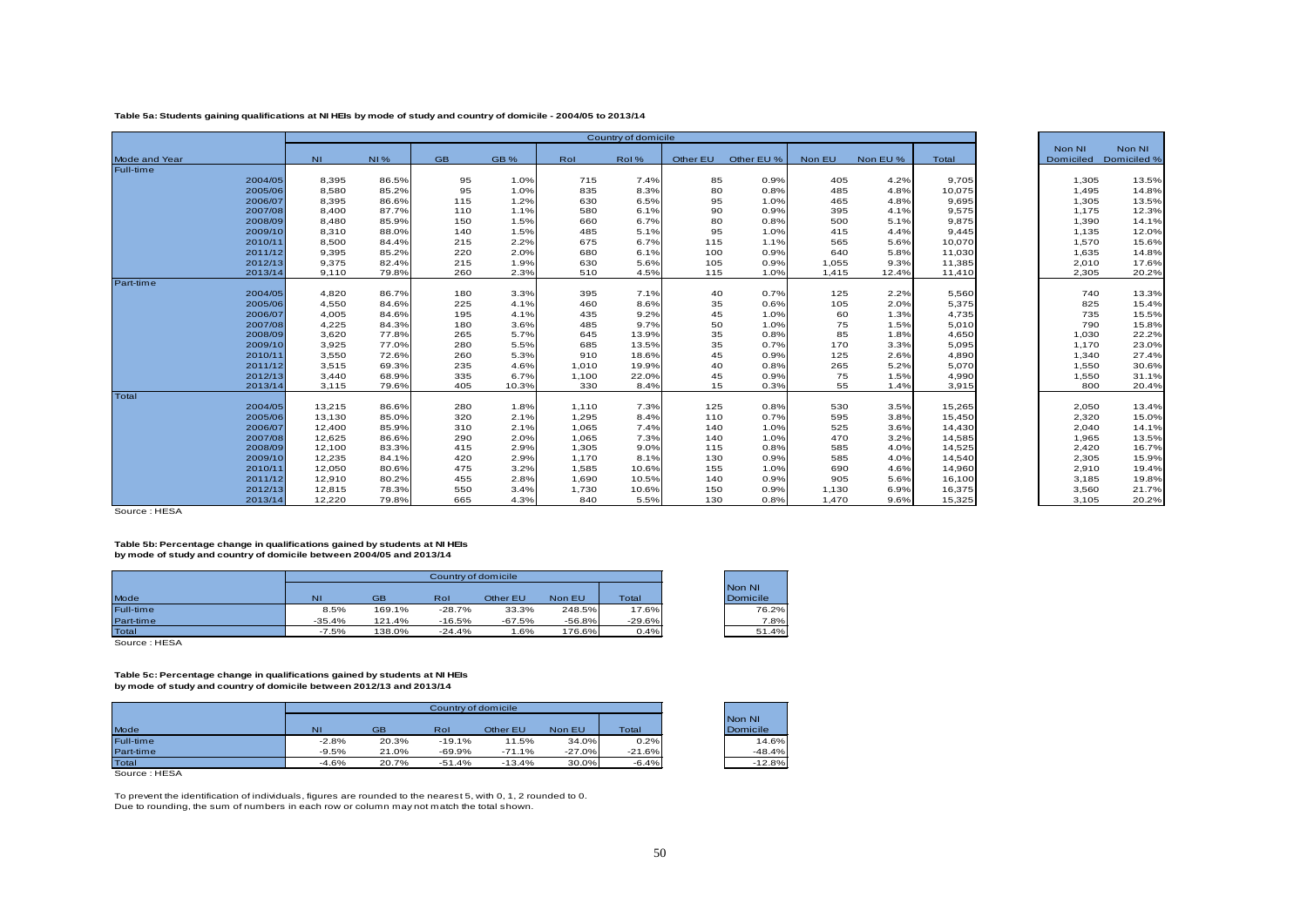#### <span id="page-50-0"></span>**Table 5d: Students gaining qualifications at NI HEIs by level of qualification, mode of study- 2004/05 to 2013/14**

|                      |                     |                |               | <b>Level of Qualification</b> |              |                |              |
|----------------------|---------------------|----------------|---------------|-------------------------------|--------------|----------------|--------------|
|                      |                     |                | Other         | <b>Other Undergraduate</b>    |              |                |              |
| <b>Mode and Year</b> | <b>First Degree</b> | First Degree % | Undergraduate | %                             | Postgraduate | Postgraduate % | <b>Total</b> |
| Full-time            |                     |                |               |                               |              |                |              |
| 2004/05              | 7,055               | 72.7%          | 605           | 6.2%                          | 2,045        | 21.1%          | 9,705        |
| 2005/06              | 7,110               | 70.6%          | 620           | 6.2%                          | 2,345        | 23.3%          | 10,075       |
| 2006/07              | 7,460               | 76.9%          | 600           | 6.2%                          | 1,635        | 16.9%          | 9,695        |
| 2007/08              | 7,430               | 77.6%          | 465           | 4.9%                          | 1,675        | 17.5%          | 9,575        |
| 2008/09              | 7,535               | 76.3%          | 350           | 3.5%                          | 1,990        | 20.2%          | 9,875        |
| 2009/10              | 7,290               | 77.2%          | 370           | 3.9%                          | 1,785        | 18.9%          | 9,445        |
| 2010/11              | 7,375               | 73.2%          | 190           | 1.9%                          | 2,505        | 24.9%          | 10,070       |
| 2011/12              | 8,195               | 74.3%          | 345           | 3.1%                          | 2,490        | 22.6%          | 11,030       |
| 2012/13              | 8,155               | 71.7%          | 490           | 4.3%                          | 2,735        | 24.0%          | 11,385       |
| 2013/14              | 7,995               | 70.1%          | 785           | 6.9%                          | 2,630        | 23.1%          | 11,410       |
| Part-time            |                     |                |               |                               |              |                |              |
| 2004/05              | 1,035               | 18.6%          | 2,535         | 45.6%                         | 1,990        | 35.8%          | 5,560        |
| 2005/06              | 910                 | 16.9%          | 2,515         | 46.8%                         | 1,950        | 36.3%          | 5,375        |
| 2006/07              | 790                 | 16.7%          | 1,985         | 41.9%                         | 1,960        | 41.4%          | 4,735        |
| 2007/08              | 810                 | 16.2%          | 2,335         | 46.6%                         | 1,865        | 37.2%          | 5,010        |
| 2008/09              | 885                 | 19.0%          | 1,860         | 40.0%                         | 1,900        | 40.9%          | 4,650        |
| 2009/10              | 945                 | 18.6%          | 1,865         | 36.6%                         | 2,280        | 44.8%          | 5,095        |
| 2010/11              | 740                 | 15.1%          | 2,105         | 43.0%                         | 2,045        | 41.8%          | 4,890        |
| 2011/12              | 710                 | 14.0%          | 2,130         | 42.0%                         | 2,230        | 43.9%          | 5,070        |
| 2012/13              | 735                 | 14.8%          | 2,125         | 42.6%                         | 2,130        | 42.6%          | 4,990        |
| 2013/14              | 675                 | 17.3%          | 1,045         | 26.7%                         | 2,195        | 56.1%          | 3,915        |
| Total                |                     |                |               |                               |              |                |              |
| 2004/05              | 8,090               | 53.0%          | 3,135         | 20.6%                         | 4,035        | 26.4%          | 15,265       |
| 2005/06              | 8,020               | 51.9%          | 3,135         | 20.3%                         | 4,295        | 27.8%          | 15,450       |
| 2006/07              | 8,250               | 57.2%          | 2,585         | 17.9%                         | 3,595        | 24.9%          | 14,430       |
| 2007/08              | 8,240               | 56.5%          | 2,800         | 19.2%                         | 3,540        | 24.3%          | 14,585       |
| 2008/09              | 8,420               | 58.0%          | 2,210         | 15.2%                         | 3,890        | 26.8%          | 14,525       |
| 2009/10              | 8,235               | 56.6%          | 2,235         | 15.4%                         | 4,070        | 28.0%          | 14,540       |
| 2010/11              | 8,115               | 54.2%          | 2,295         | 15.3%                         | 4,550        | 30.4%          | 14,960       |
| 2011/12              | 8,905               | 55.3%          | 2,475         | 15.4%                         | 4,720        | 29.3%          | 16,100       |
| 2012/13              | 8,895               | 54.3%          | 2,615         | 16.0%                         | 4,865        | 29.7%          | 16,375       |
| 2013/14              | 8,670               | 56.6%          | 1,830         | 11.9%                         | 4,825        | 31.5%          | 15,325       |

Source : HESA

**Table 5e: Percentage change in qualifications gained by students at NI HEIs by level of qualification and mode of study between 2004/05 and 2013/14**

|                  |                     | <b>Level of Qualification</b> |              |              |
|------------------|---------------------|-------------------------------|--------------|--------------|
|                  |                     | Other                         |              |              |
| Mode             | <b>First Degree</b> | Undergraduate                 | Postgraduate | <b>Total</b> |
| <b>Full-time</b> | 13.3%               | 30.2%                         | 28.7%        | 17.6%        |
| Part-time        | $-34.8%$            | $-58.8%$                      | 10.2%        | $-29.6%$     |
| <b>Total</b>     | 7.2%                | $-41.7%$                      | 19.5%        | 0.4%         |

Source : HESA

**Table 5f: Percentage change in qualifications gained by students at NI HEIs by level of qualification and mode of study between 2012/13 and 2013/14**

|                  |                     | <b>Level of Qualification</b> |              |              |
|------------------|---------------------|-------------------------------|--------------|--------------|
|                  |                     | Other                         |              |              |
| Mode             | <b>First Degree</b> | <b>Undergraduate</b>          | Postgraduate | <b>Total</b> |
| <b>Full-time</b> | $-2.0%$             | 59.9%                         | $-3.8%$      | 0.2%         |
| Part-time        | $-8.3%$             | $-50.9%$                      | 3.1%         | $-21.6%$     |
| Total            | $-2.5%$             | $-30.1%$                      | $-0.8%$      | $-6.4%$      |

Source : HESA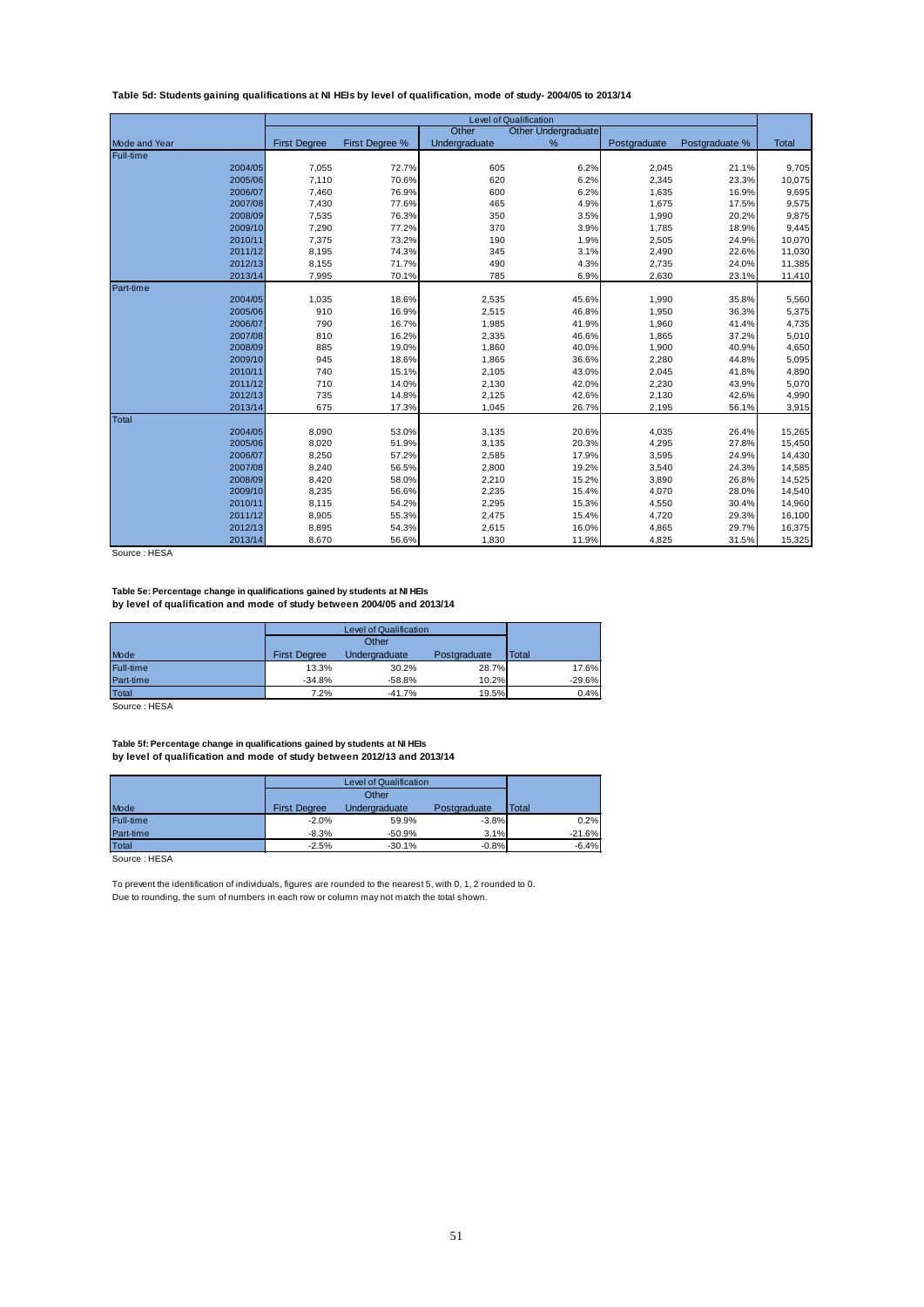<span id="page-51-0"></span>Table 6: Students gaining qualifications at NI Higher Education Institutions by qualifications gained, country of domicile,<br>mode of study and gender - 2013/14

|                      |              |                 |             | Undergraduate (UG) |             |                       |             | Postgraduate (PG)          |             |              | <b>Total</b> |
|----------------------|--------------|-----------------|-------------|--------------------|-------------|-----------------------|-------------|----------------------------|-------------|--------------|--------------|
|                      |              |                 |             |                    |             | <b>Higher Degrees</b> |             | <b>Other Postgradute</b>   |             |              |              |
|                      |              |                 |             |                    |             |                       | Other       |                            |             |              |              |
|                      |              |                 | First       |                    |             |                       | Higher      |                            |             |              |              |
| Domicile             | Mode         | Gender          | Degree      | Other UG           | All UG      | Doctorate             | Degrees     | <b>PGCE</b>                | Other PG    | AII PG       |              |
| Northern Ireland     | Full-time    | Male            | 2,970       | 185                | 3,155       | 90                    | 370         | 75                         | 120         | 655          | 3,810        |
|                      |              | Female          | 4,265       | 150                | 4,415       | 105                   | 375         | 185                        | 220         | 885          | 5,300        |
|                      |              | Total           | 7,235       | 335                | 7,565       | 200                   | 740         | 260                        | 340         | 1,540        | 9,110        |
|                      | Part-time    | Male            | 280         | 255                | 535         | 45                    | 225         | $\mathbf 0$                | 330         | 595          | 1,130        |
|                      |              | Female          | 335         | 635                | 970         | 45                    | 315         | $\mathbf 0$                | 655         | 1,010        | 1,985        |
|                      |              | Total           | 615         | 890                | 1,505       | 85                    | 540         | $\mathbf 0$                | 985         | 1,610        | 3,115        |
|                      | Total        | Male            | 3,250       | 435                | 3,685       | 135                   | 590         | 75                         | 450         | 1,255        | 4,940        |
|                      |              | Female          | 4,600       | 785                | 5,385       | 150                   | 690         | 185                        | 870         | 1,895        | 7,280        |
|                      |              | Total           | 7,850       | 1,220              | 9,070       | 285                   | 1280        | 260                        | 1325        | 3,150        | 12,220       |
| <b>Great Britain</b> | Full-time    | Male            | 80          | 5                  | 80          | 10                    | 10          | 0                          | 5           | 25           | 105          |
|                      |              | Female          | 130         | $\mathbf 0$        | 130         | 10                    | 15          | $\pmb{0}$                  | $\mathbf 0$ | 25           | 155          |
|                      |              | Total           | 205         | 5                  | 210         | 20                    | 25          | $\mathbf 0$                | 5           | 50           | 260          |
|                      | Part-time    | Male            | 0           | 20                 | 25          | 5                     | 20          | $\mathbf 0$                | 40          | 65           | 90           |
|                      |              | Female          | 10          | 40                 | 50          | $\mathbf 0$           | 60          | $\mathbf 0$                | 200         | 265          | 315          |
|                      |              | Total           | 10          | 65                 | 75          | 10                    | 80          | $\mathbf 0$                | 240         | 330          | 405          |
|                      | <b>Total</b> | Male            | 80          | 25                 | 105         | 15                    | 30          | $\mathbf 0$                | 45          | 90           | 195          |
|                      |              | Female          | 140         | 40                 | 180         | 10                    | 75          | $\Omega$                   | 200         | 290          | 470          |
|                      |              | Total           | 220         | 65                 | 285         | 25                    | 105         | $\mathbf 0$                | 245         | 380          | 665          |
| Republic of Ireland  | Full-time    | Male            | 80          | 5                  | 80          | 15                    | 85          | 5                          | 10          | 115          | 200          |
|                      |              | Female          | 160         | 5                  | 160         | 25                    | 100         | 10                         | 15          | 150          | 315          |
|                      |              | Total           | 235         | 5                  | 245         | 40                    | 180         | 15                         | 30          | 270          | 510          |
|                      | Part-time    | Male            | 20          | 25                 | 45          | 10                    | 35          | $\mathbf 0$                | 30          | 70           | 115          |
|                      |              | Female          | 20          | 60                 | 75          | 5                     | 70          | $\mathbf 0$                | 60          | 135          | 215          |
|                      |              | Total           | 40          | 85                 | 125         | 15                    | 105         | $\mathbf 0$                | 90          | 205          | 330          |
|                      | Total        | Male            | 100         | 30                 | 130         | 25                    | 115         | 5                          | 40          | 185          | 315          |
|                      |              | Female          | 175         | 60                 | 240         | 35                    | 170         | 10                         | 75          | 290          | 525          |
|                      |              | Total           | 275         | 90                 | 365         | 60                    | 285         | 15                         | 115         | 475          | 840          |
| Other EU             | Full-time    | Male            | 35          | $\mathbf 0$        | 35          | 15                    | 20          | $\pmb{0}$                  | $\mathbf 0$ | 35           | 70           |
|                      |              | Female          | 10          | $\mathbf 0$        | 10          | 10                    | 25          | $\mathbf 0$                | $\mathbf 0$ | 35           | 45           |
|                      |              | Total           | 45          | $\mathbf 0$        | 45          | 25                    | 45          | $\mathbf 0$                | $\mathbf 0$ | 70           | 115          |
|                      | Part-time    | Male            | $\mathbf 0$ | $\mathbf 0$        | $\mathbf 0$ | 5                     | 0           | 0                          | 0           | 5            | 5            |
|                      |              | Female          | $\mathbf 0$ | $\mathbf 0$        | $\mathbf 0$ | 5                     | $\mathbf 0$ | $\mathbf 0$                | 0           | 5            | 10           |
|                      |              | Total           | $\mathbf 0$ | $\mathbf 0$        | $\mathbf 0$ | 5                     | 5           | $\mathbf 0$                | 0           | 10           | 15           |
|                      | <b>Total</b> | Male            | 35          | $\mathbf 0$        | 35          | 20                    | 20          | $\mathbf 0$                | $\mathbf 0$ | 40           | 75           |
|                      |              | Female          | 10          | $\mathbf 0$        | 10          | 15                    | 30          | $\pmb{0}$                  | $\mathbf 0$ | 45           | 55           |
|                      |              | Total           | 45          | $\mathbf 0$        | 45          | 30                    | 50          | 0                          | 5           | 85           | 130          |
| Non EU               | Full-time    | Male            | 145         | 270                | 415         | 55                    | 260         | $\mathbf 0$                | 75          | 385          | 800          |
|                      |              | Female<br>Total | 130         | 170                | 300         | 35                    | 240         | $\mathbf 0$<br>$\mathbf 0$ | 40          | 315          | 615          |
|                      |              |                 | 275         | 440                | 715         | 85                    | 500         |                            | 115         | 700          | 1,415        |
|                      | Part-time    | Male            | 5<br>5      | 0<br>5             | 5<br>10     | 5<br>5                | 5<br>10     | $\mathbf 0$<br>$\mathbf 0$ | 10          | 20<br>20     | 25<br>30     |
|                      |              | Female<br>Total | 10          | 5                  | 15          | 10                    | 15          | $\mathbf 0$                | 5<br>15     | 35           | 55           |
|                      | Total        | Male            | 150         | 270                | 420         | 60                    |             | $\mathbf 0$                | 80          | 405          | 825          |
|                      |              |                 | 135         | 175                | 310         |                       | 265         | 0                          | 45          | 335          | 645          |
|                      |              | Female<br>Total | 285         | 445                | 730         | 40<br>95              | 250<br>515  | $\mathbf 0$                | 125         | 740          | 1,470        |
| <b>All Students</b>  | Full-time    | Male            | 3,305       | 460                | 3,765       | 185                   | 740         | 80                         | 210         | 1,215        | 4,980        |
|                      |              | Female          | 4,690       | 325                | 5,015       | 185                   | 755         | 195                        | 275         | 1,415        | 6,430        |
|                      |              | Total           | 7,995       | 785                | 8,780       | 370                   | 1495        | 275                        | 490         | 2,630        | 11,410       |
|                      |              | Male            | 305         | 300                | 610         |                       |             | $\mathbf 0$                | 410         |              | 1,365        |
|                      | Part-time    | Female          | 370         | 740                | 1,110       | 70<br>60              | 280<br>455  | $\mathbf 0$                | 920         | 760<br>1,435 | 2,545        |
|                      |              | Total           | 675         | 1,045              | 1,720       | 130                   | 740         | $\mathbf 0$                | 1325        | 2,195        | 3,915        |
|                      | <b>Total</b> | Male            | 3,610       | 765                | 4,375       | 255                   | 1020        | 80                         | 620         | 1,975        | 6,350        |
|                      |              | Female          | 5,060       | 1,065              | 6,125       | 245                   | 1210        | 195                        | 1195        | 2,850        | 8,975        |
|                      |              | Total           | 8,670       | 1,830              | 10,500      | 500                   | 2235        | 280                        |             | 4,825        | 15,325       |
|                      |              |                 |             |                    |             |                       |             |                            | 1815        |              |              |

Source : HESA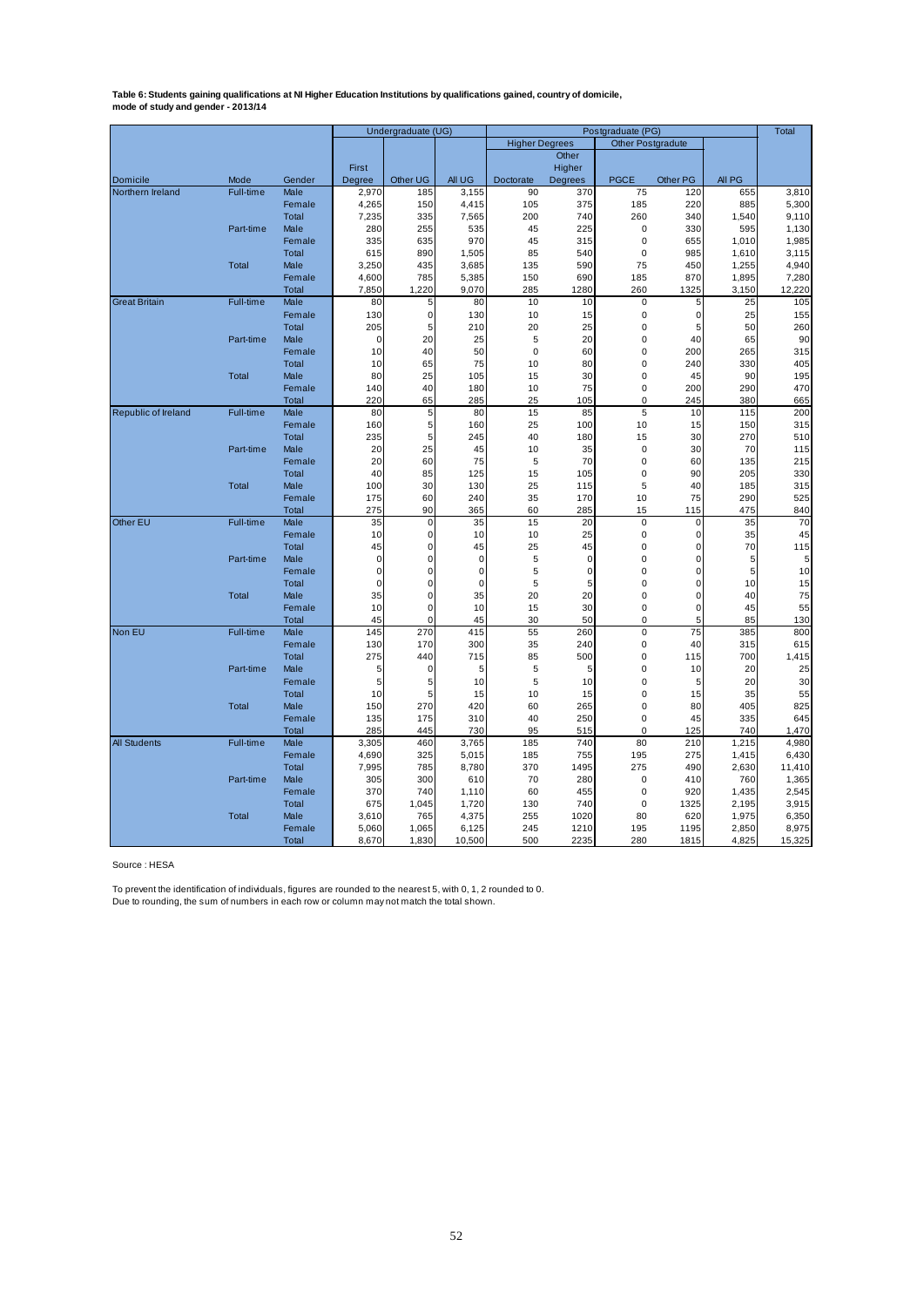#### **Table 6a: Students gaining qualifications at NI HEIs by level of qualification, country of domicile and mode of Study - 2013/14**

|                     |           | <b>First Degree</b> |       |           | Other Undergraduate |       |           | Postgraduate |       | <b>Total</b> |           |        |  |
|---------------------|-----------|---------------------|-------|-----------|---------------------|-------|-----------|--------------|-------|--------------|-----------|--------|--|
| Country of domicile | Full-time | Part-time           | Total | Full-time | Part-time           | Total | Full-time | Part-time    | Total | Full-time    | Part-time | Total  |  |
| <b>NI</b>           | 7,235     | 615                 | 7,850 | 335       | 890                 | ,220  | .540      | 1.610        | 3,150 | 9.110        | 3.115     | 12,220 |  |
| <b>GB</b>           | 205       | 10                  | 220   |           | 65                  | 65.   | 50        | 330          | 380   | 260          | 405       | 665    |  |
| <b>ROI</b>          | 235       | 40                  | 275   |           | 85                  | 90    | 270       | 205          | 475   | 510          | 330       | 840    |  |
| Other EU            |           |                     | 45    |           |                     |       | 70        | 10           | 85    | 115          | ں ا       | 1301   |  |
| Non EU              | 275       | 10                  | 285   | 440       |                     | 445   | 700       | 35           | 740   | 415. ا       |           | 1,470  |  |
| Total               | 7,995     | 675                 | 8,670 | 785       | 045. ا              | ,830  | 2,630     | 2,195        | 4,825 | 11.410       | 3,915     | 15,325 |  |

Source : HESA

#### **Table 6b: Students gaining qualifications at NI HEIs by mode of study, level of qualification and country of domicile - 2013/14**

|                     |           | <b>First Degree</b> |       |           | Other Undergraduate |       |           | Postgraduate |       | Total            |           |        |  |  |
|---------------------|-----------|---------------------|-------|-----------|---------------------|-------|-----------|--------------|-------|------------------|-----------|--------|--|--|
| Country of domicile | Full-time | Part-time           | Total | Full-time | Part-time           | Total | Full-time | Part-time    | Total | <b>Full-time</b> | Part-time | Total  |  |  |
| <b>NI</b>           | 92.2%     | 7.8%                | 7,850 | 27.3%     | 72.7%               | ,220  | 48.9%     | 51.1%        | 3,150 | 74.5%            | 25.5%     | 12,220 |  |  |
| <b>GB</b>           | 95.0%     | 5.0%                | 220   | 6.0%      | 94.0%               | 65    | 13.2%     | 86.8%        | 380   | 39.3%            | 60.7%     | 665    |  |  |
| <b>ROI</b>          | 86.1%     | 13.9%               | 275   | 7.6%      | 92.4%               | 90    | 56.4%     | 43.6%        | 475   | 60.8%            | 39.2%     | 840    |  |  |
| <b>Other EU</b>     | 97.8%     | 2.2%                | 45    | 100.0%    | 0.0%                |       | 85.5%     | 14.5%        |       | 89.9%            | 10.1%     | 130    |  |  |
| Non EU              | 96.1%     | 3.9%                | 285   | 98.7%     | 1.3%                | 445   | 95.0%     | 5.0%         | 740   | 96.3%            | 3.7%      | 1,470  |  |  |
| Total               | 92.2%     | 7.8%                | 8,670 | 42.9%     | 57.1%               | 1,830 | 54.5%     | 45.5%        | 4,825 | 74.5%            | 25.5%     | 15,325 |  |  |

Source : HESA

#### <span id="page-52-0"></span>**Table 6c: Students gaining qualifications at NI HEIs by country of domicile and level of qualification - 2013/14**

|                     |                     |                                                       | Other | Other |       | Postgraduate |        |         |
|---------------------|---------------------|-------------------------------------------------------|-------|-------|-------|--------------|--------|---------|
| Country of domicile | <b>First Degree</b> | First Degree % Undergraduat Undergraduat Postgraduate |       |       |       | $\%$         | Total  | Total % |
| <b>NI</b>           | 7.850               | 90.5%                                                 | .220  | 66.8% | 3.150 | 65.3%        | 12,220 | 79.8%   |
| <b>GB</b>           | 220                 | 2.5%                                                  | 65    | 3.7%  | 380   | 7.9%         | 665    | 4.3%    |
| <b>ROI</b>          | 275                 | 3.2%                                                  | 90    | 5.0%  | 475   | 9.8%         | 840    | 5.5%    |
| <b>Other EU</b>     | 45                  | 0.5%                                                  |       | 0.1%  | 85    | $.7\%$       | 130    | 0.8%    |
| Non EU              | 285                 | 3.3%                                                  | 445   | 24.4% | 740   | 15.3%        | 1,470  | 9.6%    |
| Total               | 8.670               |                                                       | .830  |       | 4.825 |              | 15.325 |         |

Source : HESA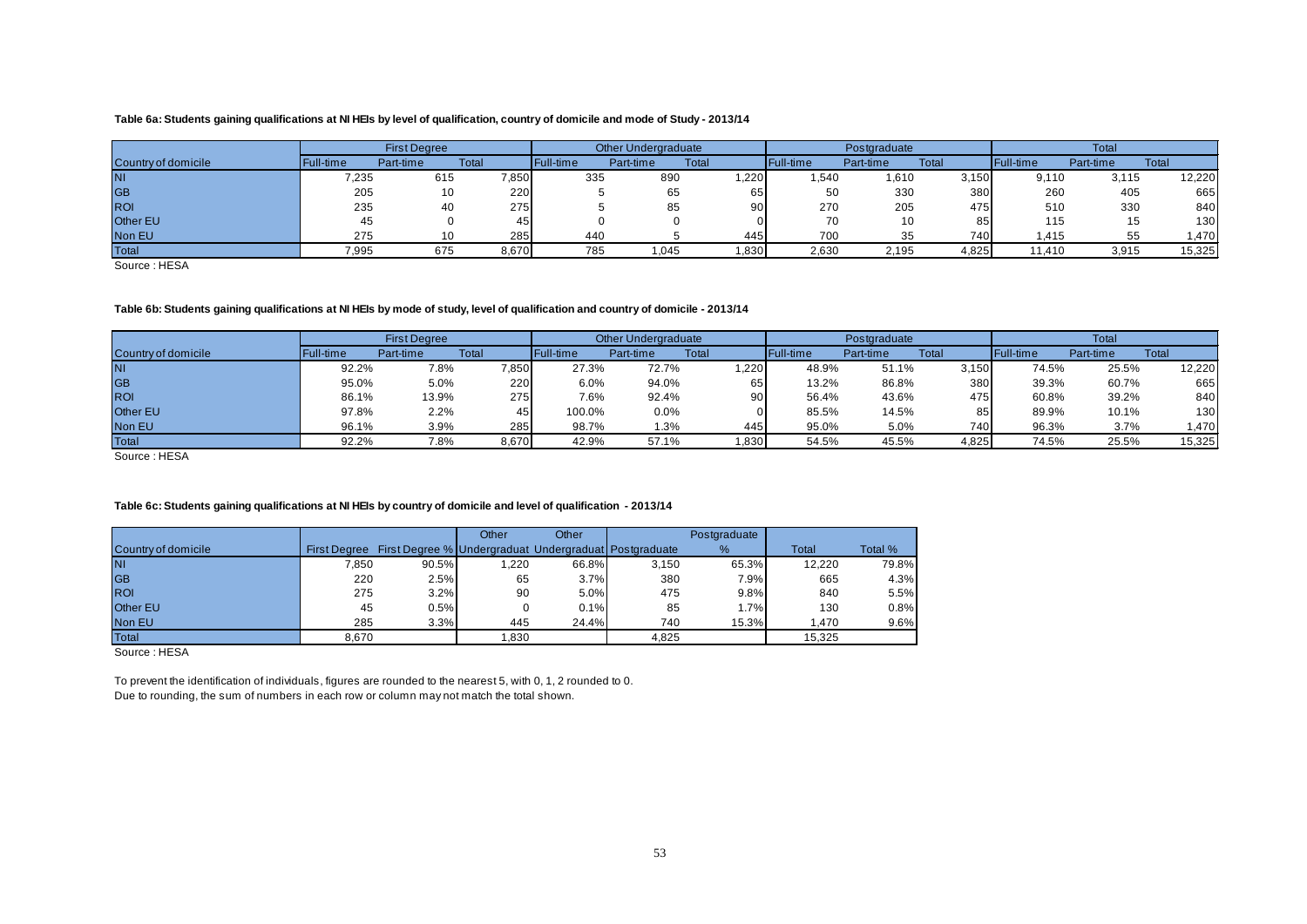#### **Table 6d: Students gaining qualifications at NI HEIs by level of qualification and gender - 2013/14**

|              |                     |                       |                            | Level of Qualification         |       |                |              |
|--------------|---------------------|-----------------------|----------------------------|--------------------------------|-------|----------------|--------------|
|              |                     |                       |                            | Other                          |       |                |              |
| Gender       | <b>First Dearee</b> | <b>First Dearee %</b> | <b>Other Undergraduate</b> | Undergraduate %   Postgraduate |       | Postgraduate % | <b>Total</b> |
| <b>Male</b>  | 3,610               | 56.9%                 | 765                        | 12.0%                          | 1,975 | 31.1%          | 6,350        |
| Femalel      | 5.060               | 56.4%                 | 1.065                      | 11.9%                          | 2.850 | 31.8%          | 8,975        |
| <b>Total</b> | 8.670               | 56.6%                 | .830                       | 11.9%                          | 4.825 | 31.5%          | 15,325       |

Source : HESA

#### **Table 6e: Students gaining qualifications at NI HEIs by gender and level of qualification - 2013/14**

|              |                     |                       |                            | Level of Qualification         |       |                |        |         |
|--------------|---------------------|-----------------------|----------------------------|--------------------------------|-------|----------------|--------|---------|
|              |                     |                       |                            | Other                          |       |                |        |         |
| Gender       | <b>First Dearee</b> | <b>First Dearee %</b> | <b>Other Undergraduate</b> | Undergraduate %   Postgraduate |       | Postgraduate % | Total  | Total % |
| <b>Male</b>  | 3,610               | 41.6%                 | 765                        | 41.7%                          | .975  | 40.9%          | 6,350  | 41.4%   |
| Femalel      | 5,060               | 58.4%                 | .065                       | 58.3%                          | 2,850 | 59.1%          | 8,975  | 58.6%   |
| <b>Total</b> | 8.670               |                       | .830                       |                                | 4.825 |                | 15.325 |         |

Source : HESA

#### **Table 6f: Students gaining qualifications at NI HEIs by mode of study, level of qualification and gender - 2013/14**

<span id="page-53-0"></span>

|                 |                     |                |                            | <b>Level of Qualification</b>  |       |                |        |         |
|-----------------|---------------------|----------------|----------------------------|--------------------------------|-------|----------------|--------|---------|
|                 |                     |                |                            | Other                          |       |                |        |         |
| Mode and Gender | <b>First Degree</b> | First Degree % | <b>Other Undergraduate</b> | Undergraduate %   Postgraduate |       | Postgraduate % | Total  | Total % |
| <b>Male</b>     |                     |                |                            |                                |       |                |        |         |
| Full-time       | 3,305               | 91.5%          | 460                        | 60.4%                          | 1,215 | 61.6%          | 4,980  | 78.5%   |
| Part-time       | 305                 | 8.5%           | 300                        | 39.6%                          | 760   | 38.4%          | 1,365  | 21.5%   |
| Total           | 3,610               |                | 765                        |                                | 1,975 |                | 6,350  |         |
| Female          |                     |                |                            |                                |       |                |        |         |
| Full-time       | 4,690               | 92.7%          | 325                        | 30.4%                          | 1,415 | 49.6%          | 6,430  | 71.6%   |
| Part-time       | 370                 | 7.3%           | 740                        | 69.6%                          | 1,435 | 50.4%          | 2,545  | 28.4%   |
| <b>Total</b>    | 5,060               |                | 1,065                      |                                | 2,850 |                | 8,975  |         |
| Total           |                     |                |                            |                                |       |                |        |         |
| Full-time       | 7,995               | 92.2%          | 785                        | 42.9%                          | 2,630 | 54.5%          | 11.410 | 74.5%   |
| Part-time       | 675                 | 7.8%           | 1,045                      | 57.1%                          | 2,195 | 45.5%          | 3,915  | 25.5%   |
| Total           | 8,670               |                | 1,830                      |                                | 4,825 |                | 15,325 |         |

Source : HESA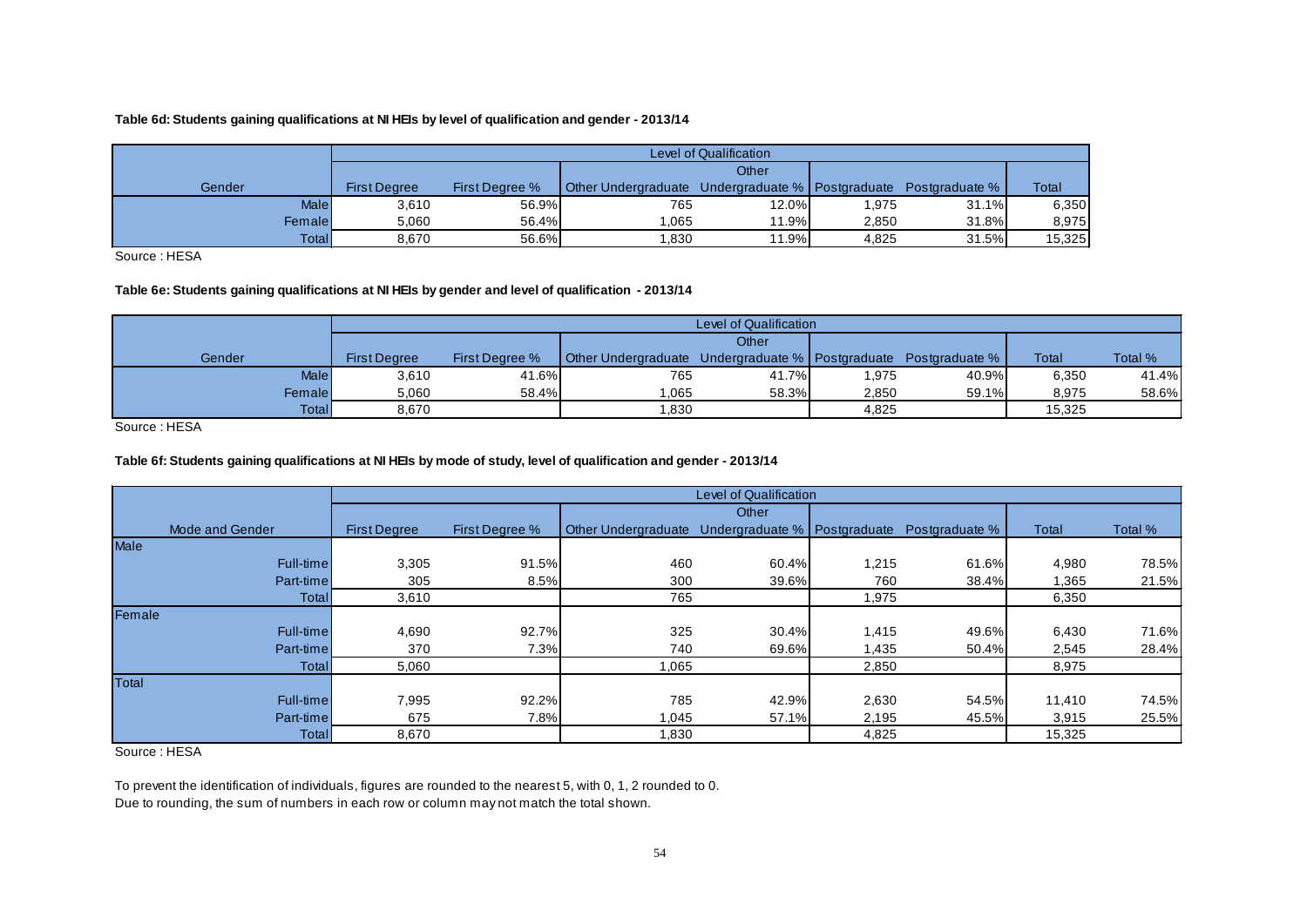#### **Table 7: Students gaining qualifications at NI Higher Education Institutions by qualifications gained, subject area and gender - 2013/14**

| Qualification               | Gender               | dentistry<br>య<br>Medicine | ٥<br>allied<br>medicine<br>Subjects | <b>Biological sciences</b> | related<br>ಹ<br>உ<br>cultu<br>Agricultu | sciences<br>Physical | sciences<br>Mathematical | science<br>Computer | య<br>Engineering<br>technology | building &<br>Architecture,<br>planning | studies<br>Social | me                   | studies<br>య<br>SS<br>$\omega$<br>Busine<br>admini | communications<br>documentation<br>Mass<br>and | age:<br>angua | studies<br>philosophical<br>and<br>Historical | design<br>ಹ<br>arts<br>Creative | Education                         | Combined                           | Total          |
|-----------------------------|----------------------|----------------------------|-------------------------------------|----------------------------|-----------------------------------------|----------------------|--------------------------|---------------------|--------------------------------|-----------------------------------------|-------------------|----------------------|----------------------------------------------------|------------------------------------------------|---------------|-----------------------------------------------|---------------------------------|-----------------------------------|------------------------------------|----------------|
| <b>First Degree</b>         | Male                 | 120                        | 220                                 | 210                        | 25                                      | 130                  | 45                       | 425                 | 490                            | 300                                     | 335               | 160                  | 570                                                | 80                                             | 115           | 180                                           | 135                             | 80                                | $\Omega$                           | 3610           |
|                             | Female               | 190                        | 1225                                | 365                        | 60                                      | 110                  | 35                       | 145                 | 110                            | 110                                     | 665               | 190                  | 665                                                | 140                                            | 325           | 140                                           | 300                             | 285                               | $\overline{0}$                     | 5060           |
|                             | <b>Total</b>         | 310<br>$\Omega$            | 1440                                | 575<br>5                   | 85<br>$\overline{0}$                    | 240                  | 80<br>$\Omega$           | 570                 | 600<br>140                     | 410<br>10                               | 995               | 350<br>$\Omega$      | 1235<br>340                                        | 220<br>$\Omega$                                | 435<br>25     | 320<br>5                                      | 440<br>10                       | 365<br>70                         | $\overline{0}$<br>10 <sup>1</sup>  | 8670<br>765    |
| Other Undergraduate         | Male                 |                            | 35                                  |                            |                                         | 25                   |                          | 65                  |                                | $\Omega$                                | 25                |                      |                                                    |                                                |               |                                               |                                 |                                   |                                    |                |
|                             | Female               | $\Omega$<br>$\Omega$       | 380<br>415                          | 20<br>25                   | $\overline{0}$<br>$\overline{0}$        | 10                   | $\Omega$<br>$\Omega$     | 20                  | 30<br>175                      |                                         | 40<br>65          | $\Omega$<br>$\Omega$ | 310<br>655                                         | 10<br>10                                       | 55<br>75      | 5<br>5                                        | 25<br>30                        | 150<br>215                        | 10 <sup>1</sup><br>20 <sub>1</sub> | 1,065<br>1,830 |
|                             | <b>Total</b><br>Male | 120                        | 250                                 | 215                        | 30                                      | 35<br>155            | 45                       | 85<br>490           | 630                            | 10<br>310                               | 360               | 160                  | 910                                                | 80                                             | 135           | 185                                           | 145                             | 150                               | 10 <sup>1</sup>                    | 4,375          |
| All Undergraduate           | Female               | 190                        | 1,605                               | 385                        | 60                                      | 120                  | 35                       | 165                 | 140                            | 110                                     | 705               | 190                  | 980                                                | 150                                            | 375           | 145                                           | 325                             | 435                               | 10 <sup>1</sup>                    | 6,125          |
|                             |                      | 310                        | 1,855                               | 600                        | 85                                      | 275                  | 80                       | 655                 | 770                            | 425                                     | .060              | 350                  | 1,885                                              | 230                                            | 510           | 325                                           | 470                             | 580                               | 20                                 |                |
|                             | Total<br>Male        | 15                         | 10                                  | 20                         |                                         | 50                   | $\overline{0}$           | 5                   | 50                             | $\Omega$                                | 25                | 5 <sup>1</sup>       | 10                                                 | $\Omega$                                       | 10            | 15                                            | 30                              |                                   | $\overline{0}$                     | 10,500<br>255  |
| Doctorate                   | Female               | 30                         | 25                                  | 35                         | $\overline{0}$<br>$\Omega$              | 55                   | $\Omega$                 |                     | 20                             |                                         | 20                |                      | 0                                                  |                                                | 15            | 5                                             | 25                              | 5 <sup>5</sup><br>10 <sup>1</sup> | $\Omega$                           | 245            |
|                             | <b>Total</b>         | 45                         | 35                                  | 55                         | $\Omega$                                | 105                  | 5                        | 10                  | 70                             |                                         | 45                |                      | 10                                                 | 5                                              | 25            | 20                                            | 50                              | 15                                | $\Omega$                           | 500            |
|                             |                      | 15                         | 30                                  |                            | 10                                      |                      | $\Omega$                 | 75                  |                                | 60                                      | 55                |                      |                                                    |                                                | 20            |                                               | 40                              | 35                                | $\Omega$                           |                |
| <b>Other Higher Degrees</b> | Male                 |                            | 140                                 | 55                         | 15                                      | 35                   | $\Omega$                 |                     | 65                             |                                         | 90                | 75<br>90             | 390<br>325                                         | 30                                             |               | 35                                            |                                 | 110                               | $\Omega$                           | 1,020<br>1,210 |
|                             | Female<br>Total      | 25<br>45                   | 170                                 | 115<br>170                 | 25                                      | 40<br>75             | $\Omega$                 | 30<br>105           | 30<br>95                       | 20<br>80                                | 145               | 165                  | 715                                                | 40<br>70                                       | 50<br>75      | 35<br>70                                      | 50<br>90                        | 145                               | $\overline{0}$                     |                |
| <b>PGCE</b>                 | Male                 | $\Omega$                   | $\Omega$                            | $\Omega$                   | $\Omega$                                | $\Omega$             | $\Omega$                 |                     | $\Omega$                       | $\Omega$                                | $\overline{0}$    | $\Omega$             | 0                                                  | $\Omega$                                       | $\Omega$      | $\Omega$                                      | $\overline{0}$                  | 80                                | $\Omega$                           | 2,235<br>80    |
|                             | Female               | $\Omega$                   |                                     | 0                          | $\overline{0}$                          |                      | $\Omega$                 |                     | $\Omega$                       |                                         | $\overline{0}$    | $\Omega$             | 0                                                  | $\Omega$                                       |               | $\Omega$                                      | $\overline{0}$                  | 195                               | $\Omega$                           | 195            |
|                             | <b>Total</b>         | $\Omega$                   | $\Omega$                            | $\Omega$                   | $\overline{0}$                          | $\Omega$             | $\Omega$                 |                     | $\mathbf 0$                    | $\Omega$                                | $\overline{0}$    | $\Omega$             | 0                                                  | $\Omega$                                       | 0             | $\Omega$                                      | $\overline{0}$                  | 280                               | $\overline{0}$                     | 280            |
| Other Postgraduate          | Male                 | 65                         | 60                                  | 15                         | 10                                      | 20                   | $\mathbf 0$              | 15                  | 10                             | 65                                      | 60                | 60                   | 135                                                | 10                                             | $\Omega$      | $\mathbf 0$                                   | $\overline{0}$                  | 95                                | $\overline{0}$                     | 620            |
|                             | Female               | 65                         | 425                                 | 35                         | 20                                      | 5                    | $\Omega$                 | 10                  | $\Omega$                       | 35                                      | 225               | 90 <sup>°</sup>      | 105                                                | 25                                             | 5             | 5                                             | $\Omega$                        | 155                               | $\Omega$                           | 1,195          |
|                             | Total                | 125                        | 480                                 | 45                         | 25                                      | 25                   | $\Omega$                 | 25                  | 15                             | 100                                     | 285               | 145                  | 240                                                | 35                                             | 5             | 5                                             | 5 <sup>1</sup>                  | 250                               | $\Omega$                           | 1,815          |
| All Postgraduate            | Male                 | 95                         | 100                                 | 85                         | 20                                      | 100                  | $\Omega$                 | 95                  | 125                            | 125                                     | 140               | 135                  | 535                                                | 40                                             | 35            | 50                                            | 70                              | 220                               | $\Omega$                           | 1,975          |
|                             | Female               | 120                        | 585                                 | 185                        | 35                                      | 100                  | $\overline{0}$           | 40                  | 50                             | 60                                      | 335               | 185                  | 435                                                | 65                                             | 70            | 45                                            | 75                              | 470                               | $\overline{0}$                     | 2,850          |
|                             | <b>Total</b>         | 215                        | 685                                 | 275                        | 55                                      | 200                  | 5                        | 135                 | 175                            | 185                                     | 475               | 320                  | 970                                                | 110                                            | 100           | 95                                            | 145                             | 685                               | $\overline{0}$                     | 4,825          |
| Total                       | Male                 | 215                        | 350                                 | 305                        | 45                                      | 255                  | 45                       | 585                 | 755                            | 440                                     | 500               | 295                  | 1445                                               | 120                                            | 170           | 235                                           | 215                             | 365                               | 10 <sup>1</sup>                    | 6,350          |
|                             | Female               | 310                        | 2190                                | 570                        | 95                                      | 220                  | 40                       | 205                 | 195                            | 170                                     | 1040              | 375                  | 1410                                               | 220                                            | 445           | 185                                           | 400                             | 905                               | 15                                 | 8,975          |
|                             | <b>Total</b>         | 525                        | 2540                                | 875                        | 140                                     | 475                  | 80                       | 790                 | 950                            | 610                                     | 1535              | 670                  | 2855                                               | 340                                            | 615           | 420                                           | 615                             | 1270                              | 25                                 | 15,325         |

<span id="page-54-0"></span>Source : HESA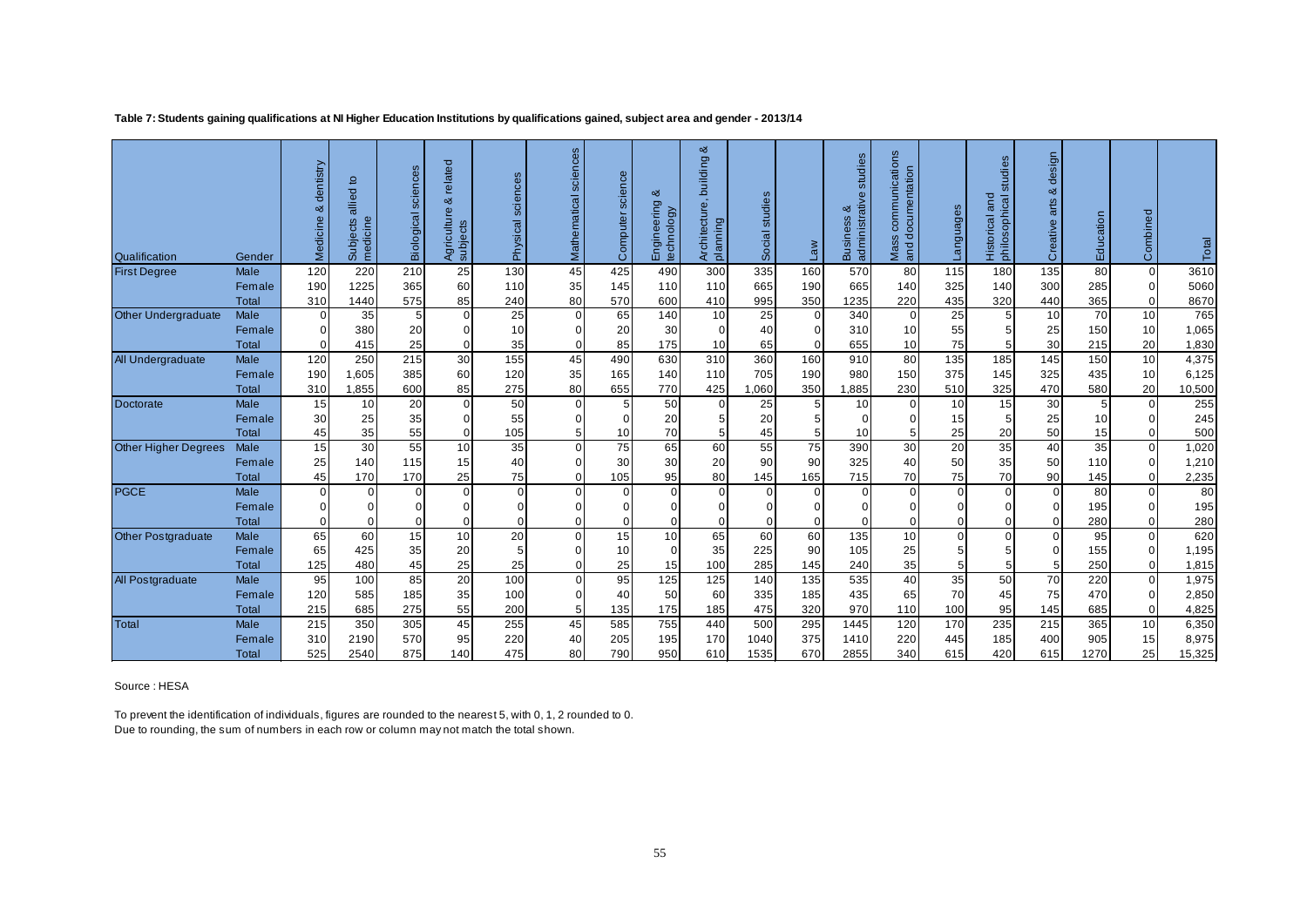#### <span id="page-55-0"></span>**Table 7a: Students gaining qualifications at NI HEIs by qualifications gained and subject area - 2013/14**

| Subiect Area                                | First degree |       | <b>Other Undergraduate</b> |       | Postgraduate |       | Total  |       |
|---------------------------------------------|--------------|-------|----------------------------|-------|--------------|-------|--------|-------|
| Medicine & dentistry                        | 310          | 3.6%  | 0                          | 0.0%  | 215          | 4.4%  | 525    | 3.4%  |
| Subjects allied to medicine                 | 1,440        | 16.6% | 415                        | 22.7% | 685          | 14.2% | 2,540  | 16.6% |
| <b>Biological sciences</b>                  | 575          | 6.6%  | 25                         | 1.4%  | 275          | 5.7%  | 875    | 5.7%  |
| Agriculture & related subjects              | 85           | 1.0%  | 0                          | 0.1%  | 55           | 1.1%  | 140    | 0.9%  |
| <b>Physical sciences</b>                    | 240          | 2.8%  | 35                         | 2.0%  | 200          | 4.2%  | 475    | 3.1%  |
| Mathematical sciences                       | 80           | 0.9%  | 0                          | 0.0%  | 5            | 0.1%  | 80     | 0.5%  |
| Computer science                            | 570          | 6.6%  | 85                         | 4.6%  | 135          | 2.8%  | 790    | 5.2%  |
| Engineering & technology                    | 600          | 6.9%  | 175                        | 9.5%  | 175          | 3.7%  | 950    | 6.2%  |
| Architecture, building & planning           | 410          | 4.7%  | 10                         | 0.7%  | 185          | 3.8%  | 610    | 4.0%  |
| Social studies                              | 995          | 11.5% | 65                         | 3.5%  | 475          | 9.9%  | 1,535  | 10.0% |
| Law                                         | 350          | 4.0%  | $\mathbf 0$                | 0.1%  | 320          | 6.6%  | 670    | 4.4%  |
| Business & administrative studies           | 1,235        | 14.2% | 655                        | 35.7% | 970          | 20.1% | 2,855  | 18.6% |
| Mass communications and documentation       | 220          | 2.5%  | 10                         | 0.7%  | 110          | 2.3%  | 340    | 2.2%  |
| Languages                                   | 435          | 5.0%  | 75                         | 4.1%  | 100          | 2.1%  | 615    | 4.0%  |
| <b>Historical and philosophical studies</b> | 320          | 3.7%  | 5                          | 0.4%  | 95           | 1.9%  | 420    | 2.7%  |
| Creative arts & design                      | 440          | 5.1%  | 30                         | 1.7%  | 145          | 3.0%  | 615    | 4.0%  |
| Education                                   | 365          | 4.2%  | 215                        | 11.9% | 685          | 14.2% | 1,270  | 8.3%  |
| Combined                                    | $\Omega$     | 0.0%  | 20                         | 1.1%  | 0            | 0.0%  | 25     | 0.2%  |
| <b>Total (All Subjects)</b>                 | 8,670        |       | 1,830                      |       | 4,825        |       | 15,325 |       |

Source : HESA

#### **Table 7b: Proportion of students gaining qualifications at NI HEIs**

 **in Broad and Narrow STEM subjects by level of qualification - 2013/14**

| <b>Subiect Area</b>         | <b>First dearee</b> |       | <b>Other Undergraduate</b> |       | Postgraduate | <b>Total</b> |        |       |
|-----------------------------|---------------------|-------|----------------------------|-------|--------------|--------------|--------|-------|
| <b>Broad STEM</b>           | 4,310               | 49.7% | 750                        | 40.9% | ,925         | 39.9%        | 6.985  | 45.6% |
| <b>Narrow STEM</b>          | 2.065               | 23.8% | 320                        | 7.5%  | 790          | 16.4%        | 3.170  | 20.7% |
| <b>Total (All Subiects)</b> | 8.670               |       | .830                       |       | 4.825        |              | 15.325 |       |

Source : HESA

**Table 7c: Students gaining qualifications at NI HEIs by qualifications gained and gender - 2013/14**

| <b>Subject Area</b>                   | Male  |       | Female |       | Total  |
|---------------------------------------|-------|-------|--------|-------|--------|
| Medicine & dentistry                  | 215   | 41.0% | 310    | 59.0% | 525    |
| Subjects allied to medicine           | 350   | 13.8% | 2,190  | 86.2% | 2,540  |
| <b>Biological sciences</b>            | 305   | 34.6% | 570    | 65.4% | 875    |
| Agriculture & related subjects        | 45    | 33.1% | 95     | 66.9% | 140    |
| <b>Physical sciences</b>              | 255   | 53.8% | 220    | 46.4% | 475    |
| Mathematical sciences                 | 45    | 53.7% | 40     | 46.3% | 80     |
| Computer science                      | 585   | 74.1% | 205    | 25.9% | 790    |
| Engineering & technology              | 755   | 79.7% | 195    | 20.3% | 950    |
| Architecture, building & planning     | 440   | 72.2% | 170    | 27.8% | 610    |
| Social studies                        | 500   | 32.4% | 1,040  | 67.6% | 1,535  |
| Law                                   | 295   | 44.1% | 375    | 55.7% | 670    |
| Business & administrative studies     | 1.445 | 50.6% | 1.410  | 49.4% | 2,855  |
| Mass communications and documentation | 120   | 35.4% | 220    | 64.9% | 340    |
| Languages                             | 170   | 27.6% | 445    | 72.2% | 615    |
| Historical and philosophical studies  | 235   | 56.0% | 185    | 44.0% | 420    |
| Creative arts & design                | 215   | 35.1% | 400    | 65.1% | 615    |
| Education                             | 365   | 28.8% | 905    | 71.2% | 1,270  |
| Combined                              | 10    | 43.5% | 15     | 56.5% | 25     |
| Total (All Subjects)                  | 6,350 | 41.4% | 8,975  | 58.6% | 15,325 |

Source : HESA

**Table 7d: Proportion of students gaining qualifications at NI HEIs**

 **in Broad and Narrow STEM subjects by gender - 2013/14**

| <b>Subject Area</b>  | Male  |       | Female |       | Total  |
|----------------------|-------|-------|--------|-------|--------|
| <b>Broad STEM</b>    | 2,995 | 47.2% | 3.990  | 44.4% | 6.985  |
| <b>Narrow STEM</b>   | 1.945 | 30.6% | 1.230  | 13.7% | 3.170  |
| Total (All Subiects) | 6.350 |       | 8.975  |       | 15.325 |
| Source: HESA         |       |       |        |       |        |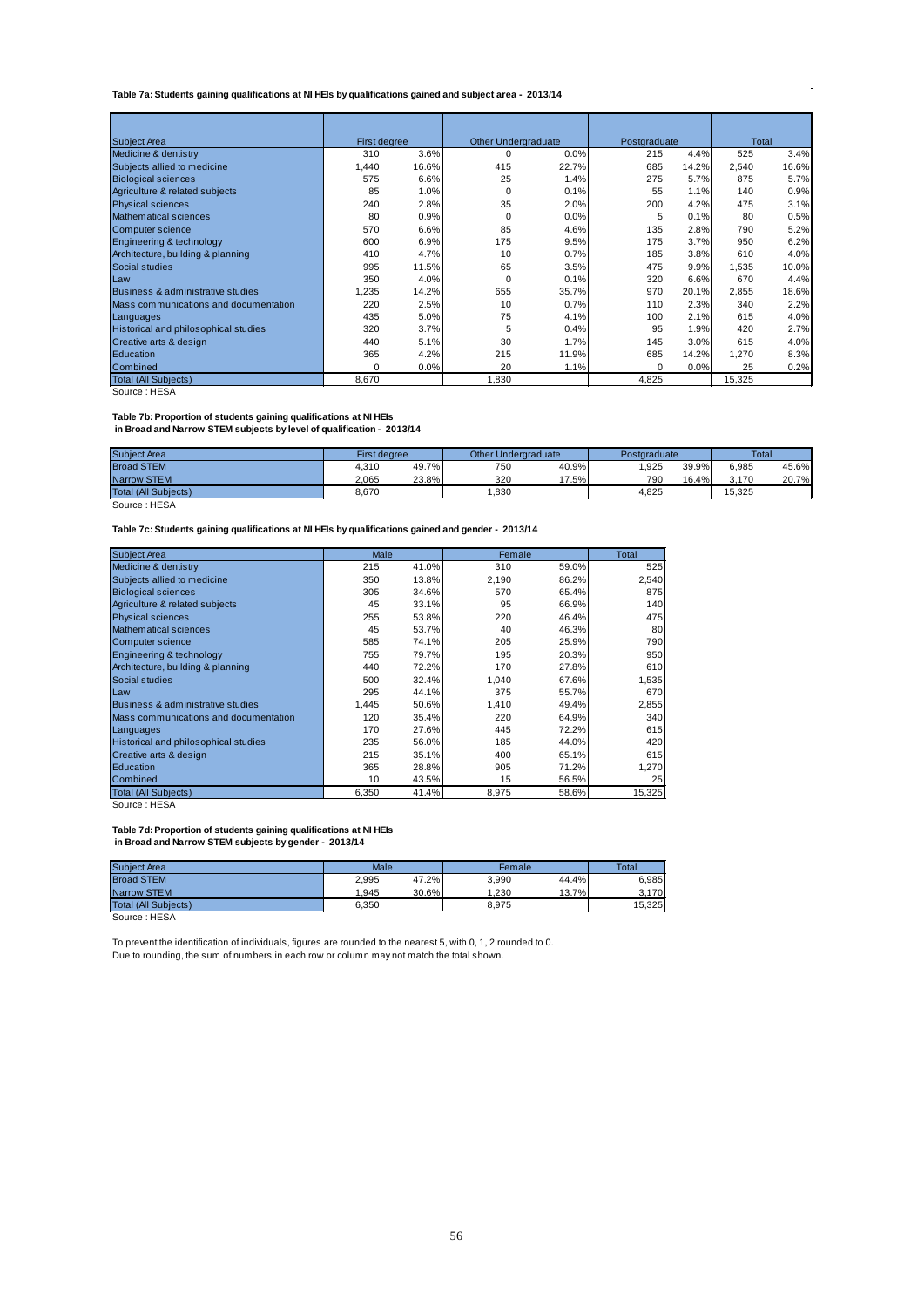<span id="page-56-0"></span>**Table 8: Students gaining first degrees at NI Higher Education Institutions by subject area, degree classification and gender - 2013/14**

|                              |                             | Degree Classification |              |              |                |              |            |  |  |  |  |
|------------------------------|-----------------------------|-----------------------|--------------|--------------|----------------|--------------|------------|--|--|--|--|
|                              |                             |                       | Second       | Second       |                |              |            |  |  |  |  |
|                              |                             | <b>First class</b>    | class, upper | class, lower | Third class/   |              |            |  |  |  |  |
| Subject area                 | Gender                      | honours               | division     | division     | Pass           | Unclassified | Total      |  |  |  |  |
| Medicine & dentistry         | Male                        | 0                     | 0            | 0            | 0              | 120          | 120        |  |  |  |  |
|                              | Female                      | 0                     | 0            | 0            | 0              | 190          | 190        |  |  |  |  |
|                              | <b>Total</b>                | 0                     | 0            | 0            | 0              | 305          | 310        |  |  |  |  |
| Subjects allied to           | Male                        | 45                    | 100          | 70           | 5              | 0            | 220        |  |  |  |  |
| medicine                     | Female                      | 255                   | 620          | 310          | 40             | 0            | 1,225      |  |  |  |  |
|                              | <b>Total</b>                | 305                   | 715          | 380          | 45             | 0            | 1,440      |  |  |  |  |
| <b>Biological sciences</b>   | <b>Male</b>                 | 25                    | 115          | 65           | 5              | 0            | 210        |  |  |  |  |
|                              | Female                      | 65                    | 220          | 75           | 10             | 0            | 365        |  |  |  |  |
|                              | <b>Total</b>                | 85                    | 335          | 140          | 15             | 0            | 575        |  |  |  |  |
| Agriculture & related        | <b>Male</b>                 |                       | 15           | 10           | 0              | 0            | 25         |  |  |  |  |
| subjects                     | Female                      | 15                    | 30           | 15           | 0              | 0            | 60         |  |  |  |  |
|                              | <b>Total</b><br><b>Male</b> | 15                    | 45<br>50     | 25           | 0              | 0            | 85         |  |  |  |  |
| <b>Physical sciences</b>     | Female                      | 35<br>25              | 65           | 35           | 10             | 0<br>0       | 130        |  |  |  |  |
|                              |                             | 60                    | 115          | 20           | 0              | 0            | 110        |  |  |  |  |
| <b>Mathematical sciences</b> | Total<br><b>Male</b>        | 15                    | 15           | 60<br>10     | 10<br>5        | 0            | 240<br>45  |  |  |  |  |
|                              | Female                      | 10                    | 20           | 10           | 0              | 0            | 35         |  |  |  |  |
|                              | <b>Total</b>                | 25                    | 30           | 15           | 5              | 0            | 80         |  |  |  |  |
| Computer science             | Male                        | 105                   | 205          | 100          | 15             | 0            | 425        |  |  |  |  |
|                              | Female                      | 45                    | 50           | 45           | 5              | 0            | 145        |  |  |  |  |
|                              | <b>Total</b>                | 150                   | 255          | 145          | 20             | 0            | 570        |  |  |  |  |
| Engineering & technology     | <b>Male</b>                 | 145                   | 195          | 125          | 25             | $\mathbf 0$  | 490        |  |  |  |  |
|                              | Female                      | 30                    | 50           | 30           | $\mathbf 0$    | 0            | 110        |  |  |  |  |
|                              | <b>Total</b>                | 175                   | 240          | 155          | 25             | 0            | 600        |  |  |  |  |
| Architecture, building &     | Male                        | 50                    | 125          | 105          | 20             | 0            | 300        |  |  |  |  |
| planning                     | Female                      | 20                    | 55           | 20           | 15             | 0            | 110        |  |  |  |  |
|                              | <b>Total</b>                | 70                    | 180          | 125          | 35             | 0            | 410        |  |  |  |  |
| <b>Social studies</b>        | <b>Male</b>                 | 45                    | 200          | 85           | 5              | 0            | 335        |  |  |  |  |
|                              | Female                      | 70                    | 410          | 165          | 20             | 0            | 665        |  |  |  |  |
|                              | <b>Total</b>                | 115                   | 610          | 250          | 25             | 0            | 995        |  |  |  |  |
| Law                          | Male                        | 15                    | 105          | 35           |                | 0            | 160        |  |  |  |  |
|                              | Female                      | 20                    | 130          | 40           | 5              | 0            | 190        |  |  |  |  |
|                              | Total                       | 35                    | 235          | 75           | 5              | 0            | 350        |  |  |  |  |
| Business & administrative    | Male                        | 70                    | 280          | 185          | 30             | 0            | 570        |  |  |  |  |
| studies                      | Female                      | 130                   | 335          | 190          | 15             | 0            | 665        |  |  |  |  |
|                              | <b>Total</b>                | 200                   | 615          | 375          | 45             | 0            | 1,235      |  |  |  |  |
| Mass communications          | Male                        | 10                    | 40           | 25           | 0              | 0            | 80         |  |  |  |  |
| and documentation            | Female                      | 30                    | 90           | 20           | 0              | 0            | 140        |  |  |  |  |
|                              | Total                       | 40                    | 135          | 45           | 0              | 0            | 220        |  |  |  |  |
| Languages                    | Male                        | 20                    | 65           | 30           | $\ddot{\circ}$ | U            | 115        |  |  |  |  |
|                              | Female                      | 45                    | 185          | 90           | $\,$ 5 $\,$    | 0            | 325        |  |  |  |  |
|                              | Total                       | 60                    | 250          | 115          | 10             | 0            | 435        |  |  |  |  |
| <b>Historical and</b>        | Male                        | 30                    | 95           | 50           | $\sqrt{5}$     | 0            | 180        |  |  |  |  |
| philosophical studies        | Female                      | 25                    | 90           | 25           | $\mathbf 5$    | 0            | 140        |  |  |  |  |
|                              | <b>Total</b>                | 50                    | 185          | 75           | 10             | 0            | 320        |  |  |  |  |
| Creative arts & design       | Male                        | 25                    | 75           | 35           | $\mathbf 5$    | 0            | 135        |  |  |  |  |
|                              | Female                      | 45                    | 175          | 80           | 5              | 0            | 300        |  |  |  |  |
|                              | Total<br>Male               | 70                    | 245          | 115          | 5              | 0            | 440        |  |  |  |  |
| Education                    |                             | 20                    | 50           | 10           | 0              | 0            | 80         |  |  |  |  |
|                              | Female                      | 85                    | 150          | 50           | 5              | 0            | 285        |  |  |  |  |
|                              | <b>Total</b>                | 105                   | 200          | 55           | 5              | 0            | 365        |  |  |  |  |
| Combined                     | Male<br>Female              | 0                     | 0            | 0            | 0              | 0            |            |  |  |  |  |
|                              |                             | 0                     | 0            | 0            | 0              | 0            | 0          |  |  |  |  |
|                              | <u>Total</u><br>Male        | 0<br>655              | 0<br>1,725   | 0<br>970     | 0<br>135       | 0<br>120     | 0<br>3,610 |  |  |  |  |
| <b>All First Degrees</b>     | Female                      | 905                   | 2,660        | 1,180        | 125            | 190          | 5,060      |  |  |  |  |
|                              | Total                       | 1,560                 | 4,390        | 2,150        | 260            | 310          | 8,670      |  |  |  |  |
|                              |                             |                       |              |              |                |              |            |  |  |  |  |

Source : HESA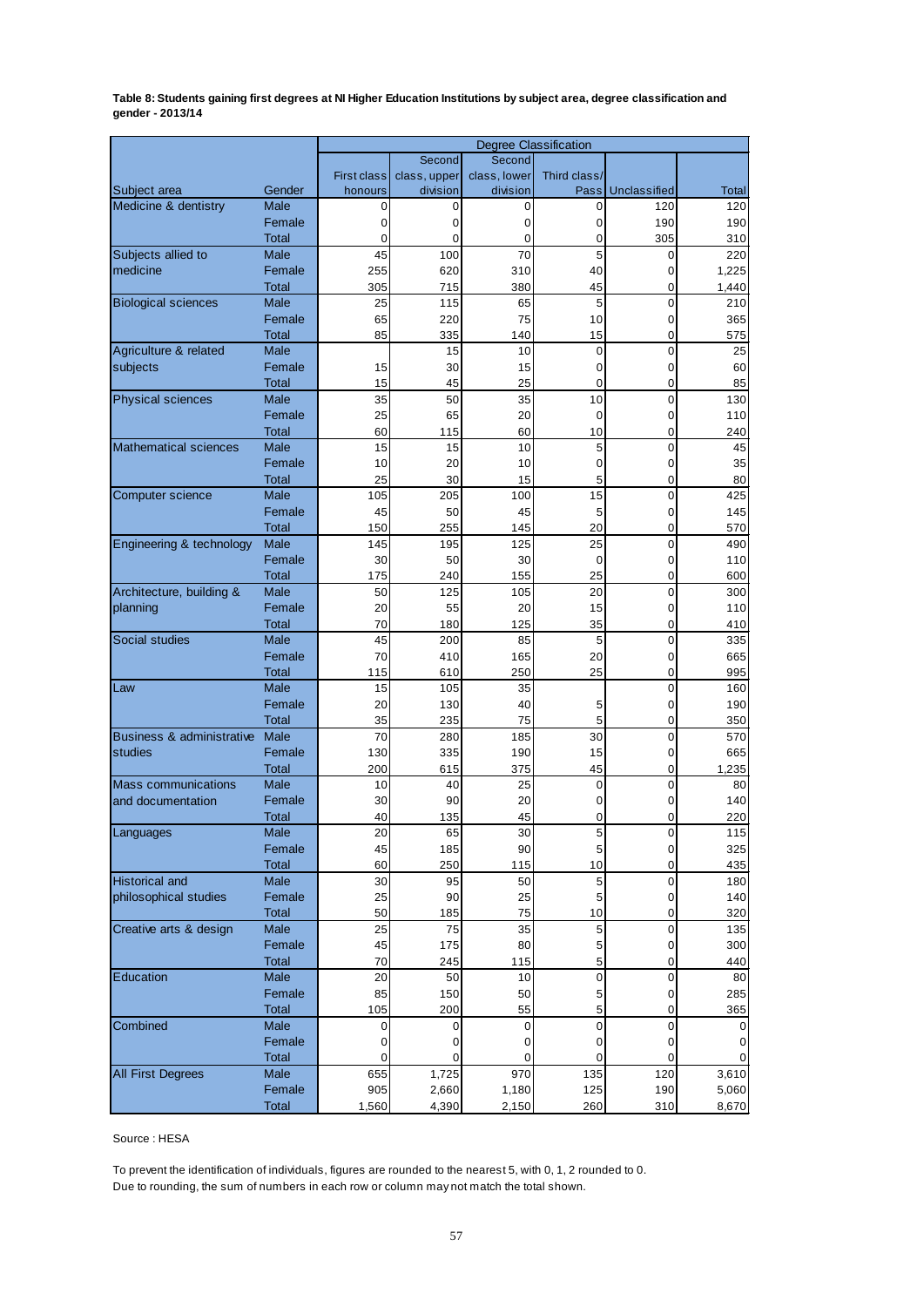**Table 8a: Students gaining first degrees at NI Higher Education Institutions by degree classification and gender - 2013/14**

|        |         |                                                                             | Degree Classification |                  |                            |        |  |  |  |  |  |
|--------|---------|-----------------------------------------------------------------------------|-----------------------|------------------|----------------------------|--------|--|--|--|--|--|
|        |         | Third class/ Unclassified/<br>Second class,<br>Second class.<br>First class |                       |                  |                            |        |  |  |  |  |  |
| Gender | honours | upper division                                                              | lower division        |                  | <b>Pass Classification</b> | Totall |  |  |  |  |  |
| Male   | 655     | 1.7251                                                                      | 970                   | 135              | 120                        | 3,610  |  |  |  |  |  |
| Female | 905     | 2.660                                                                       | 1.180                 | 125 <sub>l</sub> | 190                        | 5,060  |  |  |  |  |  |
| Total  | .560    | 4,390                                                                       | 2.150                 | 260              | 310                        | 8,670  |  |  |  |  |  |

Source : HESA

**Table 8b: Proportion of students gaining first degrees at NI Higher Education Institutions by degree classification and gender - 2013/14**

|               |             | Degree Classification |                |              | <b>First Class or</b> |
|---------------|-------------|-----------------------|----------------|--------------|-----------------------|
|               | First class | Second class,         | Second class,  | Third class/ | Upper second          |
| <b>Sender</b> | honours l   | upper division        | lower division | Passl        | <b>Class</b>          |
| Male          | 18.8%       | 49.5%                 | 27.9%          | 3.8%         | 68.3%                 |
| <b>Female</b> | 18.6%       | 54.6%                 | 24.2%          | 2.6%         | 73.2%                 |
| Total         | 18.7%       | 52.5%                 | 25.7%          | 3.1%         | 71.2%                 |

<span id="page-57-0"></span>Source : HESA

To prevent the identification of individuals, figures are rounded to the nearest 5, with 0, 1, 2 rounded to 0. Due to rounding, the sum of numbers in each row or column may not match the total shown.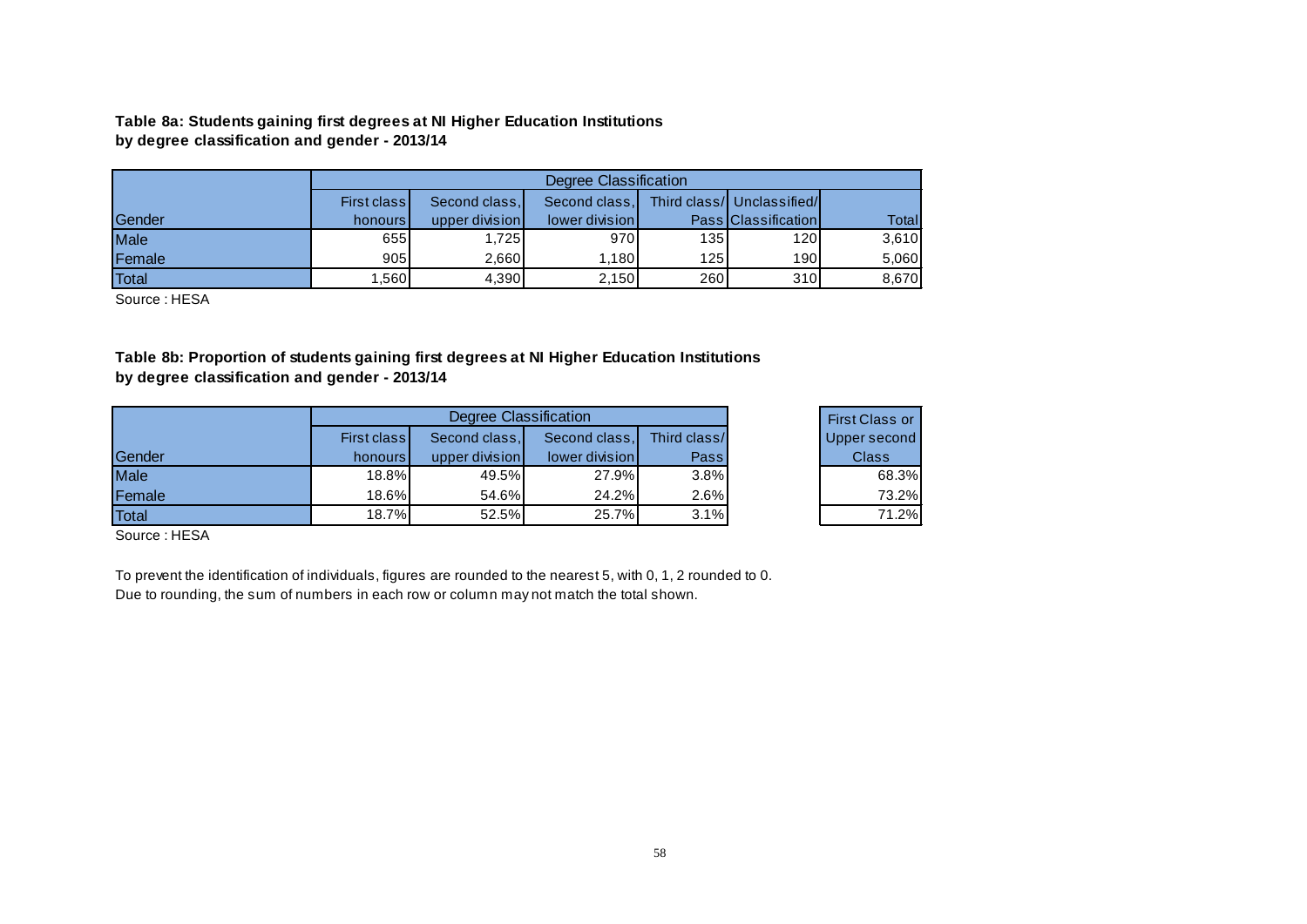|                            |                    |            | Full-time                  |                          |        | Part-time          |            |                            |                          |       | Total              |            |                                                     |             |        |
|----------------------------|--------------------|------------|----------------------------|--------------------------|--------|--------------------|------------|----------------------------|--------------------------|-------|--------------------|------------|-----------------------------------------------------|-------------|--------|
|                            |                    |            | Institution                |                          |        |                    |            | Institution                |                          |       |                    |            | Institution                                         |             |        |
| <b>Level and Year</b>      | QUB <sup>(1)</sup> | $UU^{(2)}$ | Stranmillis <sup>(3)</sup> | St Mary's <sup>(4)</sup> | Total  | QUB <sup>(1)</sup> | $UU^{(2)}$ | Stranmillis <sup>(3)</sup> | St Mary's <sup>(4)</sup> | Total | QUB <sup>(1)</sup> | $UU^{(2)}$ | Stranmillis <sup>(3)</sup> St Mary's <sup>(4)</sup> |             | Total  |
| <b>First Degree</b>        |                    |            |                            |                          |        |                    |            |                            |                          |       |                    |            |                                                     |             |        |
| 2009/10                    | 3,345              | 3,485      | 240                        | 220                      | 7,290  | 195                | 720        | 30                         | 0                        | 945   | 3,545              | 4,205      | 270                                                 | 220         | 8,235  |
| 2010/11                    | 3,500              | 3,460      | 215                        | 200                      | 7,375  | 240                | 470        | 30                         | 0                        | 740   | 3,740              | 3,930      | 245                                                 | 200         | 8,115  |
| 2011/12                    | 3,440              | 4,300      | 220                        | 230                      | 8,195  | 215                | 445        | 55                         | 0                        | 710   | 3,655              | 4,745      | 275                                                 | 230         | 8,905  |
| 2012/13                    | 3,615              | 4,065      | 230                        | 245                      | 8,155  | 210                | 475        | 50                         | 0                        | 735   | 3,830              | 4,540      | 280                                                 | 250         | 8,895  |
| 2013/14                    | 3,635              | 3,900      | 255                        | 205                      | 7,995  | 195                | 465        | 10                         | 5                        | 675   | 3,830              | 4,370      | 265                                                 | 205         | 8,670  |
| <b>Other Undergraduate</b> |                    |            |                            |                          |        |                    |            |                            |                          |       |                    |            |                                                     |             |        |
| 2009/10                    | 195                | 160        | 15                         | 0                        | 370    | 860                | 985        | 20                         | 0                        | 1,865 | 1,055              | 1.145      | 35                                                  | 0           | 2,235  |
| 2010/11                    | 45                 | 125        | 20                         | 0                        | 190    | 855                | 1,220      | 25                         | 0                        | 2,105 | 905                | 1,345      | 45                                                  | 0           | 2,295  |
| 2011/12                    | 155                | 175        | 20                         | $\Omega$                 | 345    | 655                | 1,450      | 25                         | $\mathbf 0$              | 2,130 | 810                | 1,620      | 45                                                  | 0           | 2,475  |
| 2012/13                    | 205                | 255        | 30                         | 0                        | 490    | 605                | 1,495      | 25                         | $\Omega$                 | 2,125 | 810                | 1,750      | 55                                                  | 0           | 2,615  |
| 2013/14                    | 245                | 515        | 25                         | $\Omega$                 | 785    | 330                | 685        | 30                         | $\Omega$                 | 1,045 | 580                | 1,195      | 55                                                  | $\mathbf 0$ | 1,830  |
| All Undergraduate          |                    |            |                            |                          |        |                    |            |                            |                          |       |                    |            |                                                     |             |        |
| 2009/10                    | 3,540              | 3,645      | 255                        | 220                      | 7,660  | 1,060              | 1,705      | 50                         | 0                        | 2,815 | 4,600              | 5,350      | 305                                                 | 220         | 10,475 |
| 2010/11                    | 3,545              | 3,585      | 235                        | 200                      | 7,565  | 1,095              | 1,690      | 55                         | 0                        | 2,845 | 4,640              | 5,275      | 290                                                 | 200         | 10,410 |
| 2011/12                    | 3,595              | 4,475      | 240                        | 230                      | 8,540  | 870                | 1,895      | 80                         | 0                        | 2,840 | 4,465              | 6,365      | 320                                                 | 230         | 11,380 |
| 2012/13                    | 3,825              | 4,320      | 260                        | 245                      | 8,650  | 815                | 1,970      | 75                         | $\mathbf 0$              | 2,860 | 4,640              | 6,290      | 335                                                 | 250         | 11,510 |
| 2013/14                    | 3,880              | 4,415      | 280                        | 205                      | 8,780  | 530                | 1,150      | 40                         | 5                        | 1,720 | 4,410              | 5,565      | 320                                                 | 205         | 10,500 |
| Postgraduate               |                    |            |                            |                          |        |                    |            |                            |                          |       |                    |            |                                                     |             |        |
| 2009/10                    | 1,245              | 500        | 20                         | 20                       | 1,785  | 730                | 1,515      | 20                         | 20                       | 2,280 | 1,975              | 2,015      | 40                                                  | 40          | 4,070  |
| 2010/11                    | 1,580              | 875        | 30                         | 20                       | 2,505  | 840                | 1,170      | 10                         | 30                       | 2,045 | 2,420              | 2,045      | 35                                                  | 45          | 4,550  |
| 2011/12                    | 1,525              | 910        | 35                         | 20                       | 2,490  | 955                | 1,245      | 10                         | 15                       | 2,225 | 2,485              | 2,155      | 45                                                  | 35          | 4,720  |
| 2012/13                    | 1,545              | 1,155      | 20                         | 20                       | 2,735  | 950                | 1,135      | 20                         | 25                       | 2,130 | 2,490              | 2,285      | 40                                                  | 45          | 4,865  |
| 2013/14                    | 1,405              | 1,190      | 20                         | 20                       | 2,630  | 955                | 1,190      | 35                         | 15                       | 2,195 | 2,360              | 2,380      | 55                                                  | 35          | 4,825  |
| Total                      |                    |            |                            |                          |        |                    |            |                            |                          |       |                    |            |                                                     |             |        |
| 2009/10                    | 4,785              | 4,145      | 275                        | 240                      | 9,445  | 1,785              | 3,220      | 70                         | 20                       | 5,095 | 6,570              | 7,365      | 345                                                 | 260         | 14,540 |
| 2010/11                    | 5,125              | 4,460      | 265                        | 220                      | 10,070 | 1,935              | 2,860      | 65                         | 30                       | 4,890 | 7,065              | 7,320      | 325                                                 | 250         | 14,960 |
| 2011/12                    | 5,120              | 5,385      | 275                        | 250                      | 11,030 | 1,825              | 3,140      | 90                         | 15                       | 5,070 | 6,945              | 8,525      | 365                                                 | 265         | 16,100 |
| 2012/13                    | 5,365              | 5,475      | 275                        | 270                      | 11,385 | 1,765              | 3,105      | 95                         | 25                       | 4,990 | 7,130              | 8,575      | 375                                                 | 295         | 16,375 |
| 2013/14                    | 5,285              | 5,605      | 300                        | 225                      | 11,410 | 1,485              | 2,340      | 70                         | 20                       | 3,915 | 6,770              | 7,940      | 370                                                 | 240         | 15,325 |

**Table 9: Students gaining qualifications at NI Higher Education Institutions by qualification gained, level of study and institution - 2009/10 to 2013/14**

<span id="page-58-0"></span>Source : HESA

Notes:

(1) The Queen's University of Belfast (2) University of Ulster (3) Stranmillis University College (4) St Mary's University College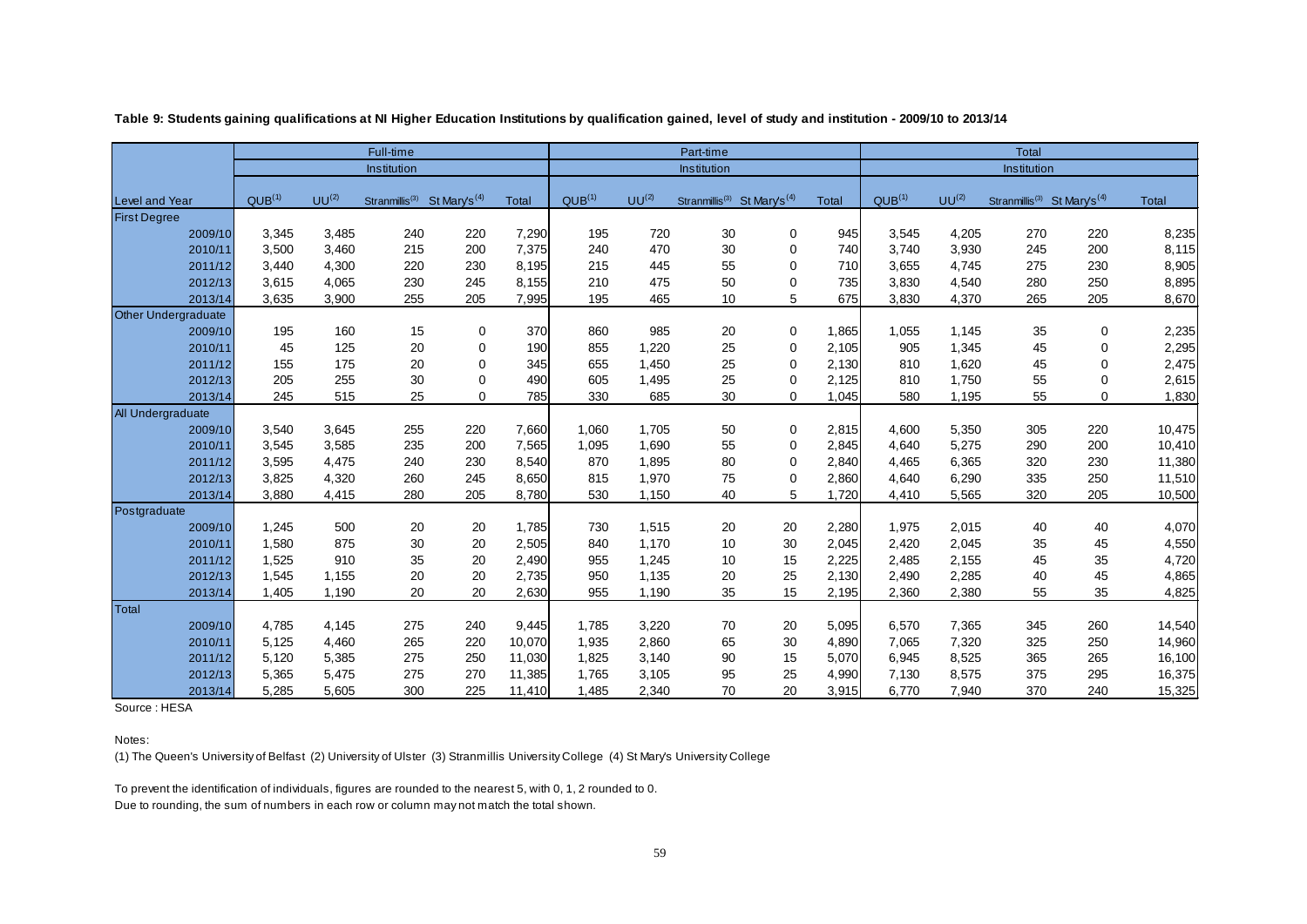<span id="page-59-0"></span>**Table 9a: Students gaining qualifications at NI HEIs by mode of study and Institution - 2012/13 and 2013/14**

|                  |                            |         |         | percentage change<br>from 2012/13 to |
|------------------|----------------------------|---------|---------|--------------------------------------|
| Mode of Study    | Institution                | 2012/13 | 2013/14 | 2013/14                              |
| Full-time        | QUB <sup>(1)</sup>         | 5,365   | 5,285   | $-1.5%$                              |
|                  | $UU^{(2)}$                 | 5,475   | 5,605   | 2.4%                                 |
|                  | Stranmillis <sup>(3)</sup> | 275     | 300     | 8.7%                                 |
|                  | St Mary's <sup>(4)</sup>   | 270     | 225     | $-16.8%$                             |
|                  | Total                      | 11,385  | 11,410  | 0.2%                                 |
| <b>Part-time</b> | <b>QUB</b>                 | 1,765   | 1,485   | $-15.9%$                             |
|                  | UU                         | 3,105   | 2,340   | $-24.6%$                             |
|                  | <b>Stranmillis</b>         | 95      | 70      | $-25.8%$                             |
|                  | St Mary's                  | 25      | 20      | $-29.6%$                             |
|                  | Total                      | 4,990   | 3,915   | $-21.6%$                             |
| Total            | <b>QUB</b>                 | 7,130   | 6,770   | $-5.1%$                              |
|                  | UU                         | 8,575   | 7,940   | $-7.4%$                              |
|                  | <b>Stranmillis</b>         | 375     | 370     | $-0.3%$                              |
|                  | St Mary's                  | 295     | 240     | $-18.0%$                             |
|                  | Total                      | 16,375  | 15,325  | $-6.4%$                              |

Source : HESA

#### **Table 9b: Students gaining qualifications at NI HEIs by level of qualification and Institution - 2012/13 and 2013/14**

| Level of Qualification Institution |                    | 2012/13 | 2013/14 | percentage change<br>from 2012/13 to<br>2013/14 |
|------------------------------------|--------------------|---------|---------|-------------------------------------------------|
| First degree                       | <b>QUB</b>         | 3,830   | 3,830   | 0.1%                                            |
|                                    | UU                 | 4,540   | 4,370   | $-3.7%$                                         |
|                                    | <b>Stranmillis</b> | 280     | 265     | $-5.4%$                                         |
|                                    | St Mary's          | 250     | 205     | $-16.9%$                                        |
|                                    | Total              | 8,895   | 8,670   | $-2.5%$                                         |
| Other undergraduate                | <b>QUB</b>         | 810     | 580     | $-28.6%$                                        |
|                                    | UU                 | 1,750   | 1,195   | $-31.7%$                                        |
|                                    | <b>Stranmillis</b> | 55      | 55      | $-1.8%$                                         |
|                                    | St Mary's          | 0       | O       | 0.0%                                            |
|                                    | Total              | 2,615   | 1,830   | $-30.1%$                                        |
| Postgraduate                       | <b>QUB</b>         | 2,490   | 2,360   | $-5.4%$                                         |
|                                    | UU                 | 2,285   | 2,380   | 4.0%                                            |
|                                    | <b>Stranmillis</b> | 40      | 55      | 38.5%                                           |
|                                    | St Mary's          | 45      | 35      | $-23.9%$                                        |
|                                    | Total              | 4,865   | 4,825   | $-0.8%$                                         |
| Total                              | <b>QUB</b>         | 7,130   | 6,770   | $-5.1%$                                         |
|                                    | UU                 | 8,575   | 7,940   | $-7.4%$                                         |
|                                    | <b>Stranmillis</b> | 375     | 370     | $-0.3%$                                         |
|                                    | <b>St Mary's</b>   | 295     | 240     | $-18.0%$                                        |
|                                    | Total              | 16,375  | 15,325  | $-6.4%$                                         |

Source : HESA

#### **Notes**

(1) The Queen's University of Belfast

(2) University of Ulster

(3) Stranmillis University College

(4) St Mary's University College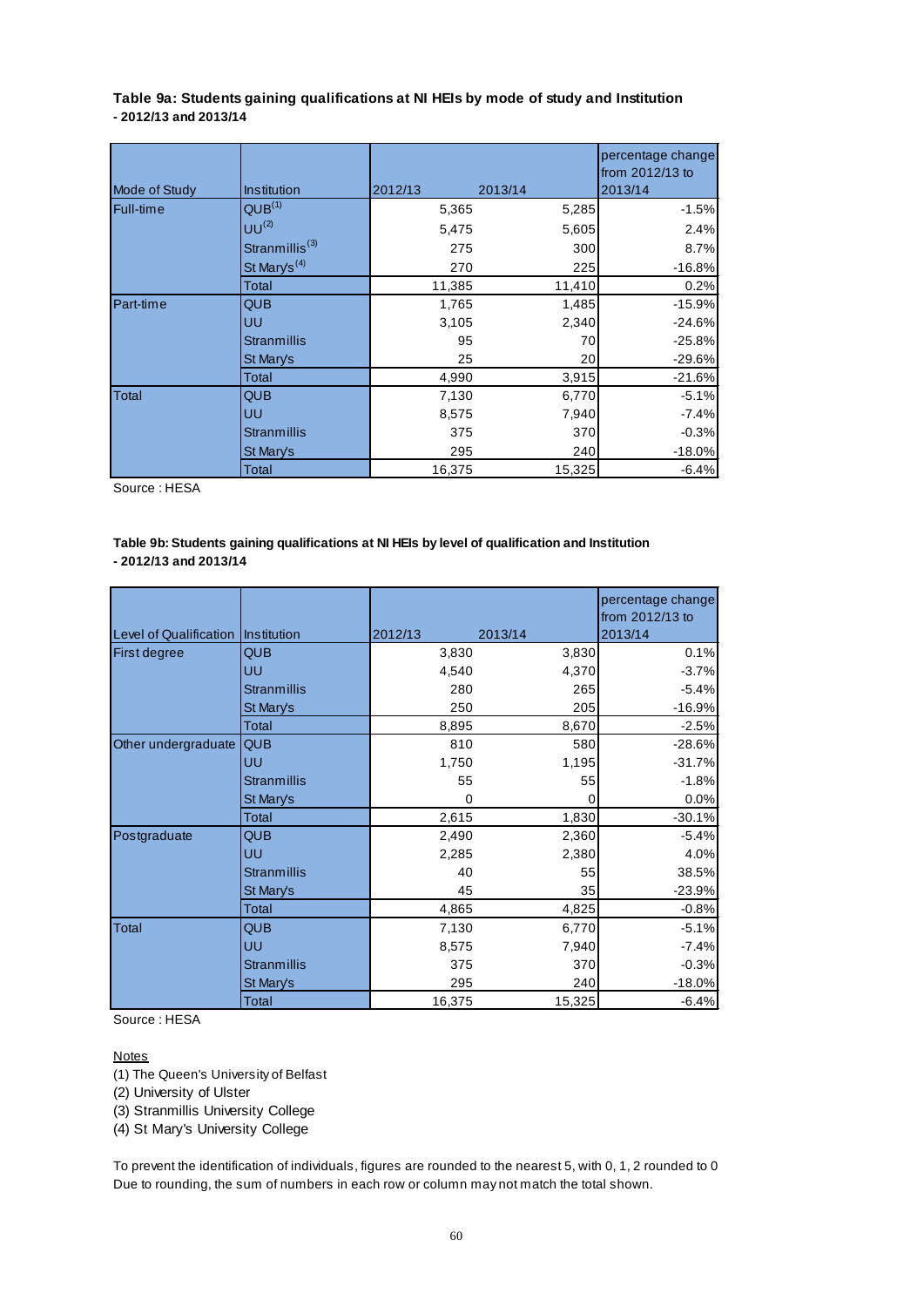#### **UK COMPARISON**

#### **Table 10: Students gaining qualifications at UK HEIs by level of study, mode of study and country of Institution - 2009/10 to 2013/14.**

|                            |                |         |                   | Full-time |              |         |           |         | Part-time         |          |        |              |                |         | <b>Total</b>      |          |              |         |
|----------------------------|----------------|---------|-------------------|-----------|--------------|---------|-----------|---------|-------------------|----------|--------|--------------|----------------|---------|-------------------|----------|--------------|---------|
| <b>Level and Year</b>      | N <sub>1</sub> | England | OU <sup>(1)</sup> | Scotland  | <b>Wales</b> | Total   | <b>NI</b> | England | OU <sup>(1)</sup> | Scotland | Wales  | <b>Total</b> | N <sub>1</sub> | England | OU <sup>(1)</sup> | Scotland | <b>Wales</b> | Total   |
| <b>First Degree</b>        |                |         |                   |           |              |         |           |         |                   |          |        |              |                |         |                   |          |              |         |
| 2009/10                    | 7,290          | 258,600 |                   | 28,685    | 18,160       | 312,740 | 945       | 24,795  | 9,015             | 2,310    | 1,055  | 38,120       | 8,235          | 283,395 | 9,015             | 30,995   | 19,215       | 350,860 |
| 2010/11                    | 7,375          | 274,225 |                   | 29,385    | 19,735       | 330,715 | 740       | 25,155  | 8,960             | 2,395    | 1,045  | 38,295       | 8.115          | 299,380 | 8,960             | 31,780   | 20,780       | 369,010 |
| 2011/12                    | 8,195          | 290,455 |                   | 30,915    | 21,240       | 350,805 | 710       | 26,565  | 9,510             | 2,390    | 1,010  | 40,185       | 8,905          | 317,020 | 9,510             | 33,300   | 22,250       | 390,990 |
| 2012/13                    | 8,155          | 302,370 |                   | 32,415    | 21,445       | 364,385 | 735       | 25,235  | 10,050            | 2,315    | 1,050  | 39,385       | 8,895          | 327,605 | 10,050            | 34,730   | 22,490       | 403,770 |
| 2013/14                    | 7,995          | 319,875 |                   | 33,320    | 22,265       | 383,460 | 675       | 23,500  | 10,765            | 2,250    | 1,030  | 38,215       | 8,670          | 343,375 | 10,765            | 35,565   | 23,295       | 421,675 |
| <b>Other Undergraduate</b> |                |         |                   |           |              |         |           |         |                   |          |        |              |                |         |                   |          |              |         |
| 2009/10                    | 370            | 55,160  | 5                 | 4,150     | 2,340        | 62,025  | 1,865     | 55,390  | 15,075            | 2,090    | 3,300  | 77,725       | 2,235          | 110.550 | 15,080            | 6,240    | 5,645        | 139,750 |
| 2010/11                    | 190            | 56,150  | 5                 | 4,695     | 2,900        | 63,940  | 2,105     | 54,170  | 15,325            | 2,475    | 3,365  | 77,435       | 2,295          | 110,315 | 15,325            | 7,170    | 6,265        | 141,375 |
| 2011/12                    | 345            | 55,190  |                   | 5,350     | 3,035        | 63,930  | 2,130     | 47,120  | 13,705            | 2,450    | 2,795  | 68,200       | 2,475          | 102,310 | 13,710            | 7,800    | 5,830        | 132,125 |
| 2012/13                    | 490            | 52,070  |                   | 5,615     | 3,105        | 61,275  | 2,125     | 42,605  | 10,680            | 2,615    | 2,815  | 60,840       | 2,615          | 94,675  | 10,680            | 8,230    | 5,915        | 122,115 |
| 2013/14                    | 785            | 44,710  |                   | 5,460     | 2,920        | 53,875  | 1,045     | 31,945  | 6,180             | 2,465    | 2,515  | 44,145       | 1,830          | 76,650  | 6,180             | 7,925    | 5,435        | 98,015  |
| All Undergraduate          |                |         |                   |           |              |         |           |         |                   |          |        |              |                |         |                   |          |              |         |
| 2009/10                    | 7,660          | 313,765 | 5                 | 32,835    | 20,500       | 374,765 | 2,815     | 80,180  | 24,095            | 4,400    | 4,355  | 115,845      | 10,475         | 393.945 | 24,100            | 37,235   | 24,860       | 490,610 |
| 2010/11                    | 7,565          | 330,375 |                   | 34,080    | 22,635       | 394,655 | 2,845     | 79,320  | 24,285            | 4,870    | 4,410  | 115,730      | 10,410         | 409,695 | 24,290            | 38,950   | 27,045       | 510,385 |
| 2011/12                    | 8,540          | 345,645 |                   | 36,265    | 24,280       | 414,730 | 2,845     | 73,690  | 23,210            | 4,840    | 3,800  | 108,385      | 11,380         | 419,330 | 23,220            | 41,105   | 28,080       | 523,115 |
| 2012/13                    | 8,650          | 354,440 |                   | 38,025    | 24,545       | 425,660 | 2,860     | 67,840  | 20,730            | 4,930    | 3,860  | 100,225      | 11,510         | 422,280 | 20,730            | 42,955   | 28,410       | 525,885 |
| 2013/14                    | 8,780          | 364,585 |                   | 38,780    | 25,190       | 437,330 | 1,720     | 55,440  | 16,945            | 4,710    | 3,545  | 82,360       | 10,500         | 420,025 | 16,945            | 43,490   | 28,730       | 519,690 |
| Postgraduate               |                |         |                   |           |              |         |           |         |                   |          |        |              |                |         |                   |          |              |         |
| 2009/10                    | 1,785          | 127,875 | 65                | 16,250    | 7,635        | 153,610 | 2,280     | 56,790  | 3,375             | 4,865    | 5,410  | 72,720       | 4,070          | 184,665 | 3,440             | 21,115   | 13,045       | 226,330 |
| 2010/11                    | 2,505          | 144.175 | 60                | 17,560    | 8,670        | 172,975 | 2,045     | 61,795  | 3,435             | 5,690    | 6,220  | 79,180       | 4,550          | 205,970 | 3,495             | 23,250   | 14,890       | 252,155 |
| 2011/12                    | 2,490          | 151,570 | 50                | 19,300    | 10,405       | 183,820 | 2,230     | 63,795  | 3,265             | 5,555    | 5,430  | 80,270       | 4,720          | 215,365 | 3,315             | 24,855   | 15,835       | 264,090 |
| 2012/13                    | 2,735          | 150,470 | 90                | 19,910    | 9,595        | 182,800 | 2,130     | 64,300  | 3,050             | 5,435    | 4,295  | 79,210       | 4,865          | 214,770 | 3,145             | 25,345   | 13,890       | 262,015 |
| 2013/14                    | 2,630          | 149,615 | 65                | 20,840    | 9,615        | 182,770 | 2,195     | 60,915  | 2,725             | 5,710    | 3,595  | 75,140       | 4,825          | 210,530 | 2,790             | 26,555   | 13,210       | 257,905 |
| Total                      |                |         |                   |           |              |         |           |         |                   |          |        |              |                |         |                   |          |              |         |
| 2009/10                    | 9,445          | 441,640 | 70                | 49,085    | 28,140       | 528,375 | 5,095     | 136,970 | 27,470            | 9,265    | 9,765  | 188,565      | 14,540         | 578,610 | 27,535            | 58,350   | 37,900       | 716,940 |
| 2010/11                    | 10,070         | 474,550 | 65                | 51,640    | 31,305       | 567,630 | 4,890     | 141,115 | 27,715            | 10,560   | 10,630 | 194,910      | 14,960         | 615,665 | 27,785            | 62,200   | 41,935       | 762,540 |
| 2011/12                    | 11,030         | 497,215 | 55<br>90          | 55,565    | 34,685       | 598,550 | 5,070     | 137,485 | 26,475            | 10,390   | 9,235  | 188,655      | 16,100         | 634,695 | 26,535            | 65,960   | 43,915       | 787,205 |
| 2012/13                    | 11,385         | 504,910 |                   | 57,935    | 34,140       | 608,465 | 4,990     | 132,140 | 23,780            | 10,365   | 8,160  | 179,435      | 16,375         | 637,050 | 23,875            | 68,305   | 42,300       | 787,900 |
| 2013/14                    | 11.410         | 514,200 | 65                | 59,620    | 34,805       | 620.100 | 3,915     | 116,355 | 19,670            | 10,425   | 7.135  | 157,500      | 15,325         | 630,555 | 19,735            | 70,045   | 41,940       | 777,600 |

<span id="page-60-0"></span>Source : HESA

<u>Notes</u><br><sup>(1)</sup> Open University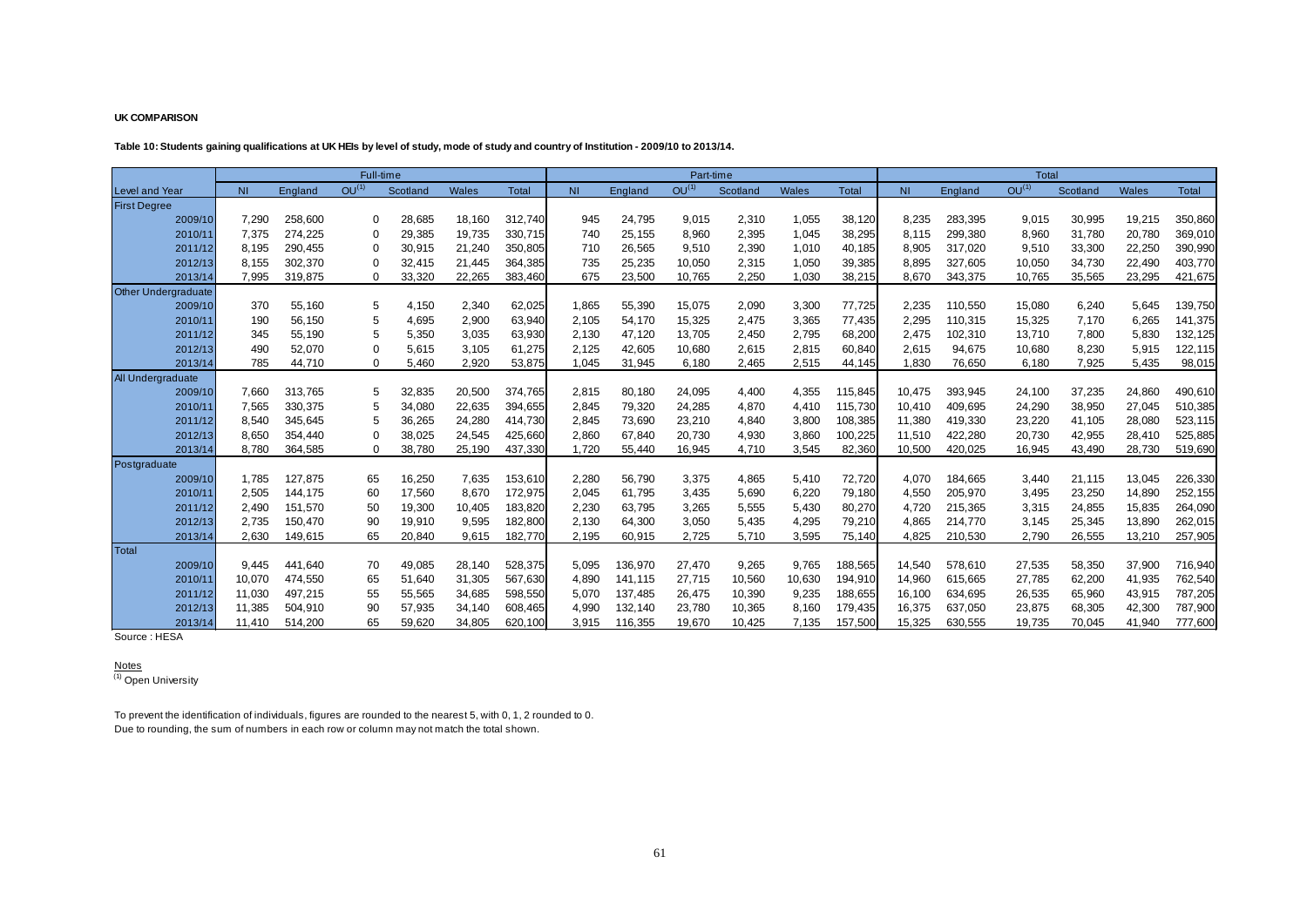#### <span id="page-61-0"></span>**by mode of study and location of institution - 2012/13 and 2013/14 Table 10a: Students gaining qualifications at UK HEIs**

| Mode of Study | Location of Institution | 2012/13 | 2013/14 | percentage change<br>from 2012/13 to<br>2013/14 |
|---------------|-------------------------|---------|---------|-------------------------------------------------|
| Full-time     | <b>NI</b>               | 11,385  | 11,410  | 0.2%                                            |
|               | England                 | 504,910 | 514,200 | 1.8%                                            |
|               | $OU^{(1)}$              |         |         |                                                 |
|               |                         | 90      | 65      | $-28.3%$                                        |
|               | Scotland                | 57,935  | 59,620  | 2.9%                                            |
|               | <b>Wales</b>            | 34,140  | 34,805  | 1.9%                                            |
|               | <b>Total UK</b>         | 608,465 | 620,100 | 1.9%                                            |
| Part-time     | <b>NI</b>               | 4,990   | 3,915   | $-21.6%$                                        |
|               | England                 | 132,140 | 116,355 | $-11.9%$                                        |
|               | OU                      | 23,780  | 19,670  | $-17.3%$                                        |
|               | Scotland                | 10,365  | 10,425  | 0.5%                                            |
|               | Wales                   | 8,160   | 7,135   | $-12.5%$                                        |
|               | Total UK                | 179,435 | 157,500 | $-12.2%$                                        |
| <b>Total</b>  | <b>NI</b>               | 16,375  | 15,325  | $-6.4%$                                         |
|               | England                 | 637,050 | 630,555 | $-1.0%$                                         |
|               | OU                      | 23,875  | 19,735  | $-17.3%$                                        |
|               | Scotland                | 68,305  | 70,045  | 2.5%                                            |
|               | Wales                   | 42,300  | 41,940  | $-0.8%$                                         |
|               | <b>Total UK</b>         | 787,900 | 777,600 | $-1.3%$                                         |

Source : HESA

#### **Table 10b: Students gaining qualifications at UK HEIs by level of qualification and location of institution - 2012/13 and 2013/14**

|                               |                         |         |         | percentage change<br>from 2012/13 to |
|-------------------------------|-------------------------|---------|---------|--------------------------------------|
| <b>Level of Qualification</b> | Location of Institution | 2012/13 | 2013/14 | 2013/14                              |
| <b>First degree</b>           | <b>NI</b>               | 8,895   | 8,670   | $-2.5%$                              |
|                               | England                 | 327,605 | 343,375 | 4.8%                                 |
|                               | OU                      | 10,050  | 10,765  | 7.1%                                 |
|                               | Scotland                | 34,730  | 35,565  | 2.4%                                 |
|                               | Wales                   | 22,490  | 23,295  | 3.6%                                 |
|                               | <b>Total UK</b>         | 403.770 | 421,675 | 4.4%                                 |
| Other undergraduate           | <b>NI</b>               | 2,615   | 1,830   | $-30.1%$                             |
|                               | England                 | 94,675  | 76,650  | $-19.0%$                             |
|                               | OU                      | 10.680  | 6,180   | $-42.2%$                             |
|                               | Scotland                | 8,230   | 7,925   | $-3.7%$                              |
|                               | <b>Wales</b>            | 5,915   | 5,435   | $-8.1%$                              |
|                               | <b>Total UK</b>         | 122,115 | 98,015  | $-19.7%$                             |
| Postgraduate                  | <b>NI</b>               | 4,865   | 4,825   | $-0.8%$                              |
|                               | England                 | 214,770 | 210,530 | $-2.0%$                              |
|                               | OU                      | 3,145   | 2,790   | $-11.2%$                             |
|                               | Scotland                | 25,345  | 26,555  | 4.8%                                 |
|                               | <b>Wales</b>            | 13,890  | 13,210  | $-4.9%$                              |
|                               | <b>Total UK</b>         | 262,015 | 257,905 | $-1.6%$                              |
| Total                         | <b>NI</b>               | 16,375  | 15,325  | $-6.4%$                              |
|                               | England                 | 637,050 | 630,555 | $-1.0%$                              |
|                               | OU                      | 23,875  | 19,735  | $-17.3%$                             |
|                               | Scotland                | 68,305  | 70,045  | 2.5%                                 |
|                               | Wales                   | 42,300  | 41,940  | $-0.8%$                              |
|                               | <b>Total UK</b>         | 787,900 | 777,600 | $-1.3%$                              |

Source : HESA

Notes

(1) Open University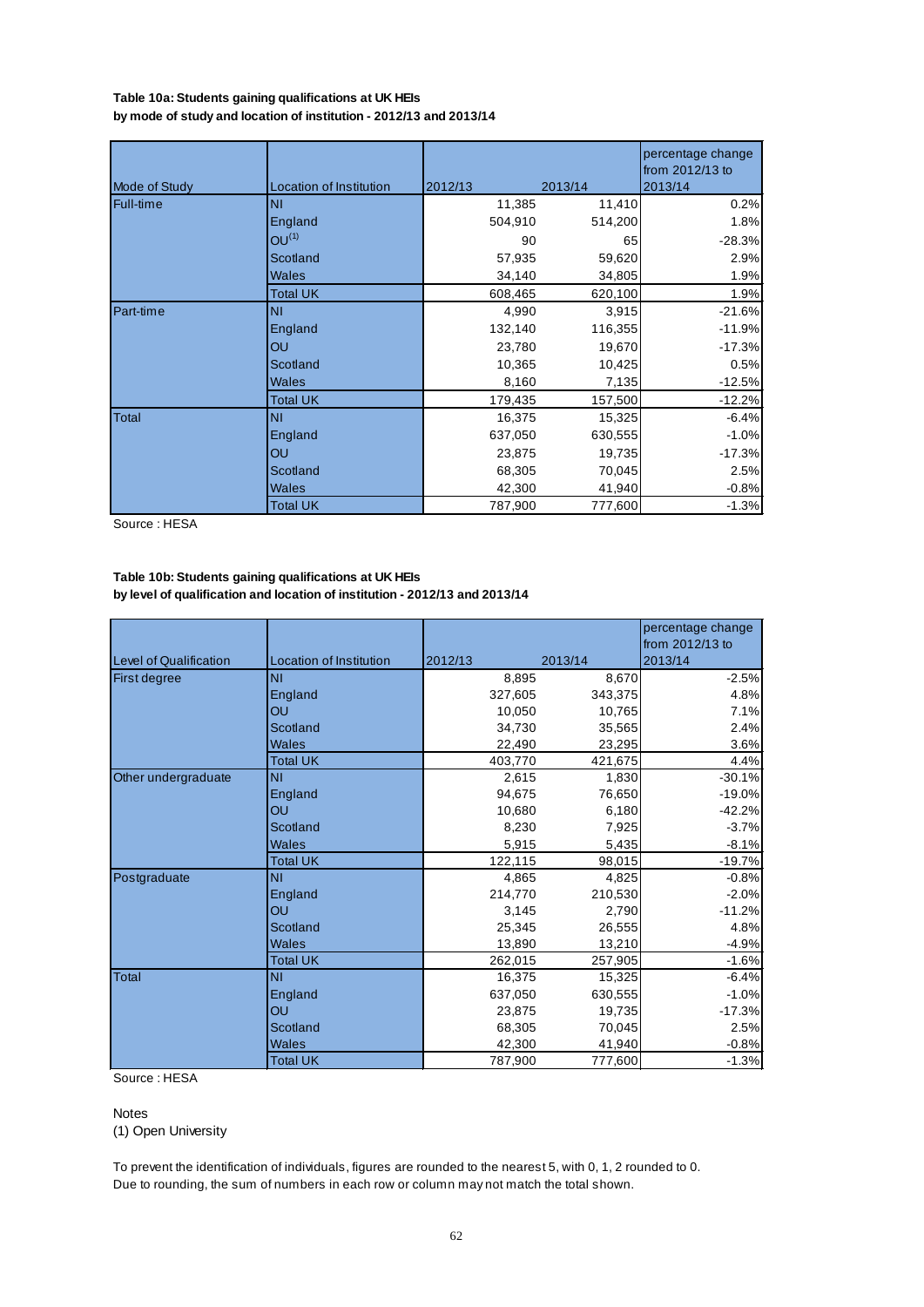# <span id="page-62-0"></span>ANNEX B: Tables based on HESA's change in methodology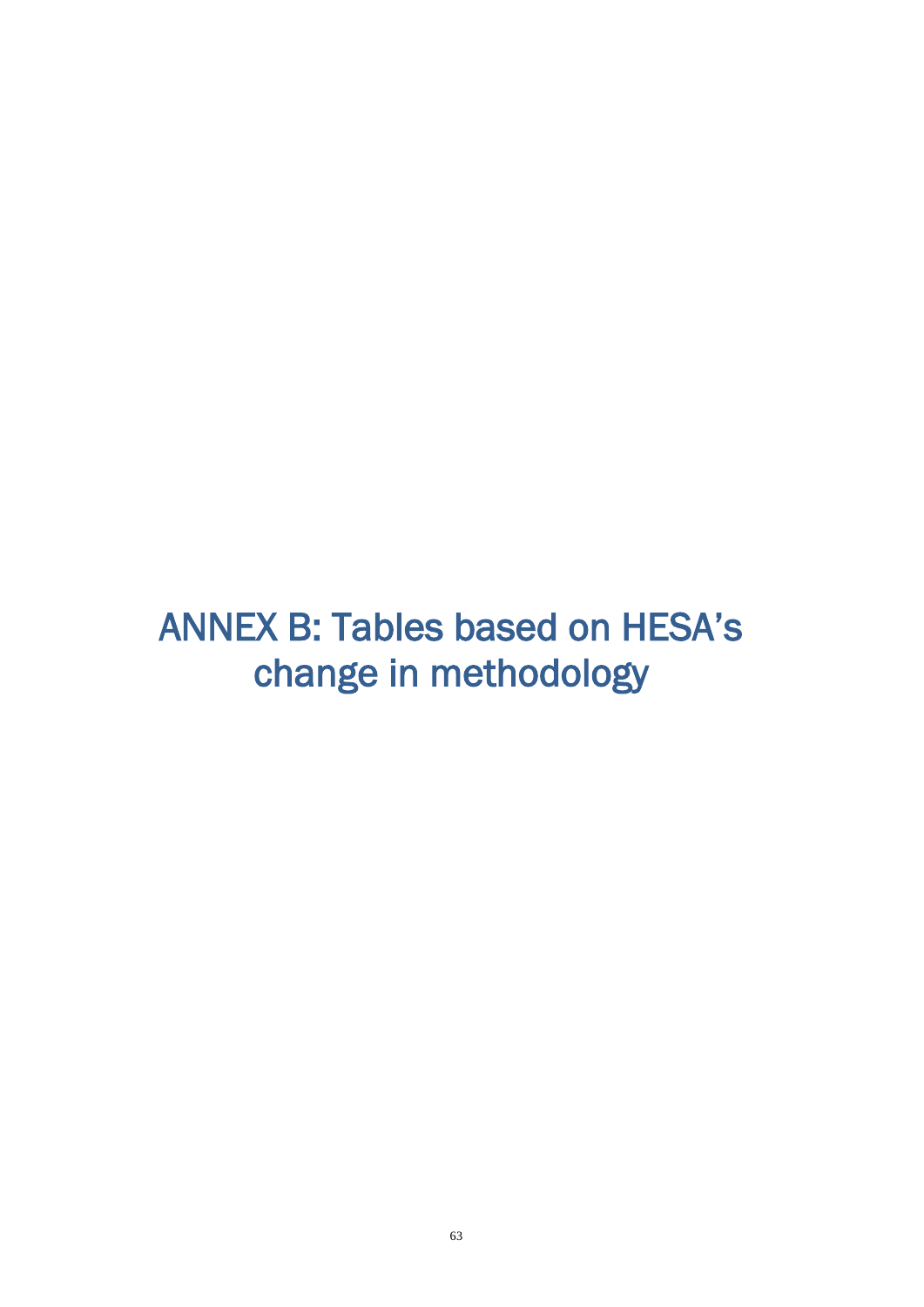Table 11 below shows how Table 9 in the main bulletin would look under HESA's new methodology.

Qualifications gained at the Open University in Northern Ireland would now be included and the overall totals for NI HEIs would increase. More information on this change in methodology can be seen in point 3 of the notes and definition section.

#### **Table 11: Students gaining qualifications at NI Higher Education Institutions by qualification gained, level of study and institution - 2009/10 to 2013/14**

|                       | Full-time          |            |                                                     | Part-time   |                      |              |                    | <b>Total</b> |                                                     |             |            |              |                    |            |                            |                          |            |        |
|-----------------------|--------------------|------------|-----------------------------------------------------|-------------|----------------------|--------------|--------------------|--------------|-----------------------------------------------------|-------------|------------|--------------|--------------------|------------|----------------------------|--------------------------|------------|--------|
|                       | Institution        |            |                                                     | Institution |                      |              |                    | Institution  |                                                     |             |            |              |                    |            |                            |                          |            |        |
| <b>Level and Year</b> | QUB <sup>(1)</sup> | $UU^{(2)}$ | Stranmillis <sup>(3)</sup> St Mary's <sup>(4)</sup> |             | OU <sup>(5)</sup>    | <b>Total</b> | QUB <sup>(1)</sup> | $UU^{(2)}$   | Stranmillis <sup>(3)</sup> St Mary's <sup>(4)</sup> |             | $OU^{(5)}$ | <b>Total</b> | QUB <sup>(1)</sup> | $UU^{(2)}$ | Stranmillis <sup>(3)</sup> | St Mary's <sup>(4)</sup> | $OU^{(5)}$ | Total  |
| <b>First Degree</b>   |                    |            |                                                     |             |                      |              |                    |              |                                                     |             |            |              |                    |            |                            |                          |            |        |
| 2009/10               | 3,345              | 3,485      | 240                                                 | 220         | 0                    | 7,290        | 195                | 720          | 30                                                  | 0           | 180        | 1,125        | 3,545              | 4,205      | 270                        | 220                      | 180        | 8,415  |
| 2010/11               | 3,500              | 3,460      | 215                                                 | 200         | 0                    | 7,375        | 240                | 470          | 30                                                  | $\Omega$    | 205        | 945          | 3,740              | 3,930      | 245                        | 200                      | 205        | 8,320  |
| 2011/12               | 3,440              | 4,300      | 220                                                 | 230         | $\Omega$             | 8,195        | 215                | 445          | 55                                                  | $\Omega$    | 195        | 910          | 3,655              | 4,745      | 275                        | 230                      | 195        | 9,100  |
| 2012/13               | 3,615              | 4,065      | 230                                                 | 245         | $\Omega$             | 8,155        | 210                | 475          | 50                                                  | $\Omega$    | 210        | 950          | 3,830              | 4,540      | 280                        | 250                      | 210        | 9,105  |
| 2013/14               | 3,635              | 3,900      | 255                                                 | 205         | $\Omega$             | 7,995        | 195                | 465          | 10                                                  | 5           | 240        | 920          | 3,830              | 4,370      | 265                        | 205                      | 240        | 8,915  |
| Other Undergraduate   |                    |            |                                                     |             |                      |              |                    |              |                                                     |             |            |              |                    |            |                            |                          |            |        |
| 2009/10               | 195                | 160        | 15                                                  | 0           | 0                    | 370          | 860                | 985          | 20                                                  | $\mathbf 0$ | 420        | 2,290        | 1,055              | 1,145      | 35                         | 0                        | 420        | 2,660  |
| 2010/11               | 45                 | 125        | 20                                                  | $\Omega$    | 0                    | 190          | 855                | 1,220        | 25                                                  | $\mathbf 0$ | 430        | 2,535        | 905                | 1,345      | 45                         | 0                        | 430        | 2,725  |
| 2011/12               | 155                | 175        | 20                                                  | $\Omega$    | $\Omega$             | 345          | 655                | 1,450        | 25                                                  | 0           | 485        | 2,615        | 810                | 1,620      | 45                         | 0                        | 485        | 2,960  |
| 2012/13               | 205                | 255        | 30                                                  |             | $\Omega$             | 490          | 605                | 1,495        | 25                                                  | $\Omega$    | 415        | 2,540        | 810                | 1,750      | 55                         | 0                        | 415        | 3,030  |
| 2013/14               | 245                | 515        | 25                                                  | 0           | $\Omega$             | 785          | 330                | 685          | 30                                                  | $\mathbf 0$ | 270        | 1,315        | 580                | 1,195      | 55                         | 0                        | 270        | 2,100  |
| All Undergraduate     |                    |            |                                                     |             |                      |              |                    |              |                                                     |             |            |              |                    |            |                            |                          |            |        |
| 2009/10               | 3,540              | 3,645      | 255                                                 | 220         | 0                    | 7,660        | 1,060              | 1,705        | 50                                                  | 0           | 600        | 3,415        | 4,600              | 5,350      | 305                        | 220                      | 600        | 11,075 |
| 2010/11               | 3,545              | 3,585      | 235                                                 | 200         | $\Omega$             | 7,565        | 1,095              | 1,690        | 55                                                  | $\Omega$    | 635        | 3,480        | 4,640              | 5,275      | 290                        | 200                      | 635        | 11,045 |
| 2011/12               | 3,595              | 4,475      | 240                                                 | 230         | $\mathbf 0$          | 8,540        | 870                | 1.895        | 80                                                  | $\mathbf 0$ | 685        | 3,530        | 4,465              | 6,365      | 320                        | 230                      | 685        | 12,065 |
| 2012/13               | 3,825              | 4,320      | 260                                                 | 245         | $\Omega$             | 8,650        | 815                | 1,970        | 75                                                  | $\Omega$    | 625        | 3,490        | 4,640              | 6,290      | 335                        | 250                      | 625        | 12,135 |
| 2013/14               | 3,880              | 4,415      | 280                                                 | 205         | $\Omega$             | 8,780        | 530                | 1,150        | 40                                                  | 5           | 515        | 2,230        | 4,410              | 5,565      | 320                        | 205                      | 515        | 11,010 |
| Postgraduate          |                    |            |                                                     |             |                      |              |                    |              |                                                     |             |            |              |                    |            |                            |                          |            |        |
| 2009/10               | 1,245              | 500        | 20                                                  | 20          | 0                    | 1,785        | 730                | 1,515        | 20                                                  | 20          | 75         | 2,355        | 1,975              | 2,015      | 40                         | 40                       | 75         | 4,145  |
| 2010/11               | 1,580              | 875        | 30                                                  | 20          | $\mathbf 0$          | 2,505        | 840                | 1,170        | 10                                                  | 30          | 70         | 2,115        | 2,420              | 2,045      | 35                         | 45                       | 70         | 4,620  |
| 2011/12               | 1,525              | 910        | 35                                                  | 20          | 0                    | 2,490        | 955                | 1,245        | 10                                                  | 15          | 80         | 2,305        | 2,485              | 2,155      | 45                         | 35                       | 80         | 4,800  |
| 2012/13               | 1,545              | 1,155      | 20                                                  | 20          | $\Omega$             | 2,735        | 950                | 1,135        | 20                                                  | 25          | 55         | 2,180        | 2,490              | 2,285      | 40                         | 45                       | 55         | 4,915  |
| 2013/14               | 1.405              | 1.190      | 20                                                  | 20          | $\Omega$             | 2,630        | 955                | 1.190        | 35                                                  | 15          | 75         | 2,270        | 2,360              | 2,380      | 55                         | 35                       | 75         | 4,900  |
| Total                 |                    |            |                                                     |             |                      |              |                    |              |                                                     |             |            |              |                    |            |                            |                          |            |        |
| 2009/10               | 4,785              | 4,145      | 275                                                 | 240         | 0                    | 9,445        | 1,785              | 3,220        | 70                                                  | 20          | 675        | 5,770        | 6,570              | 7,365      | 345                        | 260                      | 675        | 15,215 |
| 2010/11               | 5,125              | 4,460      | 265                                                 | 220         | $\Omega$<br>$\Omega$ | 10,070       | 1,935              | 2,860        | 65                                                  | 30          | 705        | 5,595        | 7,065              | 7,320      | 325                        | 250                      | 705        | 15,665 |
| 2011/12               | 5,120              | 5,385      | 275                                                 | 250         |                      | 11,030       | 1,825              | 3,140        | 90                                                  | 15          | 760        | 5,830        | 6,945              | 8,525      | 365                        | 265                      | 760        | 16,860 |
| 2012/13               | 5,365              | 5,475      | 275                                                 | 270         | $\Omega$             | 11,385       | 1,765              | 3,105        | 95                                                  | 25          | 680        | 5,670        | 7,130              | 8,575      | 375                        | 295                      | 680        | 17,055 |
| 2013/14               | 5,285              | 5,605      | 300                                                 | 225         | 0                    | 11,410       | 1.485              | 2,340        | 70                                                  | 20          | 590        | 4,500        | 6,770              | 7,940      | 370                        | 240                      | 590        | 15,910 |

Source : HESA

#### Notes:

(1) The Queen's University of Belfast (2) University of Ulster (3) Stranmillis University College (4) St Mary's University College (5) Open University